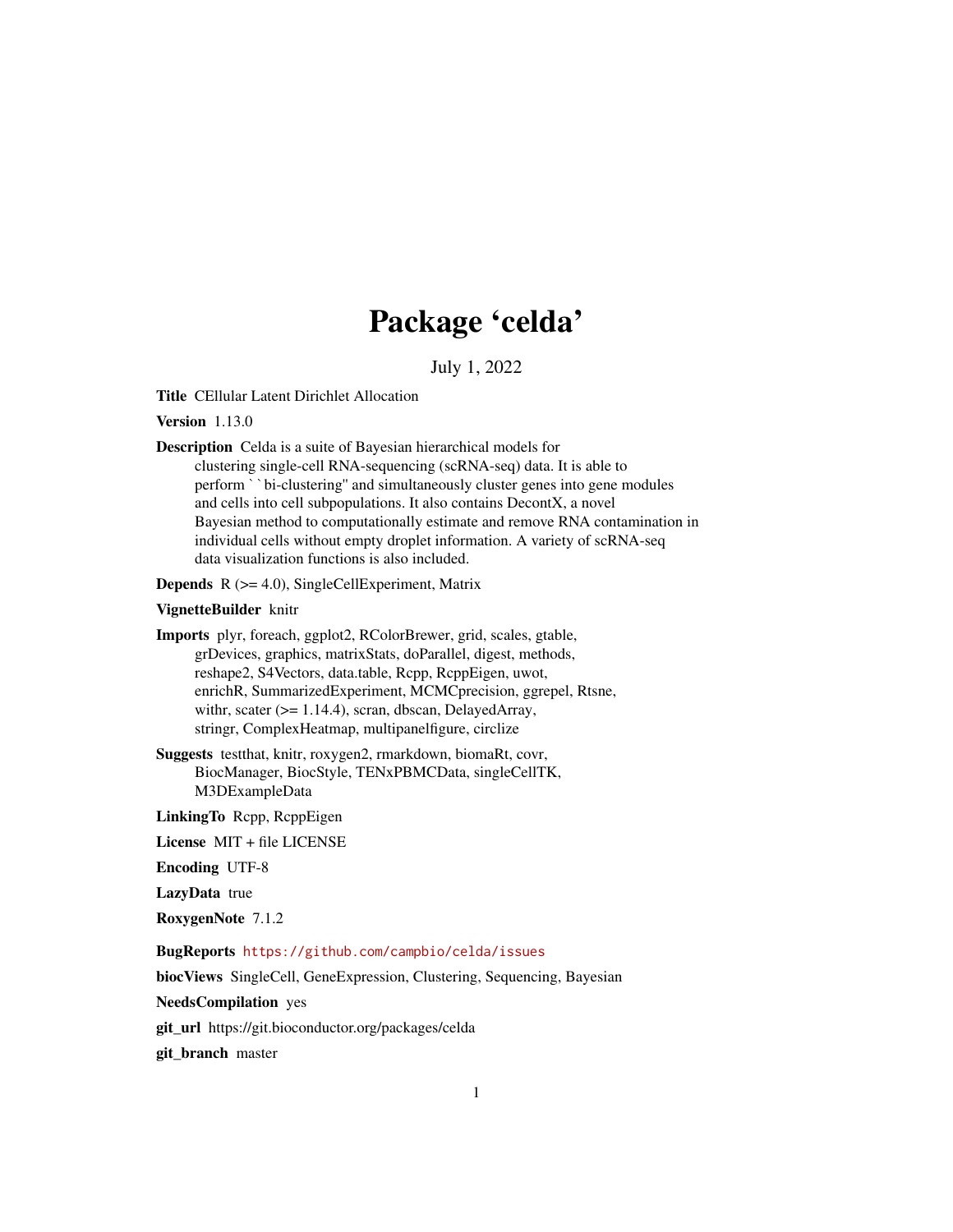git\_last\_commit 7c1bc8e git\_last\_commit\_date 2022-04-26 Date/Publication 2022-07-01 Author Joshua Campbell [aut, cre], Shiyi Yang [aut], Zhe Wang [aut], Sean Corbett [aut], Yusuke Koga [aut]

Maintainer Joshua Campbell <camp@bu.edu>

# R topics documented:

| $\overline{\mathcal{A}}$ |
|--------------------------|
| $\overline{4}$           |
| 5                        |
| 5                        |
| 6                        |
| 6                        |
| $\overline{7}$           |
| $\overline{7}$           |
| 8                        |
| 9                        |
| 9                        |
| 9                        |
| 12                       |
| 12                       |
| 13                       |
| 14                       |
| 15                       |
| 15                       |
|                          |
| 16                       |
| 18                       |
| 20                       |
| 22                       |
| 24                       |
| 27                       |
| 31                       |
| 34                       |
| 35                       |
| 36                       |
| 36                       |
| 37                       |
| 37                       |
| 41                       |
| 41                       |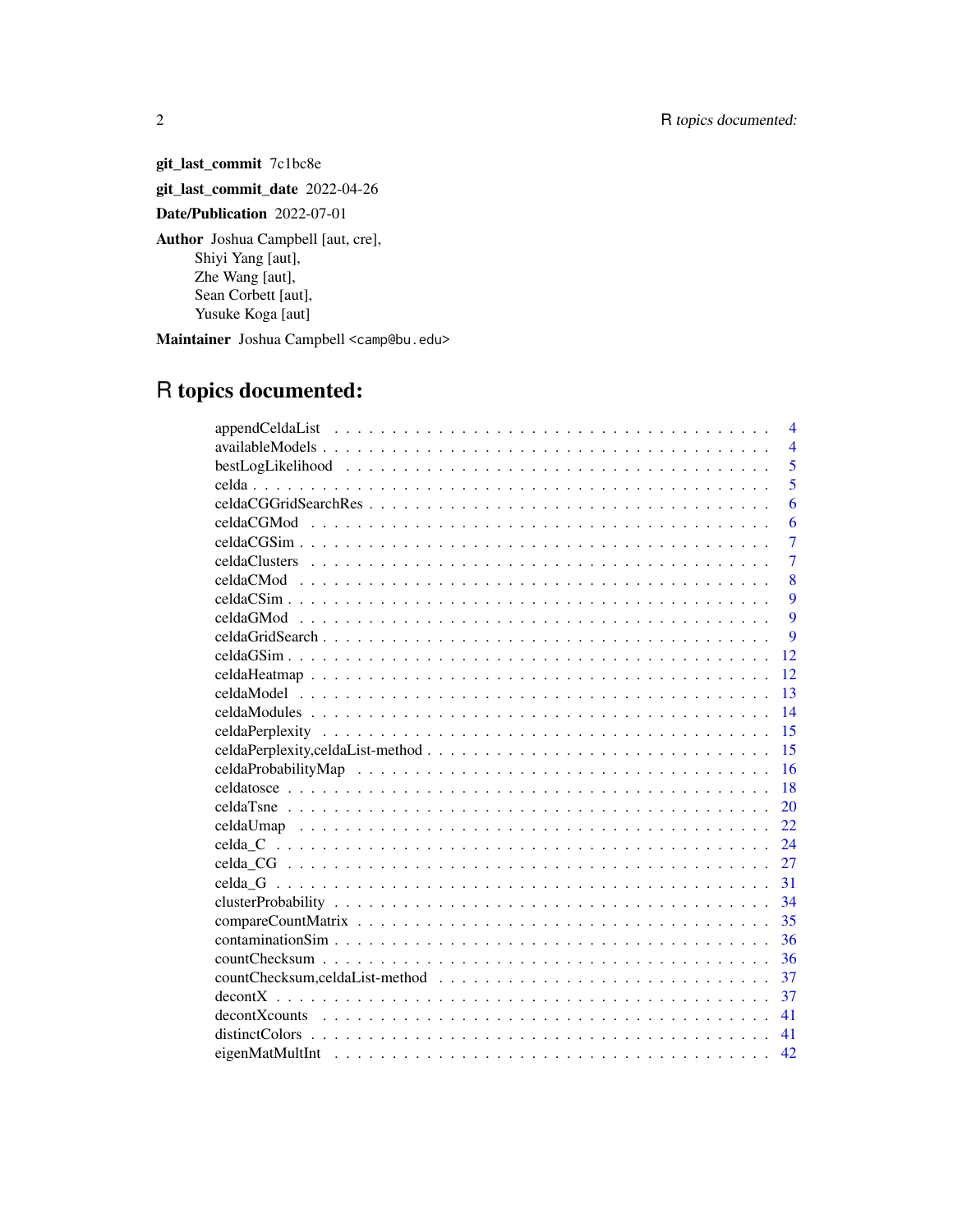|               | 43 |
|---------------|----|
|               | 43 |
|               | 45 |
|               | 45 |
|               | 46 |
|               | 46 |
|               | 48 |
|               | 49 |
|               | 50 |
|               | 51 |
|               | 52 |
|               | 53 |
|               | 56 |
|               | 57 |
|               | 58 |
|               | 59 |
|               | 60 |
|               | 62 |
|               | 63 |
|               | 64 |
|               | 66 |
|               | 68 |
|               | 71 |
|               | 74 |
|               | 77 |
|               | 78 |
|               | 81 |
|               | 82 |
|               | 82 |
|               | 83 |
|               | 87 |
|               | 90 |
|               | 92 |
|               | 95 |
|               | 96 |
|               | 97 |
|               | 98 |
|               | 99 |
|               | 99 |
|               |    |
|               |    |
|               |    |
|               |    |
|               |    |
|               |    |
|               |    |
| simulateCells |    |
|               |    |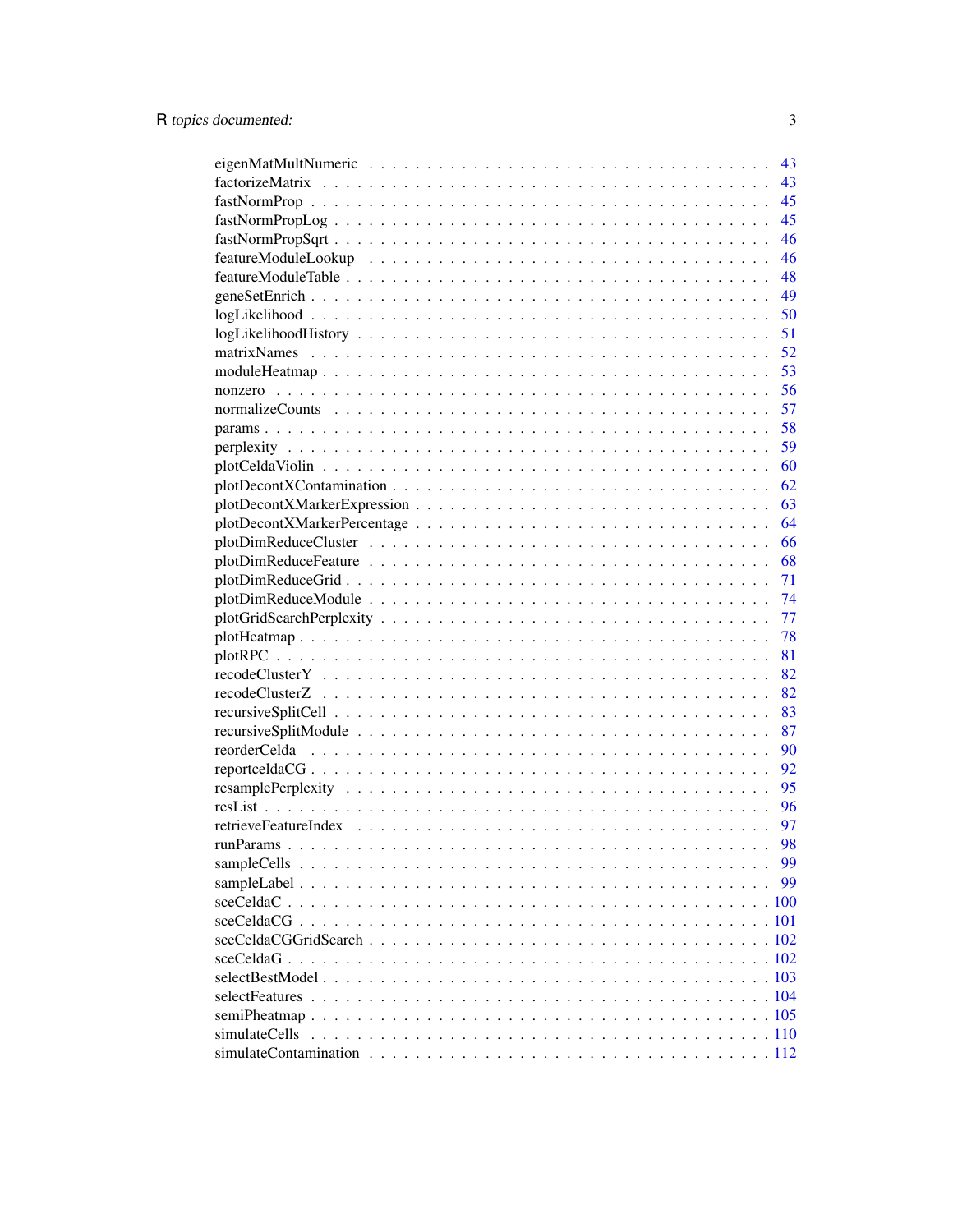<span id="page-3-0"></span>

| Index |  |  |  |  |  |  |  |  |  |  |  |  |  |  |  |  |  | 116 |
|-------|--|--|--|--|--|--|--|--|--|--|--|--|--|--|--|--|--|-----|
|       |  |  |  |  |  |  |  |  |  |  |  |  |  |  |  |  |  |     |
|       |  |  |  |  |  |  |  |  |  |  |  |  |  |  |  |  |  |     |
|       |  |  |  |  |  |  |  |  |  |  |  |  |  |  |  |  |  |     |

appendCeldaList *Append two celdaList objects*

## Description

Returns a single celdaList representing the combination of two provided celdaList objects.

## Usage

appendCeldaList(list1, list2)

# Arguments

| list1 | A celda_list object                          |
|-------|----------------------------------------------|
| list2 | A celda_list object to be joined with list_1 |

#### Value

A celdaList object. This object contains all resList entries and runParam records from both lists.

# Examples

```
data(celdaCGGridSearchRes)
appendedList <- appendCeldaList(
  celdaCGGridSearchRes,
  celdaCGGridSearchRes
\mathcal{L}
```
<span id="page-3-1"></span>availableModels *available models*

#### Description

available models

#### Usage

```
availableModels
```
## Format

An object of class character of length 3.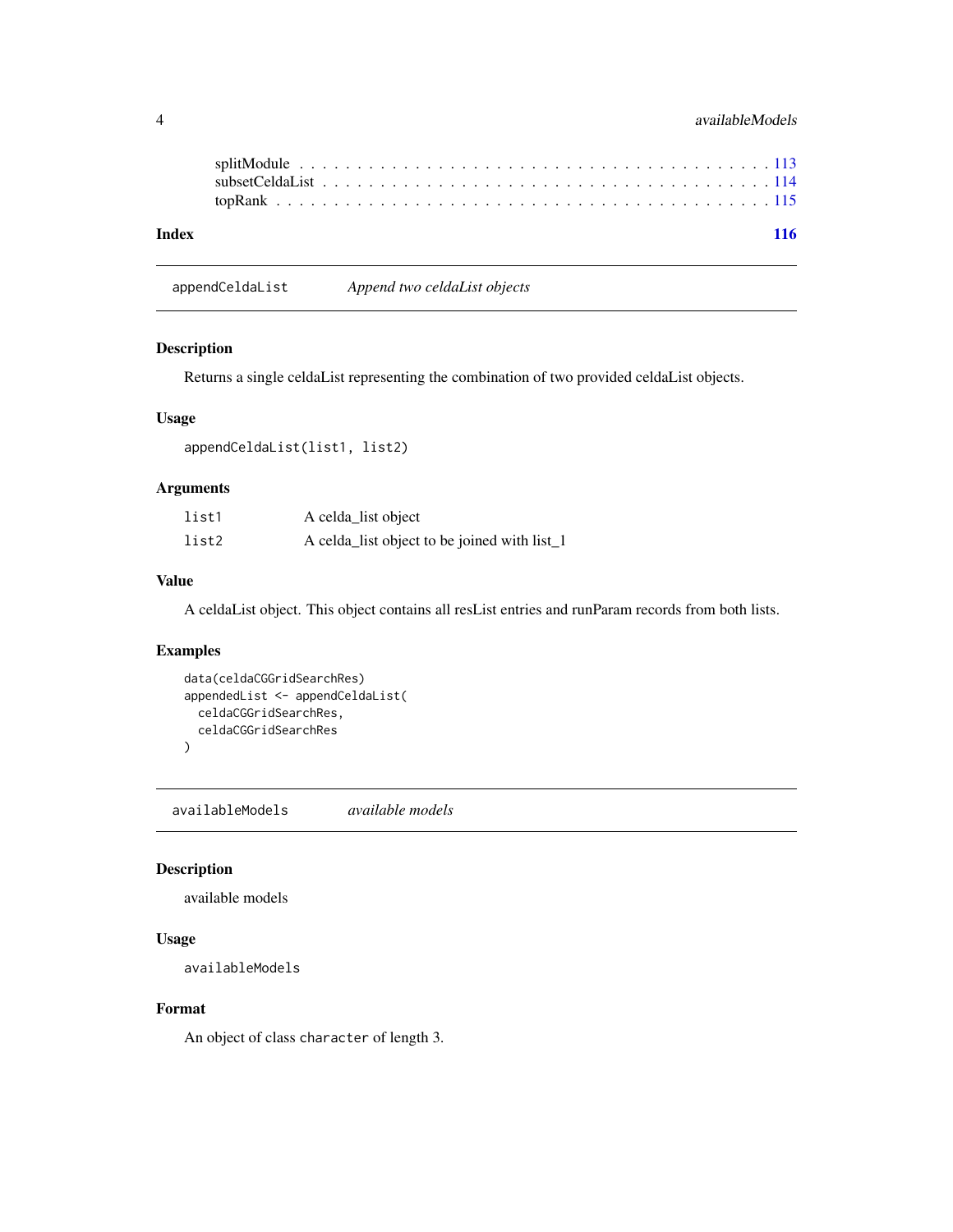#### <span id="page-4-0"></span>Description

Retrieves the final log-likelihood from all iterations of Gibbs sampling used to generate a celdaModel.

## Usage

```
bestLogLikelihood(x, altExpName = "featureSubset")
## S4 method for signature 'SingleCellExperiment'
bestLogLikelihood(x, altExpName = "featureSubset")
## S4 method for signature 'celdaModel'
bestLogLikelihood(x)
```
#### Arguments

|            | A SingleCellExperiment object returned by celda_C, celda_G, or celda_CG, or |
|------------|-----------------------------------------------------------------------------|
|            | a celda model object.                                                       |
| altExpName | The name for the altExp slot to use. Default "featureSubset".               |

#### Value

Numeric. The log-likelihood at the final step of Gibbs sampling used to generate the model.

## Examples

```
data(sceCeldaCG)
bestLogLikelihood(sceCeldaCG)
data(celdaCGMod)
bestLogLikelihood(celdaCGMod)
```
celda *Celda models*

#### Description

List of available Celda models with correpsonding descriptions.

#### Usage

celda()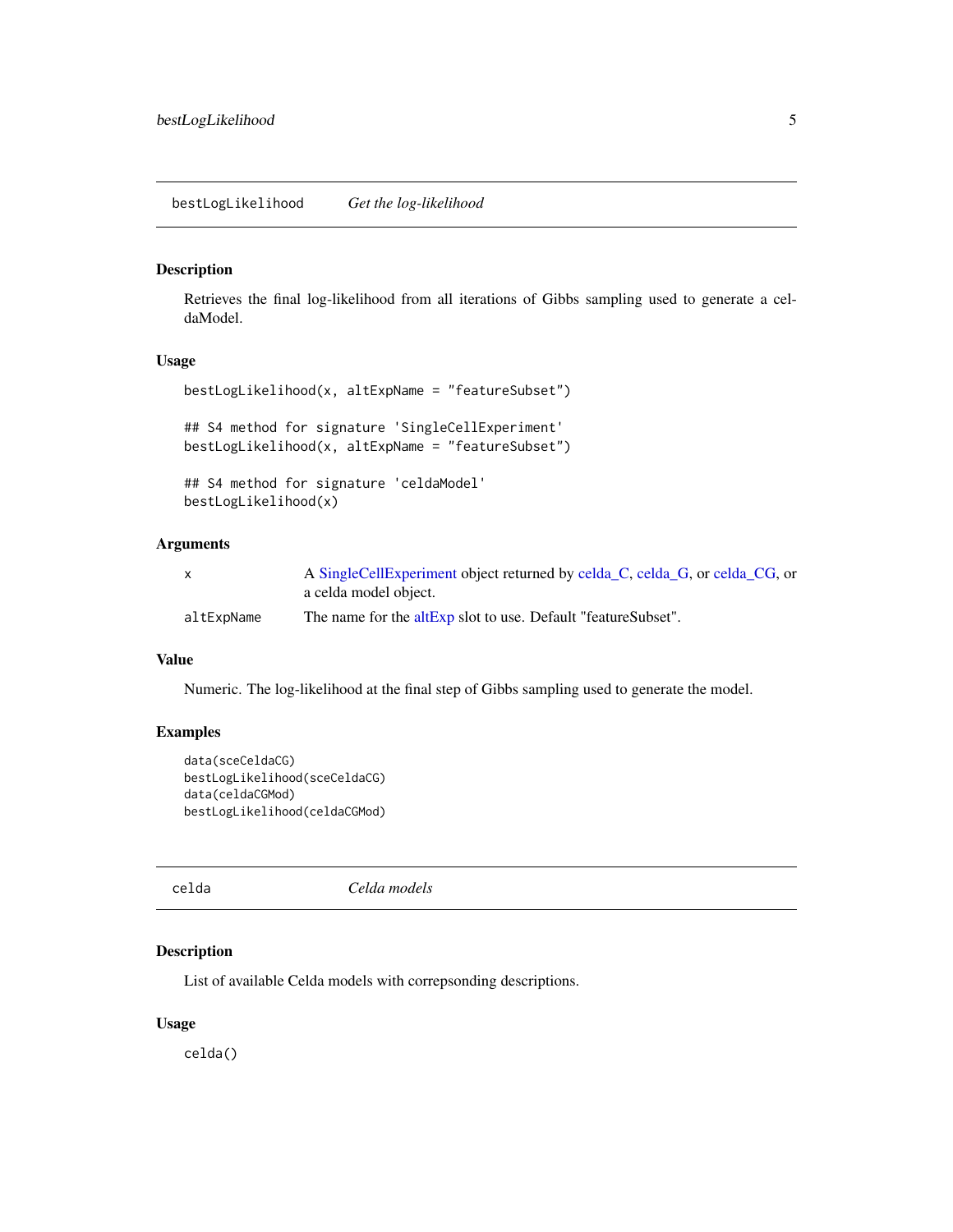## Value

None

# Examples

celda()

celdaCGGridSearchRes *celdaCGGridSearchRes*

# Description

Example results of old celdaGridSearch on celdaCGSim

## Usage

celdaCGGridSearchRes

## Format

An object as returned from old celdaGridSearch()

celdaCGMod *celdaCGmod*

## Description

celda\_CG model object generated from celdaCGSim using old celda\_CG function.

## Usage

celdaCGMod

# Format

A celda\_CG object

<span id="page-5-0"></span>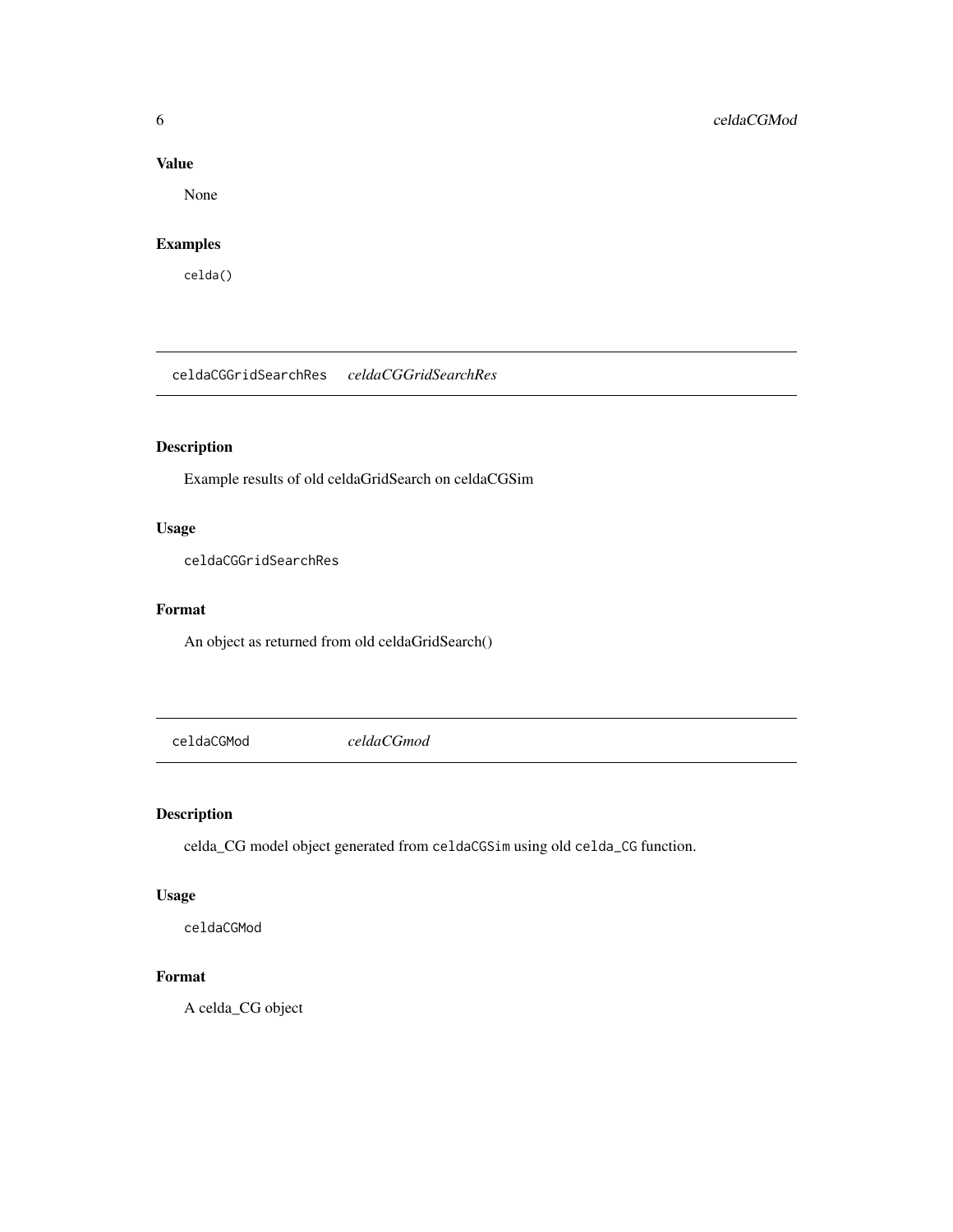<span id="page-6-0"></span>

#### Description

An deprecated example of simulated count matrix from the celda\_CG model.

#### Usage

celdaCGSim

## Format

A list of counts and properties as returned from old simulateCells().

| celdaClusters | Get or set the cell cluster labels from a celda SingleCellExperiment |
|---------------|----------------------------------------------------------------------|
|               | <i>object or celda model object.</i>                                 |

#### Description

Return or set the cell cluster labels determined by [celda\\_C](#page-23-1) or [celda\\_CG](#page-26-1) models.

## Usage

```
celdaClusters(x, altExpName = "featureSubset")
## S4 method for signature 'SingleCellExperiment'
celdaClusters(x, altExpName = "featureSubset")
## S4 method for signature 'celdaModel'
celdaClusters(x)
celdaClusters(x, altExpName = "featureSubset") <- value
## S4 replacement method for signature 'SingleCellExperiment'
celdaClusters(x, altExpName = "featureSubset") <- value
```
#### Arguments

x Can be one of

• A [SingleCellExperiment](#page-0-0) object returned by [celda\\_C,](#page-23-1) or [celda\\_CG,](#page-26-1) with the matrix located in the useAssay assay slot. The a [altExp](#page-0-0) slot with name altExpName will be used. Rows represent features and columns represent cells.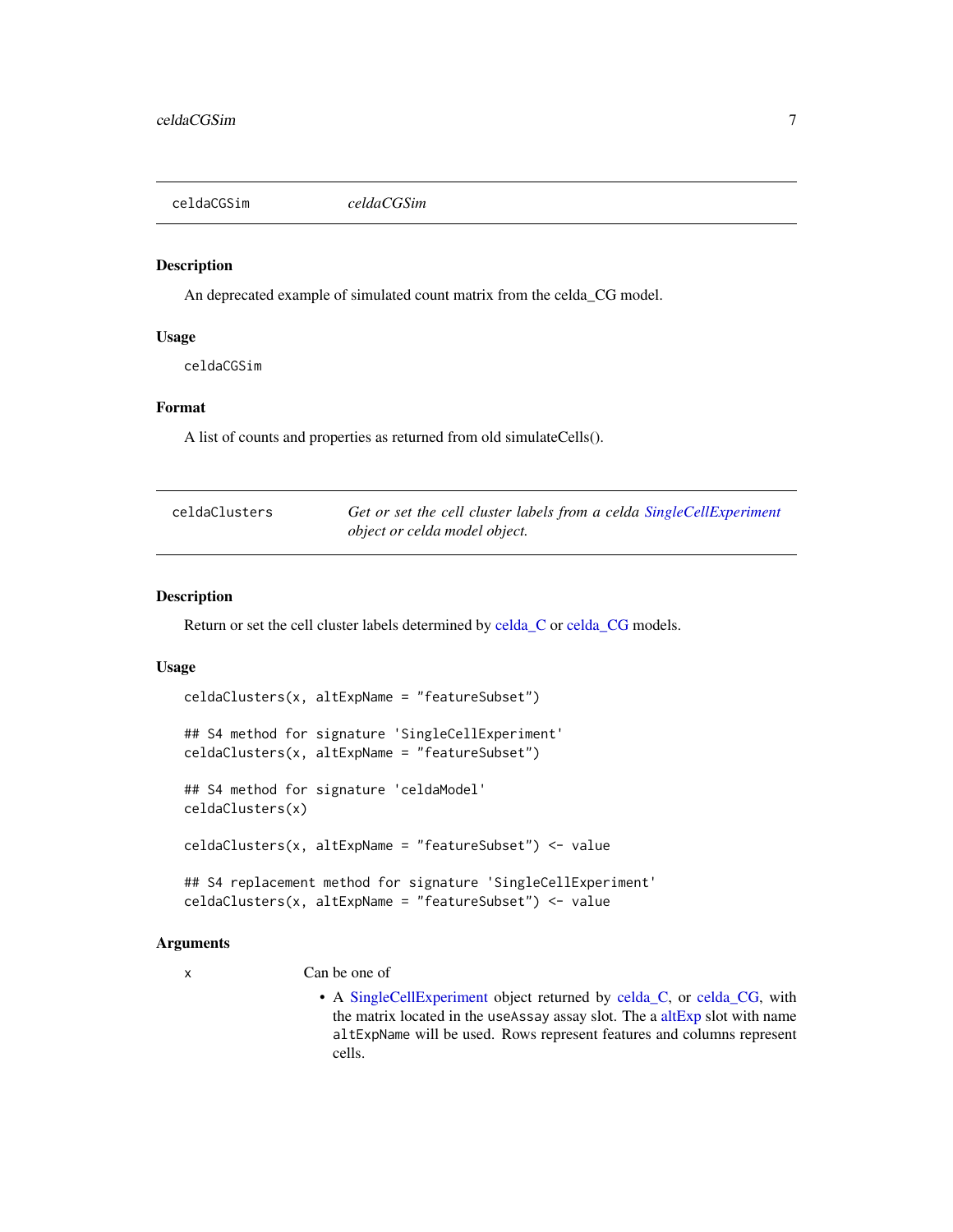<span id="page-7-0"></span>

|            | • Celda model object.                                                                                          |
|------------|----------------------------------------------------------------------------------------------------------------|
| altExpName | The name for the altExp slot to use. Default "featureSubset".                                                  |
| value      | Character vector of cell cluster labels for replacements. Works only if x is a<br>SingleCellExperiment object. |

## Value

One of

- Character vector if x is a [SingleCellExperiment](#page-0-0) object. Contains cell cluster labels for each cell in x.
- List if x is a celda model object. Contains cell cluster labels (for celda\_C and celdaCG Models) and/or feature module labels (for celda\_G and celdaCG Models).

## Examples

```
data(sceCeldaCG)
celdaClusters(sceCeldaCG)
data(celdaCGMod)
celdaClusters(celdaCGMod)
```
celdaCMod *celdaCMod*

## Description

Old celda\_C results generated from celdaCSim

#### Usage

celdaCMod

# Format

A celda\_C object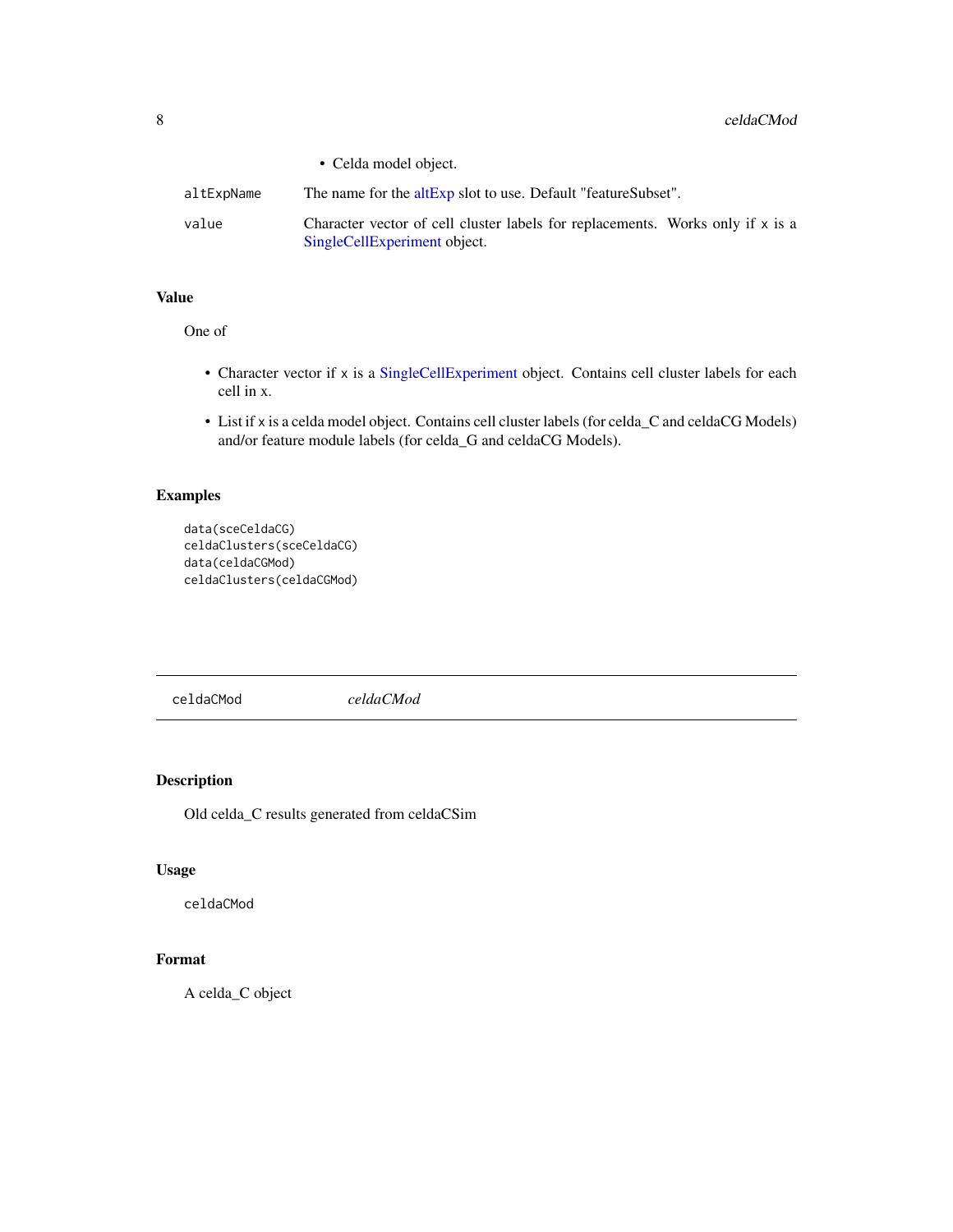<span id="page-8-0"></span>celdaCSim *celdaCSim*

## Description

An old example simulated count matrix from the celda\_C model.

#### Usage

celdaCSim

## Format

A list of counts and properties as returned from old simulateCells().

celdaGMod *celdaGMod*

## Description

Old celda\_G results generated from celdaGsim

#### Usage

celdaGMod

## Format

A celda\_G object

<span id="page-8-1"></span>celdaGridSearch *Run Celda in parallel with multiple parameters*

## Description

Run Celda with different combinations of parameters and multiple chains in parallel. The variable [availableModels](#page-3-1) contains the potential models that can be utilized. Different parameters to be tested should be stored in a list and passed to the argument paramsTest. Fixed parameters to be used in all models, such as sampleLabel, can be passed as a list to the argument paramsFixed. When verbose = TRUE, output from each chain will be sent to a log file but not be displayed in stdout.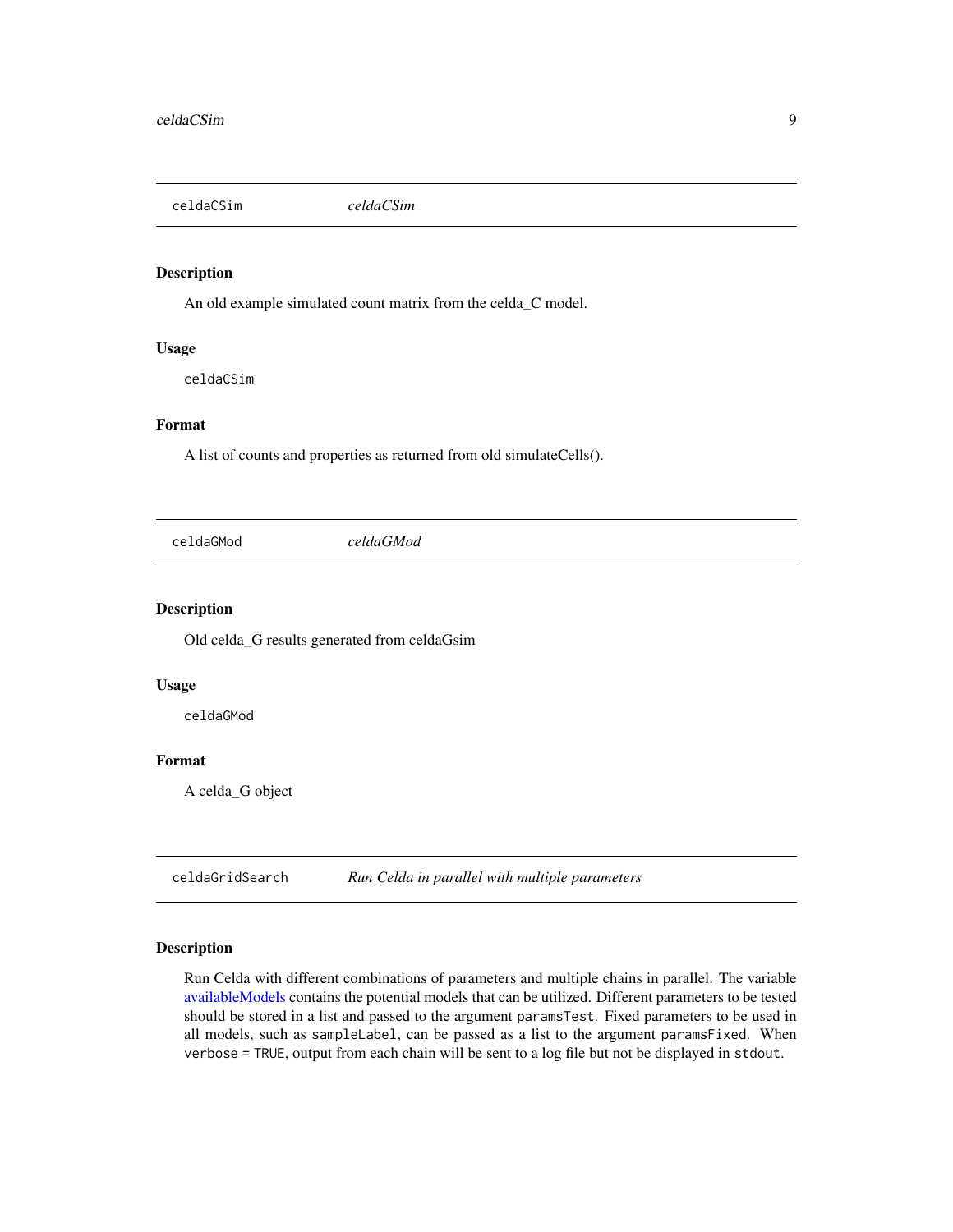```
celdaGridSearch(
  x,
  useAssay = "counts",
  altExpName = "featureSubset",
 model,
 paramsTest,
 paramsFixed = NULL,
 maxIter = 200,
 nchains = 3,
  cores = 1,
 bestOnly = TRUE,
  seed = 12345,perplexity = TRUE,
 verbose = TRUE,
  logfilePrefix = "Celda"
\mathcal{L}## S4 method for signature 'SingleCellExperiment'
celdaGridSearch(
  x,
 useAssay = "counts",
 altExpName = "featureSubset",
  model,
 paramsTest,
 paramsFixed = NULL,
 maxIter = 200,nchains = 3,
  cores = 1,
 bestOnly = TRUE,seed = 12345,perplexity = TRUE,
  verbose = TRUE,
  logfilePrefix = "Celda"
)
## S4 method for signature 'matrix'
celdaGridSearch(
  x,
  useAssay = "counts",
  altExpName = "featureSubset",
 model,
 paramsTest,
 paramsFixed = NULL,
 maxIter = 200,
 nchains = 3,
  cores = 1,
 bestOnly = TRUE,
```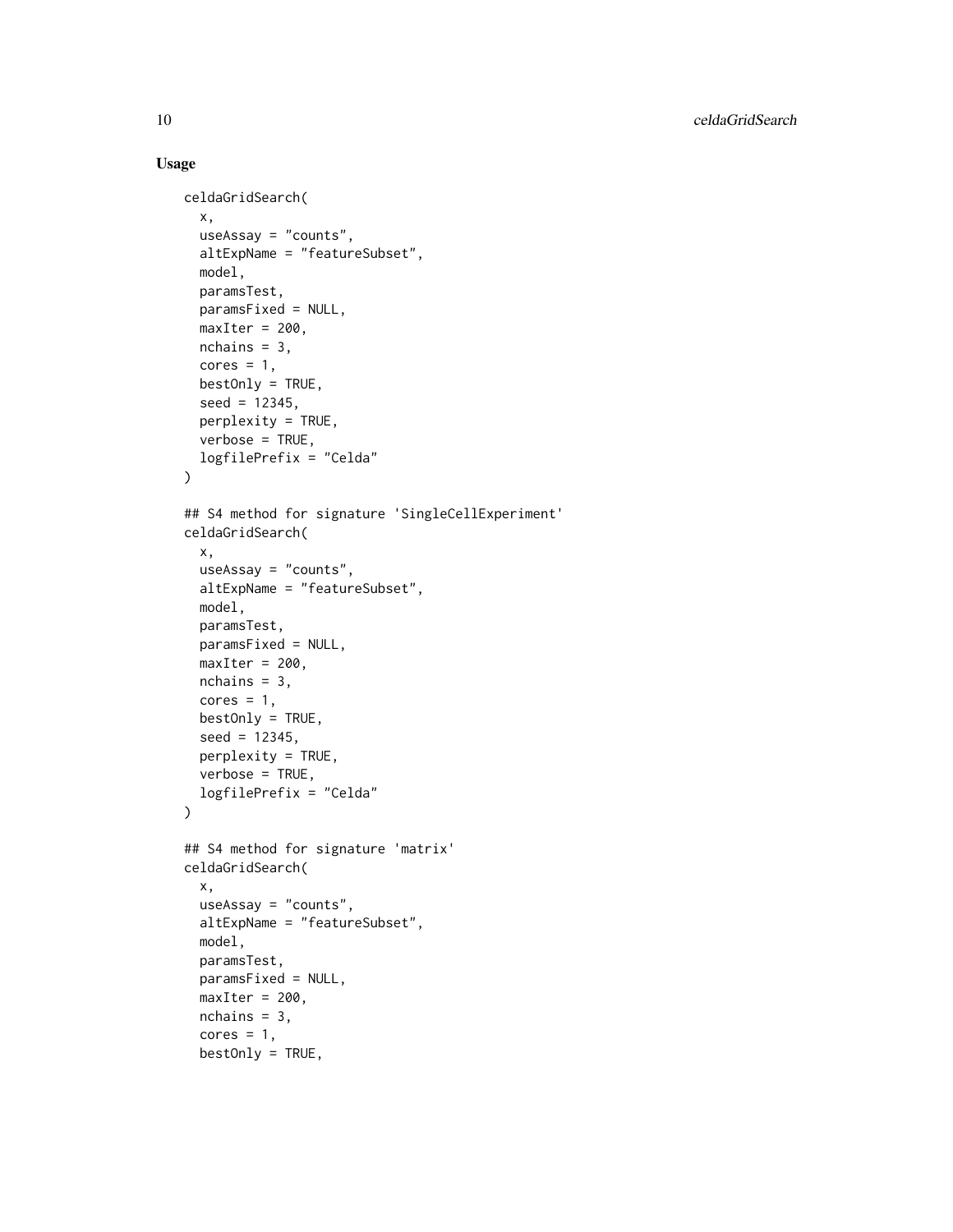## celdaGridSearch 11

```
seed = 12345,perplexity = TRUE,
 verbose = TRUE,
 logfilePrefix = "Celda"
)
```
# Arguments

| x             | A numeric matrix of counts or a SingleCellExperiment with the matrix located in<br>the assay slot under useAssay. Rows represent features and columns represent<br>cells.                                                   |
|---------------|-----------------------------------------------------------------------------------------------------------------------------------------------------------------------------------------------------------------------------|
| useAssay      | A string specifying the name of the assay slot to use. Default "counts".                                                                                                                                                    |
| altExpName    | The name for the altExp slot to use. Default "featureSubset".                                                                                                                                                               |
| model         | Celda model. Options available in availableModels.                                                                                                                                                                          |
| paramsTest    | List. A list denoting the combinations of parameters to run in a celda model. For<br>example, $list(K = seq(5, 10), L = seq(15, 20))$ will run all combinations of<br>K from 5 to 10 and L from 15 to 20 in model celda_CG. |
| paramsFixed   | List. A list denoting additional parameters to use in each celda model. Default<br>NULL.                                                                                                                                    |
| maxIter       | Integer. Maximum number of iterations of sampling to perform. Default 200.                                                                                                                                                  |
| nchains       | Integer. Number of random cluster initializations. Default 3.                                                                                                                                                               |
| cores         | Integer. The number of cores to use for parallel estimation of chains. Default 1.                                                                                                                                           |
| bestOnly      | Logical. Whether to return only the chain with the highest log likelihood per<br>combination of parameters or return all chains. Default TRUE.                                                                              |
| seed          | Integer. Passed to with_seed. For reproducibility, a default value of 12345 is<br>used. Seed values seq(seed, (seed + nchains - 1)) will be supplied to each<br>chain in nchains. If NULL, no calls to with_seed are made.  |
| perplexity    | Logical. Whether to calculate perplexity for each model. If FALSE, then per-<br>plexity can be calculated later with resamplePerplexity. Default TRUE.                                                                      |
| verbose       | Logical. Whether to print log messages during celda chain execution. Default<br>TRUE.                                                                                                                                       |
| logfilePrefix | Character. Prefix for log files from worker threads and main process. Default<br>"Celda".                                                                                                                                   |

#### Value

A [SingleCellExperiment](#page-0-0) object. Function parameter settings and celda model results are stored in the [metadata](#page-0-0) "celda\_grid\_search" slot.

#### See Also

[celda\\_G](#page-30-1) for feature clustering, [celda\\_C](#page-23-1) for clustering of cells, and [celda\\_CG](#page-26-1) for simultaneous clustering of features and cells. [subsetCeldaList](#page-113-1) can subset the celdaList object. [selectBestModel](#page-102-1) can get the best model for each combination of parameters.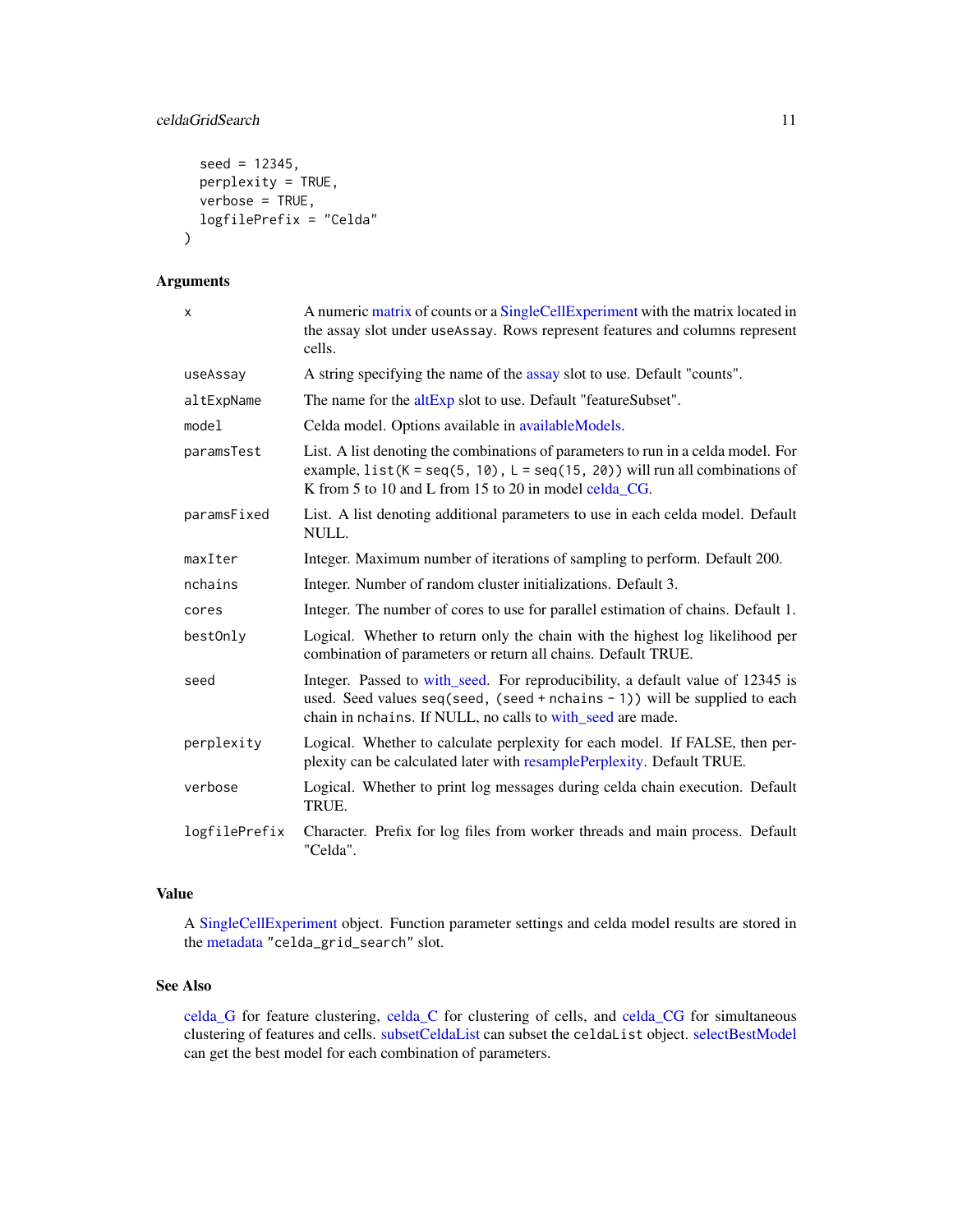## Examples

```
## Not run:
data(celdaCGSim)
## Run various combinations of parameters with 'celdaGridSearch'
celdaCGGridSearchRes <- celdaGridSearch(celdaCGSim$counts,
  model = "celda_CG",
 paramsTest = list(K = seq(4, 6), L = seq(9, 11)),paramsFixed = list(sampleLabel = celdaCGSim$sampleLabel),
  bestOnly = TRUE,
  nchains = 1,
  cores = 1)## End(Not run)
```
## Description

An old example simulated count matrix from the celda\_G model.

#### Usage

celdaGSim

## Format

A list of counts and properties as returned from old simulateCells()

celdaHeatmap *Plot celda Heatmap*

## Description

Render a stylable heatmap of count data based on celda clustering results.

```
celdaHeatmap(
  sce,
  useAssay = "counts",
  altExpName = "featureSubset",
  featureIx = NULL,nfeatures = 25,
  ...
\mathcal{E}
```
<span id="page-11-0"></span>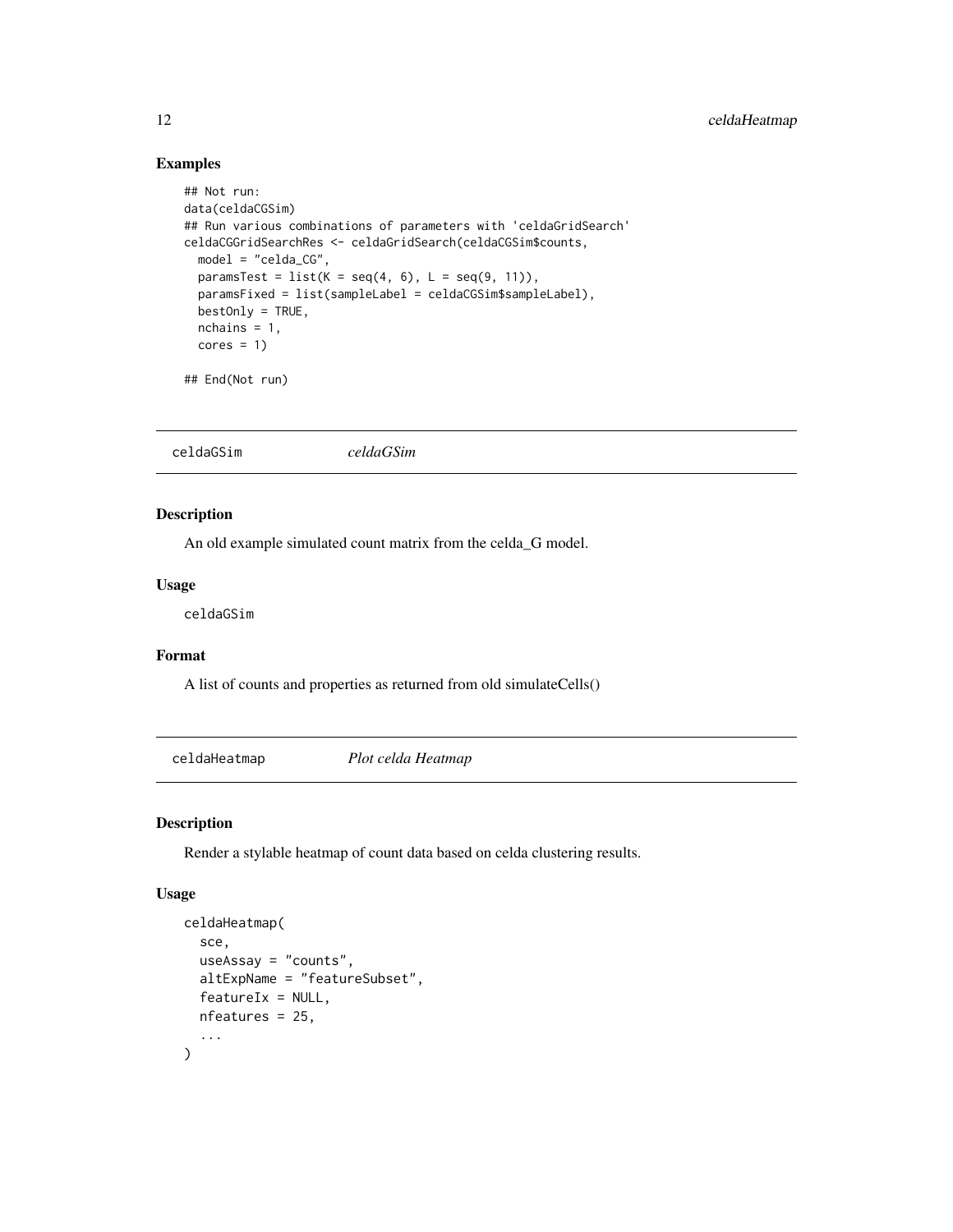#### <span id="page-12-0"></span>celdaModel 23 and 23 and 23 and 23 and 23 and 23 and 23 and 23 and 23 and 23 and 23 and 23 and 23 and 23 and 23 and 23 and 23 and 23 and 23 and 23 and 23 and 23 and 23 and 23 and 23 and 23 and 23 and 23 and 23 and 23 and 2

```
## S4 method for signature 'SingleCellExperiment'
celdaHeatmap(
  sce,
  useAssay = "counts",
  altExpName = "featureSubset",
  featureIx = NULL,nfeatures = 25,
  ...
)
```
## Arguments

| sce        | A SingleCellExperiment object returned by celda_C, celda_G, or celda_CG.                                                                                                                     |
|------------|----------------------------------------------------------------------------------------------------------------------------------------------------------------------------------------------|
| useAssay   | A string specifying which assay slot to use. Default "counts".                                                                                                                               |
| altExpName | The name for the altExp slot to use. Default "featureSubset".                                                                                                                                |
| featureIx  | Integer vector. Select features for display in heatmap. If NULL, no subsetting<br>will be performed. Default NULL. Only used for sce containing celda_C<br>model result returned by celda_C. |
| nfeatures  | Integer. Maximum number of features to select for each gene module. Default<br>25. Only used for sce containing celda_CG or celda_G model results re-<br>turned by celda_CG or celda_G.      |
| .          | Additional parameters passed to plotHeatmap.                                                                                                                                                 |

## Value

list A list containing dendrogram information and the heatmap grob

# See Also

'celdaTsne()' for generating 2-dimensional tSNE coordinates

# Examples

```
data(sceCeldaCG)
celdaHeatmap(sceCeldaCG)
```
celdaModel *Get celda model from a celda [SingleCellExperiment](#page-0-0) object*

## Description

Return the celda model for sce returned by [celda\\_C,](#page-23-1) [celda\\_G](#page-30-1) or [celda\\_CG.](#page-26-1)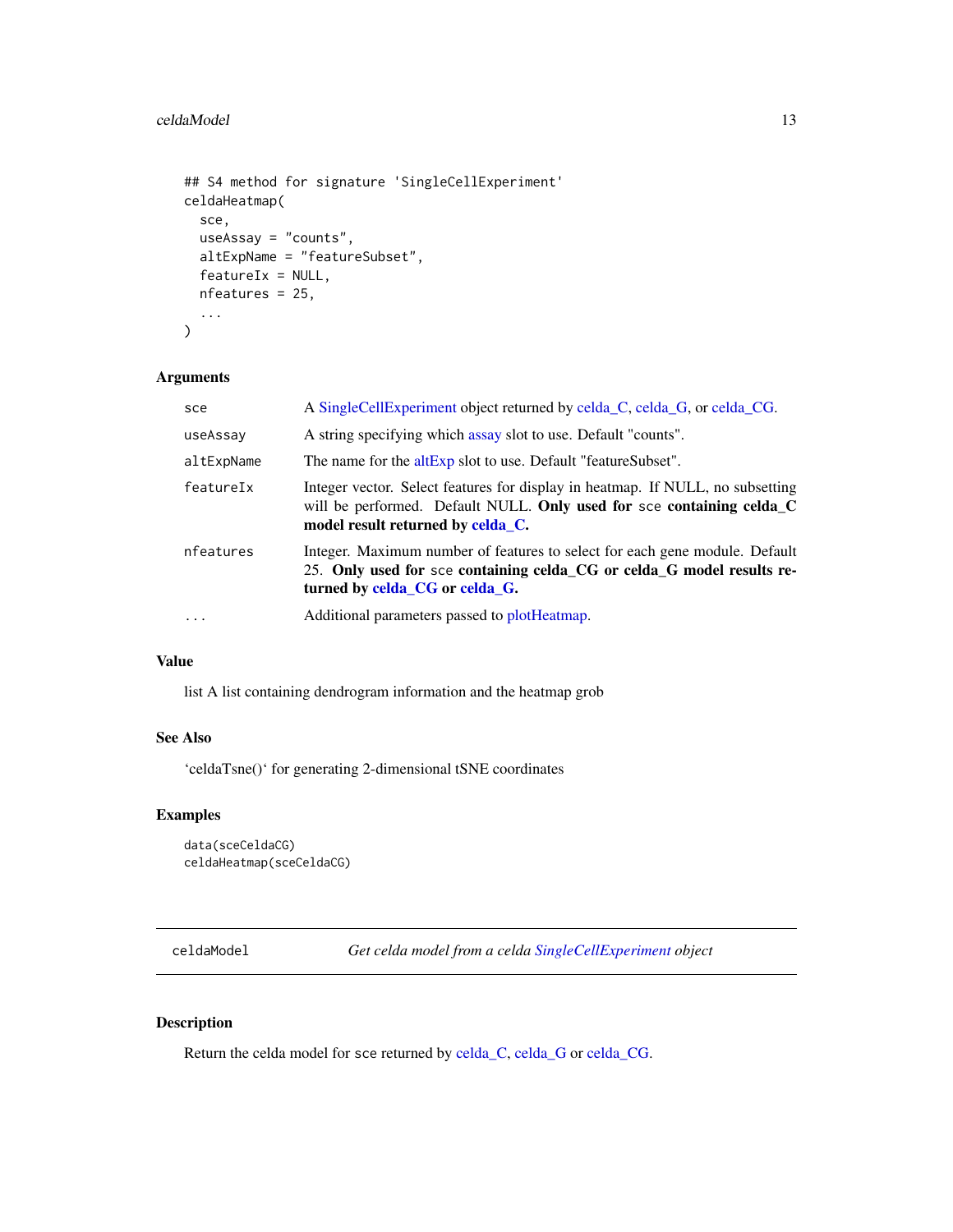#### <span id="page-13-0"></span>Usage

```
celdaModel(sce, altExpName = "featureSubset")
```

```
## S4 method for signature 'SingleCellExperiment'
celdaModel(sce, altExpName = "featureSubset")
```
#### Arguments

| sce        | A SingleCellExperiment object returned by celda_C, celda_G, or celda_CG. |
|------------|--------------------------------------------------------------------------|
| altExpName | The name for the altExp slot to use. Default "featureSubset".            |

#### Value

Character. The celda model. Can be one of "celda\_C", "celda\_G", or "celda\_CG".

#### Examples

data(sceCeldaCG) celdaModel(sceCeldaCG)

| celdaModules | Get or set the feature module labels from a celda SingleCellExperi- |
|--------------|---------------------------------------------------------------------|
|              | <i>ment object.</i>                                                 |

#### Description

Return or set the feature module cluster labels determined by [celda\\_G](#page-30-1) or [celda\\_CG](#page-26-1) models.

## Usage

```
celdaModules(sce, altExpName = "featureSubset")
## S4 method for signature 'SingleCellExperiment'
celdaModules(sce, altExpName = "featureSubset")
celdaModules(sce, altExpName = "featureSubset") <- value
## S4 replacement method for signature 'SingleCellExperiment'
celdaModules(sce, altExpName = "featureSubset") <- value
```
#### Arguments

| sce        | A Single Cell Experiment object returned by celda G, or celda CG, with the ma-                                   |
|------------|------------------------------------------------------------------------------------------------------------------|
|            | trix located in the useAssay assay slot. Rows represent features and columns<br>represent cells.                 |
| altExpName | The name for the altExp slot to use. Default "featureSubset".                                                    |
| value      | Character vector of feature module labels for replacements. Works only if x is a<br>SingleCellExperiment object. |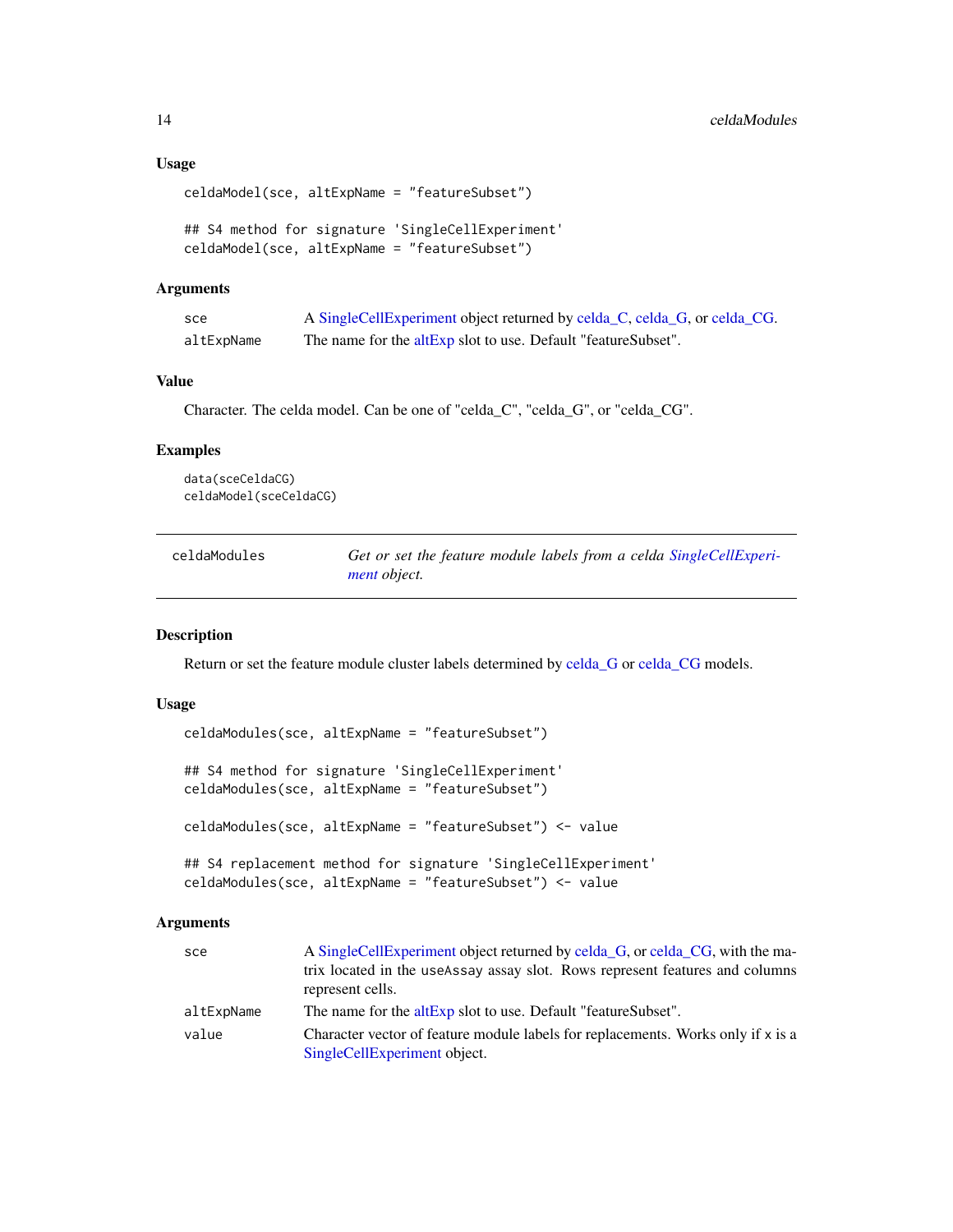## <span id="page-14-0"></span>celdaPerplexity 15

## Value

Character vector. Contains feature module labels for each feature in x.

#### Examples

```
data(sceCeldaCG)
celdaModules(sceCeldaCG)
```
celdaPerplexity *Get perplexity for every model in a celdaList*

## Description

Returns perplexity for each model in a celdaList as calculated by 'perplexity().'

#### Usage

```
celdaPerplexity(celdaList)
```
## Arguments

celdaList An object of class celdaList.

#### Value

List. Contains one celdaModel object for each of the parameters specified in the 'runParams()' of the provided celda list.

## Examples

```
data(celdaCGGridSearchRes)
celdaCGGridModelPerplexities <- celdaPerplexity(celdaCGGridSearchRes)
```
celdaPerplexity,celdaList-method *Get perplexity for every model in a celdaList*

## Description

Returns perplexity for each model in a celdaList as calculated by 'perplexity().'

```
## S4 method for signature 'celdaList'
celdaPerplexity(celdaList)
```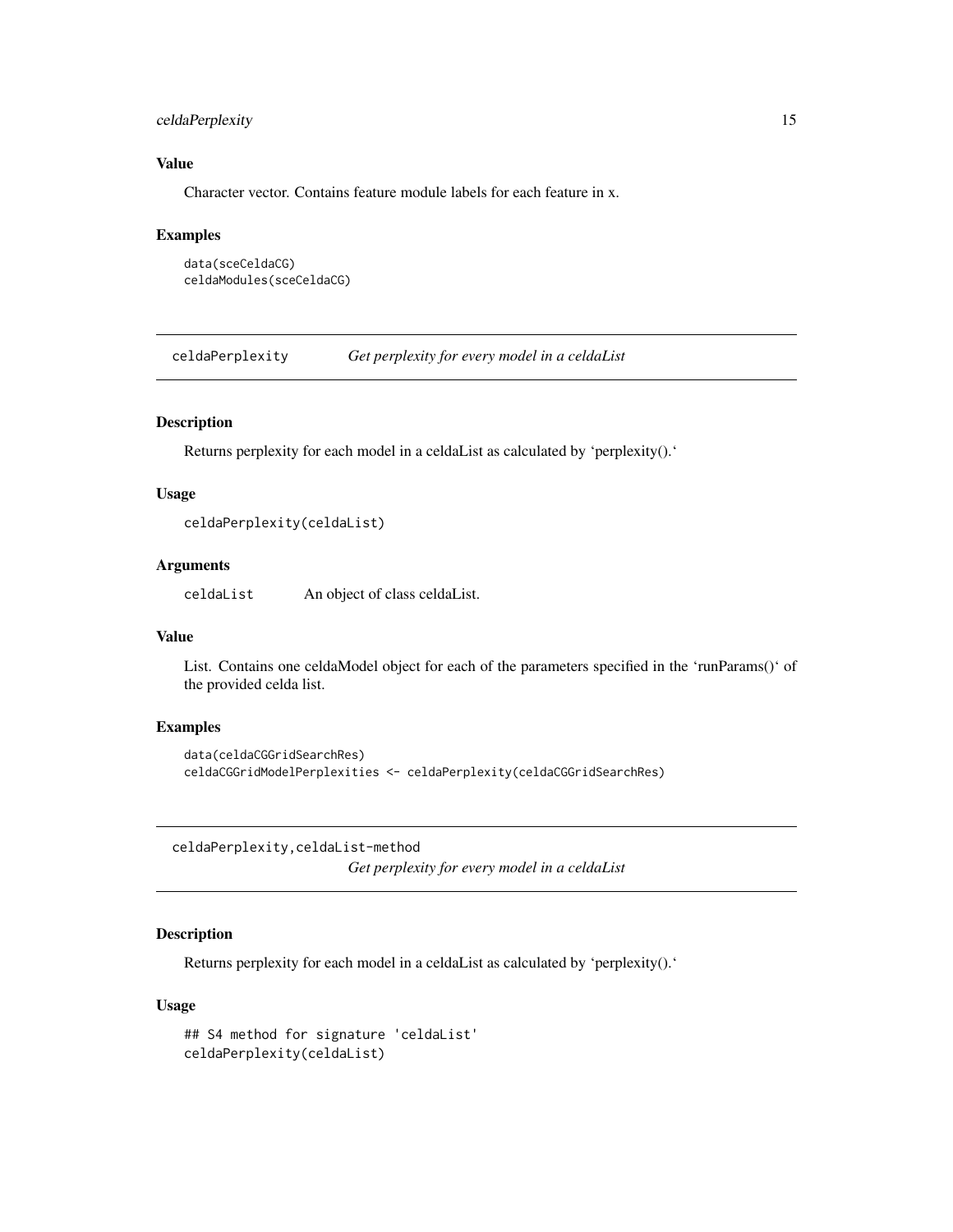#### <span id="page-15-0"></span>Arguments

celdaList An object of class celdaList.

#### Value

List. Contains one celdaModel object for each of the parameters specified in the 'runParams()' of the provided celda list.

#### Examples

```
data(celdaCGGridSearchRes)
celdaCGGridModelPerplexities <- celdaPerplexity(celdaCGGridSearchRes)
```
celdaProbabilityMap *Probability map for a celda model*

#### Description

Renders probability and relative expression heatmaps to visualize the relationship between features and cell populations (or cell populations and samples).

```
celdaProbabilityMap(
  sce,
  useAssay = "counts",
  altExpName = "featureSubset",
  level = c("cellPopulation", "sample"),
  ncols = 100,
  col2 = circlize::colorRamp;map2(c(-2, 0, 2), c("#1E90FF", "#FFFFFF", "#CD2626")),
  title1 = "Absolute probability",
  title2 = "Relative expression",
  showColumnNames = TRUE,
  showRowNames = TRUE,
  rowNamesgp = grid::gpar(fontsize = 8),
  colNamesgp = grid::gpar(fontsize = 12),
  clusterRows = FALSE,
  clusterColumns = FALSE,
  showHeatmapLegend = TRUE,
  heatmapLegendParam = list(title = NULL, legend_height = grid::unit(6, "cm")),
  ...
\mathcal{L}## S4 method for signature 'SingleCellExperiment'
celdaProbabilityMap(
  sce,
  useAssay = "counts",
```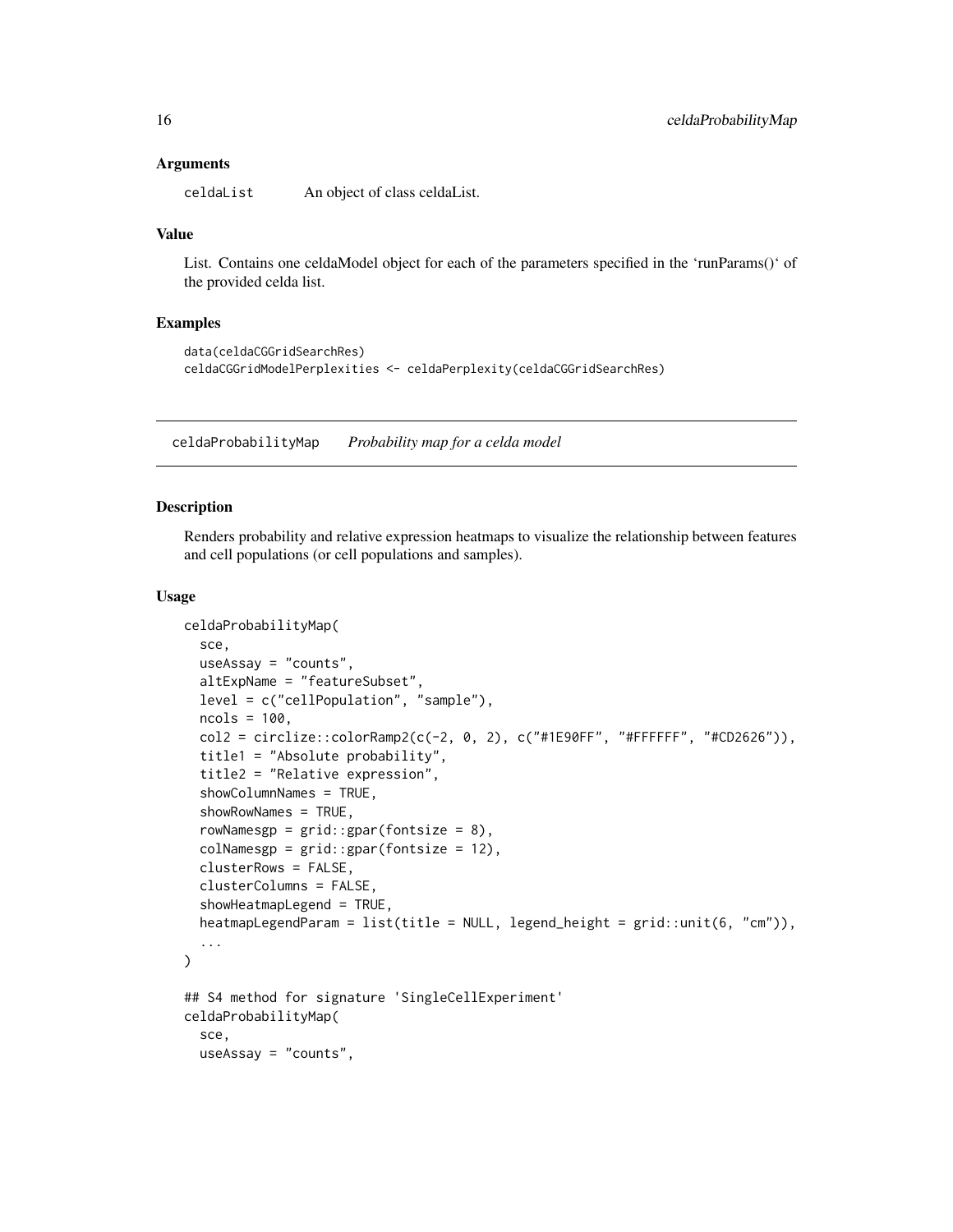## celdaProbabilityMap 17

```
altExpName = "featureSubset",
level = c("cellPopulation", "sample"),
ncols = 100,
col2 = circlize::colorRamp2(c(-2, 0, 2), c("#1E90FF", "#FFFFFF", "#CD2626")),
title1 = "Absolute probability",
title2 = "Relative expression",
showColumnNames = TRUE,
showRowNames = TRUE,
rowNamesgp = grid::gpar(fontsize = 8),
colNamesgp = grid::gpar(fontsize = 12),
clusterRows = FALSE,
clusterColumns = FALSE,
showHeatmapLegend = TRUE,
heatmapLegendParam = list(title = NULL, legend_height = grid::unit(6, "cm")),
...
```
## Arguments

)

| sce               | A SingleCellExperiment object returned by celda_C, celda_G, or celda_CG.                                                                                                                                                                                                                                                                                                                                                  |
|-------------------|---------------------------------------------------------------------------------------------------------------------------------------------------------------------------------------------------------------------------------------------------------------------------------------------------------------------------------------------------------------------------------------------------------------------------|
| useAssay          | A string specifying which assay slot to use. Default "counts".                                                                                                                                                                                                                                                                                                                                                            |
| altExpName        | The name for the altExp slot to use. Default "featureSubset".                                                                                                                                                                                                                                                                                                                                                             |
| level             | Character. One of "cellPopulation" or "Sample". "cellPopulation" will display<br>the absolute probabilities and relative normalized expression of each module in<br>each cell population. level = "cellPopulation" only works for celda_CG<br>sce objects. "sample" will display the absolute probabilities and relative nor-<br>malized abundance of each cell population in each sample. Default "cellPopu-<br>lation". |
| ncols             | The number of colors $(>1)$ to be in the color palette of the absolute probability<br>heatmap.                                                                                                                                                                                                                                                                                                                            |
| col2              | Passed to col argument of Heatmap. Set color boundaries and colors for the<br>relative expression heatmap.                                                                                                                                                                                                                                                                                                                |
| title1            | Passed to column_title argument of Heatmap. Figure title for the absolute<br>probability heatmap.                                                                                                                                                                                                                                                                                                                         |
| title2            | Passed to column_title argument of Heatmap. Figure title for the relative<br>expression heatmap.                                                                                                                                                                                                                                                                                                                          |
| showColumnNames   |                                                                                                                                                                                                                                                                                                                                                                                                                           |
|                   | Passed to show_column_names argument of Heatmap. Show column names.                                                                                                                                                                                                                                                                                                                                                       |
| showRowNames      | Passed to show_row_names argument of Heatmap. Show row names.                                                                                                                                                                                                                                                                                                                                                             |
| rowNamesgp        | Passed to row_names_gp argument of Heatmap. Set row name font.                                                                                                                                                                                                                                                                                                                                                            |
| colNamesgp        | Passed to column_names_gp argument of Heatmap. Set column name font.                                                                                                                                                                                                                                                                                                                                                      |
| clusterRows       | Passed to cluster_rows argument of Heatmap. Cluster rows.                                                                                                                                                                                                                                                                                                                                                                 |
|                   | clusterColumns Passed to cluster_columns argument of Heatmap. Cluster columns.                                                                                                                                                                                                                                                                                                                                            |
| showHeatmapLegend |                                                                                                                                                                                                                                                                                                                                                                                                                           |
|                   | Decend to ohour hootman, Lagand engineer of Heatman, Charr heatman Lagand                                                                                                                                                                                                                                                                                                                                                 |

Passed to show\_heatmap\_legend argument of [Heatmap.](#page-0-0) Show heatmap legend.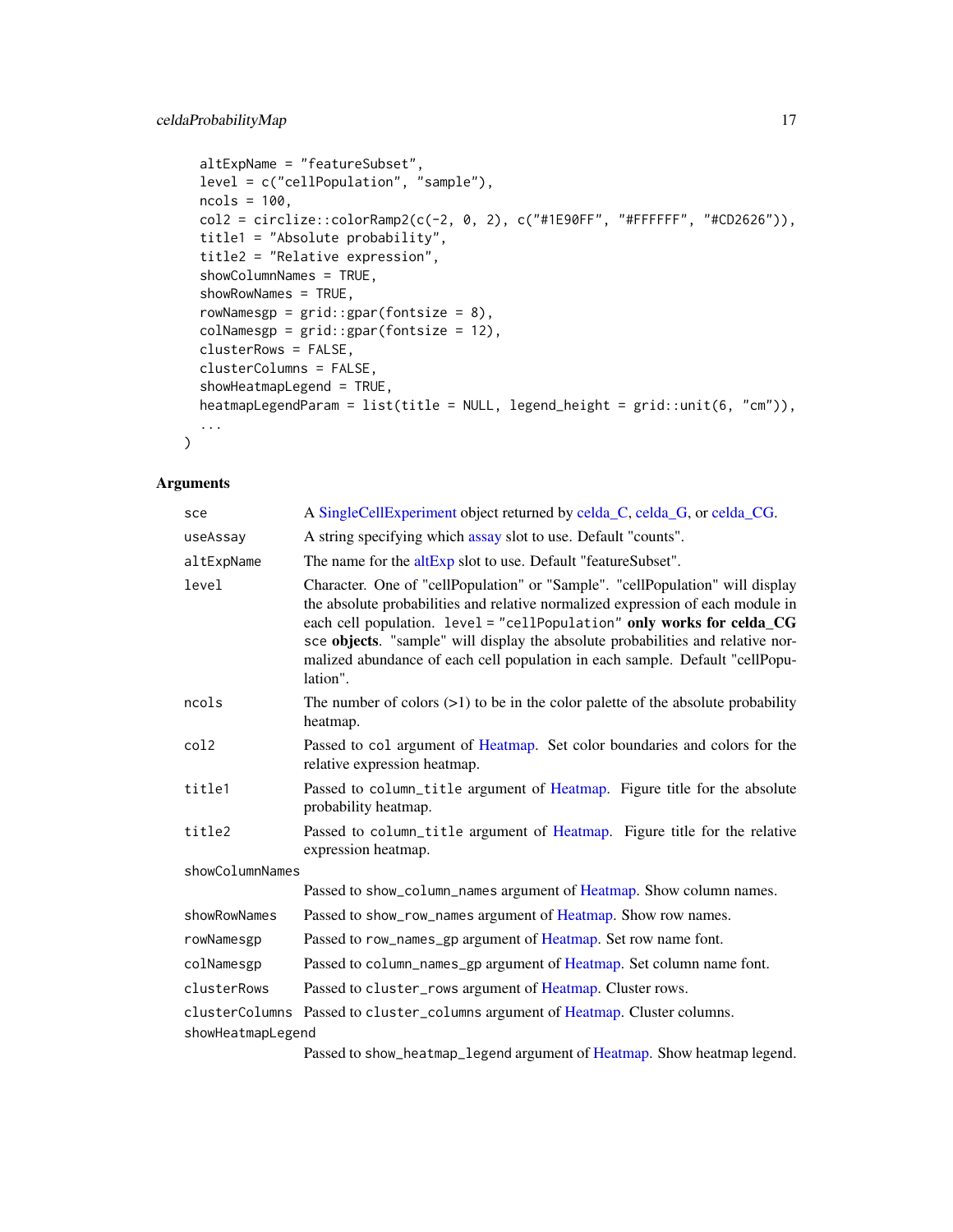<span id="page-17-0"></span>

| heatmapLegendParam      |                                                                                     |
|-------------------------|-------------------------------------------------------------------------------------|
|                         | Passed to heatmap_legend_param argument of Heatmap. Heatmap legend pa-<br>rameters. |
| $\cdot$ $\cdot$ $\cdot$ | Additional parameters passed to Heatmap.                                            |

## Value

A [HeatmapList](#page-0-0) object containing 2 [Heatmap-class](#page-0-0) objects

#### See Also

[celda\\_C](#page-23-1) for clustering cells. [celda\\_CG](#page-26-1) for clustering features and cells

## Examples

data(sceCeldaCG) celdaProbabilityMap(sceCeldaCG)

celdatosce *Convert old celda model object to* SCE *object*

## Description

Convert a old celda model object (celda\_C, celda\_G, or celda\_CG object) to a [SingleCellExper](#page-0-0)[iment](#page-0-0) object containing celda model information in metadata slot. Counts matrix is stored in the "counts" assay slot in assays.

```
celdatosce(
  celdaModel,
  counts,
  useAssay = "counts",
  altExpName = "featureSubset"
\mathcal{L}## S4 method for signature 'celda_C'
celdatosce(
  celdaModel,
  counts,
  useAssay = "counts",
  altExpName = "featureSubset"
)
## S4 method for signature 'celda_G'
celdatosce(
  celdaModel,
  counts,
```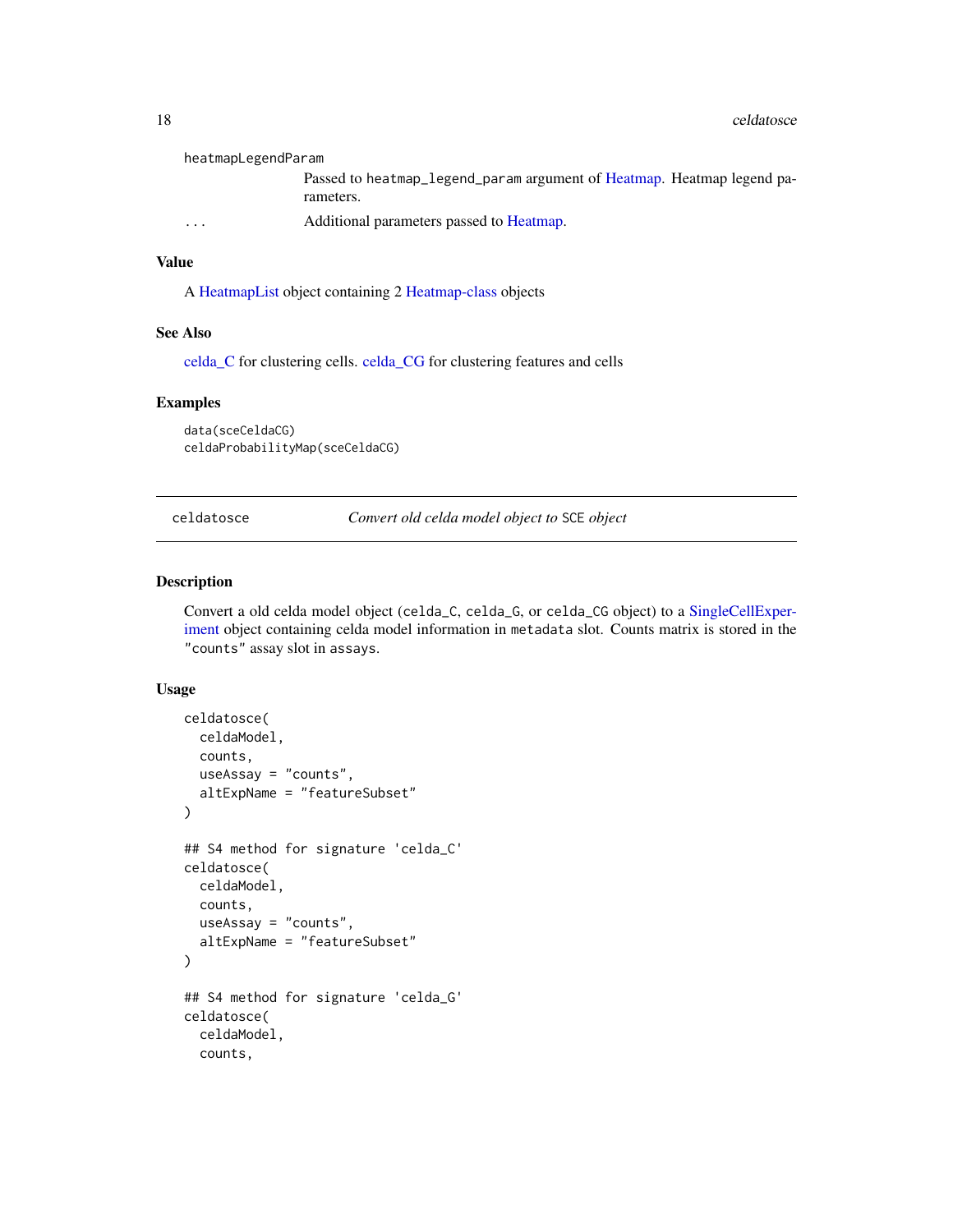#### celdatosce and the set of the set of the set of the set of the set of the set of the set of the set of the set of the set of the set of the set of the set of the set of the set of the set of the set of the set of the set o

```
useAssay = "counts",
  altExpName = "featureSubset"
)
## S4 method for signature 'celda_CG'
celdatosce(
  celdaModel,
  counts,
  useAssay = "counts",
  altExpName = "featureSubset"
)
## S4 method for signature 'celdaList'
celdatosce(
  celdaModel,
  counts,
  useAssay = "counts",
  altExpName = "featureSubset"
\mathcal{L}
```
## Arguments

| celdaModel | A celdamodel or celdalist object generated using older versions of celda.                                                      |
|------------|--------------------------------------------------------------------------------------------------------------------------------|
| counts     | A numeric matrix of counts used to generate celda Model. Dimensions and<br>MD5 checksum will be checked by compareCountMatrix. |
| useAssay   | A string specifying the name of the assay slot to use. Default "counts".                                                       |
| altExpName | The name for the altExp slot to use. Default "featureSubset".                                                                  |

#### Value

A [SingleCellExperiment](#page-0-0) object. Function parameter settings are stored in the [metadata](#page-0-0) "celda\_parameters" slot. Columns celda\_sample\_label and celda\_cell\_cluster in [colData](#page-0-0) contain sample labels and celda cell population clusters. Column celda\_feature\_module in [rowData](#page-0-0) contain feature modules.

## Examples

```
data(celdaCMod, celdaCSim)
sce <- celdatosce(celdaCMod, celdaCSim$counts)
data(celdaGMod, celdaGSim)
sce <- celdatosce(celdaGMod, celdaGSim$counts)
data(celdaCGMod, celdaCGSim)
sce <- celdatosce(celdaCGMod, celdaCGSim$counts)
data(celdaCGGridSearchRes, celdaCGSim)
sce <- celdatosce(celdaCGGridSearchRes, celdaCGSim$counts)
```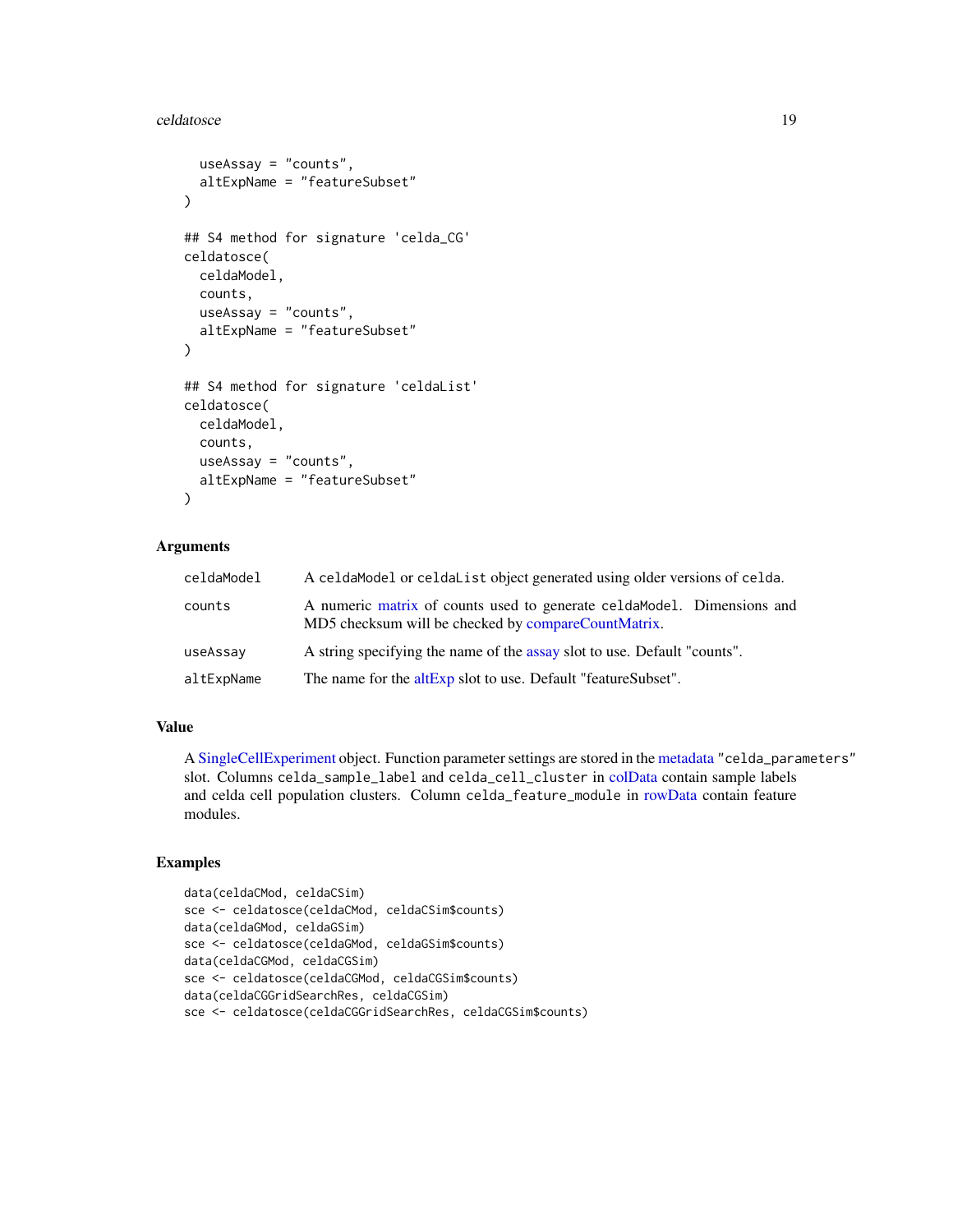<span id="page-19-0"></span>20 celdaTsne

celdaTsne *t-Distributed Stochastic Neighbor Embedding (t-SNE) dimension reduction for celda* sce *object*

#### Description

Embeds cells in two dimensions using [Rtsne](#page-0-0) based on a celda model. For celda\_C sce objects, PCA on the normalized counts is used to reduce the number of features before applying t-SNE. For celda\_CG and celda\_G sce objects, tSNE is run on module probabilities to reduce the number of features instead of using PCA. Module probabilities are square-root transformed before applying tSNE.

```
celdaTsne(
  sce,
  useAssay = "counts",
  altExpName = "featureSubset",
  maxCells = NULL,minClusterSize = 100,
  initialDims = 20,
  modules = NULL,
  perplexity = 20,
  maxIter = 2500.
  normalize = "proportion",
  scaleFactor = NULL,
  transformationFun = sqrt,
  seed = 12345
)
## S4 method for signature 'SingleCellExperiment'
celdaTsne(
  sce,
  useAssay = "counts",
  altExpName = "featureSubset",
  maxCells = NULL,minClusterSize = 100,
  initialDims = 20,
  modules = NULL,
 perplexity = 20,
  maxIter = 2500,
  normalize = "proportion",
  scaleFactor = NULL,
  transformationFun = sqrt,
  seed = 12345
)
```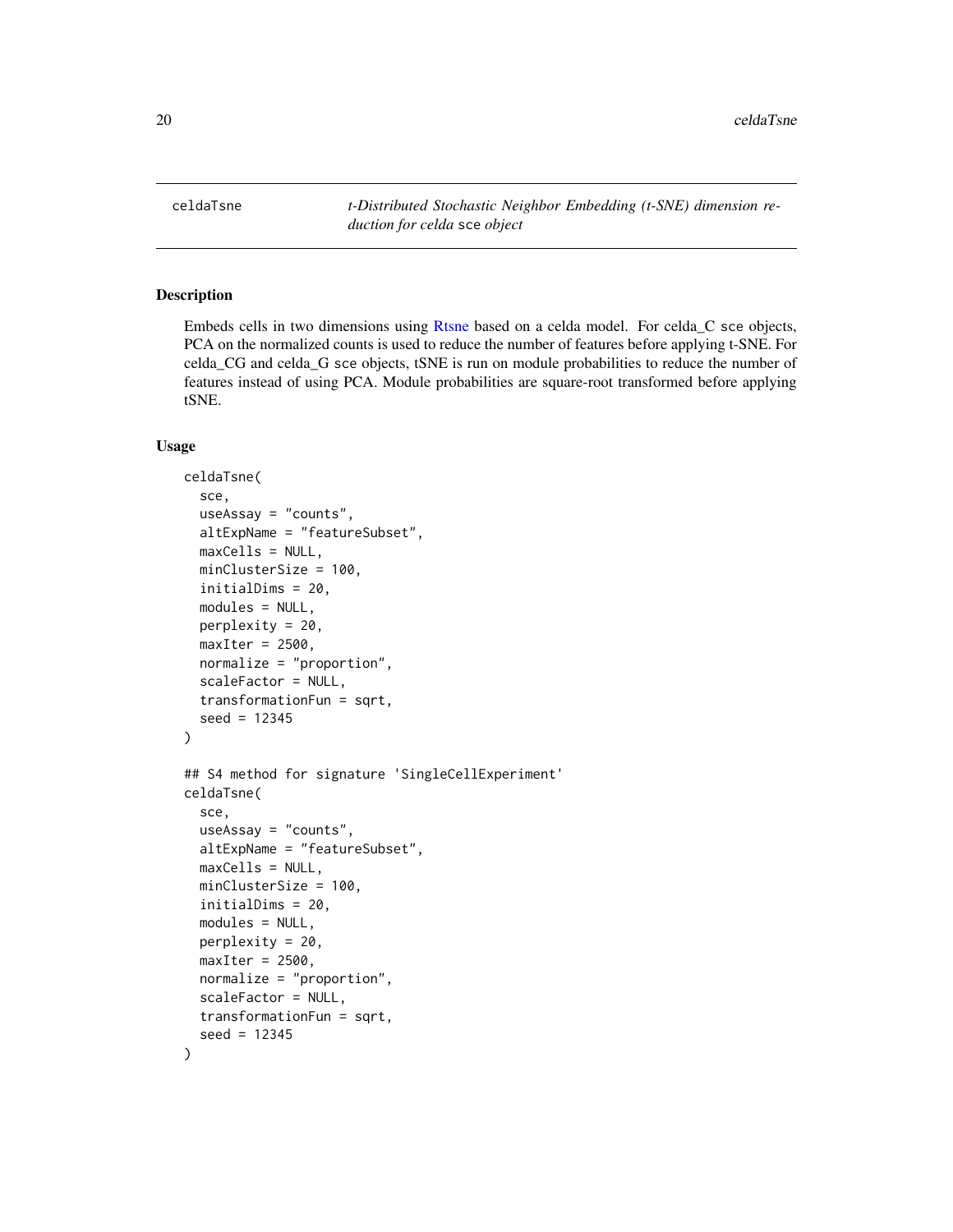#### celdaTsne 21

## Arguments

| sce               | A SingleCellExperiment object returned by celda_C, celda_G, or celda_CG.                                                                                                                                                                                                                                                                                                                                                                                                                                                                |  |
|-------------------|-----------------------------------------------------------------------------------------------------------------------------------------------------------------------------------------------------------------------------------------------------------------------------------------------------------------------------------------------------------------------------------------------------------------------------------------------------------------------------------------------------------------------------------------|--|
| useAssay          | A string specifying which assay slot to use. Default "counts".                                                                                                                                                                                                                                                                                                                                                                                                                                                                          |  |
| altExpName        | The name for the altExp slot to use. Default "featureSubset".                                                                                                                                                                                                                                                                                                                                                                                                                                                                           |  |
| maxCells          | Integer. Maximum number of cells to plot. Cells will be randomly subsampled<br>if ncol(counts) > maxCells. Larger numbers of cells requires more memory.<br>If NULL, no subsampling will be performed. Default NULL.                                                                                                                                                                                                                                                                                                                    |  |
| minClusterSize    | Integer. Do not subsample cell clusters below this threshold. Default 100.                                                                                                                                                                                                                                                                                                                                                                                                                                                              |  |
| initialDims       | Integer. PCA will be used to reduce the dimensionality of the dataset. The top<br>'initialDims' principal components will be used for tSNE. Default 20.                                                                                                                                                                                                                                                                                                                                                                                 |  |
| modules           | Integer vector. Determines which feature modules to use for tSNE. If NULL, all<br>modules will be used. Default NULL.                                                                                                                                                                                                                                                                                                                                                                                                                   |  |
| perplexity        | Numeric. Perplexity parameter for tSNE. Default 20.                                                                                                                                                                                                                                                                                                                                                                                                                                                                                     |  |
| maxIter           | Integer. Maximum number of iterations in tSNE generation. Default 2500.                                                                                                                                                                                                                                                                                                                                                                                                                                                                 |  |
| normalize         | Character. Passed to normalizeCounts in normalization step. Divides counts by<br>the library sizes for each cell. One of 'proportion', 'cpm', 'median', or 'mean'.<br>'proportion' uses the total counts for each cell as the library size. 'cpm' divides<br>the library size of each cell by one million to produce counts per million. 'me-<br>dian' divides the library size of each cell by the median library size across all<br>cells. 'mean' divides the library size of each cell by the mean library size across<br>all cells. |  |
| scaleFactor       | Numeric. Sets the scale factor for cell-level normalization. This scale factor is<br>multiplied to each cell after the library size of each cell had been adjusted in<br>normalize. Default NULL which means no scale factor is applied.                                                                                                                                                                                                                                                                                                |  |
| transformationFun |                                                                                                                                                                                                                                                                                                                                                                                                                                                                                                                                         |  |
|                   | Function. Applys a transformation such as 'sqrt', 'log', 'log2', 'log10', or<br>'log1p'. If NULL, no transformation will be applied. Occurs after applying nor-<br>malization and scale factor. Default NULL.                                                                                                                                                                                                                                                                                                                           |  |
| seed              | Integer. Passed to with_seed. For reproducibility, a default value of 12345 is<br>used. If NULL, no calls to with_seed are made.                                                                                                                                                                                                                                                                                                                                                                                                        |  |

# Value

sce with t-SNE coordinates (columns "celda\_tSNE1" & "celda\_tSNE2") added to [reducedDim\(](#page-0-0)sce, "celda\_tSNE").

# Examples

```
data(sceCeldaCG)
tsneRes <- celdaTsne(sceCeldaCG)
```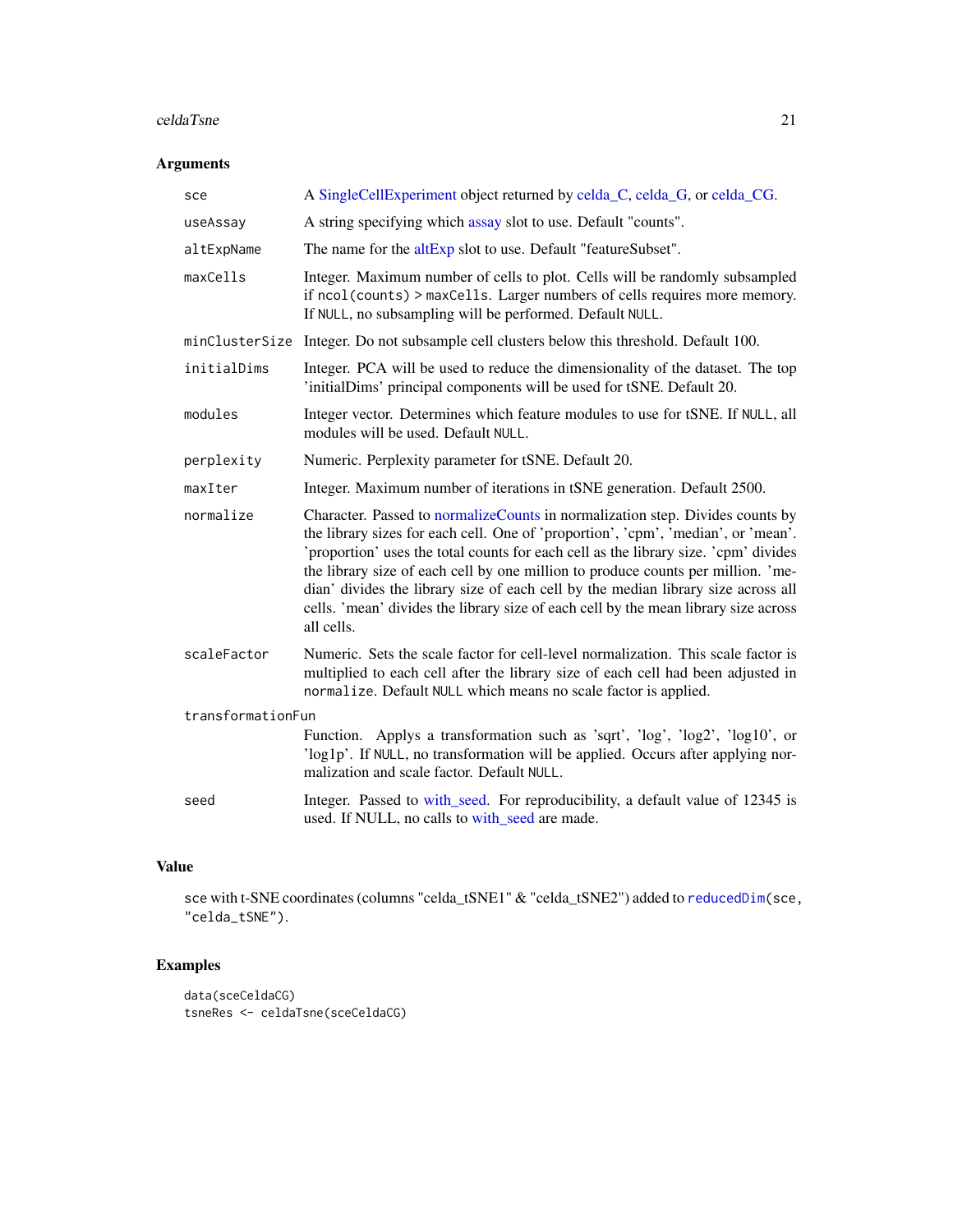<span id="page-21-0"></span>celdaUmap *Uniform Manifold Approximation and Projection (UMAP) dimension reduction for celda* sce *object*

## Description

Embeds cells in two dimensions using [umap](#page-0-0) based on a celda model. For celda\_C sce objects, PCA on the normalized counts is used to reduce the number of features before applying UMAP. For celda\_CG sce object, UMAP is run on module probabilities to reduce the number of features instead of using PCA. Module probabilities are square-root transformed before applying UMAP.

```
celdaUmap(
  sce,
  useAssay = "counts",
  altExpName = "featureSubset",
  maxCells = NULL,
  minClusterSize = 100,
  modules = NULL,
  seed = 12345,nNeighbors = 30,
  minDist = 0.75,
  spread = 1,
  pca = TRUE,
  initialDims = 50,
  normalize = "proportion",
  scaleFactor = NULL,
  transformationFun = sqrt,
  cores = 1,...
)
## S4 method for signature 'SingleCellExperiment'
celdaUmap(
  sce,
  useAssay = "counts",
  altExpName = "featureSubset",
  maxCells = NULL,minClusterSize = 100,
  modules = NULL,
  seed = 12345,
  nNeighbors = 30,
  minDist = 0.75,
  spread = 1,
  pca = TRUE,initialDims = 50,
```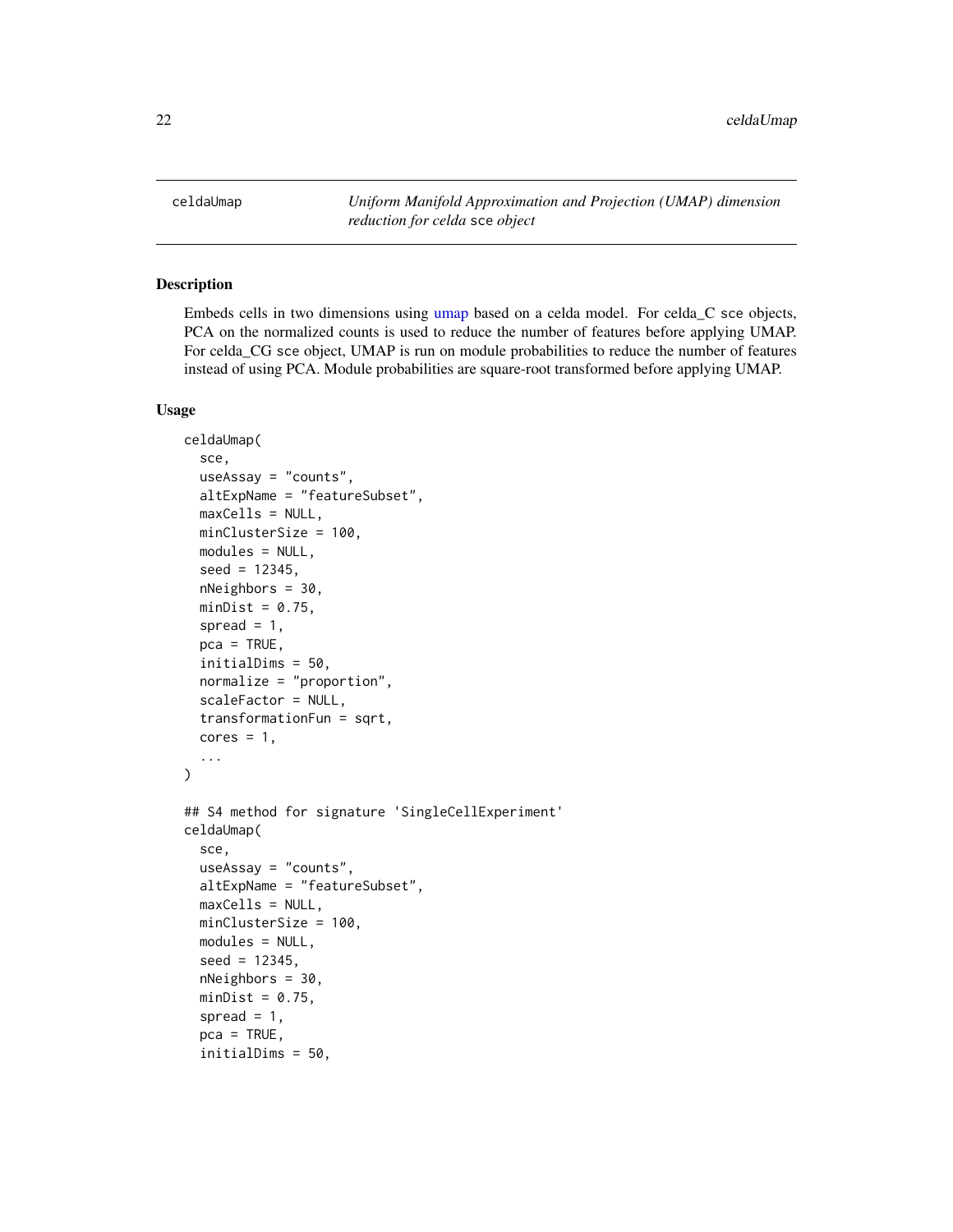# celdaUmap 23

```
normalize = "proportion",
 scaleFactor = NULL,
 transformationFun = sqrt,cores = 1,...
\mathcal{L}
```
# Arguments

| sce            | A SingleCellExperiment object returned by celda_C, celda_G, or celda_CG.                                                                                                                                                                                                                                                                                                                                                                                                                                                                |
|----------------|-----------------------------------------------------------------------------------------------------------------------------------------------------------------------------------------------------------------------------------------------------------------------------------------------------------------------------------------------------------------------------------------------------------------------------------------------------------------------------------------------------------------------------------------|
| useAssay       | A string specifying which assay slot to use. Default "counts".                                                                                                                                                                                                                                                                                                                                                                                                                                                                          |
| altExpName     | The name for the altExp slot to use. Default "featureSubset".                                                                                                                                                                                                                                                                                                                                                                                                                                                                           |
| maxCells       | Integer. Maximum number of cells to plot. Cells will be randomly subsampled<br>if ncol(sce) > maxCells. Larger numbers of cells requires more memory. If<br>NULL, no subsampling will be performed. Default NULL.                                                                                                                                                                                                                                                                                                                       |
| minClusterSize | Integer. Do not subsample cell clusters below this threshold. Default 100.                                                                                                                                                                                                                                                                                                                                                                                                                                                              |
| modules        | Integer vector. Determines which features modules to use for UMAP. If NULL,<br>all modules will be used. Default NULL.                                                                                                                                                                                                                                                                                                                                                                                                                  |
| seed           | Integer. Passed to with_seed. For reproducibility, a default value of 12345 is<br>used. If NULL, no calls to with_seed are made.                                                                                                                                                                                                                                                                                                                                                                                                        |
| nNeighbors     | The size of local neighborhood used for manifold approximation. Larger values<br>result in more global views of the manifold, while smaller values result in more<br>local data being preserved. Default 30. See umap for more information.                                                                                                                                                                                                                                                                                             |
| minDist        | The effective minimum distance between embedded points. Smaller values will<br>result in a more clustered/clumped embedding where nearby points on the man-<br>ifold are drawn closer together, while larger values will result on a more even<br>dispersal of points. Default 0.75. See umap for more information.                                                                                                                                                                                                                     |
| spread         | The effective scale of embedded points. In combination with min_dist, this<br>determines how clustered/clumped the embedded points are. Default 1. See<br>umap for more information.                                                                                                                                                                                                                                                                                                                                                    |
| рса            | Logical. Whether to perform dimensionality reduction with PCA before UMAP.<br>Only works for celda_C sce objects.                                                                                                                                                                                                                                                                                                                                                                                                                       |
| initialDims    | Integer. Number of dimensions from PCA to use as input in UMAP. Default 50.<br>Only works for celda_C sce objects.                                                                                                                                                                                                                                                                                                                                                                                                                      |
| normalize      | Character. Passed to normalizeCounts in normalization step. Divides counts by<br>the library sizes for each cell. One of 'proportion', 'cpm', 'median', or 'mean'.<br>'proportion' uses the total counts for each cell as the library size. 'cpm' divides<br>the library size of each cell by one million to produce counts per million. 'me-<br>dian' divides the library size of each cell by the median library size across all<br>cells. 'mean' divides the library size of each cell by the mean library size across<br>all cells. |
| scaleFactor    | Numeric. Sets the scale factor for cell-level normalization. This scale factor is<br>multiplied to each cell after the library size of each cell had been adjusted in<br>normalize. Default NULL which means no scale factor is applied.                                                                                                                                                                                                                                                                                                |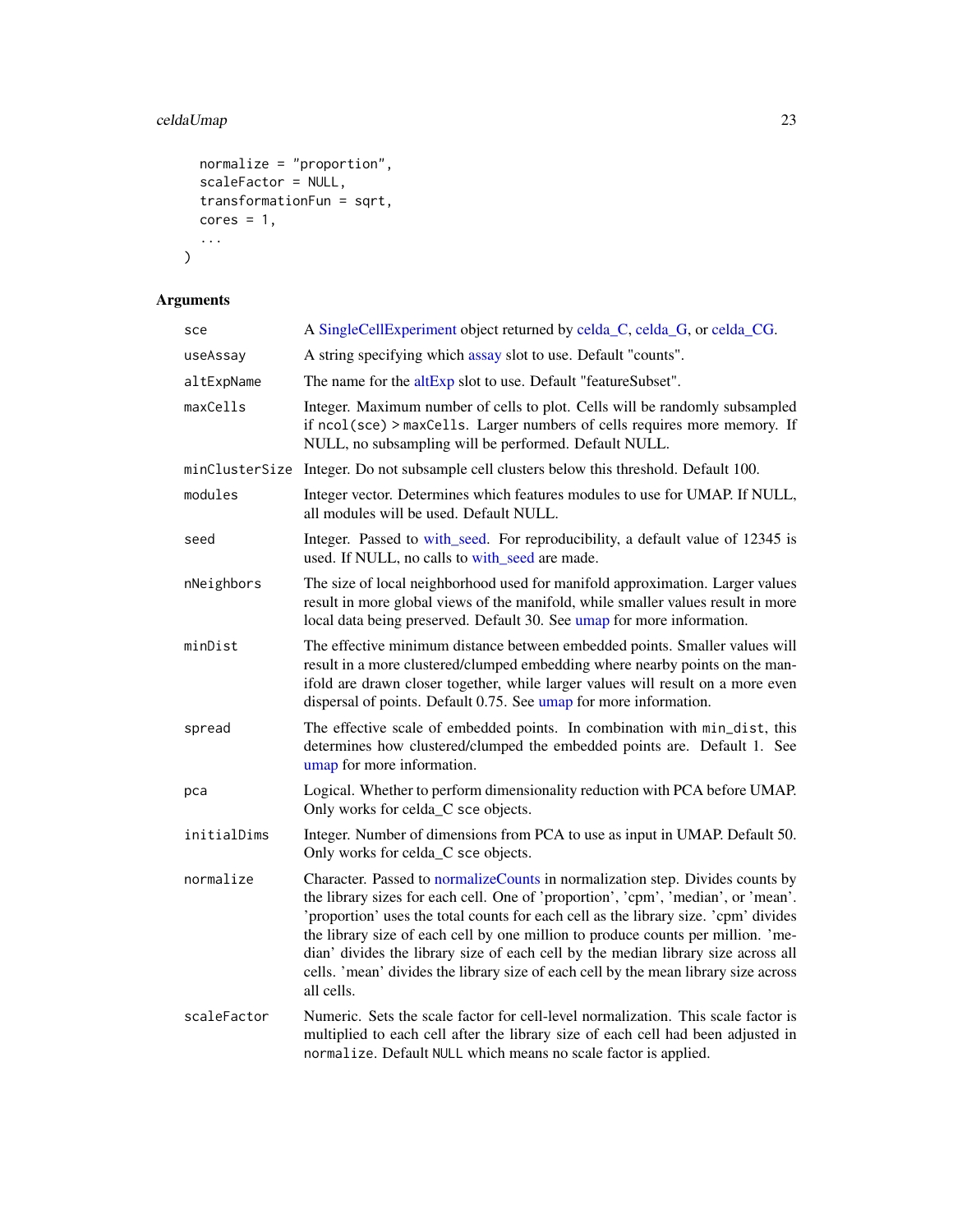<span id="page-23-0"></span>

| transformationFun |                                                                                                                               |  |
|-------------------|-------------------------------------------------------------------------------------------------------------------------------|--|
|                   | Function. Applys a transformation such as 'sqrt', ' $log'$ ', ' $log'$ ', ' $log'$ ', ' $log 10'$ ', or                       |  |
|                   | 'log1p'. If NULL, no transformation will be applied. Occurs after applying nor-<br>malization and scale factor. Default NULL. |  |
| cores             | Number of threads to use. Default 1.                                                                                          |  |
| .                 | Additional parameters to pass to umap.                                                                                        |  |

#### Value

sce with UMAP coordinates (columns "celda\_UMAP1" & "celda\_UMAP2") added to [reducedDim\(](#page-0-0)sce, "celda\_UMAP").

#### Examples

data(sceCeldaCG) umapRes <- celdaUmap(sceCeldaCG)

<span id="page-23-1"></span>celda\_C *Cell clustering with Celda*

## Description

Clusters the columns of a count matrix containing single-cell data into K subpopulations. The useAssay [assay](#page-0-0) slot in altExpName [altExp](#page-0-0) slot will be used if it exists. Otherwise, the useAssay [assay](#page-0-0) slot in x will be used if x is a [SingleCellExperiment](#page-0-0) object.

```
celda_C(
  x,
  useAssay = "counts",
  altExpName = "featureSubset",
  sampleLabel = NULL,
  K,
  alpha = 1,
  beta = 1,
  algorithm = c("EM", "Gibbs"),
  stopIter = 10,
  maxIter = 200,splitOnIter = 10,
  splitOnLast = TRUE,
  seed = 12345,
  nchains = 3,
  zInitialize = c("split", "random", "predefined"),
  countChecksum = NULL,
  zInit = NULL,
  logfile = NULL,
```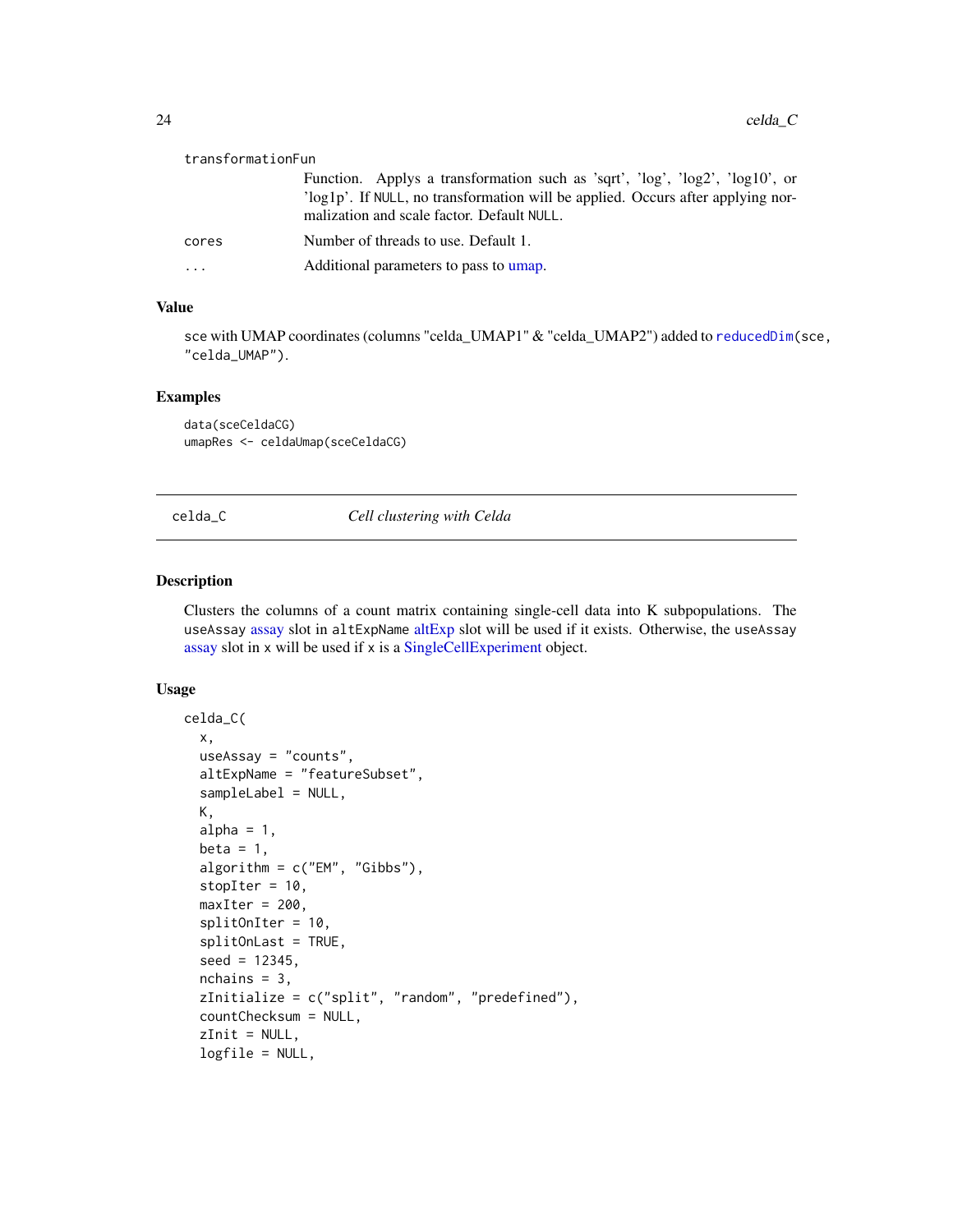```
verbose = TRUE
\lambda## S4 method for signature 'SingleCellExperiment'
celda_C(
  x,
 useAssay = "counts",
 altExpName = "featureSubset",
  sampleLabel = NULL,
 K,
  alpha = 1,
  beta = 1,
  algorithm = c("EM", "Gibbs"),
  stopIter = 10,
 maxIter = 200,splitOnIter = 10,
  splitOnLast = TRUE,
  seed = 12345,nchains = 3,
  zInitialize = c("split", "random", "predefined"),
  countChecksum = NULL,
  zInit = NULL,logfile = NULL,
  verbose = TRUE
)
## S4 method for signature 'ANY'
celda_C(
  x,
  useAssay = "counts",
  altExpName = "featureSubset",
  sampleLabel = NULL,
  K,
  alpha = 1,
  beta = 1,
  algorithm = c("EM", "Gibbs"),stopIter = 10,
 maxIter = 200,splitOnIter = 10,
  splitOnLast = TRUE,
  seed = 12345,nchains = 3,
  zInitialize = c("split", "random", "predefined"),
  countChecksum = NULL,
  zInit = NULL,
  logfile = NULL,verbose = TRUE
)
```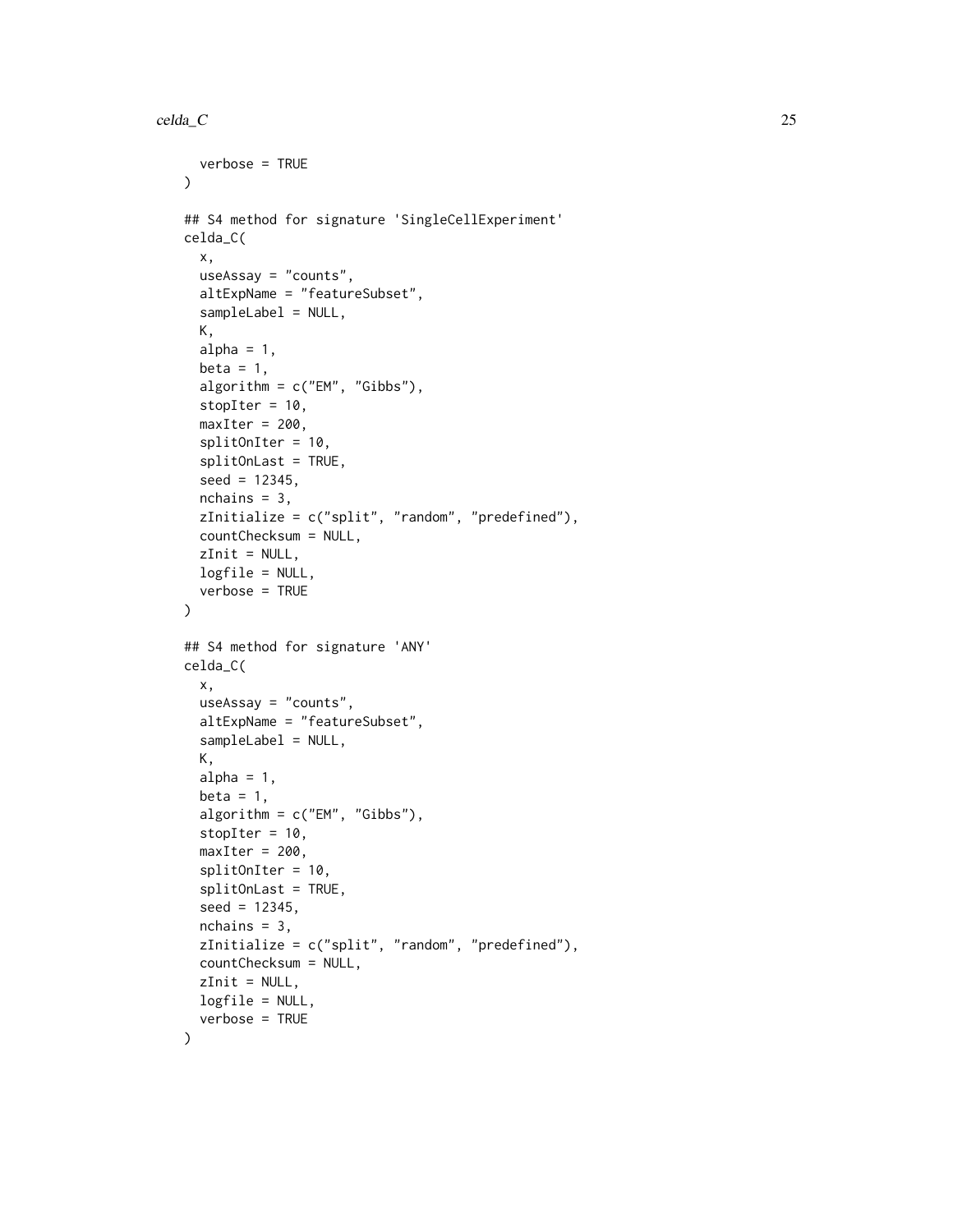## Arguments

| х             | A SingleCellExperiment with the matrix located in the assay slot under useAssay.<br>Rows represent features and columns represent cells. Alternatively, any matrix-<br>like object that can be coerced to a sparse matrix of class "dgCMatrix" can be<br>directly used as input. The matrix will automatically be converted to a Single-<br>CellExperiment object.    |
|---------------|-----------------------------------------------------------------------------------------------------------------------------------------------------------------------------------------------------------------------------------------------------------------------------------------------------------------------------------------------------------------------|
| useAssay      | A string specifying the name of the assay slot to use. Default "counts".                                                                                                                                                                                                                                                                                              |
| altExpName    | The name for the altExp slot to use. Default "featureSubset".                                                                                                                                                                                                                                                                                                         |
| sampleLabel   | Vector or factor. Denotes the sample label for each cell (column) in the count<br>matrix.                                                                                                                                                                                                                                                                             |
| K             | Integer. Number of cell populations.                                                                                                                                                                                                                                                                                                                                  |
| alpha         | Numeric. Concentration parameter for Theta. Adds a pseudocount to each cell<br>population in each sample. Default 1.                                                                                                                                                                                                                                                  |
| beta          | Numeric. Concentration parameter for Phi. Adds a pseudocount to each feature<br>in each cell population. Default 1.                                                                                                                                                                                                                                                   |
| algorithm     | String. Algorithm to use for clustering cell subpopulations. One of 'EM' or<br>'Gibbs'. The EM algorithm is faster, especially for larger numbers of cells.<br>However, more chains may be required to ensure a good solution is found. If<br>'EM' is selected, then 'stopIter' will be automatically set to 1. Default 'EM'.                                         |
| stopIter      | Integer. Number of iterations without improvement in the log likelihood to stop<br>inference. Default 10.                                                                                                                                                                                                                                                             |
| maxIter       | Integer. Maximum number of iterations of Gibbs sampling or EM to perform.<br>Default 200.                                                                                                                                                                                                                                                                             |
| splitOnIter   | Integer. On every 'splitOnIter' iteration, a heuristic will be applied to determine<br>if a cell population should be reassigned and another cell population should be<br>split into two clusters. To disable splitting, set to -1. Default 10.                                                                                                                       |
| splitOnLast   | Integer. After 'stopIter' iterations have been performed without improvement, a<br>heuristic will be applied to determine if a cell population should be reassigned<br>and another cell population should be split into two clusters. If a split occurs,<br>then 'stopIter' will be reset. Default TRUE.                                                              |
| seed          | Integer. Passed to with_seed. For reproducibility, a default value of 12345 is<br>used. If NULL, no calls to with_seed are made.                                                                                                                                                                                                                                      |
| nchains       | Integer. Number of random cluster initializations. Default 3.                                                                                                                                                                                                                                                                                                         |
| zInitialize   | Character. One of 'random', 'split', or 'predefined'. With 'random', cells are<br>randomly assigned to a populations. With 'split', cells will be split into sqrt(K)<br>populations and then each population will be subsequently split into another<br>sqrt(K) populations. With 'predefined', values in 'zInit' will be used to initialize<br>'z'. Default 'split'. |
| countChecksum | Character. An MD5 checksum for the 'counts' matrix. Default NULL.                                                                                                                                                                                                                                                                                                     |
| zInit         | Integer vector. Sets initial starting values of z. 'zInit' is only used when 'zIni-<br>tialize = 'predfined''. Default NULL.                                                                                                                                                                                                                                          |
| logfile       | Character. Messages will be redirected to a file named 'logfile'. If NULL,<br>messages will be printed to stdout. Default NULL.                                                                                                                                                                                                                                       |
| verbose       | Logical. Whether to print log messages. Default TRUE.                                                                                                                                                                                                                                                                                                                 |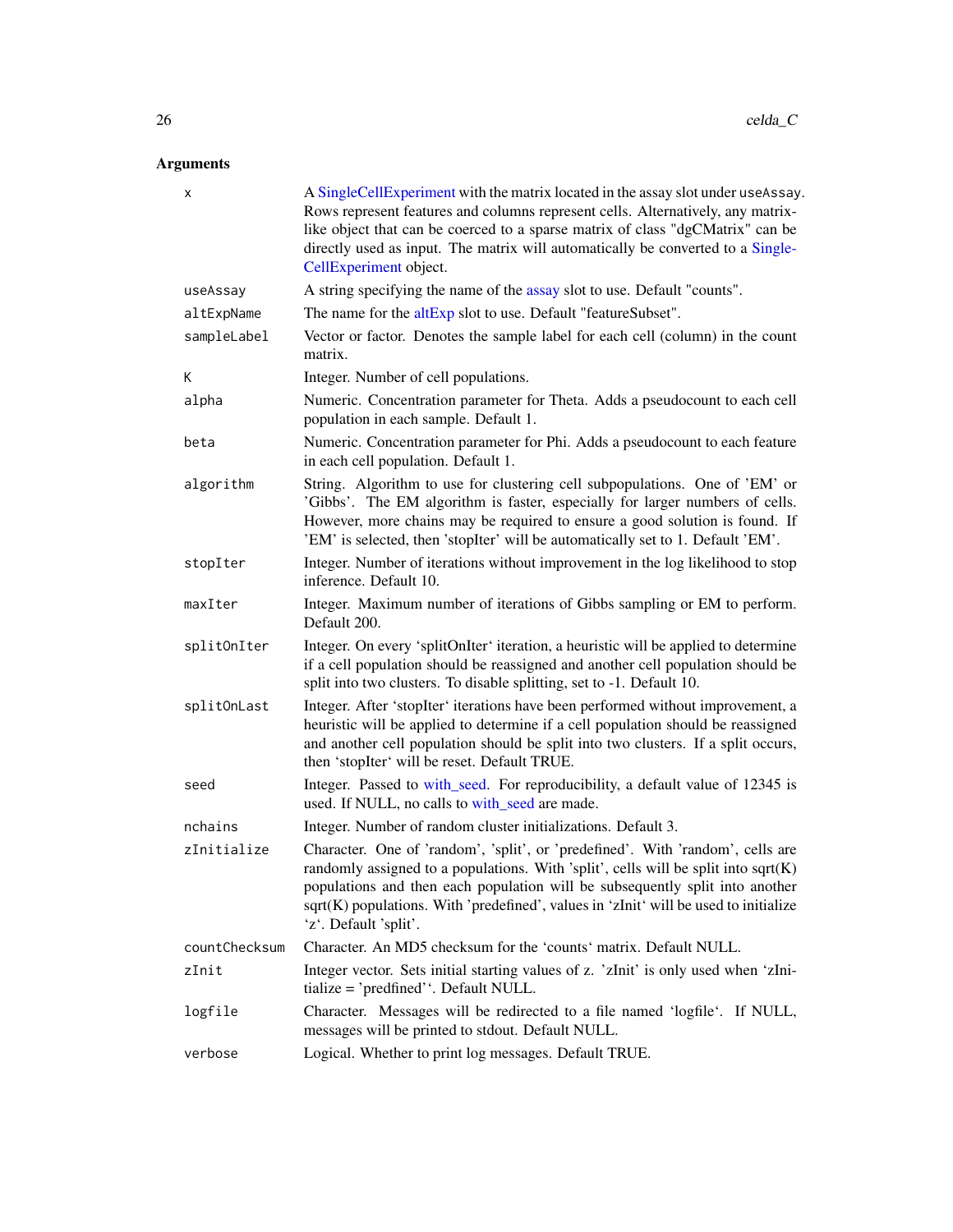#### <span id="page-26-0"></span>celda\_CG 27

## Value

A [SingleCellExperiment](#page-0-0) object. Function parameter settings are stored in the [metadata](#page-0-0) "celda\_parameters" slot. Columns celda\_sample\_label and celda\_cell\_cluster in [colData](#page-0-0) contain sample labels and celda cell population clusters.

#### See Also

[celda\\_G](#page-30-1) for feature clustering and [celda\\_CG](#page-26-1) for simultaneous clustering of features and cells. [celdaGridSearch](#page-8-1) can be used to run multiple values of K and multiple chains in parallel.

#### Examples

```
data(celdaCSim)
sce <- celda_C(celdaCSim$counts,
   K = celdaCSim$K,
   sampleLabel = celdaCSim$sampleLabel,
   nchains = 1)
```
<span id="page-26-1"></span>

celda\_CG *Cell and feature clustering with Celda*

#### Description

Clusters the rows and columns of a count matrix containing single-cell data into L modules and K subpopulations, respectively. The useAssay [assay](#page-0-0) slot in [altExp](#page-0-0)Name altExp slot will be used if it exists. Otherwise, the useAssay [assay](#page-0-0) slot in x will be used if x is a [SingleCellExperiment](#page-0-0) object.

```
celda_CG(
  x,
  useAssay = "counts",
  altExpName = "featureSubset",
  sampleLabel = NULL,
 K,
 L,
  alpha = 1,
 beta = 1,
  delta = 1,
  gamma = 1,
  algorithm = c("EM", "Gibbs"),
  stopIter = 10,
  maxIter = 200,splitOnIter = 10,
  splitOnLast = TRUE,
  seed = 12345,nchains = 3,
```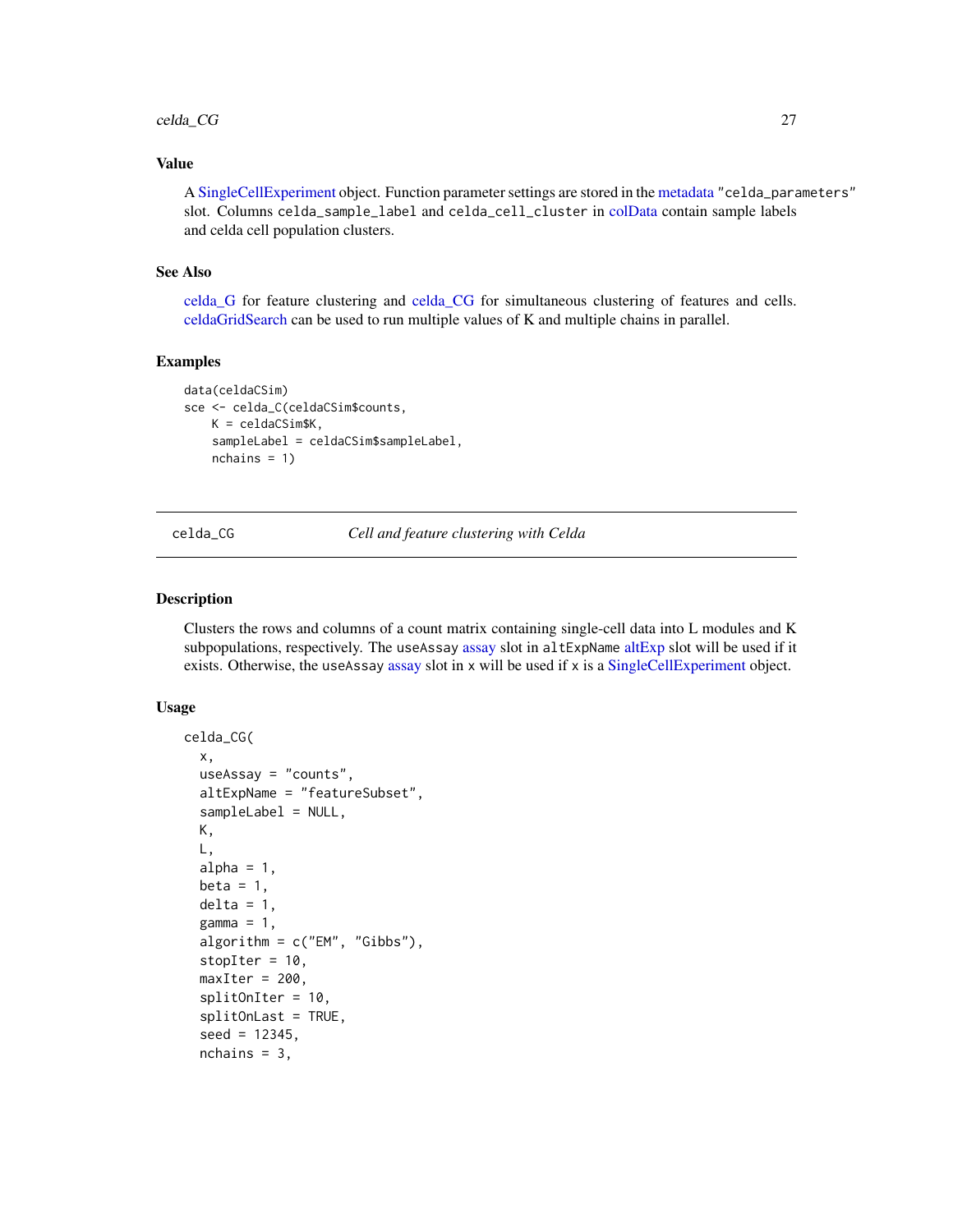```
zInitialize = c("split", "random", "predefined"),yInitialize = c("split", "random", "predefined"),
  countChecksum = NULL,
 zInit = NULL,yInit = NULL,
 logfile = NULL,
 verbose = TRUE
\mathcal{L}## S4 method for signature 'SingleCellExperiment'
celda_CG(
  x,
  useAssay = "counts",
  altExpName = "featureSubset",
  sampleLabel = NULL,
 K,
 L,
  alpha = 1,
  beta = 1,
  delta = 1,
  gamma = 1,
  algorithm = c("EM", "Gibbs"),
  stopIter = 10,
  maxIter = 200,splitOnIter = 10,
  splitOnLast = TRUE,
  seed = 12345,nchains = 3,
  zInitialize = c("split", "random", "predefined"),
 yInitialize = c("split", "random", "predefined"),
  countChecksum = NULL,
 zInit = NULL,yInit = NULL,logfile = NULL,
  verbose = TRUE
)
## S4 method for signature 'ANY'
celda_CG(
  x,
  useAssay = "counts",
  altExpName = "featureSubset",
  sampleLabel = NULL,
 K,
 L,
  alpha = 1,
  beta = 1,
  delta = 1,
```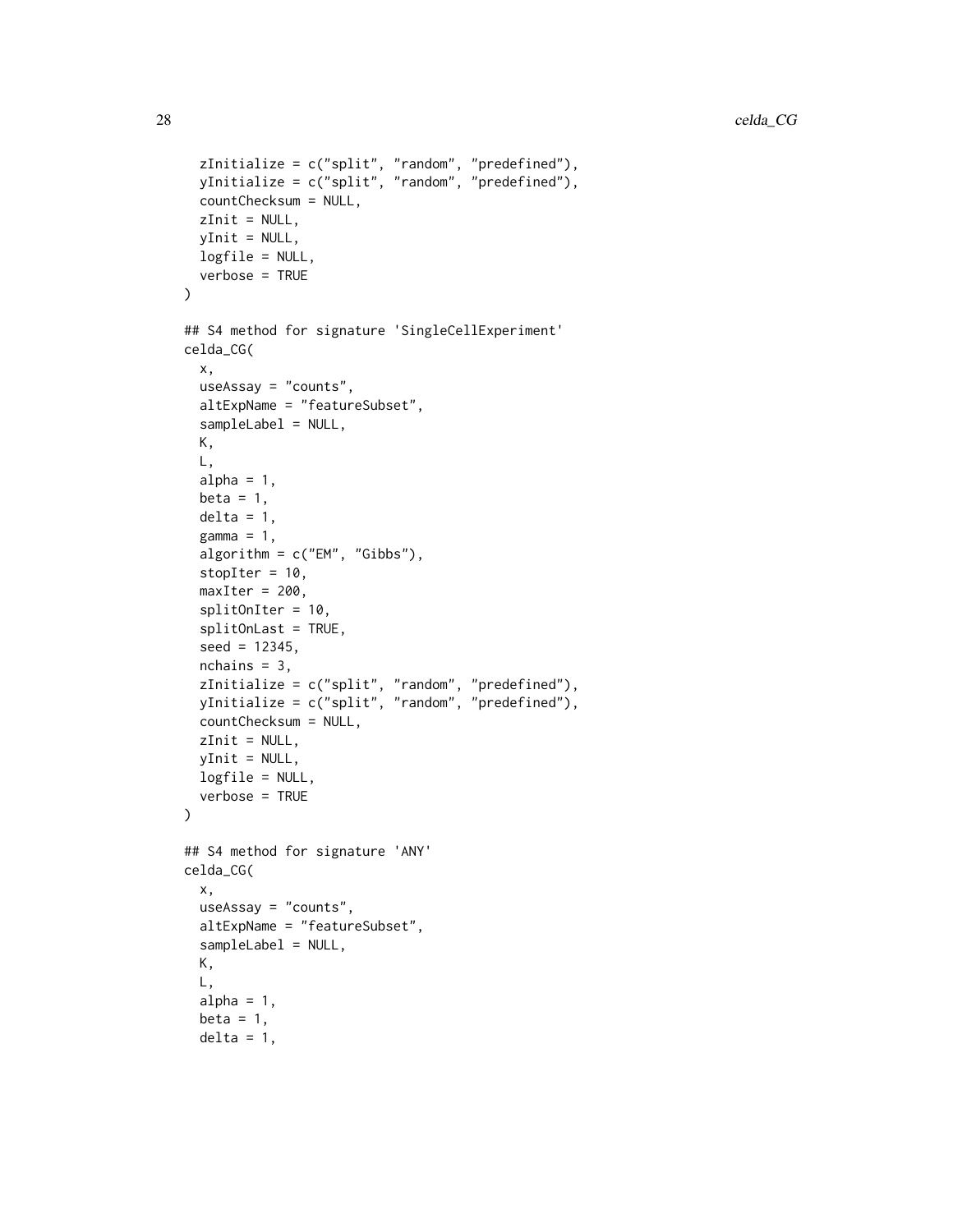#### celda\_CG 29

```
gamma = 1,
 algorithm = c("EM", "Gibbs"),
 stopIter = 10,
 maxIter = 200,splitOnIter = 10,
 splitOnLast = TRUE,
 seed = 12345,nchains = 3,
  zInitialize = c("split", "random", "predefined"),
  yInitialize = c("split", "random", "predefined"),
 countChecksum = NULL,
 zInit = NULL,
 yInit = NULL,
 logfile = NULL,
 verbose = TRUE
\mathcal{L}
```
## Arguments

| $\mathsf{x}$ | A SingleCellExperiment with the matrix located in the assay slot under useAssay.<br>Rows represent features and columns represent cells. Alternatively, any matrix-<br>like object that can be coerced to a sparse matrix of class "dgCMatrix" can be<br>directly used as input. The matrix will automatically be converted to a Single-<br>CellExperiment object. |
|--------------|--------------------------------------------------------------------------------------------------------------------------------------------------------------------------------------------------------------------------------------------------------------------------------------------------------------------------------------------------------------------|
| useAssay     | A string specifying the name of the assay slot to use. Default "counts".                                                                                                                                                                                                                                                                                           |
| altExpName   | The name for the altExp slot to use. Default "featureSubset".                                                                                                                                                                                                                                                                                                      |
| sampleLabel  | Vector or factor. Denotes the sample label for each cell (column) in the count<br>matrix.                                                                                                                                                                                                                                                                          |
| К            | Integer. Number of cell populations.                                                                                                                                                                                                                                                                                                                               |
| L            | Integer. Number of feature modules.                                                                                                                                                                                                                                                                                                                                |
| alpha        | Numeric. Concentration parameter for Theta. Adds a pseudocount to each cell<br>population in each sample. Default 1.                                                                                                                                                                                                                                               |
| beta         | Numeric. Concentration parameter for Phi. Adds a pseudocount to each feature<br>module in each cell population. Default 1.                                                                                                                                                                                                                                         |
| delta        | Numeric. Concentration parameter for Psi. Adds a pseudocount to each feature<br>in each module. Default 1.                                                                                                                                                                                                                                                         |
| gamma        | Numeric. Concentration parameter for Eta. Adds a pseudocount to the number<br>of features in each module. Default 1.                                                                                                                                                                                                                                               |
| algorithm    | String. Algorithm to use for clustering cell subpopulations. One of 'EM' or<br>'Gibbs'. The EM algorithm for cell clustering is faster, especially for larger<br>numbers of cells. However, more chains may be required to ensure a good<br>solution is found. Default 'EM'.                                                                                       |
| stopIter     | Integer. Number of iterations without improvement in the log likelihood to stop<br>inference. Default 10.                                                                                                                                                                                                                                                          |
| maxIter      | Integer. Maximum number of iterations of Gibbs sampling to perform. Default<br>200.                                                                                                                                                                                                                                                                                |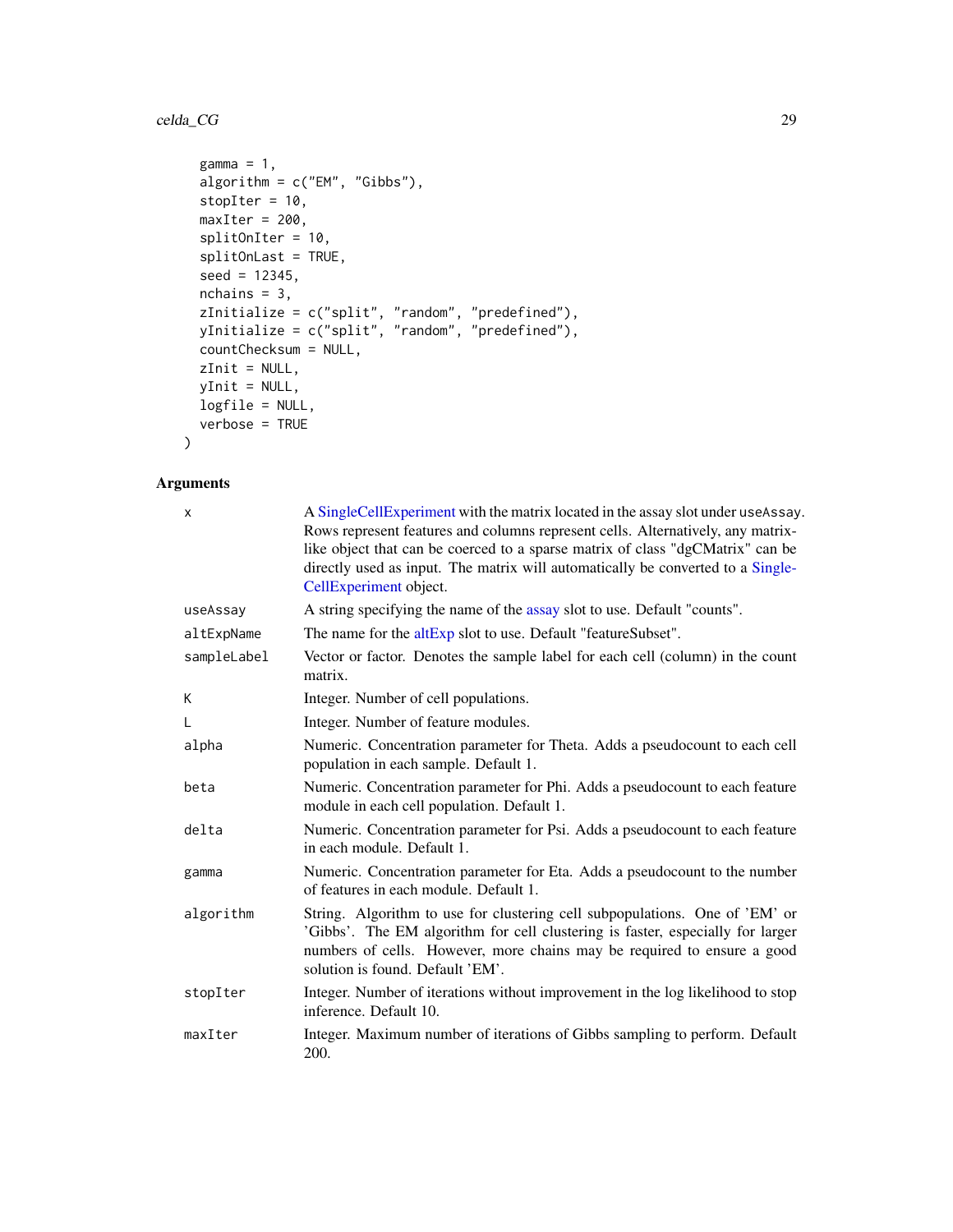| splitOnIter   | Integer. On every split0nIter iteration, a heuristic will be applied to deter-<br>mine if a cell population or feature module should be reassigned and another<br>cell population or feature module should be split into two clusters. To disable<br>splitting, set to -1. Default 10.                                                                                  |
|---------------|-------------------------------------------------------------------------------------------------------------------------------------------------------------------------------------------------------------------------------------------------------------------------------------------------------------------------------------------------------------------------|
| splitOnLast   | Integer. After stopIter iterations have been performed without improvement,<br>a heuristic will be applied to determine if a cell population or feature module<br>should be reassigned and another cell population or feature module should be<br>split into two clusters. If a split occurs, then 'stopIter' will be reset. Default<br>TRUE.                           |
| seed          | Integer. Passed to with_seed. For reproducibility, a default value of 12345 is<br>used. If NULL, no calls to with_seed are made.                                                                                                                                                                                                                                        |
| nchains       | Integer. Number of random cluster initializations. Default 3.                                                                                                                                                                                                                                                                                                           |
| zInitialize   | Character. One of 'random', 'split', or 'predefined'. With 'random', cells are<br>randomly assigned to a populations. With 'split', cells will be split into $sqrt(K)$<br>populations and then each population will be subsequently split into another<br>$sqrt(K)$ populations. With 'predefined', values in $zInit$ will be used to initialize<br>z. Default 'split'. |
| yInitialize   | Character. One of 'random', 'split', or 'predefined'. With 'random', features are<br>randomly assigned to a modules. With 'split', features will be split into sqrt(L)<br>modules and then each module will be subsequently split into another sqrt(L)<br>modules. With 'predefined', values in yInit will be used to initialize y. Default<br>'split'.                 |
| countChecksum | Character. An MD5 checksum for the counts matrix. Default NULL.                                                                                                                                                                                                                                                                                                         |
| zInit         | Integer vector. Sets initial starting values of z. 'zInit' is only used when 'zIni-<br>tialize = 'predfined''. Default NULL.                                                                                                                                                                                                                                            |
| yInit         | Integer vector. Sets initial starting values of y. 'yInit' is only be used when<br>'yInitialize = "predefined"'. Default NULL.                                                                                                                                                                                                                                          |
| logfile       | Character. Messages will be redirected to a file named 'logfile'. If NULL,<br>messages will be printed to stdout. Default NULL.                                                                                                                                                                                                                                         |
| verbose       | Logical. Whether to print log messages. Default TRUE.                                                                                                                                                                                                                                                                                                                   |

## Value

A [SingleCellExperiment](#page-0-0) object. Function parameter settings are stored in [metadata](#page-0-0) "celda\_parameters" in [altExp](#page-0-0) slot. In [altExp](#page-0-0) slot, columns celda\_sample\_label and celda\_cell\_cluster in [colData](#page-0-0) contain sample labels and celda cell population clusters. Column celda\_feature\_module in [row-](#page-0-0)[Data](#page-0-0) contains feature modules.

## See Also

[celda\\_G](#page-30-1) for feature clustering and [celda\\_C](#page-23-1) for clustering cells. [celdaGridSearch](#page-8-1) can be used to run multiple values of K/L and multiple chains in parallel.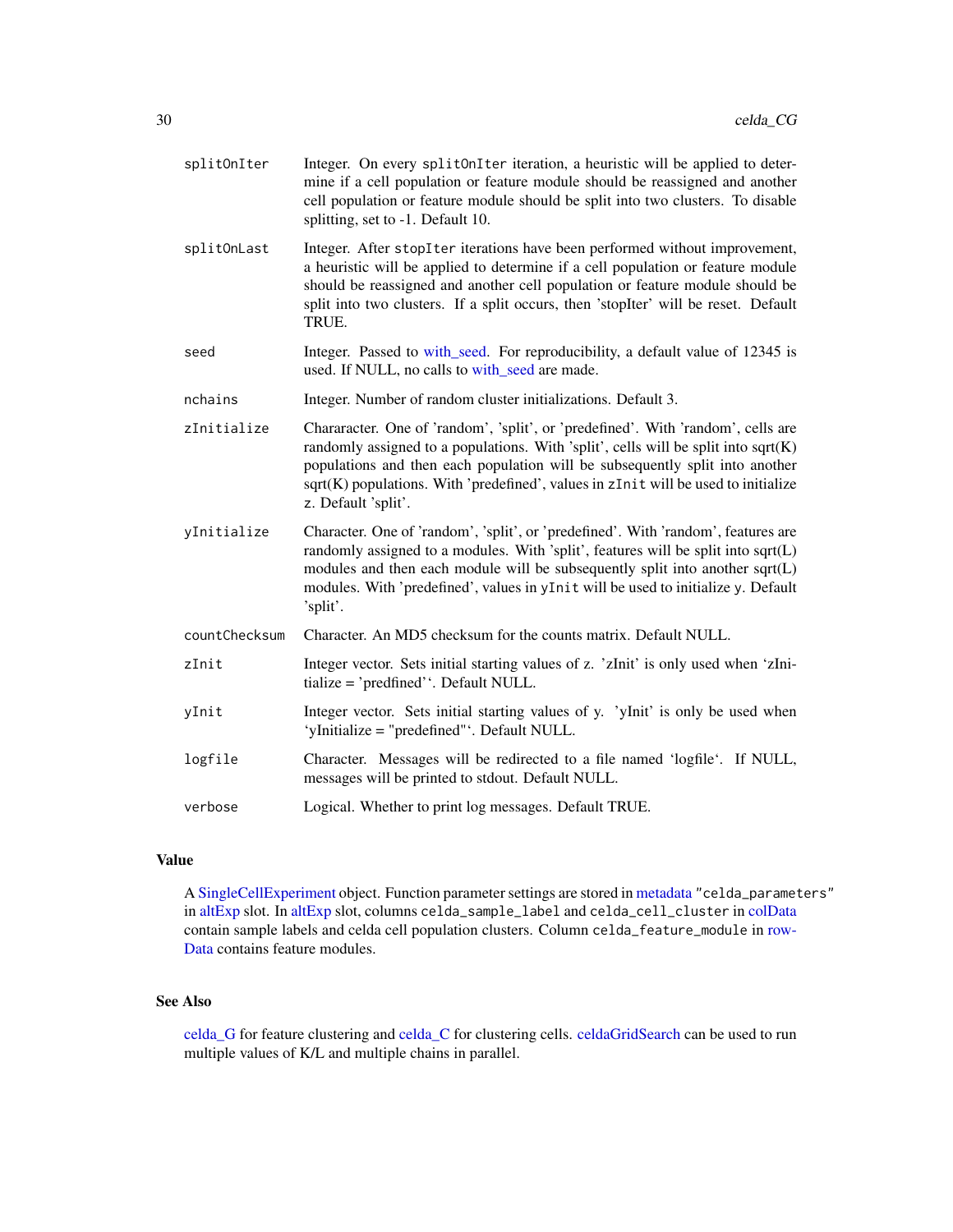#### <span id="page-30-0"></span> $\text{celda}_G$  31

## Examples

```
data(celdaCGSim)
sce <- celda_CG(celdaCGSim$counts,
   K = celdaCGSim$K,
   L = celdaCGSim$L,
   sampleLabel = celdaCGSim$sampleLabel,
   nchains = 1)
```
<span id="page-30-1"></span>celda\_G *Feature clustering with Celda*

#### Description

Clusters the rows of a count matrix containing single-cell data into L modules. The useAssay [assay](#page-0-0) slot in [altExp](#page-0-0)Name altExp slot will be used if it exists. Otherwise, the useAssay [assay](#page-0-0) slot in x will be used if x is a [SingleCellExperiment](#page-0-0) object.

```
celda_G(
  x,
  useAssay = "counts",
  altExpName = "featureSubset",
 L,
  beta = 1,
  delta = 1,
  gamma = 1,
  stopIter = 10,
  maxIter = 200,splitOnIter = 10,
  splitOnLast = TRUE,
  seed = 12345,nchains = 3,
  yInitialize = c("split", "random", "predefined"),
  countChecksum = NULL,
  yInit = NULL,
  logfile = NULL,
  verbose = TRUE
)
## S4 method for signature 'SingleCellExperiment'
celda_G(
  x,
  useAssay = "counts",
  altExpName = "featureSubset",
  L,
 beta = 1,
```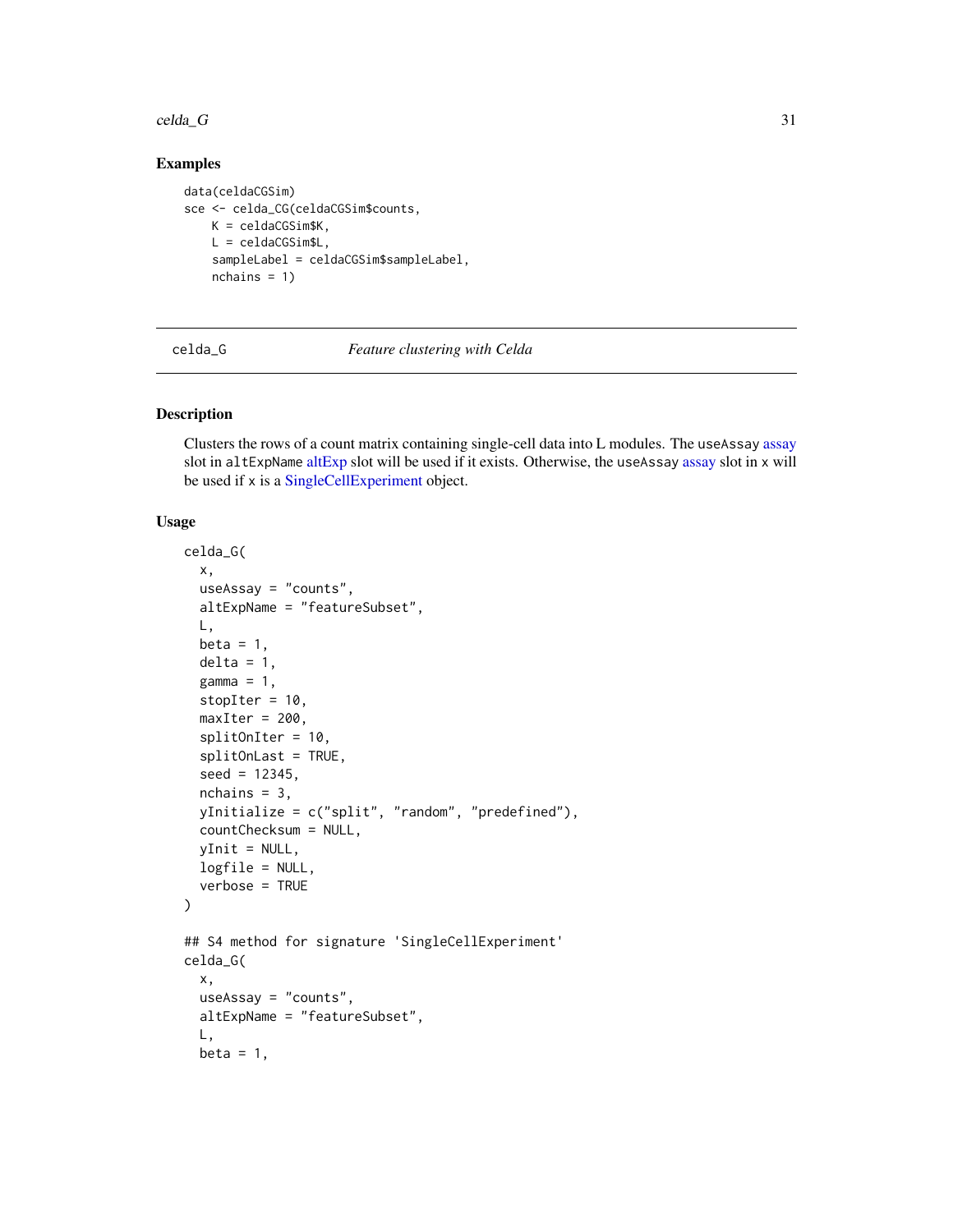```
delta = 1,
  gamma = 1,
  stopIter = 10,
 maxIter = 200,splitOnIter = 10,
  splitOnLast = TRUE,
  seed = 12345,nchains = 3,
 yInitialize = c("split", "random", "predefined"),
 countChecksum = NULL,
 yInit = NULL,
 logfile = NULL,
 verbose = TRUE
\mathcal{L}## S4 method for signature 'ANY'
celda_G(
  x,
 useAssay = "counts",
  altExpName = "featureSubset",
 L,
 beta = 1,
 delta = 1,
  gamma = 1,
  stopIter = 10,
 maxIter = 200,splitOnIter = 10,
  splitOnLast = TRUE,
  seed = 12345,nchains = 3,
  yInitialize = c("split", "random", "predefined"),
 countChecksum = NULL,
 yInit = NULL,
 logfile = NULL,
  verbose = TRUE
\mathcal{L}
```
## Arguments

| $\mathsf{x}$ | A Single Cell Experiment with the matrix located in the assay slot under use Assay.<br>Rows represent features and columns represent cells. Alternatively, any matrix-<br>like object that can be coerced to a sparse matrix of class "dgCMatrix" can be<br>directly used as input. The matrix will automatically be converted to a Single-<br>CellExperiment object. |
|--------------|-----------------------------------------------------------------------------------------------------------------------------------------------------------------------------------------------------------------------------------------------------------------------------------------------------------------------------------------------------------------------|
| useAssay     | A string specifying the name of the assay slot to use. Default "counts".                                                                                                                                                                                                                                                                                              |
| altExpName   | The name for the altExp slot to use. Default "featureSubset".                                                                                                                                                                                                                                                                                                         |
|              | Integer. Number of feature modules.                                                                                                                                                                                                                                                                                                                                   |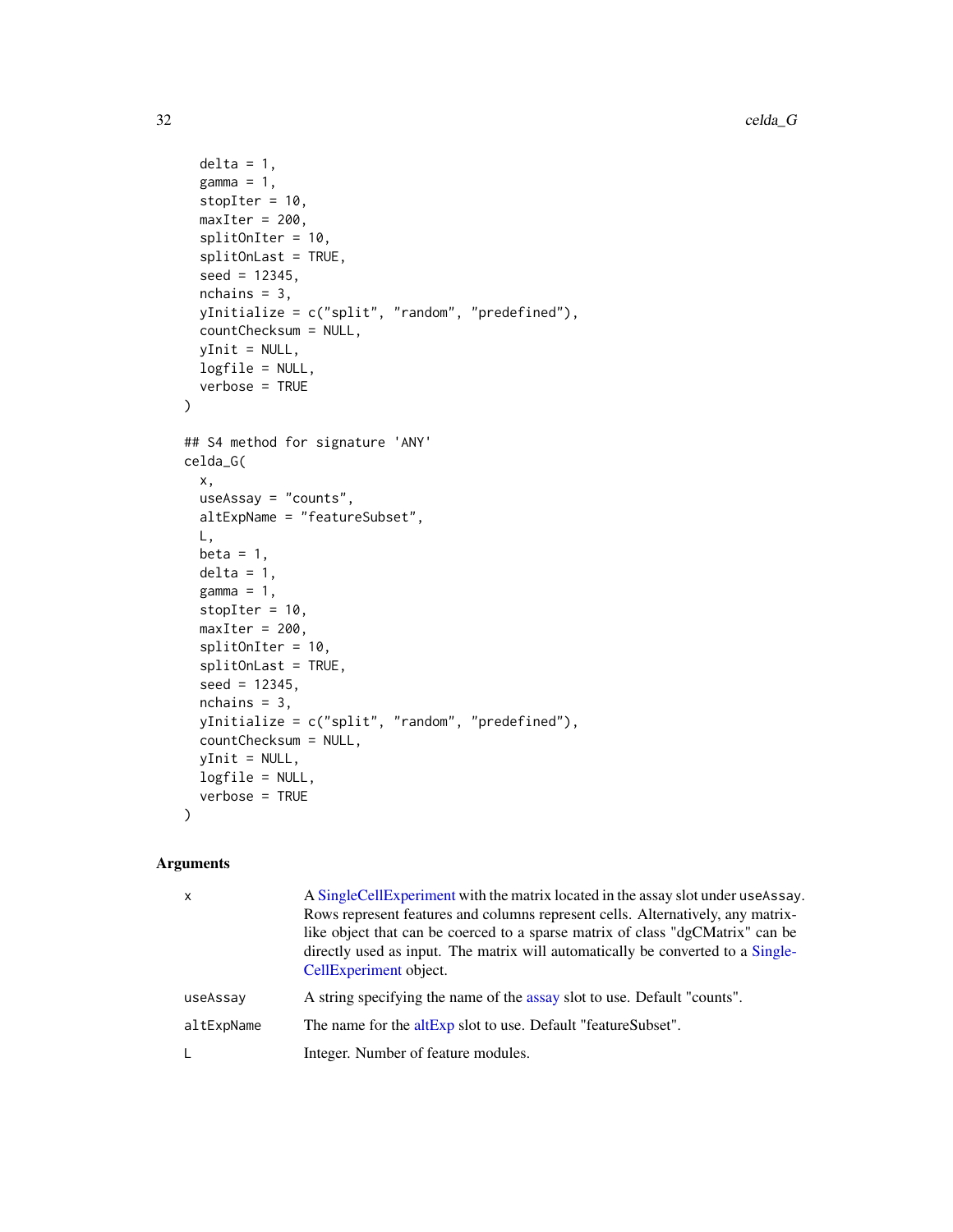| beta          | Numeric. Concentration parameter for Phi. Adds a pseudocount to each feature<br>module in each cell. Default 1.                                                                                                                                                                                                                                               |
|---------------|---------------------------------------------------------------------------------------------------------------------------------------------------------------------------------------------------------------------------------------------------------------------------------------------------------------------------------------------------------------|
| delta         | Numeric. Concentration parameter for Psi. Adds a pseudocount to each feature<br>in each module. Default 1.                                                                                                                                                                                                                                                    |
| gamma         | Numeric. Concentration parameter for Eta. Adds a pseudocount to the number<br>of features in each module. Default 1.                                                                                                                                                                                                                                          |
| stopIter      | Integer. Number of iterations without improvement in the log likelihood to stop<br>inference. Default 10.                                                                                                                                                                                                                                                     |
| maxIter       | Integer. Maximum number of iterations of Gibbs sampling to perform. Default<br>200.                                                                                                                                                                                                                                                                           |
| splitOnIter   | Integer. On every 'splitOnIter' iteration, a heuristic will be applied to determine<br>if a feature module should be reassigned and another feature module should be<br>split into two clusters. To disable splitting, set to -1. Default 10.                                                                                                                 |
| splitOnLast   | Integer. After 'stopIter' iterations have been performed without improvement, a<br>heuristic will be applied to determine if a cell population should be reassigned<br>and another cell population should be split into two clusters. If a split occurs,<br>then 'stopIter' will be reset. Default TRUE.                                                      |
| seed          | Integer. Passed to with_seed. For reproducibility, a default value of 12345 is<br>used. If NULL, no calls to with_seed are made.                                                                                                                                                                                                                              |
| nchains       | Integer. Number of random cluster initializations. Default 3.                                                                                                                                                                                                                                                                                                 |
| yInitialize   | Chararacter. One of 'random', 'split', or 'predefined'. With 'random', features<br>are randomly assigned to a modules. With 'split', features will be split into<br>sqrt(L) modules and then each module will be subsequently split into another<br>sqrt(L) modules. With 'predefined', values in 'yInit' will be used to initialize<br>'y'. Default 'split'. |
| countChecksum | Character. An MD5 checksum for the 'counts' matrix. Default NULL.                                                                                                                                                                                                                                                                                             |
| yInit         | Integer vector. Sets initial starting values of y. 'yInit' can only be used when<br>'yInitialize = 'predefined''. Default NULL.                                                                                                                                                                                                                               |
| logfile       | Character. Messages will be redirected to a file named logfile. If NULL,<br>messages will be printed to stdout. Default NULL.                                                                                                                                                                                                                                 |
| verbose       | Logical. Whether to print log messages. Default TRUE.                                                                                                                                                                                                                                                                                                         |

#### Value

A [SingleCellExperiment](#page-0-0) object. Function parameter settings are stored in the [metadata](#page-0-0) "celda\_parameters" slot. Column celda\_feature\_module in [rowData](#page-0-0) contains feature modules.

## See Also

[celda\\_C](#page-23-1) for cell clustering and [celda\\_CG](#page-26-1) for simultaneous clustering of features and cells. [celda-](#page-8-1)[GridSearch](#page-8-1) can be used to run multiple values of L and multiple chains in parallel.

#### Examples

```
data(celdaGSim)
sce <- celda_G(celdaGSim$counts, L = celdaGSim$L, nchains = 1)
```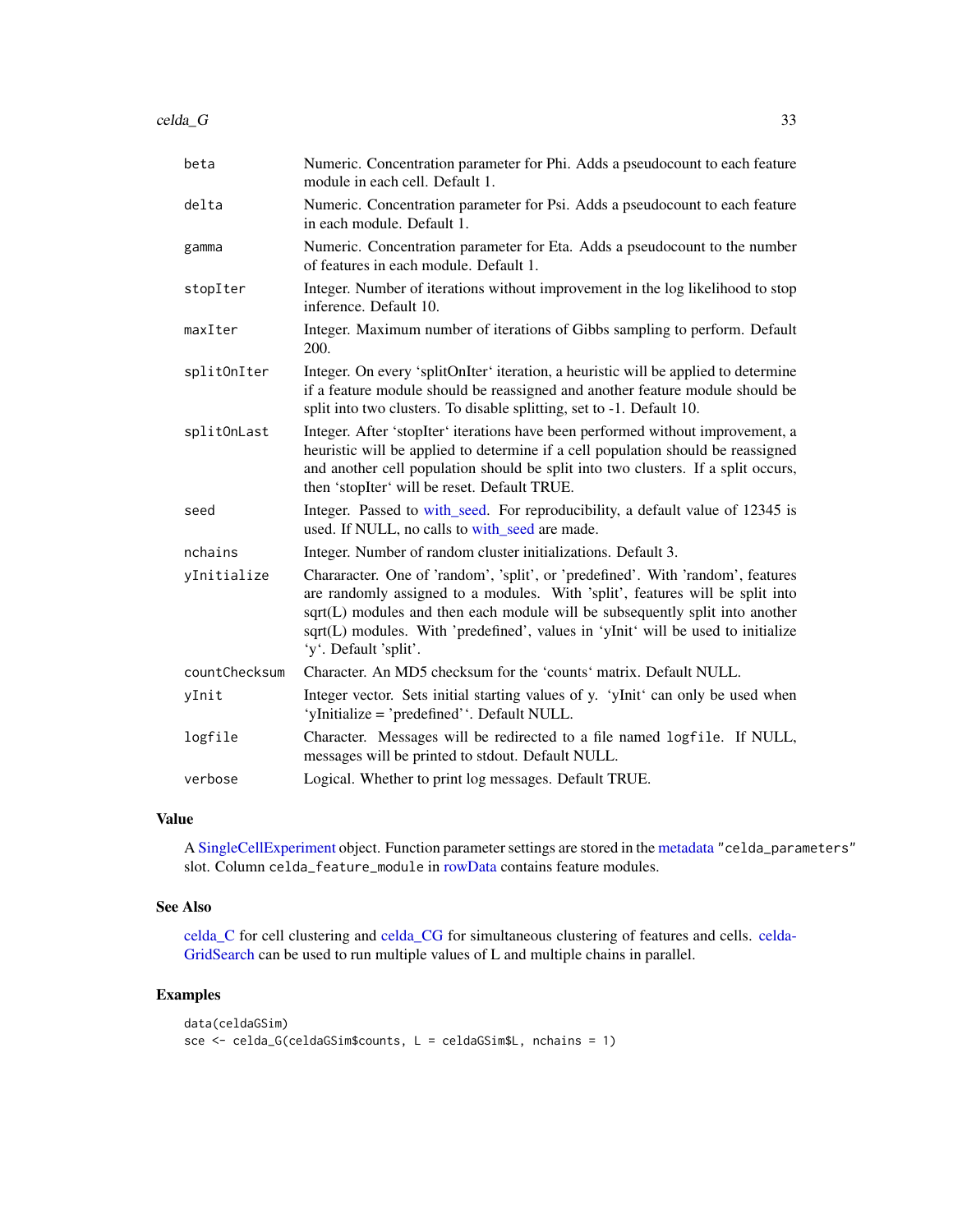<span id="page-33-0"></span>

## Description

Calculate the conditional probability of each cell belonging to each subpopulation given all other cell cluster assignments and/or each feature belonging to each module given all other feature cluster assignments in a celda model.

## Usage

```
clusterProbability(
  sce,
  useAssay = "counts",
  altExpName = "featureSubset",
  log = FALSE)
## S4 method for signature 'SingleCellExperiment'
clusterProbability(
  sce,
  useAssay = "counts",
  altExpName = "featureSubset",
  log = FALSE
\mathcal{L}
```
## Arguments

| sce        | A SingleCellExperiment object returned by celda_C, celda_G, or celda_CG,<br>with the matrix located in the useAssay assay slot. Rows represent features<br>and columns represent cells. |
|------------|-----------------------------------------------------------------------------------------------------------------------------------------------------------------------------------------|
| useAssay   | A string specifying which assay slot to use. Default "counts".                                                                                                                          |
| altExpName | The name for the altExp slot to use. Default "featureSubset".                                                                                                                           |
| log        | Logical. If FALSE, then the normalized conditional probabilities will be returned.<br>If TRUE, then the unnormalized log probabilities will be returned. Default FALSE.                 |

## Value

A list containging a matrix for the conditional cell subpopulation cluster and/or feature module probabilities.

#### See Also

'celda\_C()' for clustering cells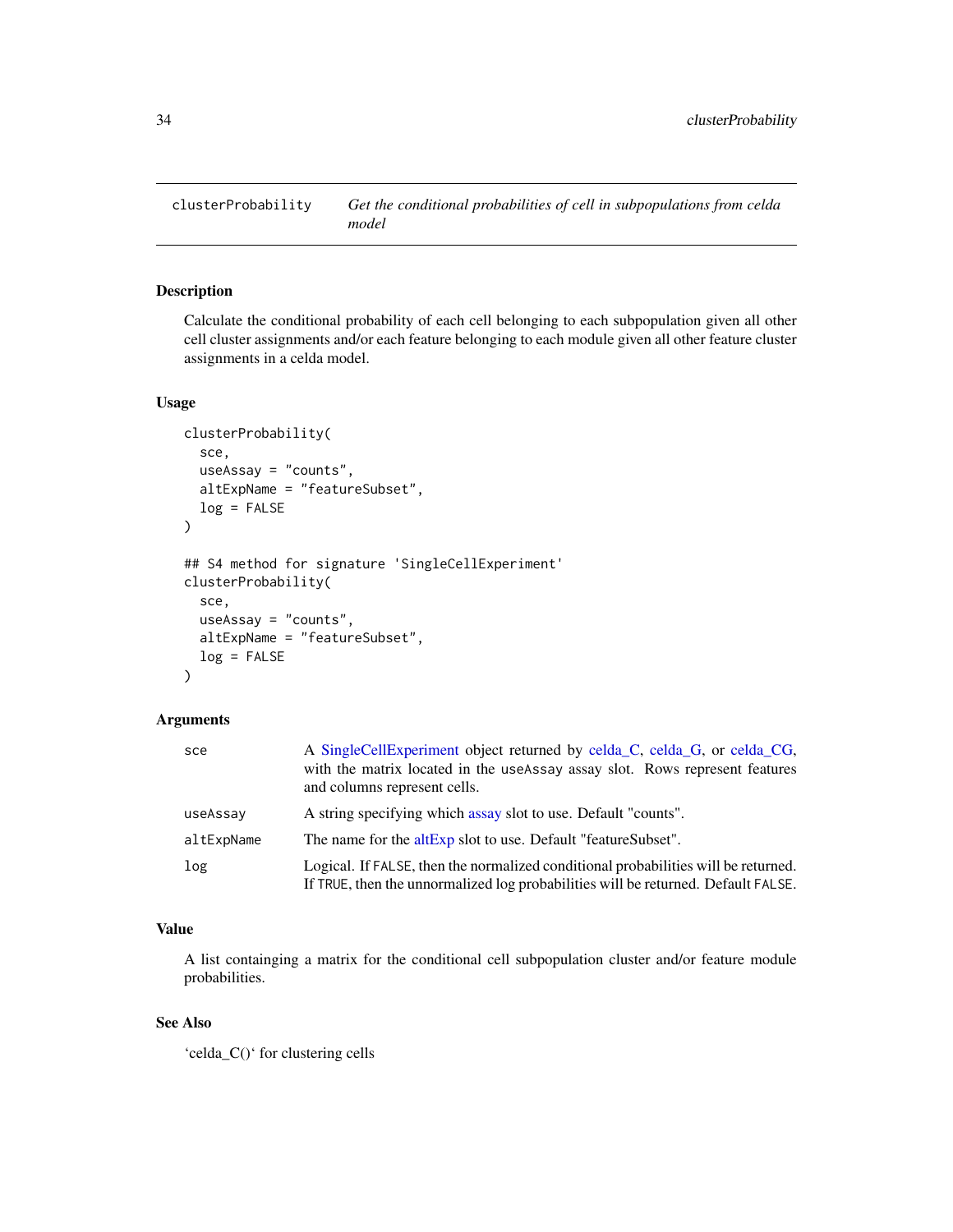## <span id="page-34-0"></span>compareCountMatrix 35

#### Examples

```
data(sceCeldaCG)
clusterProb <- clusterProbability(sceCeldaCG, log = TRUE)
data(sceCeldaC)
clusterProb <- clusterProbability(sceCeldaC)
```
<span id="page-34-1"></span>compareCountMatrix *Check count matrix consistency*

#### Description

Checks if the counts matrix is the same one used to generate the celda model object by comparing dimensions and MD5 checksum.

#### Usage

```
compareCountMatrix(counts, celdaMod, errorOnMismatch = TRUE)
```

```
## S4 method for signature 'ANY,celdaModel'
compareCountMatrix(counts, celdaMod, errorOnMismatch = TRUE)
```

```
## S4 method for signature 'ANY,celdaList'
compareCountMatrix(counts, celdaMod, errorOnMismatch = TRUE)
```
#### **Arguments**

| counts          | Integer, Numeric, or Sparse matrix. Rows represent features and columns rep-<br>resent cells. |
|-----------------|-----------------------------------------------------------------------------------------------|
| celdaMod        | A celdaModel or celdaList object.                                                             |
| errorOnMismatch |                                                                                               |
|                 | Logical. Whether to throw an error in the event of a mismatch. Default TRUE.                  |

#### Value

Returns TRUE if provided count matrix matches the one used in the celda object and/or errorOnMismatch = FALSE, FALSE otherwise.

## Examples

```
data(celdaCGSim, celdaCGMod)
compareCountMatrix(celdaCGSim$counts, celdaCGMod, errorOnMismatch = FALSE)
data(celdaCGSim, celdaCGGridSearchRes)
compareCountMatrix(celdaCGSim$counts, celdaCGGridSearchRes,
   errorOnMismatch = FALSE)
```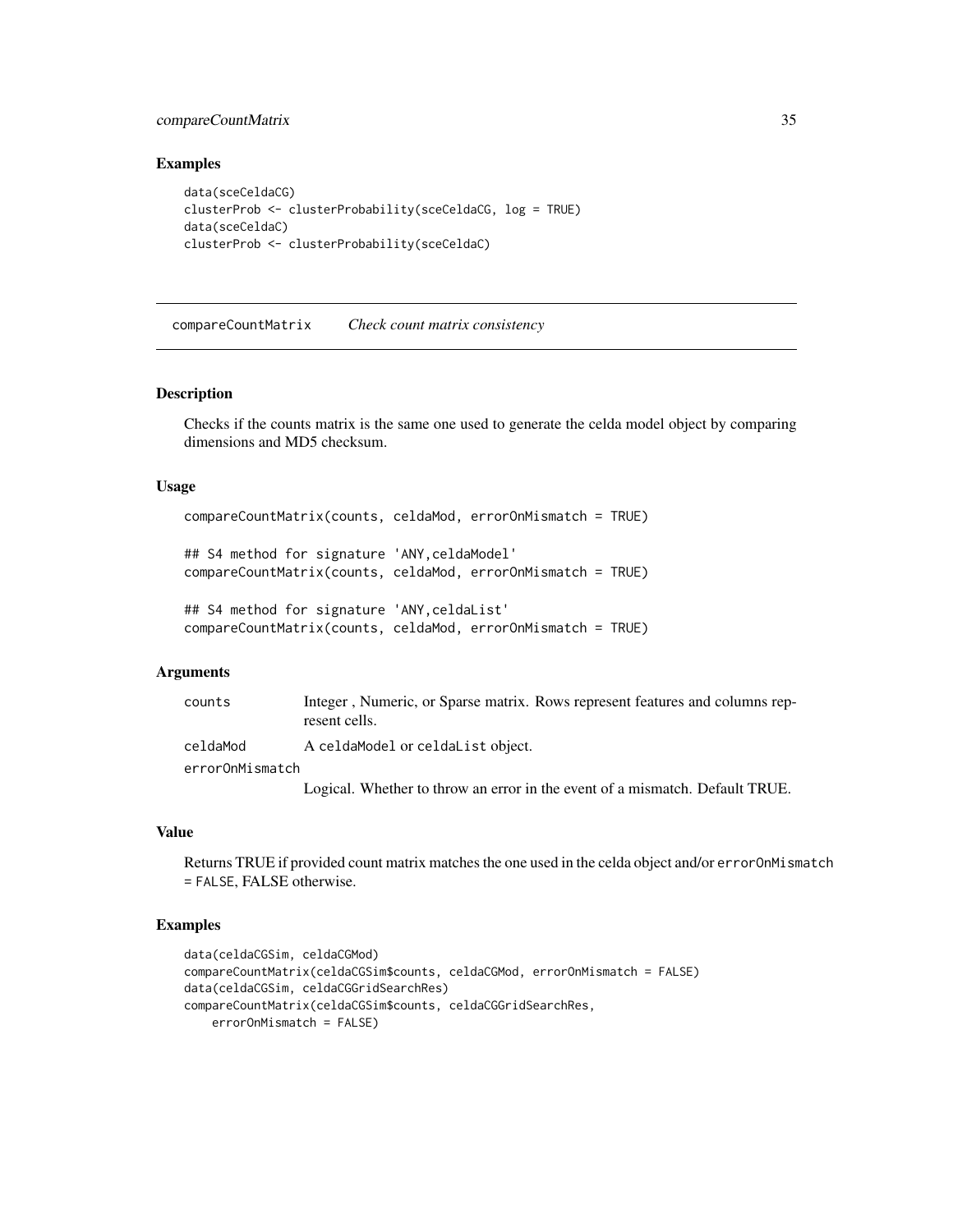<span id="page-35-0"></span>contaminationSim *contaminationSim*

## Description

A toy contamination data generated by [simulateContamination](#page-111-1)

#### Usage

contaminationSim

#### Format

A list

countChecksum *Get the MD5 hash of the count matrix from the celdaList*

## Description

Returns the MD5 hash of the count matrix used to generate the celdaList.

#### Usage

```
countChecksum(celdaList)
```
## Arguments

celdaList An object of class celdaList.

## Value

A character string of length 32 containing the MD5 digest of the count matrix.

## Examples

```
data(celdaCGGridSearchRes)
countChecksum <- countChecksum(celdaCGGridSearchRes)
```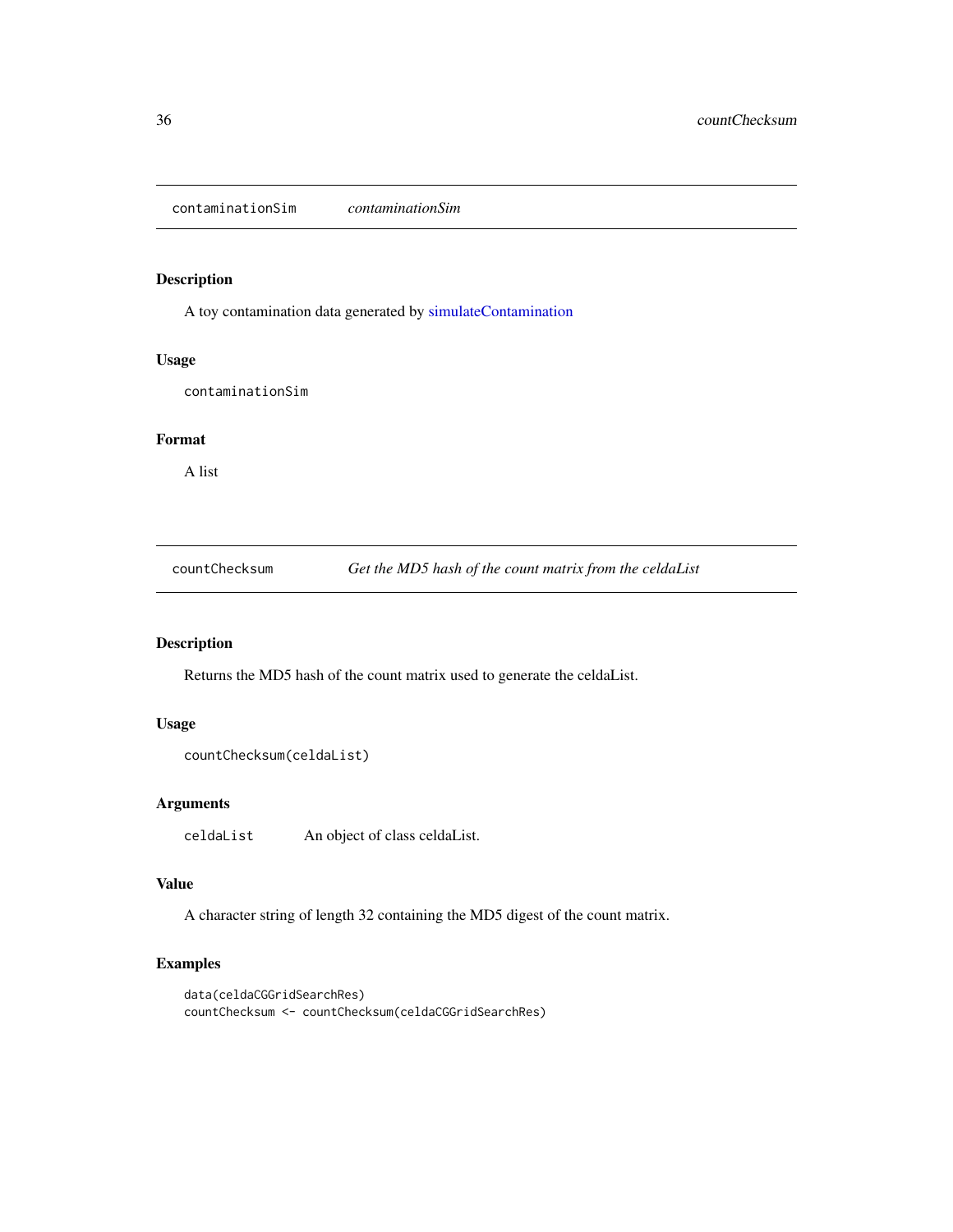countChecksum,celdaList-method

*Get the MD5 hash of the count matrix from the celdaList*

#### Description

Returns the MD5 hash of the count matrix used to generate the celdaList.

## Usage

```
## S4 method for signature 'celdaList'
countChecksum(celdaList)
```
### **Arguments**

celdaList An object of class celdaList.

#### Value

A character string of length 32 containing the MD5 digest of the count matrix.

#### Examples

```
data(celdaCGGridSearchRes)
countChecksum <- countChecksum(celdaCGGridSearchRes)
```
<span id="page-36-0"></span>decontX *Contamination estimation with decontX*

#### Description

Identifies contamination from factors such as ambient RNA in single cell genomic datasets.

```
decontX(x, \ldots)
```

```
## S4 method for signature 'SingleCellExperiment'
decontX(
 x,
 assayName = "counts",
 z = NULL,
 batch = NULL,background = NULL,
 bgAssayName = NULL,
 bgBatch = NULL,
```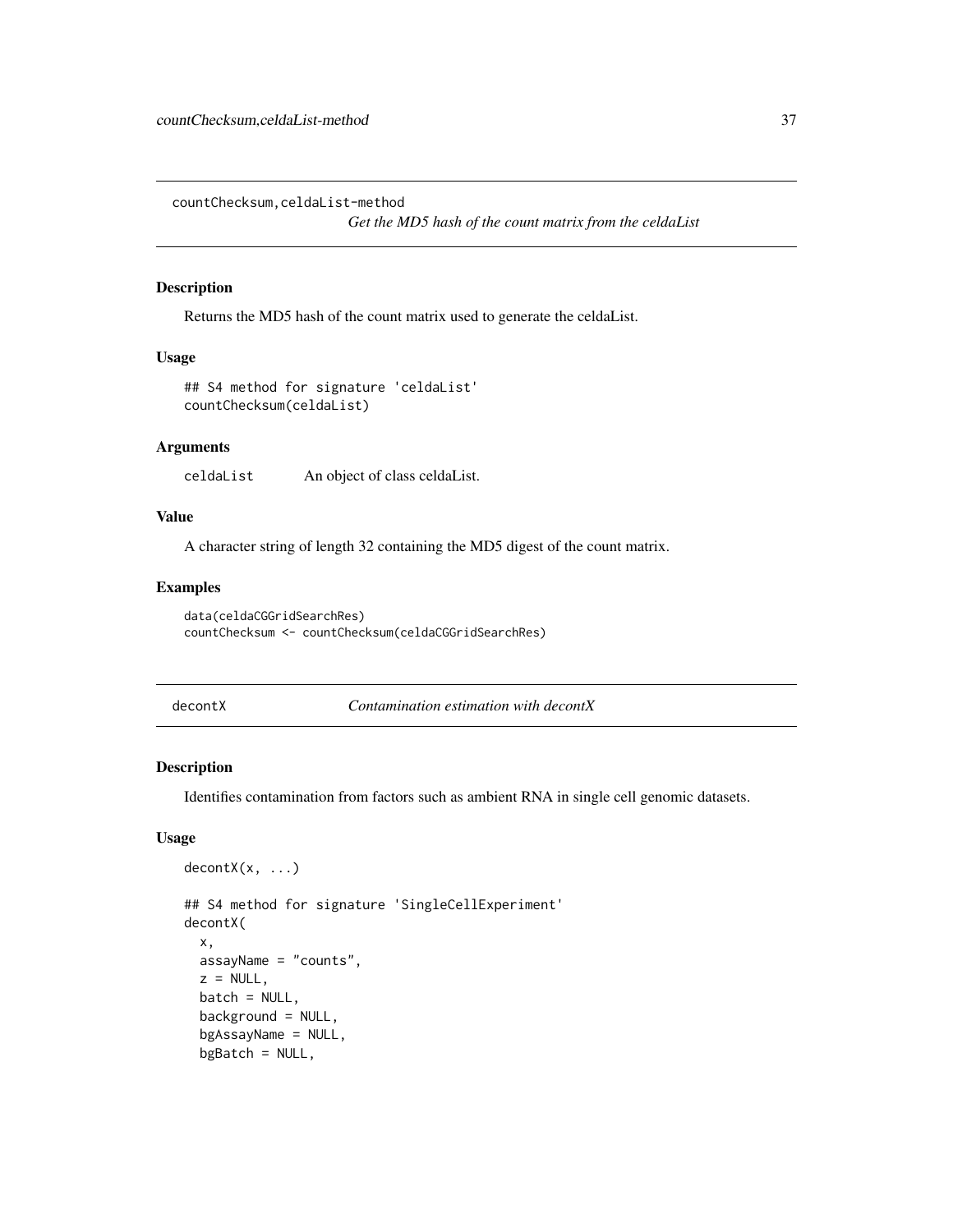$38$  decontX

```
maxIter = 500,delta = c(10, 10),
 estimateDelta = TRUE,
 convergence = 0.001,
  iterLogLik = 10,
  varGenes = 5000,dbscanEps = 1,
  seed = 12345,logfile = NULL,
  verbose = TRUE
\mathcal{L}## S4 method for signature 'ANY'
decontX(
 x,
  z = NULL,batch = NULL,
 background = NULL,
 bgBatch = NULL,
 maxIter = 500,delta = c(10, 10),
  estimateDelta = TRUE,
  convergence = 0.001,
  iterLogLik = 10,
  varGenes = 5000,dbscanEps = 1,
  seed = 12345,logfile = NULL,
 verbose = TRUE
```

```
\mathcal{L}
```

| X         | A numeric matrix of counts or a SingleCellExperiment with the matrix located<br>in the assay slot under assayName. Cells in each batch will be subsetted and<br>converted to a sparse matrix of class dgCMatrix from package Matrix before<br>analysis. This object should only contain filtered cells after cell calling. Empty<br>cell barcodes (low expression droplets before cell calling) are not needed to run<br>DecontX. |
|-----------|-----------------------------------------------------------------------------------------------------------------------------------------------------------------------------------------------------------------------------------------------------------------------------------------------------------------------------------------------------------------------------------------------------------------------------------|
| $\cdots$  | For the generic, further arguments to pass to each method.                                                                                                                                                                                                                                                                                                                                                                        |
| assayName | Character. Name of the assay to use if x is a SingleCellExperiment.                                                                                                                                                                                                                                                                                                                                                               |
| Z         | Numeric or character vector. Cell cluster labels. If NULL, PCA will be used to<br>reduce the dimensionality of the dataset initially, 'umap' from the 'uwot' pack-<br>age will be used to further reduce the dataset to 2 dimenions and the 'dbscan'<br>function from the 'dbscan' package will be used to identify clusters of broad cell<br>types. Default NULL.                                                                |
| batch     | Numeric or character vector. Batch labels for cells. If batch labels are sup-<br>plied, DecontX is run on cells from each batch separately. Cells run in different                                                                                                                                                                                                                                                                |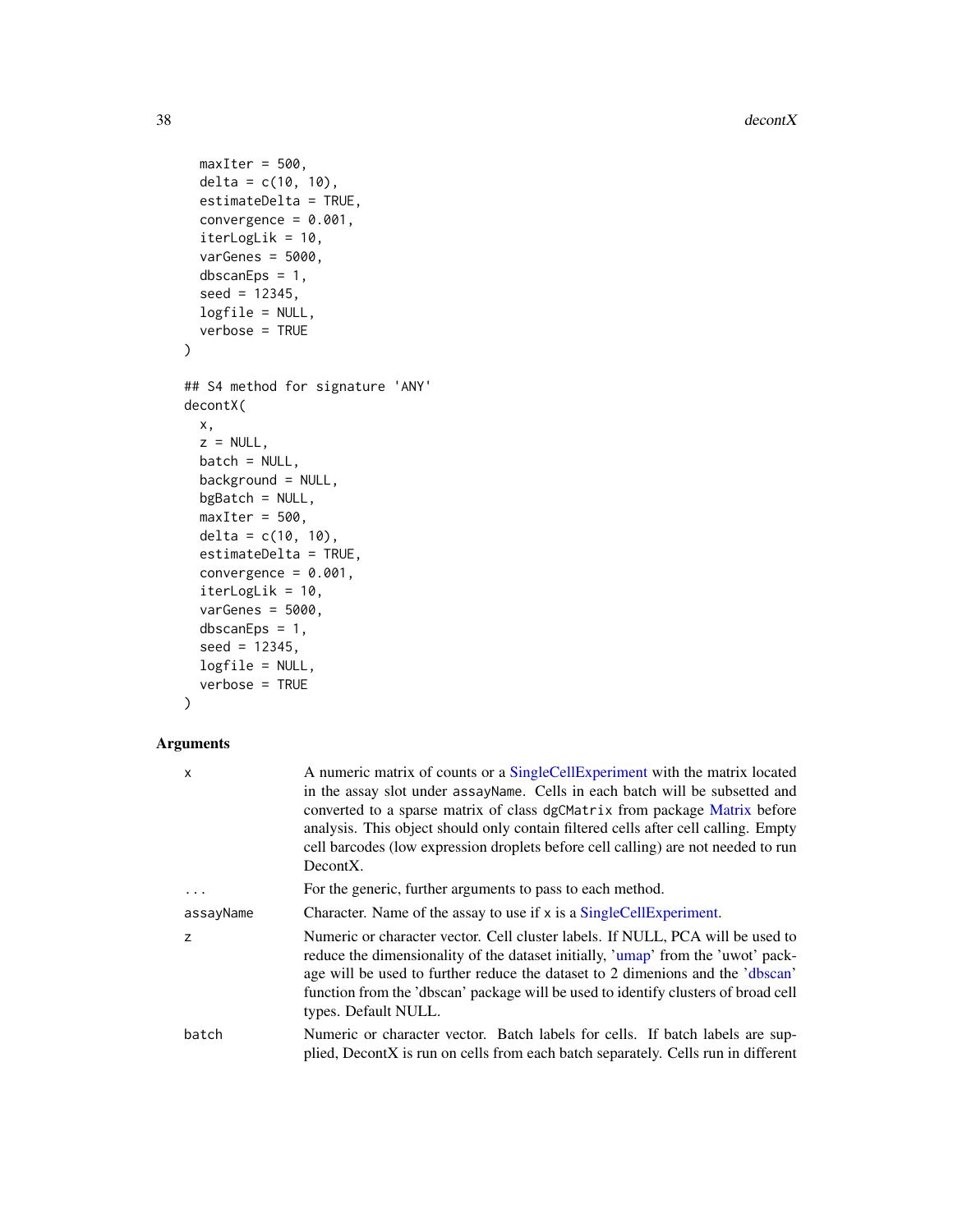|               | channels or assays should be considered different batches. Default NULL.                                                                                                                                                                                                                                                                                                                                                                                                                                                                                                                                                                                                                                                                                                                                                                                                                                   |
|---------------|------------------------------------------------------------------------------------------------------------------------------------------------------------------------------------------------------------------------------------------------------------------------------------------------------------------------------------------------------------------------------------------------------------------------------------------------------------------------------------------------------------------------------------------------------------------------------------------------------------------------------------------------------------------------------------------------------------------------------------------------------------------------------------------------------------------------------------------------------------------------------------------------------------|
| background    | A numeric matrix of counts or a SingleCellExperiment with the matrix located<br>in the assay slot under assayName. It should have the same data format as x<br>except it contains the empty droplets instead of cells. When supplied, empirical<br>distribution of transcripts from these empty droplets will be used as the contam-<br>ination distribution. Default NULL.                                                                                                                                                                                                                                                                                                                                                                                                                                                                                                                                |
| bgAssayName   | Character. Name of the assay to use if background is a SingleCellExperiment.<br>Default to same as assayName.                                                                                                                                                                                                                                                                                                                                                                                                                                                                                                                                                                                                                                                                                                                                                                                              |
| bgBatch       | Numeric or character vector. Batch labels for background. Its unique values<br>should be the same as those in batch, such that each batch of cells have their<br>corresponding batch of empty droplets as background, pointed by this parame-<br>ter. Default to NULL.                                                                                                                                                                                                                                                                                                                                                                                                                                                                                                                                                                                                                                     |
| maxIter       | Integer. Maximum iterations of the EM algorithm. Default 500.                                                                                                                                                                                                                                                                                                                                                                                                                                                                                                                                                                                                                                                                                                                                                                                                                                              |
| delta         | Numeric Vector of length 2. Concentration parameters for the Dirichlet prior<br>for the contamination in each cell. The first element is the prior for the native<br>counts while the second element is the prior for the contamination counts. These<br>essentially act as pseudocounts for the native and contamination in each cell. If<br>estimateDelta = TRUE, this is only used to produce a random sample of propor-<br>tions for an initial value of contamination in each cell. Then fit_dirichlet is<br>used to update delta in each iteration. If estimateDelta = FALSE, then delta<br>is fixed with these values for the entire inference procedure. Fixing delta and<br>setting a high number in the second element will force decontX to be more ag-<br>gressive and estimate higher levels of contamination at the expense of potentially<br>removing native expression. Default c(10, 10). |
| estimateDelta | Boolean. Whether to update delta at each iteration.                                                                                                                                                                                                                                                                                                                                                                                                                                                                                                                                                                                                                                                                                                                                                                                                                                                        |
| convergence   | Numeric. The EM algorithm will be stopped if the maximum difference in the<br>contamination estimates between the previous and current iterations is less than<br>this. Default 0.001.                                                                                                                                                                                                                                                                                                                                                                                                                                                                                                                                                                                                                                                                                                                     |
| iterLogLik    | Integer. Calculate log likelihood every iterLogLik iteration. Default 10.                                                                                                                                                                                                                                                                                                                                                                                                                                                                                                                                                                                                                                                                                                                                                                                                                                  |
| varGenes      | Integer. The number of variable genes to use in dimensionality reduction be-<br>fore clustering. Variability is calcualted using modelGeneVar function from the<br>'scran' package. Used only when z is not provided. Default 5000.                                                                                                                                                                                                                                                                                                                                                                                                                                                                                                                                                                                                                                                                        |
| dbscanEps     | Numeric. The clustering resolution parameter used in 'dbscan' to estimate broad<br>cell clusters. Used only when z is not provided. Default 1.                                                                                                                                                                                                                                                                                                                                                                                                                                                                                                                                                                                                                                                                                                                                                             |
| seed          | Integer. Passed to with_seed. For reproducibility, a default value of 12345 is<br>used. If NULL, no calls to with_seed are made.                                                                                                                                                                                                                                                                                                                                                                                                                                                                                                                                                                                                                                                                                                                                                                           |
| logfile       | Character. Messages will be redirected to a file named 'logfile'. If NULL,<br>messages will be printed to stdout. Default NULL.                                                                                                                                                                                                                                                                                                                                                                                                                                                                                                                                                                                                                                                                                                                                                                            |
| verbose       | Logical. Whether to print log messages. Default TRUE.                                                                                                                                                                                                                                                                                                                                                                                                                                                                                                                                                                                                                                                                                                                                                                                                                                                      |

If  $x$  is a matrix-like object, a list will be returned with the following items:

decontXcounts: The decontaminated matrix. Values obtained from the variational inference procedure may be non-integer. However, integer counts can be obtained by rounding, e.g. round(decontXcounts).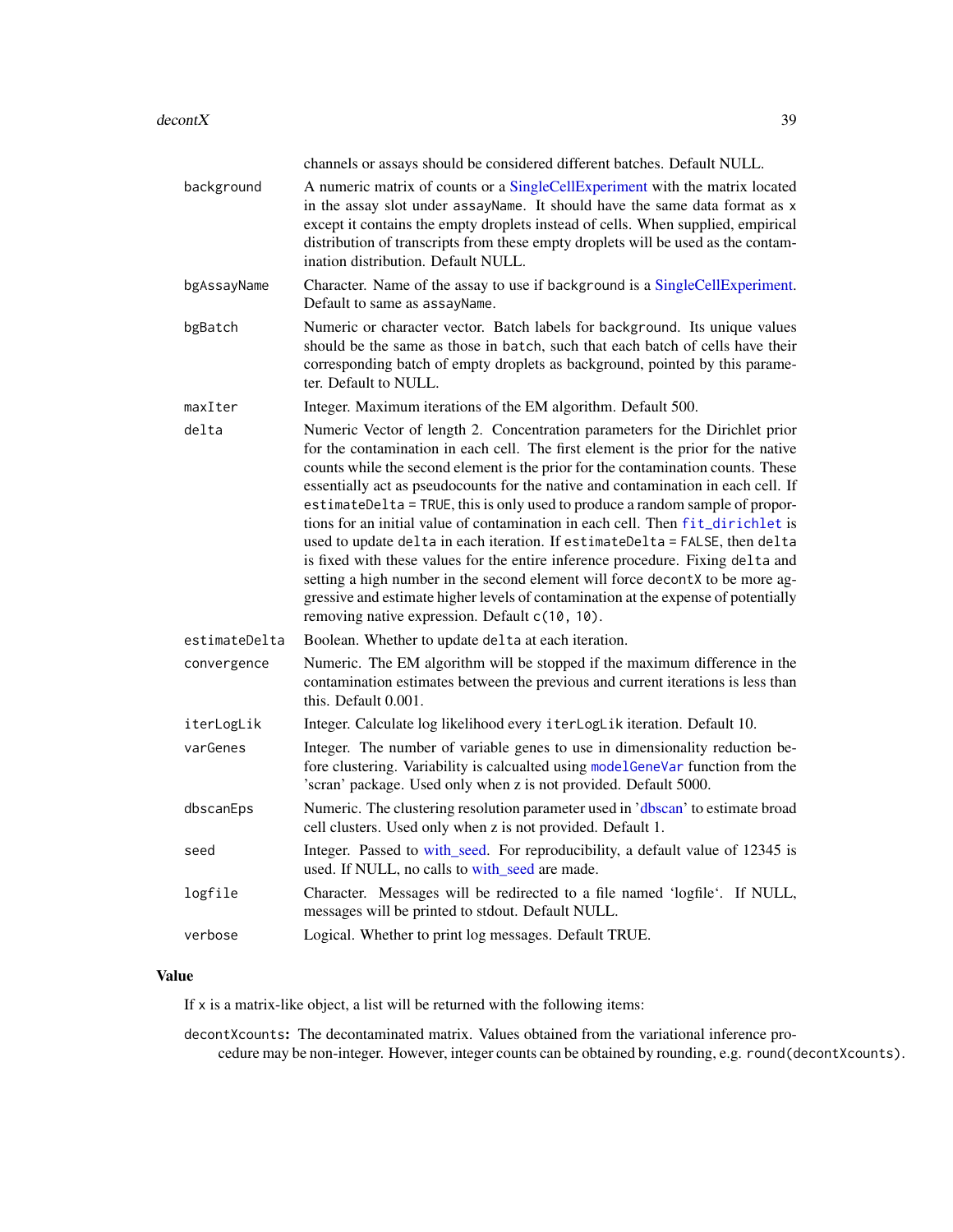contamination: Percentage of contamination in each cell.

- estimates: List of estimated parameters for each batch. If z was not supplied, then the UMAP coordinates used to generated cell cluster labels will also be stored here.
- z: Cell population/cluster labels used for analysis.

runParams: List of arguments used in the function call.

If x is a [SingleCellExperiment,](#page-0-0) then the decontaminated counts will be stored as an assay and can be accessed with decontXcounts(x). The contamination values and cluster labels will be stored in  $\text{colData}(x)$ . estimates and runParams will be stored in metadata $(x)$ \$decontX. The UMAPs used to generated cell cluster labels will be stored in reducedDims slot in x.

#### Author(s)

Shiyi Yang, Yuan Yin, Joshua Campbell

#### Examples

```
# Generate matrix with contamination
s <- simulateContamination(seed = 12345)
library(SingleCellExperiment)
sce <- SingleCellExperiment(list(counts = s$observedCounts))
sce <- decontX(sce)
# Plot contamination on UMAP
plotDecontXContamination(sce)
# Plot decontX cluster labels
umap <- reducedDim(sce)
plotDimReduceCluster(x = sce$decontX_clusters,
    dim1 = umap[, 1], dim2 = umap[, 2],# Plot percentage of marker genes detected
# in each cell cluster before decontamination
s$markers
plotDecontXMarkerPercentage(sce, markers = s$markers, assayName = "counts")
# Plot percentage of marker genes detected
# in each cell cluster after contamination
plotDecontXMarkerPercentage(sce, markers = s$markers,
                            assayName = "decontXcounts")
# Plot percentage of marker genes detected in each cell
# comparing original and decontaminated counts side-by-side
plotDecontXMarkerPercentage(sce, markers = s$markers,
                            assayName = c("counts", "decontXcounts"))
# Plot raw counts of indiviual markers genes before
# and after decontamination
plotDecontXMarkerExpression(sce, unlist(s$markers))
```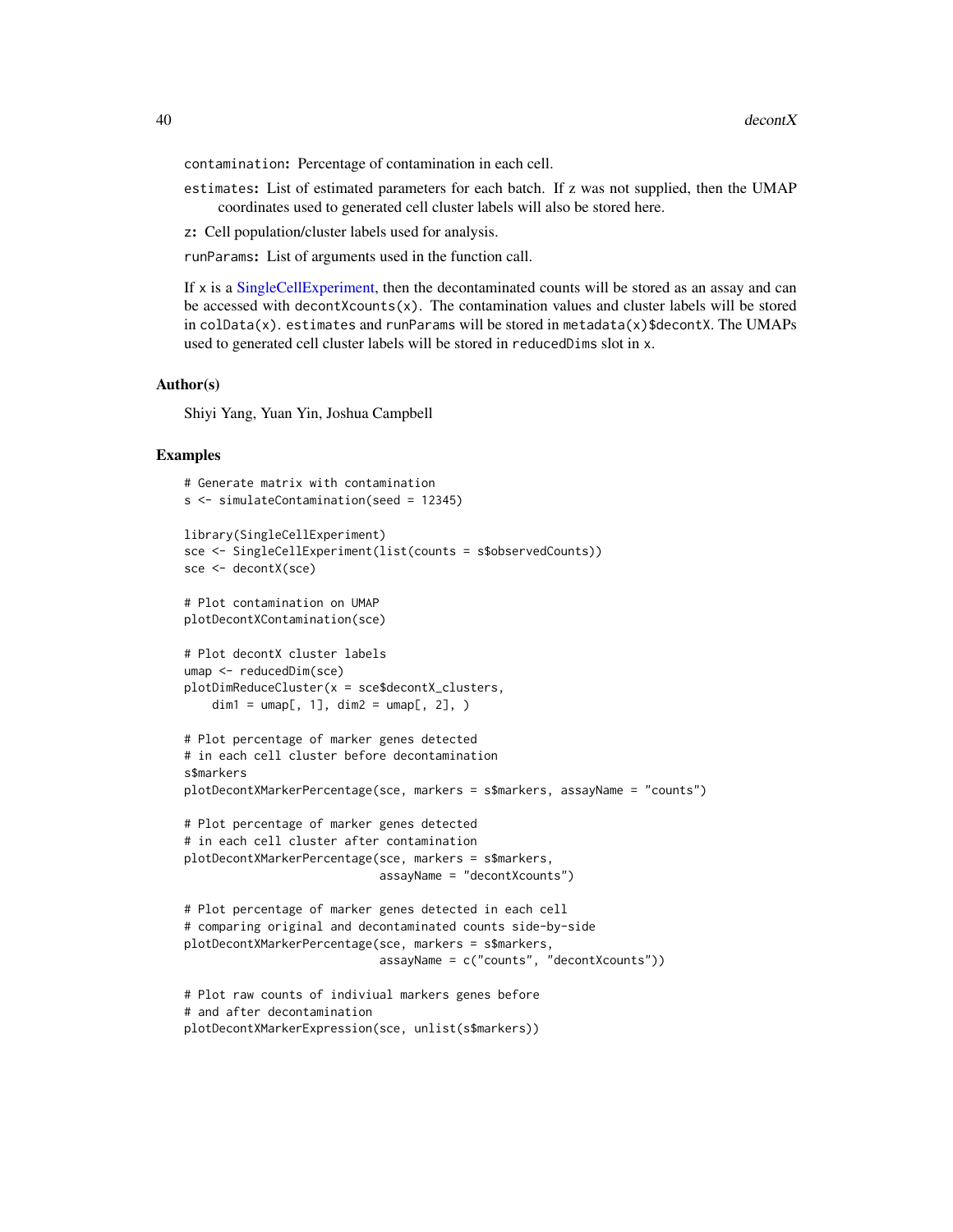#### Description

Gets or sets the decontaminated counts matrix from a a [SingleCellExperiment](#page-0-0) object.

## Usage

```
decontXcounts(object, ...)
```
decontXcounts(object, ...) <- value

## S4 method for signature 'SingleCellExperiment' decontXcounts(object, ...)

## S4 replacement method for signature 'SingleCellExperiment' decontXcounts(object, ...) <- value

#### Arguments

| object                  | A SingleCellExperiment object.                             |
|-------------------------|------------------------------------------------------------|
| $\cdot$ $\cdot$ $\cdot$ | For the generic, further arguments to pass to each method. |
| value                   | A matrix to save as an assay called decontXcounts          |

### Value

If getting, the assay from object with the name decontXcounts will be returned. If setting, a [SingleCellExperiment](#page-0-0) object will be returned with decontXcounts listed in the assay slot.

### See Also

[assay](#page-0-0) and [assay<-](#page-0-0)

distinctColors *Create a color palette*

#### Description

Generate a palette of 'n' distinct colors.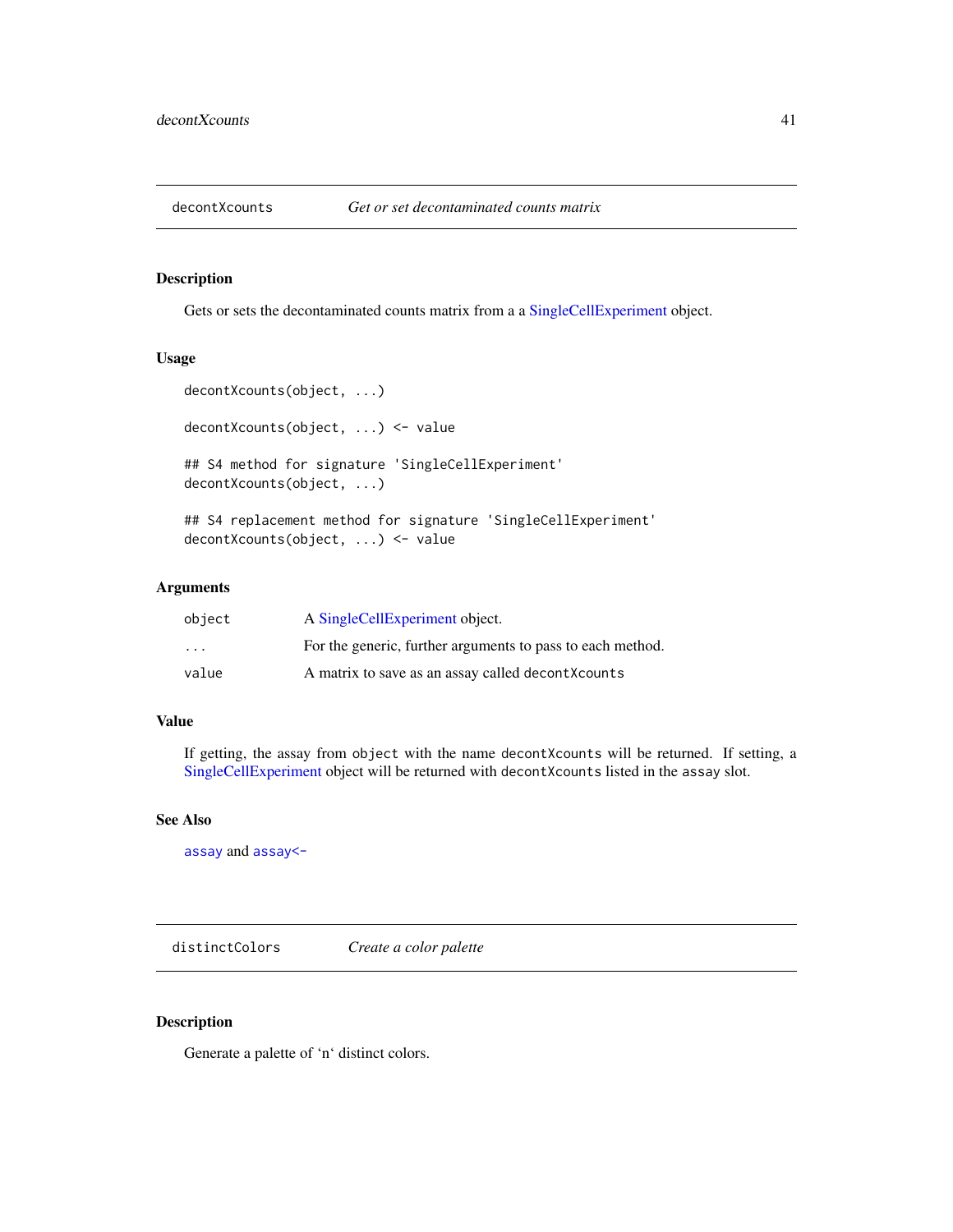## Usage

```
distinctColors(
 n,
 hues = c("red", "cyan", "orange", "blue", "yellow", "purple", "green", "magenta"),
 saturationRange = c(0.7, 1),
  valueRange = c(0.7, 1)\mathcal{L}
```
## Arguments

| n               | Integer. Number of colors to generate.                                                                                                                                                                                                                                                          |
|-----------------|-------------------------------------------------------------------------------------------------------------------------------------------------------------------------------------------------------------------------------------------------------------------------------------------------|
| hues            | Character vector. Colors available from 'colors $()$ '. These will be used as the<br>base colors for the clustering scheme in HSV. Different saturations and values<br>will be generated for each hue. Default c("red", "cyan", "orange", "blue", "yel-<br>low", "purple", "green", "magenta"). |
| saturationRange |                                                                                                                                                                                                                                                                                                 |
|                 | Numeric vector. A vector of length 2 denoting the saturation for HSV. Values<br>must be in [0,1]. Default: $c(0.25, 1)$ .                                                                                                                                                                       |
| valueRange      | Numeric vector. A vector of length 2 denoting the range of values for HSV.<br>Values must be in [0,1]. Default: $(c(0.5, 1)^t)$ .                                                                                                                                                               |

## Value

A vector of distinct colors that have been converted to HEX from HSV.

## Examples

colorPal <- distinctColors(6) # can be used in plotting functions

eigenMatMultInt *Fast matrix multiplication for double x int*

## Description

Fast matrix multiplication for double x int

## Usage

```
eigenMatMultInt(A, B)
```
## Arguments

| A | a double matrix   |
|---|-------------------|
| B | an integer matrix |

## Value

An integer matrix representing the product of A and B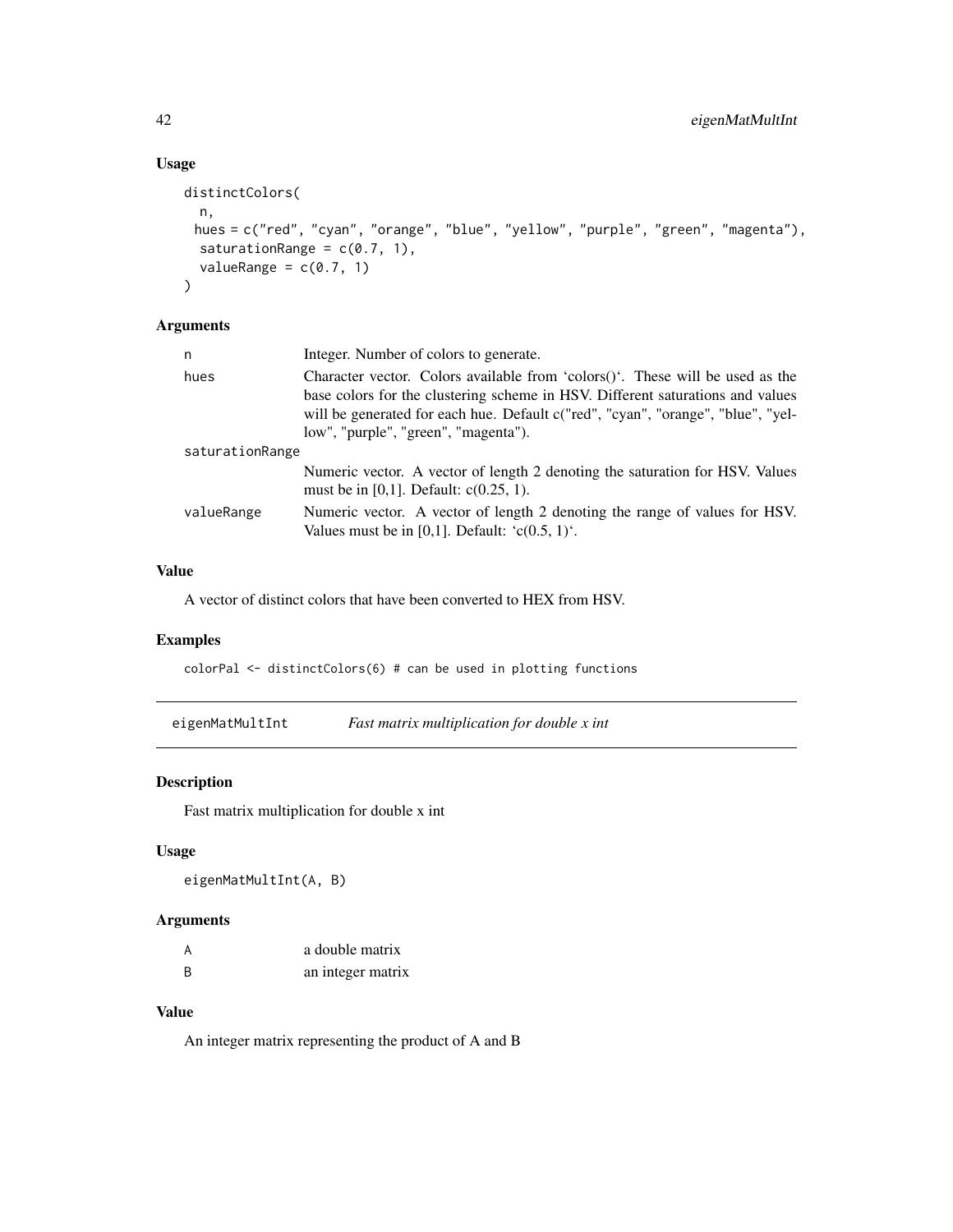eigenMatMultNumeric *Fast matrix multiplication for double x double*

## Description

Fast matrix multiplication for double x double

#### Usage

```
eigenMatMultNumeric(A, B)
```
### Arguments

| A | a double matrix   |
|---|-------------------|
| B | an integer matrix |

## Value

An integer matrix representing the product of A and B

| factorizeMatrix | Generate factorized matrices showing each feature's influence on cell |
|-----------------|-----------------------------------------------------------------------|
|                 | / gene clustering                                                     |

## Description

Generates factorized matrices showing the contribution of each feature in each cell population or each cell population in each sample.

```
factorizeMatrix(
 x,
 celdaMod,
 useAssay = "counts",
 altExpName = "featureSubset",
  type = c("counts", "proportion", "posterior")
)
## S4 method for signature 'SingleCellExperiment,ANY'
factorizeMatrix(
  x,
 useAssay = "counts",
  altExpName = "featureSubset",
  type = c("counts", "proportion", "posterior")
```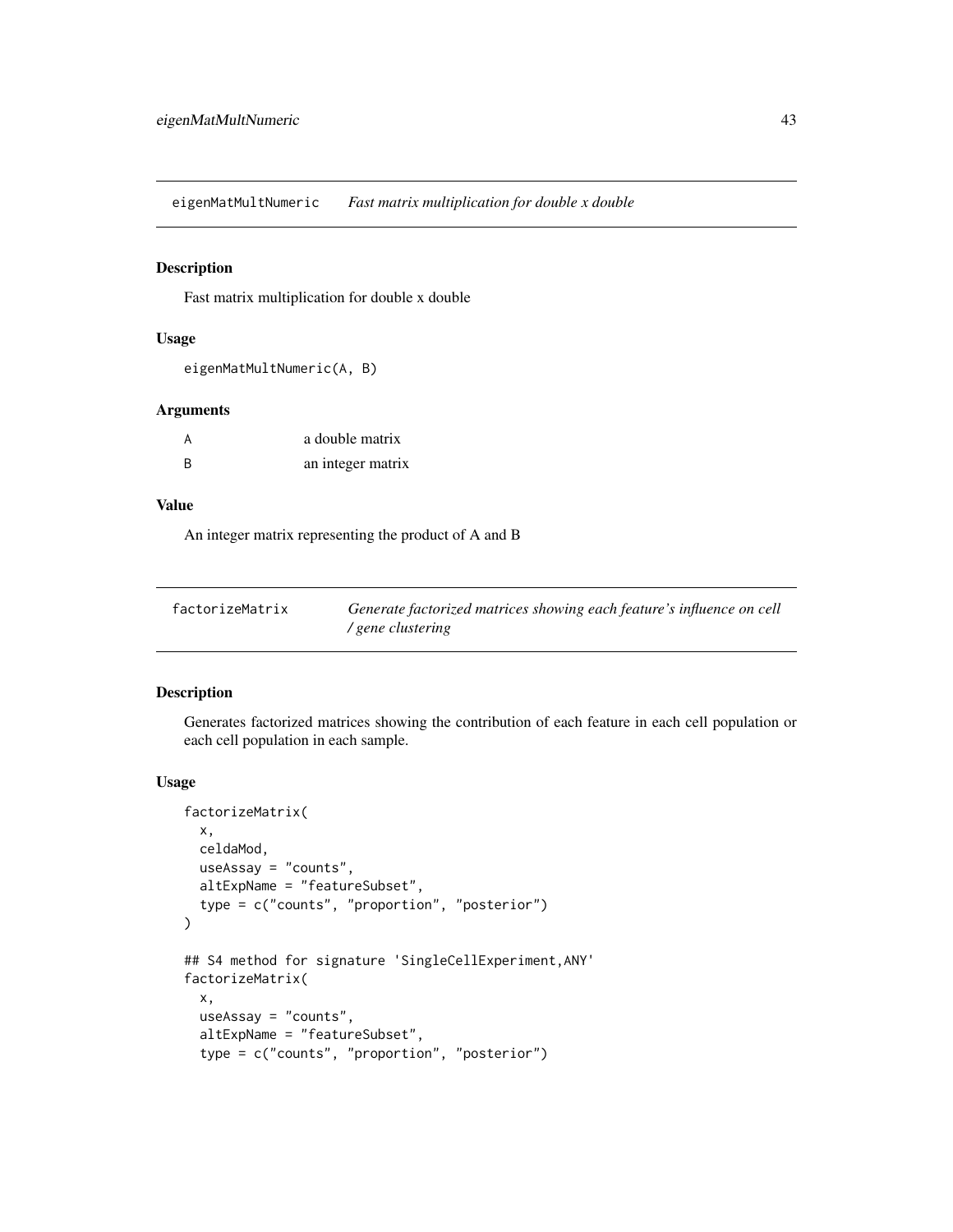```
## S4 method for signature 'ANY,celda_CG'
factorizeMatrix(x, celdaMod, type = c("counts", "proportion", "posterior"))
## S4 method for signature 'ANY,celda_C'
factorizeMatrix(x, celdaMod, type = c("counts", "proportion", "posterior"))
## S4 method for signature 'ANY,celda_G'
factorizeMatrix(x, celdaMod, type = c("counts", "proportion", "posterior"))
```

| X          | Can be one of                                                                                                                                                                                                                                                                                                                                                                                                                                                                                                                                       |
|------------|-----------------------------------------------------------------------------------------------------------------------------------------------------------------------------------------------------------------------------------------------------------------------------------------------------------------------------------------------------------------------------------------------------------------------------------------------------------------------------------------------------------------------------------------------------|
|            | • A SingleCellExperiment object returned by celda_C, celda_G or celda_CG,<br>with the matrix located in the useAssay assay slot in altExp(x, altExpName).<br>Rows represent features and columns represent cells.                                                                                                                                                                                                                                                                                                                                   |
|            | • Integer counts matrix. Rows represent features and columns represent cells.<br>This matrix should be the same as the one used to generate celda Mod.                                                                                                                                                                                                                                                                                                                                                                                              |
| celdaMod   | Celda model object. Only works if x is an integer counts matrix.                                                                                                                                                                                                                                                                                                                                                                                                                                                                                    |
| useAssay   | A string specifying which assay slot to use if x is a SingleCellExperiment object.<br>Default "counts".                                                                                                                                                                                                                                                                                                                                                                                                                                             |
| altExpName | The name for the altExp slot to use. Default "featureSubset".                                                                                                                                                                                                                                                                                                                                                                                                                                                                                       |
| type       | Character vector. A vector containing one or more of "counts", "proportion",<br>or "posterior". "counts" returns the raw number of counts for each factorized<br>matrix. "proportions" returns the normalized probabilities for each factorized<br>matrix, which are calculated by dividing the raw counts in each factorized matrix<br>by the total counts in each column. "posterior" returns the posterior estimates<br>which include the addition of the Dirichlet concentration parameter (essentially<br>as a pseudocount). Default "counts". |

#### Value

For celda\_CG model, A list with elements for "counts", "proportions", or "posterior" probabilities. Each element will be a list containing factorized matrices for "module", "cellPopulation", and "sample". Additionally, the contribution of each module in each individual cell will be included in the "cell" element of "counts" and "proportions" elements.

For celda\_C model, a list with elements for "counts", "proportions", or "posterior" probabilities. Each element will be a list containing factorized matrices for "module" and "sample".

For celda\_G model, a list with elements for "counts", "proportions", or "posterior" probabilities. Each element will be a list containing factorized matrices for "module" and "cell".

### Examples

```
data(sceCeldaCG)
factorizedMatrices <- factorizeMatrix(sceCeldaCG, type = "posterior")
data(celdaCGSim, celdaCGMod)
```
)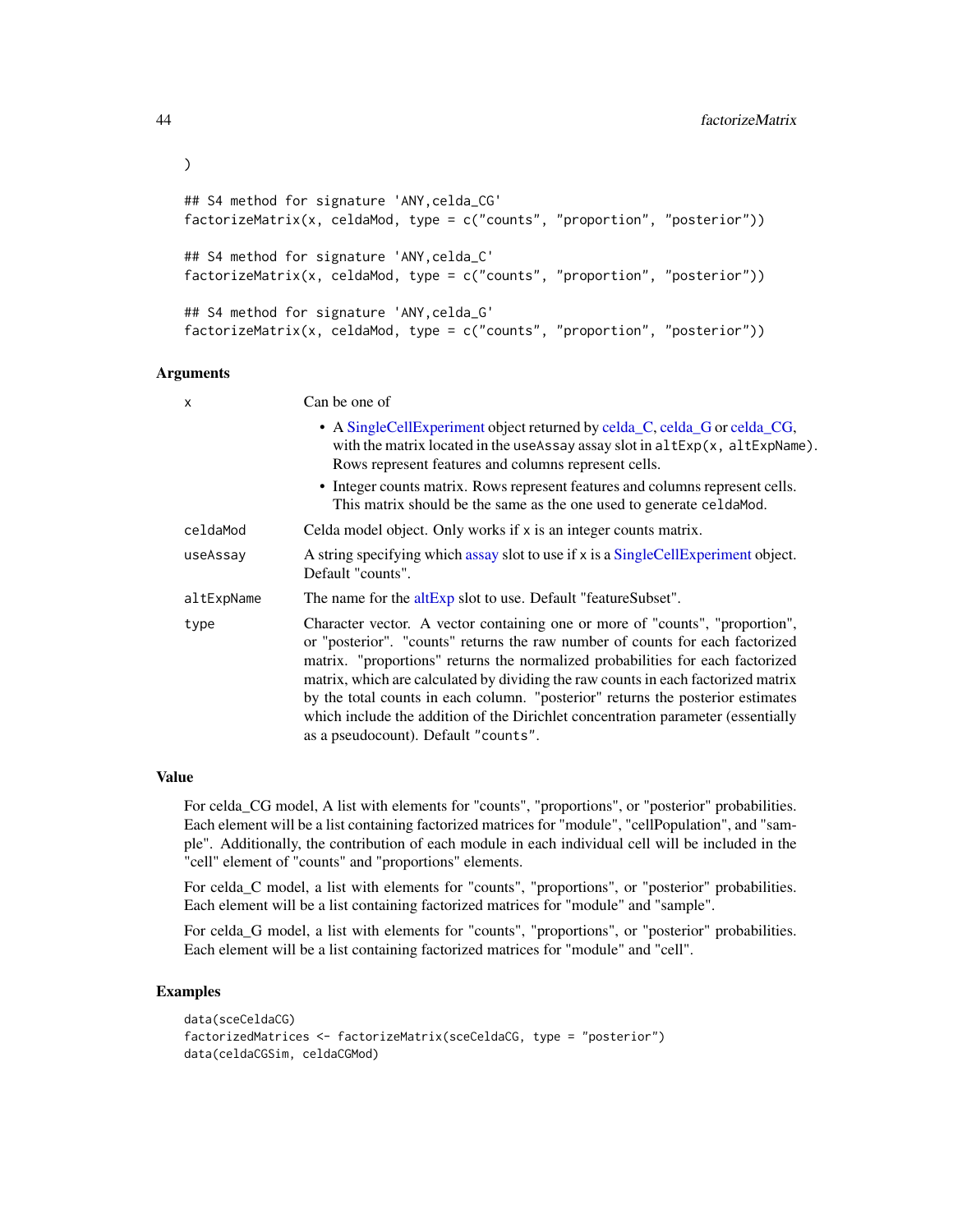## fastNormProp 45

```
factorizedMatrices <- factorizeMatrix(
  celdaCGSim$counts,
  celdaCGMod,
  "posterior")
data(celdaCSim, celdaCMod)
factorizedMatrices <- factorizeMatrix(
  celdaCSim$counts,
  celdaCMod, "posterior"
\lambdadata(celdaGSim, celdaGMod)
factorizedMatrices <- factorizeMatrix(
  celdaGSim$counts,
  celdaGMod, "posterior"
\mathcal{L}
```
fastNormProp *Fast normalization for numeric matrix*

## Description

Fast normalization for numeric matrix

#### Usage

fastNormProp(R\_counts, R\_alpha)

#### Arguments

| R_counts | An integer matrix                                         |
|----------|-----------------------------------------------------------|
| R_alpha  | A double value to be added to the matrix as a pseudocount |

### Value

A numeric matrix where the columns have been normalized to proportions

fastNormPropLog *Fast normalization for numeric matrix*

## Description

Fast normalization for numeric matrix

## Usage

fastNormPropLog(R\_counts, R\_alpha)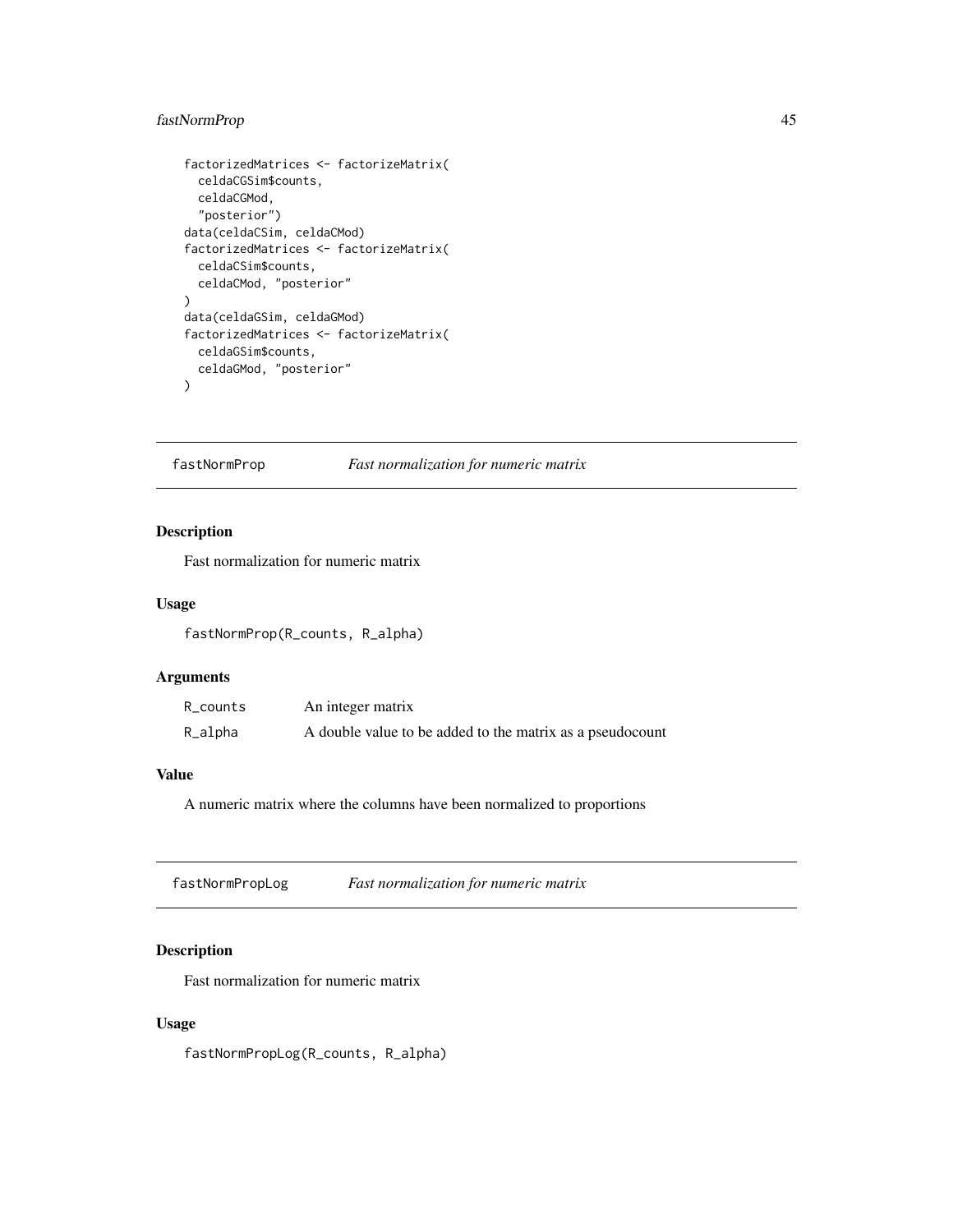| R_counts | An integer matrix                                         |
|----------|-----------------------------------------------------------|
| R_alpha  | A double value to be added to the matrix as a pseudocount |

# Value

A numeric matrix where the columns have been normalized to proportions

fastNormPropSqrt *Fast normalization for numeric matrix*

## Description

Fast normalization for numeric matrix

## Usage

fastNormPropSqrt(R\_counts, R\_alpha)

## Arguments

| R_counts | An integer matrix                                         |
|----------|-----------------------------------------------------------|
| R_alpha  | A double value to be added to the matrix as a pseudocount |

### Value

A numeric matrix where the columns have been normalized to proportions

featureModuleLookup *Obtain the gene module of a gene of interest*

## Description

This function will output the corresponding feature module for a specified vector of genes from a celda\_CG or celda\_G celdaModel. features must match the rownames of sce.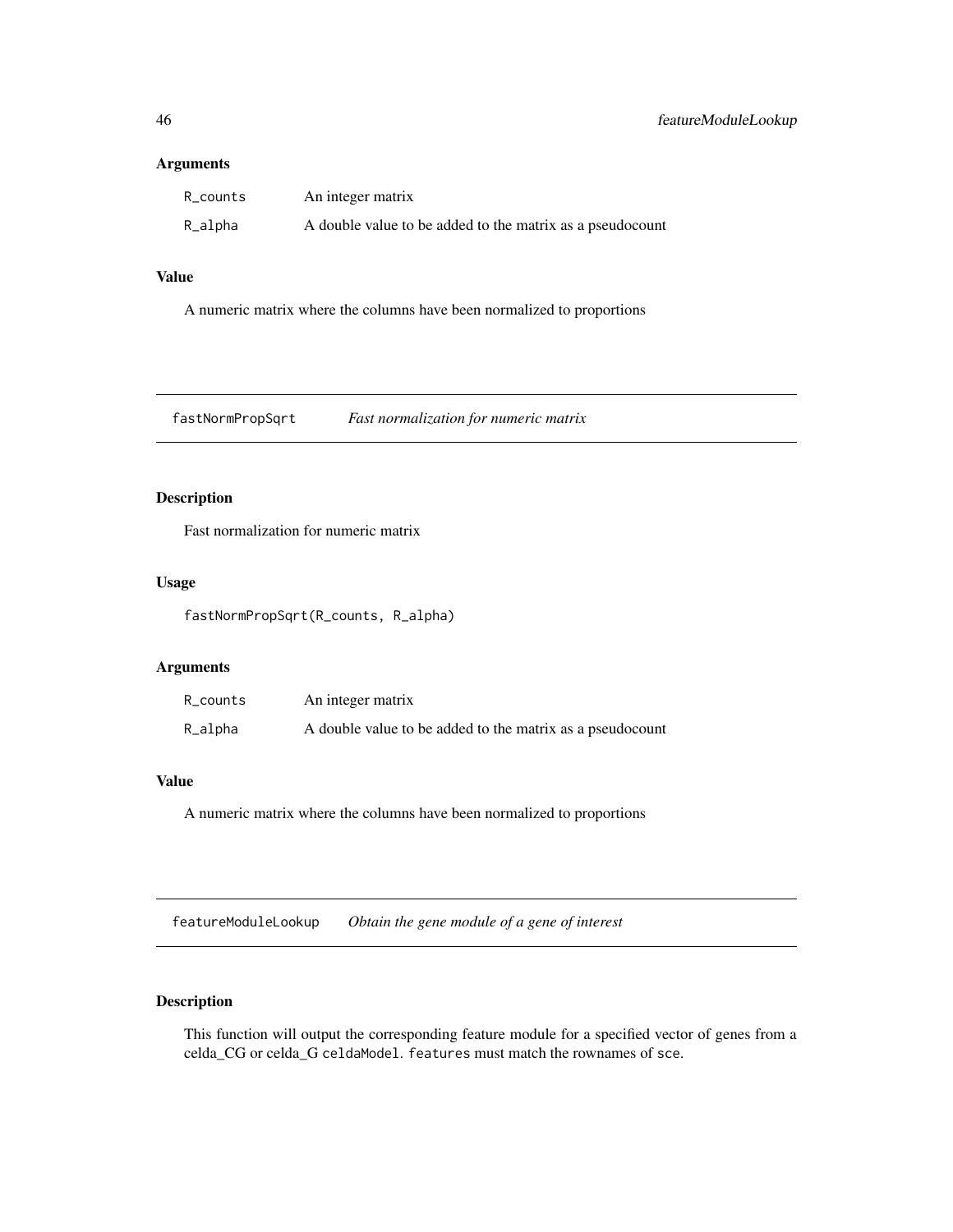## featureModuleLookup 47

## Usage

```
featureModuleLookup(
  sce,
  features,
 altExpName = "featureSubset",
  exactMatch = TRUE,
 by = "rownames"
)
## S4 method for signature 'SingleCellExperiment'
featureModuleLookup(
  sce,
  features,
  altExpName = "featureSubset",
  exactMatch = TRUE,
 by = "rownames"
\mathcal{L}
```
# Arguments

| sce        | A Single Cell Experiment object returned by celda G, or celda CG, with the ma-<br>trix located in the use Assay assay slot. Rows represent features and columns<br>represent cells.                                                |
|------------|------------------------------------------------------------------------------------------------------------------------------------------------------------------------------------------------------------------------------------|
| features   | Character vector. Identify feature modules for the specified feature names.<br>feature must match the rownames of sce.                                                                                                             |
| altExpName | The name for the altExp slot to use. Default "featureSubset".                                                                                                                                                                      |
| exactMatch | Logical. Whether to look for exact Match of the gene name within counts matrix.<br>Default TRUE.                                                                                                                                   |
| by         | Character. Where to search for features in the sce object. If set to "rownames"<br>then the features will be searched for among rownames(sce). This can also be<br>set to one of the colnames of rowData(sce). Default "rownames". |

# Value

Numeric vector containing the module numbers for each feature. If the feature was not found, then an NA value will be returned in that position. If no features were found, then an error will be given.

# Examples

```
data(sceCeldaCG)
module <- featureModuleLookup(sce = sceCeldaCG,
   features = c("Gene_1", "Gene_XXX"))
```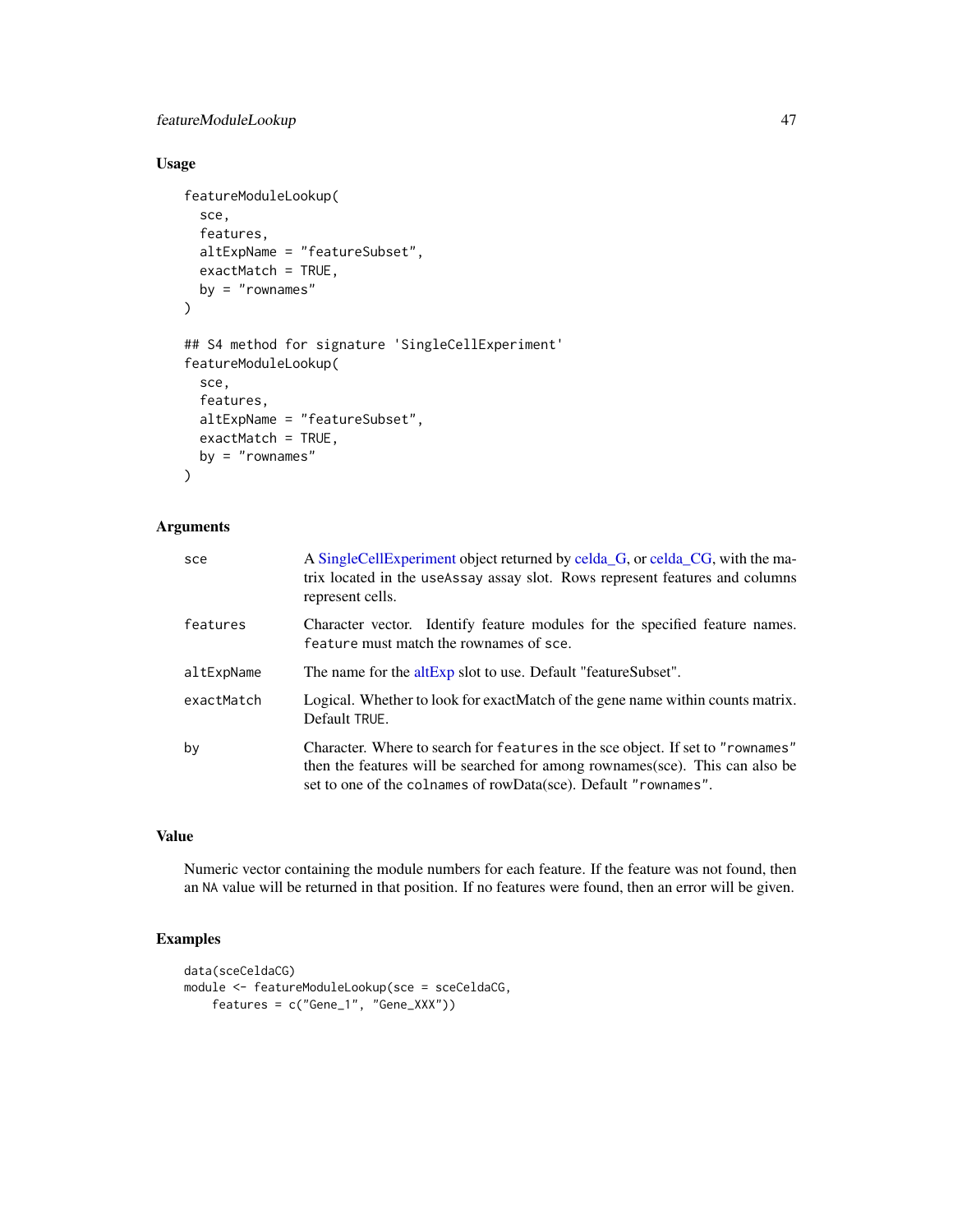featureModuleTable *Output a feature module table*

### Description

Creates a table that contains the list of features in each feature module.

#### Usage

```
featureModuleTable(
  sce,
  useAssay = "counts",
  altExpName = "featureSubset",
 displayName = NULL,
  outputFile = NULL
)
```
# Arguments

| sce         | A Single Cell Experiment object returned by celda G, or celda CG, with the ma-<br>trix located in the useAssay assay slot. Rows represent features and columns<br>represent cells. |
|-------------|------------------------------------------------------------------------------------------------------------------------------------------------------------------------------------|
| useAssay    | A string specifying which assay slot to use. Default "counts".                                                                                                                     |
| altExpName  | The name for the altExp slot to use. Default "featureSubset".                                                                                                                      |
| displayName | Character. The column name of rowData(sce) that specifies the display names<br>for the features. Default NULL, which displays the row names.                                       |
| outputFile  | File name for feature module table. If NULL, file will not be created. Default<br>NULL.                                                                                            |

### Value

Matrix. Contains a list of features per each column (feature module)

# Examples

```
data(sceCeldaCG)
featureModuleTable(sceCeldaCG)
```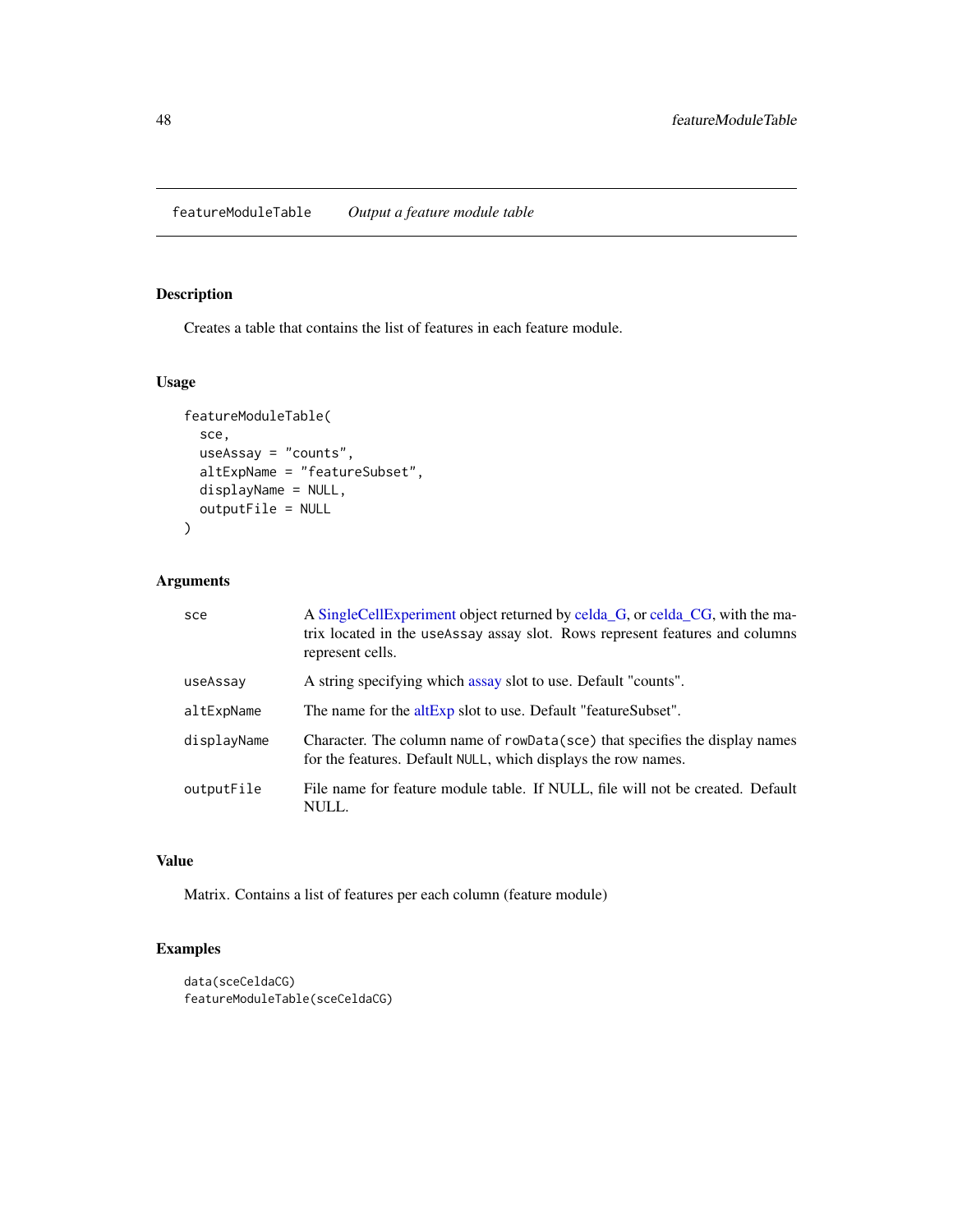#### Description

Identify and return significantly-enriched terms for each gene module in a Celda object or a [Single-](#page-0-0)[CellExperiment](#page-0-0) object. Performs gene set enrichment analysis for Celda identified modules using the [enrichr.](#page-0-0)

#### Usage

```
geneSetEnrich(
  x,
  celdaModel,
 useAssay = "counts",
  altExpName = "featureSubset",
  databases,
  fdr = 0.05\lambda## S4 method for signature 'SingleCellExperiment'
geneSetEnrich(
 x,
  useAssay = "counts",
  altExpName = "featureSubset",
  databases,
  fdr = 0.05\mathcal{L}## S4 method for signature 'matrix'
geneSetEnrich(x, celdaModel, databases, fdr = 0.05)
```

| $\mathsf{x}$ | A numeric matrix of counts or a SingleCellExperiment with the matrix located in<br>the assay slot under use Assay. Rows represent features and columns represent<br>cells. Rownames of the matrix or SingleCellExperiment object should be gene<br>names. |
|--------------|-----------------------------------------------------------------------------------------------------------------------------------------------------------------------------------------------------------------------------------------------------------|
| celdaModel   | Celda object of class celda G or celda CG.                                                                                                                                                                                                                |
| useAssay     | A string specifying which assay slot to use if x is a SingleCellExperiment object.<br>Default "counts".                                                                                                                                                   |
| altExpName   | The name for the altExp slot to use. Default "featureSubset".                                                                                                                                                                                             |
| databases    | Character vector. Name of reference database. Available databases can be<br>viewed by listEnrichrDbs.                                                                                                                                                     |
| fdr          | False discovery rate (FDR). Numeric. Cutoff value for adjusted p-value, terms<br>with FDR below this value are considered significantly enriched.                                                                                                         |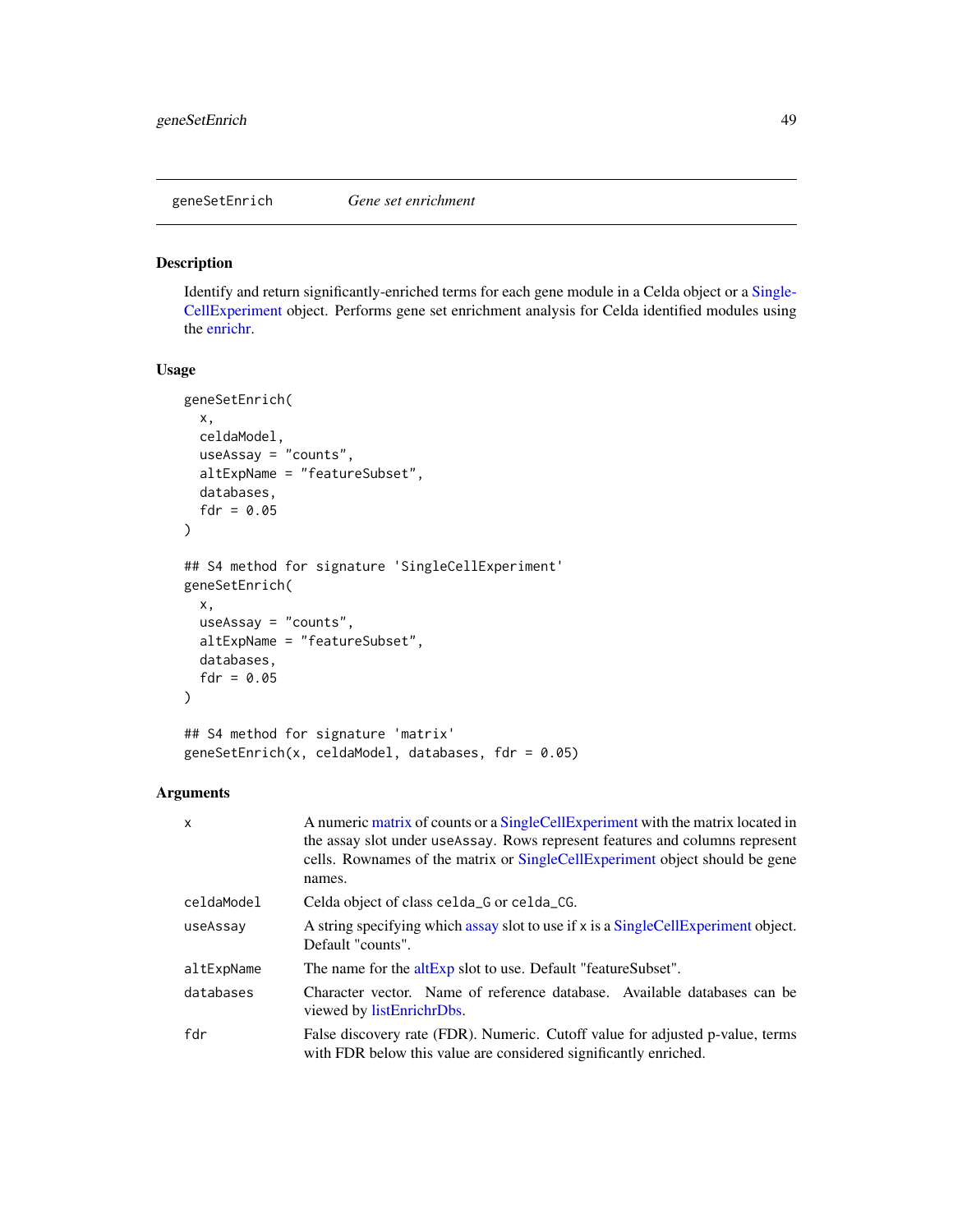List of length 'L' where each member contains the significantly enriched terms for the corresponding module.

#### Author(s)

Ahmed Youssef, Zhe Wang

#### Examples

```
library(M3DExampleData)
counts <- M3DExampleData::Mmus_example_list$data
# subset 500 genes for fast clustering
counts <- counts[seq(1501, 2000), ]
# cluster genes into 10 modules for quick demo
sce \le celda_G(x = as.matrix(counts), L = 10, verbose = FALSE)
gse <- geneSetEnrich(sce,
  databases = c("GO_Biological_Process_2018", "GO_Molecular_Function_2018"))
```

```
logLikelihood Calculate the Log-likelihood of a celda model
```
#### Description

Calculate the log-likelihood for cell population and feature module cluster assignments on the count matrix, per celda model.

```
logLikelihood(x, celdaMod, useAssay = "counts", altExpName = "featureSubset")
## S4 method for signature 'SingleCellExperiment,ANY'
logLikelihood(x, useAssay = "counts", altExpName = "featureSubset")
## S4 method for signature 'matrix,celda_C'
logLikelihood(x, celdaMod)
## S4 method for signature 'matrix,celda_G'
logLikelihood(x, celdaMod)
## S4 method for signature 'matrix,celda_CG'
logLikelihood(x, celdaMod)
```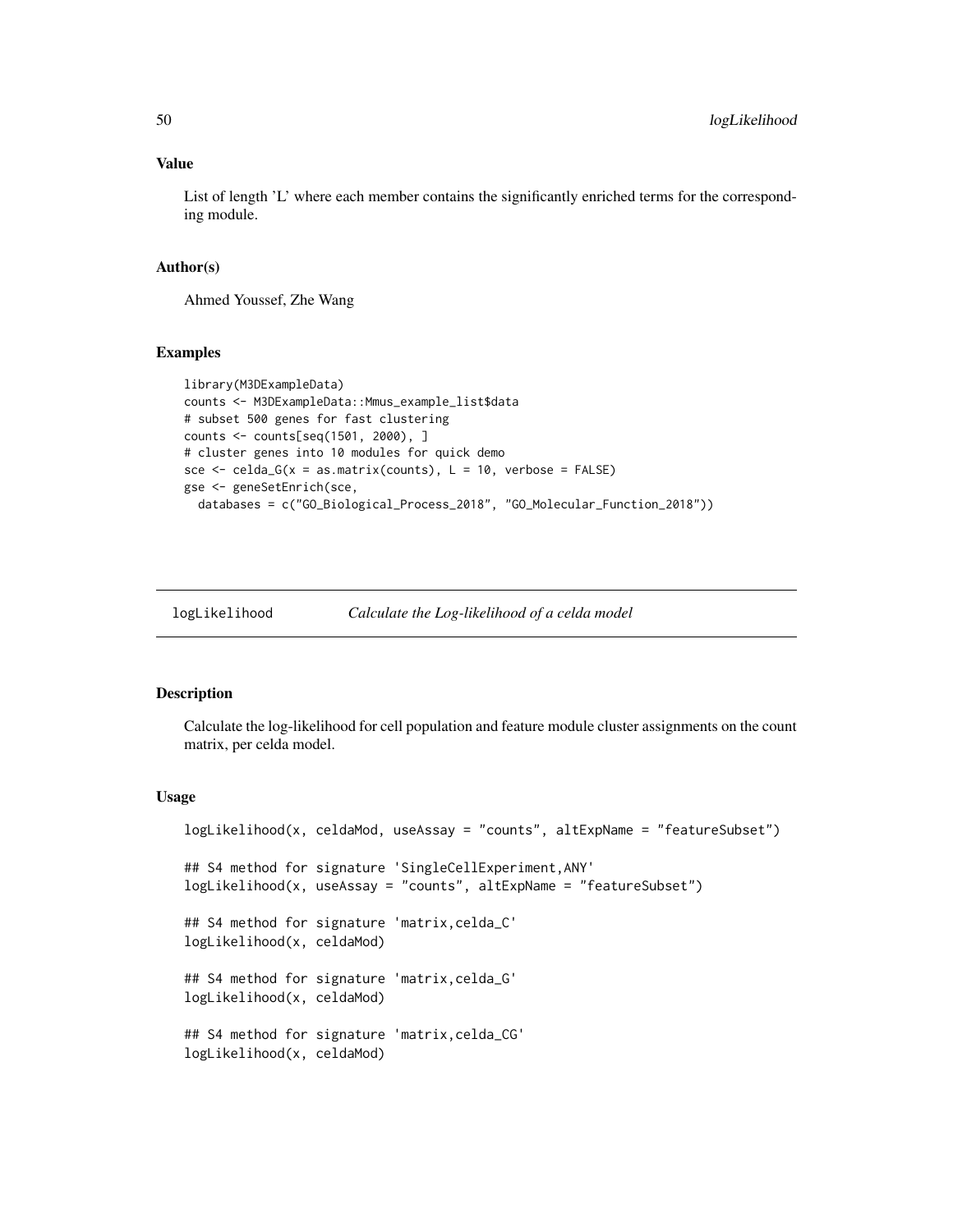| $\mathsf{x}$ | A SingleCellExperiment object returned by celda_C, celda_G, or celda_CG,<br>with the matrix located in the useAssay assay slot. Rows represent features<br>and columns represent cells. |
|--------------|-----------------------------------------------------------------------------------------------------------------------------------------------------------------------------------------|
| celdaMod     | celda model object. Ignored if x is a SingleCellExperiment object.                                                                                                                      |
| useAssay     | A string specifying which assay slot to use. Default "counts".                                                                                                                          |
| altExpName   | The name for the altExp slot to use. Default "featureSubset".                                                                                                                           |

#### Value

The log-likelihood of the cluster assignment for the provided [SingleCellExperiment.](#page-0-0)

### See Also

'celda\_C()' for clustering cells

## Examples

```
data(sceCeldaC, sceCeldaCG)
loglikC <- logLikelihood(sceCeldaC)
loglikCG <- logLikelihood(sceCeldaCG)
```
logLikelihoodHistory *Get log-likelihood history*

## Description

Retrieves the complete log-likelihood from all iterations of Gibbs sampling used to generate a celda model.

### Usage

```
logLikelihoodHistory(x, altExpName = "featureSubset")
## S4 method for signature 'SingleCellExperiment'
logLikelihoodHistory(x, altExpName = "featureSubset")
## S4 method for signature 'celdaModel'
```

```
logLikelihoodHistory(x)
```

|            | A SingleCellExperiment object returned by celda_C, celda_G, or celda_CG, or |
|------------|-----------------------------------------------------------------------------|
|            | a celda model object.                                                       |
| altExpName | The name for the altExp slot to use. Default "featureSubset".               |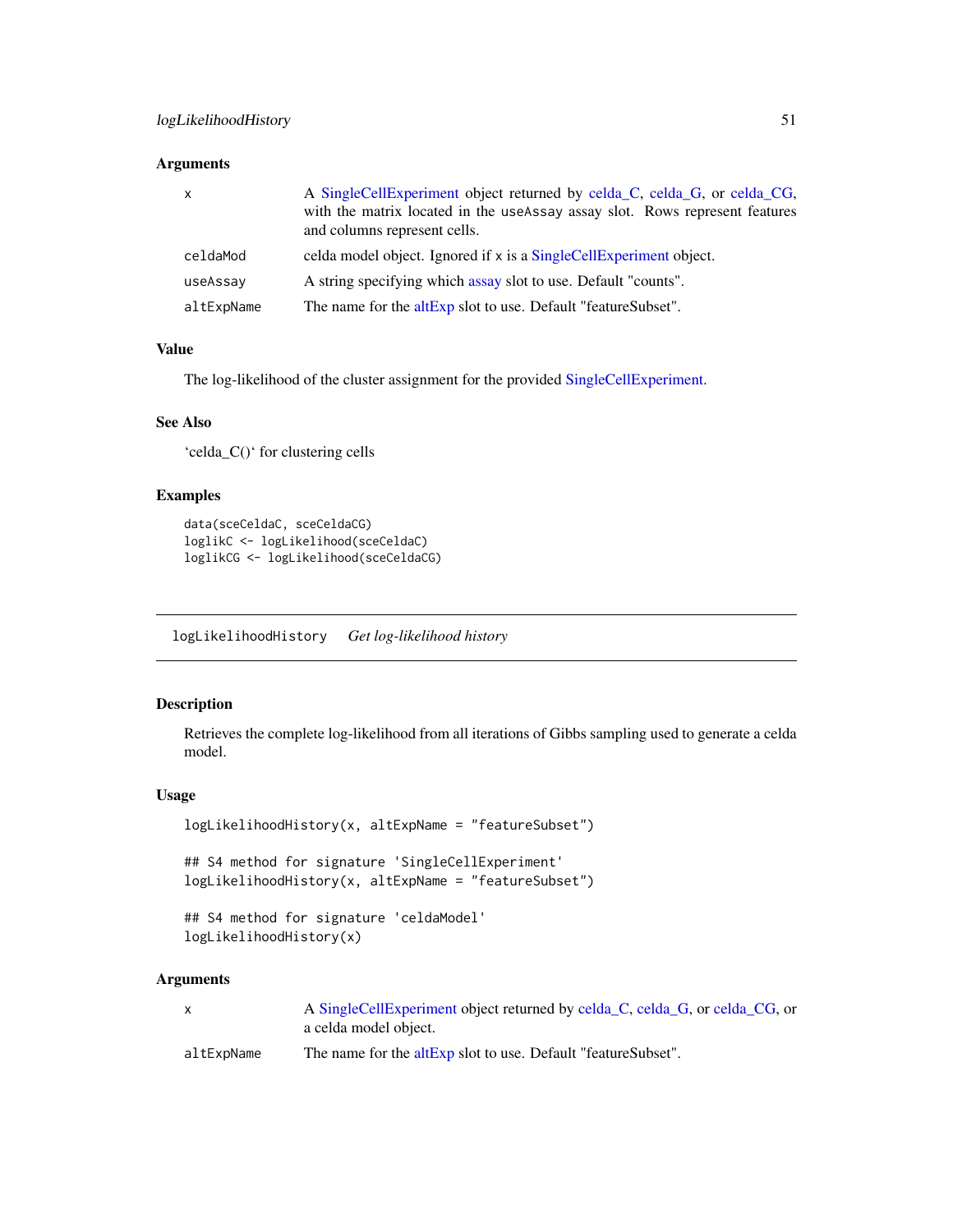Numeric. The log-likelihood at each step of Gibbs sampling used to generate the model.

#### Examples

```
data(sceCeldaCG)
logLikelihoodHistory(sceCeldaCG)
data(celdaCGMod)
logLikelihoodHistory(celdaCGMod)
```
matrixNames *Get feature, cell and sample names from a celdaModel*

#### Description

Retrieves the row, column, and sample names used to generate a celdaModel.

#### Usage

```
matrixNames(celdaMod)
```
## S4 method for signature 'celdaModel' matrixNames(celdaMod)

### Arguments

celdaModel. Options available in 'celda::availableModels'.

#### Value

List. Contains row, column, and sample character vectors corresponding to the values provided when the celdaModel was generated.

## Examples

```
data(celdaCGMod)
matrixNames(celdaCGMod)
```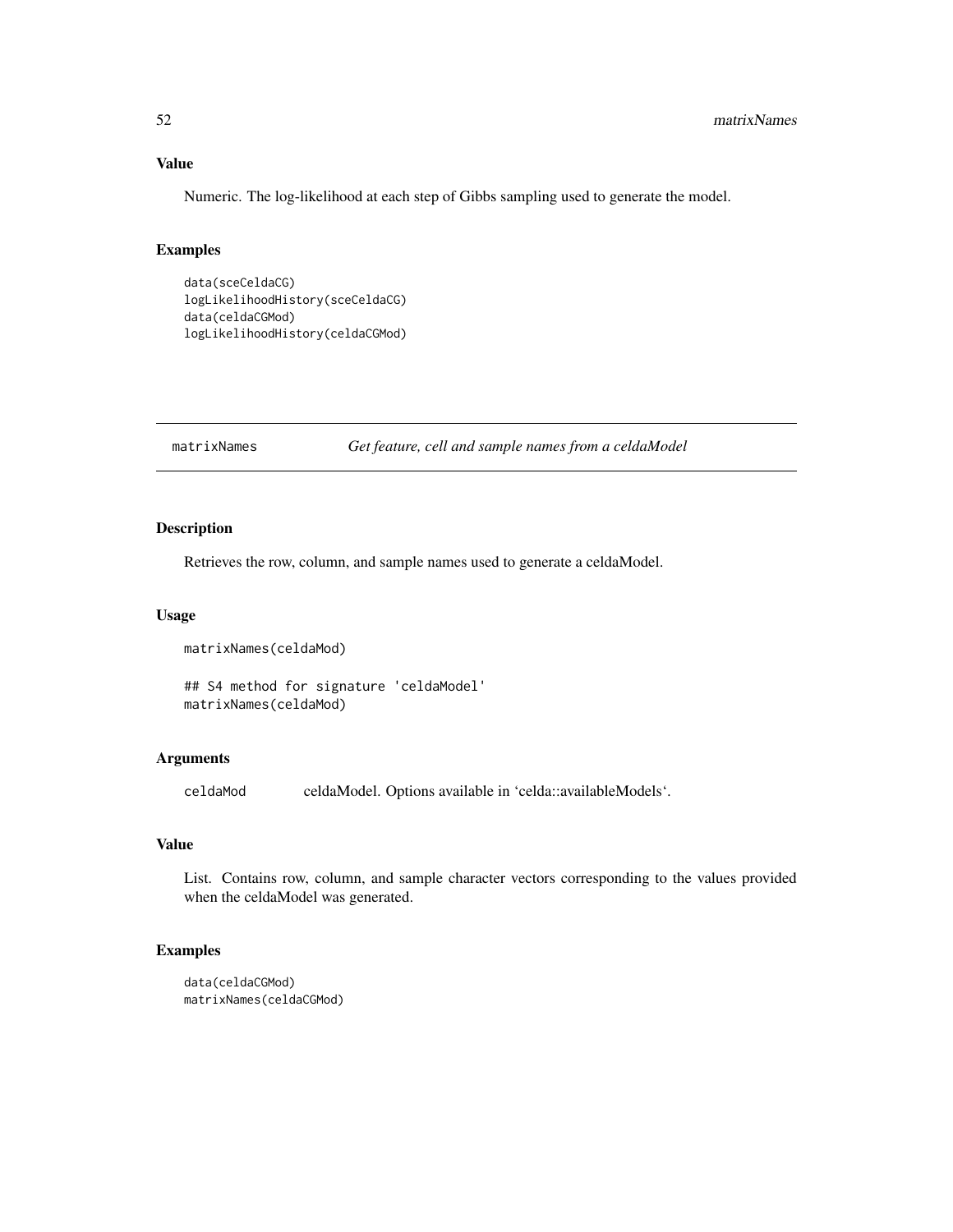#### Description

Renders a heatmap for selected featureModule. Cells are ordered from those with the lowest probability of the module on the left to the highest probability on the right. Features are ordered from those with the highest probability in the module on the top to the lowest probability on the bottom. Use of [save\\_multi\\_panel\\_figure](#page-0-0) is recommended for outputting figures in various formats.

```
moduleHeatmap(
  x,
  useAssay = "counts",
  altExpName = "featureSubset",
 modules = NULL,
  featureModule = NULL,
  col = circlice::colorRamp;map2(c(-2, 0, 2), c("#1E90FF", "#FFFFFF", "#CD2626")),
  topCells = 100,topFeatures = NULL,
  normalizedCounts = NA,
  normalize = "proportion",
  transformationFun = sqrt,
  scaleRow = scale,
  showFeatureNames = TRUE,
  displayName = NULL,
  trim = c(-2, 2),
  rowFontSize = NULL,
  showHeatmapLegend = FALSE,
  showTopAnnotationLegend = FALSE,
  showTopAnnotationName = FALSE,
  topAnnotationHeight = 5,
  showModuleLabel = TRUE,
  moduleLabel = "auto",
 moduleLabelSize = NULL,
 width = "auto",height = "auto",unit = "mm",ncol = NULL,useRaster = TRUE,
  returnAsList = FALSE,
  ...
)
## S4 method for signature 'SingleCellExperiment'
moduleHeatmap(
```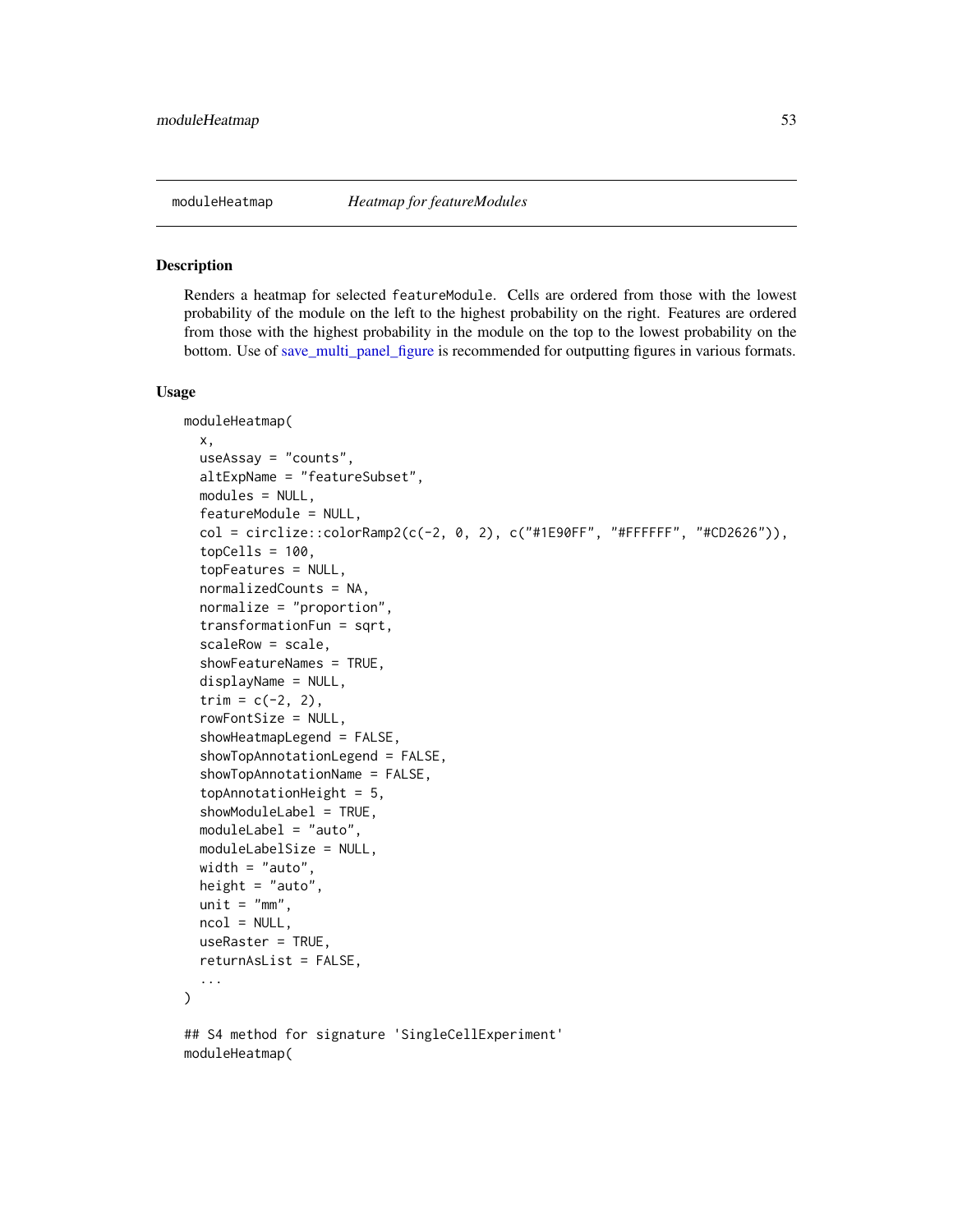```
x,
useAssay = "counts",
altExpName = "featureSubset",
modules = NULL,
featureModule = NULL,
col = circlize::colorRamp2(c(-2, 0, 2), c("#1E90FF", "#FFFFFF", "#CD2626")),
topCells = 100,topFeatures = NULL,
normalizedCounts = NA,
normalize = "proportion",
transformationFun = sqrt,
scaleRow = scale,
showFeatureNames = TRUE,
displayName = NULL,
trim = c(-2, 2),
rowFontSize = NULL,
showHeatmapLegend = FALSE,
showTopAnnotationLegend = FALSE,
showTopAnnotationName = FALSE,
topAnnotationHeight = 5,
showModuleLabel = TRUE,
moduleLabel = "auto",
moduleLabelSize = NULL,
width = "auto",
height = "auto",unit = "mm",ncol = NULL,useRaster = TRUE,
returnAsList = FALSE,
...
```

```
)
```

| X             | A numeric matrix of counts or a SingleCellExperiment with the matrix located in<br>the assay slot under useAssay. Rows represent features and columns represent<br>cells. Celda results must be present under metadata(altExp(x, altExpName)).                                                                                                  |
|---------------|-------------------------------------------------------------------------------------------------------------------------------------------------------------------------------------------------------------------------------------------------------------------------------------------------------------------------------------------------|
| useAssay      | A string specifying which assay slot to use if x is a SingleCellExperiment object.<br>Default "counts".                                                                                                                                                                                                                                         |
| altExpName    | The name for the $altExp$ slot to use. Default "featureSubset".                                                                                                                                                                                                                                                                                 |
| modules       | Integer Vector. The featureModule(s) to display. Multiple modules can be in-<br>cluded in a vector. Default NULL which plots all module heatmaps.                                                                                                                                                                                               |
| featureModule | Same as modules. Either can be used to specify the modules to display.                                                                                                                                                                                                                                                                          |
| col           | Passed to Heatmap. Set color boundaries and colors.                                                                                                                                                                                                                                                                                             |
| topCells      | Integer. Number of cells with the highest and lowest probabilities for each mod-<br>ule to include in the heatmap. For example, if topcells $= 50$ , the 50 cells with<br>the lowest probabilities and the 50 cells with the highest probabilities for each<br>featureModule will be included. If NULL, all cells will be plotted. Default 100. |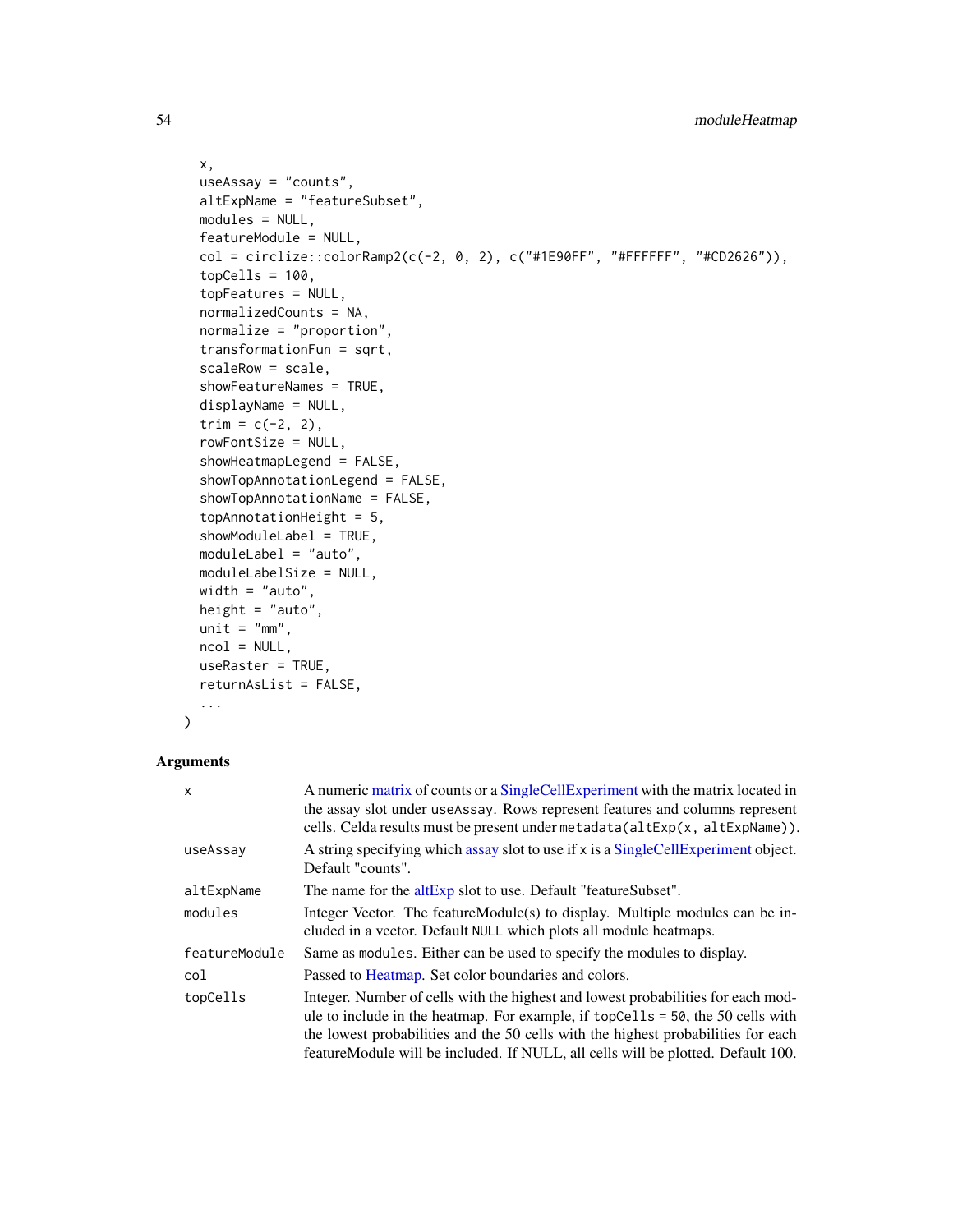topFeatures Integer. Plot 'topFeatures' features with the highest probabilities in the module heatmap for each featureModule. If NULL, plot all features in the module. Default NULL.

normalizedCounts

Integer matrix. Rows represent features and columns represent cells. If you have a normalized matrix result from [normalizeCounts,](#page-56-0) you can pass through the result here to skip the normalization step in this function. Make sure the colnames and rownames match the object in x. This matrix should correspond to one generated from this count matrix assay(altExp(x, altExpName), i = useAssay). If NA, normalization will be carried out in the following form normalizeCounts(assay(altExp(x, altExpName), i = useAssay), normalize = "proportion", transformationFun = sqrt). Use of this parameter is particularly useful for plotting many module heatmaps, where normalizing the counts matrix repeatedly would be too time consuming. Default NA.

normalize Character. Passed to [normalizeCounts](#page-56-0) if normalizedCounts is NA. Divides counts by the library sizes for each cell. One of 'proportion', 'cpm', 'median', or 'mean'. 'proportion' uses the total counts for each cell as the library size. 'cpm' divides the library size of each cell by one million to produce counts per million. 'median' divides the library size of each cell by the median library size across all cells. 'mean' divides the library size of each cell by the mean library size across all cells. Default "proportion".

transformationFun

Function. Passed to [normalizeCounts](#page-56-0) if normalizedCounts is NA. Applies a transformation such as [sqrt,](#page-0-0) [log,](#page-0-0) [log2,](#page-0-0) [log10,](#page-0-0) or [log1p.](#page-0-0) If NULL, no transformation will be applied. Occurs after normalization. Default [sqrt.](#page-0-0)

scaleRow Function. Which function to use to scale each individual row. Set to NULL to disable. Occurs after normalization and log transformation. For example, [scale](#page-0-0) will Z-score transform each row. Default [scale.](#page-0-0)

showFeatureNames

Logical. Whether feature names should be displayed. Default TRUE.

- displayName Character. The column name of rowData(altExp(x, altExpName)) that specifies the display names for the features. Default NULL, which displays the row names. Only works if showFeaturenames is TRUE and x is a [SingleCellExperi](#page-0-0)[ment](#page-0-0) object.
- trim Numeric vector. Vector of length two that specifies the lower and upper bounds for plotting the data. This threshold is applied after row scaling. Set to NULL to disable. Default  $c(-2, 2)$ .
- rowFontSize Numeric. Font size for feature names. If NULL, then the size will automatically be determined. Default NULL.

#### showHeatmapLegend

Passed to [Heatmap.](#page-0-0) Show legend for expression levels.

#### showTopAnnotationLegend

Passed to [HeatmapAnnotation.](#page-0-0) Show legend for cell annotation.

#### showTopAnnotationName

Passed to [HeatmapAnnotation.](#page-0-0) Show heatmap top annotation name.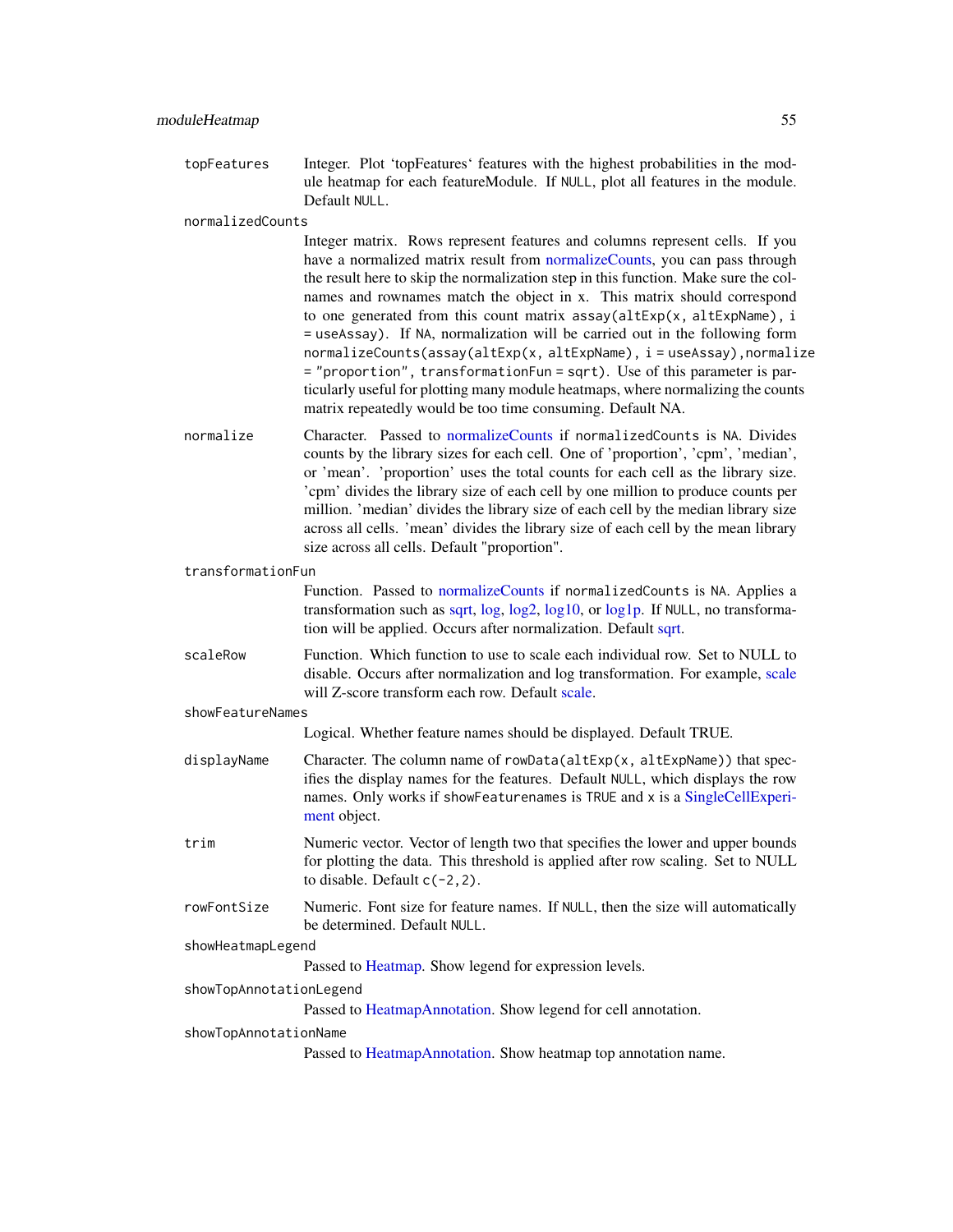| topAnnotationHeight |                                                                                                                                                                                                                                            |  |
|---------------------|--------------------------------------------------------------------------------------------------------------------------------------------------------------------------------------------------------------------------------------------|--|
|                     | Passed to HeatmapAnnotation. Column annotation height. rowAnnotation.<br>Show legend for module annotation.                                                                                                                                |  |
| showModuleLabel     |                                                                                                                                                                                                                                            |  |
|                     | Show left side module labels.                                                                                                                                                                                                              |  |
| moduleLabel         | The left side row titles for module heatmap. Must be vector of the same length<br>as featureModule. Default "auto", which automatically pulls module labels<br>from x.                                                                     |  |
| moduleLabelSize     |                                                                                                                                                                                                                                            |  |
|                     | Passed to gpar. The size of text (in points).                                                                                                                                                                                              |  |
| width               | Passed to multi_panel_figure. The width of the output figure.                                                                                                                                                                              |  |
| height              | Passed to multi_panel_figure. The height of the output figure.                                                                                                                                                                             |  |
| unit                | Passed to multi_panel_figure. Single character object defining the unit of all<br>dimensions defined.                                                                                                                                      |  |
| ncol                | Integer. Number of columns of module heatmaps. If NULL, then this will be<br>automatically calculated so that the number of columns and rows will be ap-<br>proximately the same. Default NULL.                                            |  |
| useRaster           | Boolean. Rasterizing will make the heatmap a single object and reduced the<br>memory of the plot and the size of a file. If NULL, then rasterization will be<br>automatically determined by the underlying Heatmap function. Default TRUE. |  |
| returnAsList        | Boolean. If TRUE, then a list of plots will be returned instead of a single multi-<br>panel figure. These plots can be displayed using the grid.draw function. Default<br>FALSE.                                                           |  |
| $\cdots$            | Additional parameters passed to Heatmap.                                                                                                                                                                                                   |  |

A [multi\\_panel\\_figure](#page-0-0) object if plotting more than one module heatmaps. Otherwise a [HeatmapList](#page-0-0) object is returned.

# Examples

```
data(sceCeldaCG)
moduleHeatmap(sceCeldaCG, width = 250, height = 250,
displayName = "rownames")
```
nonzero *get row and column indices of none zero elements in the matrix*

## Description

get row and column indices of none zero elements in the matrix

## Usage

nonzero(R\_counts)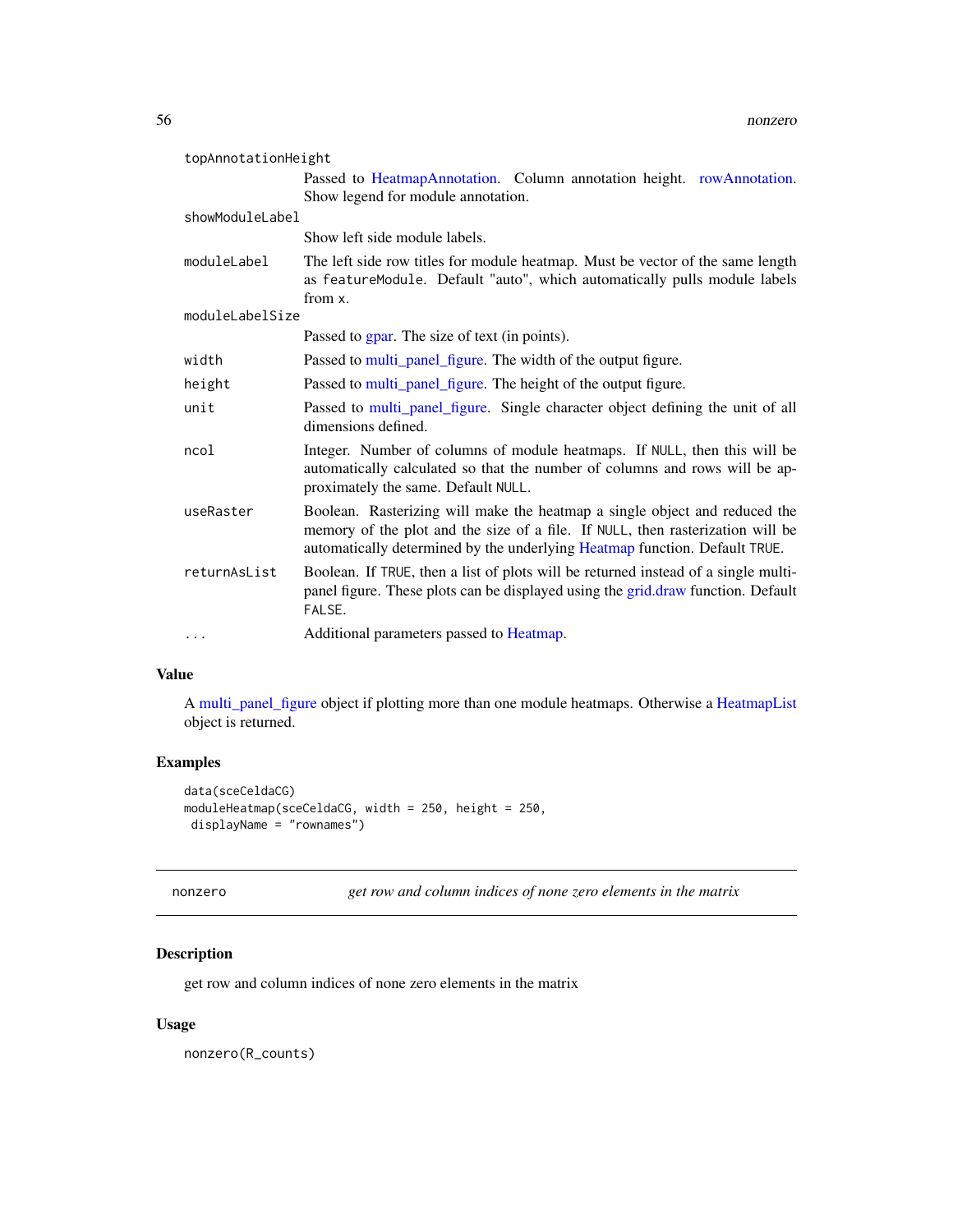### normalizeCounts 57

# Arguments

R\_counts A matrix

## Value

An integer matrix where each row is a row, column indices pair

<span id="page-56-0"></span>normalizeCounts *Normalization of count data*

## Description

Performs normalization, transformation, and/or scaling of a counts matrix

## Usage

```
normalizeCounts(
  counts,
 normalize = c("proportion", "cpm", "median", "mean"),
  scaleFactor = NULL,
  transformationFun = NULL,
  scaleFun = NULL,
 pseudocountNormalize = 0,pseudocountTransform = 0
)
```

| counts            | Integer, Numeric or Sparse matrix. Rows represent features and columns repre-<br>sent cells.                                                                                                                                                                                                                                                                                                                                                                                      |
|-------------------|-----------------------------------------------------------------------------------------------------------------------------------------------------------------------------------------------------------------------------------------------------------------------------------------------------------------------------------------------------------------------------------------------------------------------------------------------------------------------------------|
| normalize         | Character. Divides counts by the library sizes for each cell. One of 'proportion',<br>'cpm', 'median', or 'mean'. 'proportion' uses the total counts for each cell as<br>the library size. 'cpm' divides the library size of each cell by one million to<br>produce counts per million. 'median' divides the library size of each cell by the<br>median library size across all cells. 'mean' divides the library size of each cell<br>by the mean library size across all cells. |
| scaleFactor       | Numeric. Sets the scale factor for cell-level normalization. This scale factor is<br>multiplied to each cell after the library size of each cell had been adjusted in<br>normalize. Default NULL which means no scale factor is applied.                                                                                                                                                                                                                                          |
| transformationFun |                                                                                                                                                                                                                                                                                                                                                                                                                                                                                   |
|                   | Function. Applys a transformation such as sqrt, log, log2, log10, or log1p. If<br>NULL, no transformation will be applied. Occurs after normalization. Default<br>NULL.                                                                                                                                                                                                                                                                                                           |
| scaleFun          | Function. Scales the rows of the normalized and transformed count matrix. For<br>example, 'scale' can be used to z-score normalize the rows. Default NULL.                                                                                                                                                                                                                                                                                                                        |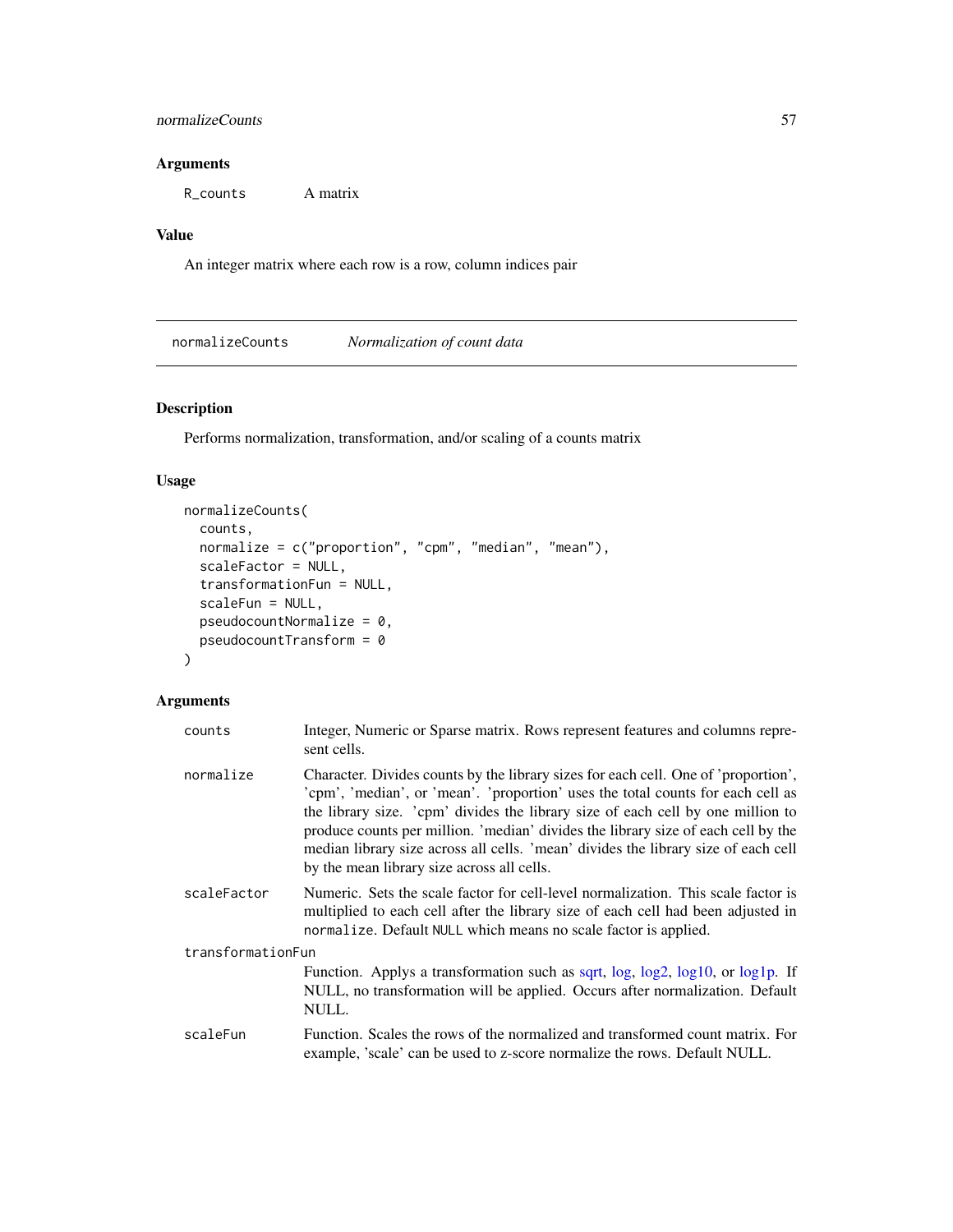58 params and the contract of the contract of the contract of the contract of the contract of the contract of the contract of the contract of the contract of the contract of the contract of the contract of the contract of

| pseudocountNormalize                                                                                                                                                                     |
|------------------------------------------------------------------------------------------------------------------------------------------------------------------------------------------|
| Numeric. Add a pseudocount to counts before normalization. Default 0.                                                                                                                    |
| pseudocountTransform                                                                                                                                                                     |
| Numeric. Add a pseudocount to normalized counts before applying the trans-<br>formation function. Adding a pseudocount can be useful before applying a log<br>transformation. Default 0. |

## Value

Numeric Matrix. A normalized matrix.

## Examples

```
data(celdaCGSim)
normalizedCounts <- normalizeCounts(celdaCGSim$counts, "proportion",
 pseudocountNormalize = 1)
```
params *Get parameter values provided for celdaModel creation*

## Description

Retrieves the K/L, model priors (e.g. alpha, beta), and count matrix checksum parameters provided during the creation of the provided celdaModel.

#### Usage

```
params(celdaMod)
```
## S4 method for signature 'celdaModel' params(celdaMod)

#### Arguments

celdaMod celdaModel. Options available in celda::availableModels.

#### Value

List. Contains the model-specific parameters for the provided celda model object depending on its class.

### Examples

```
data(celdaCGMod)
params(celdaCGMod)
```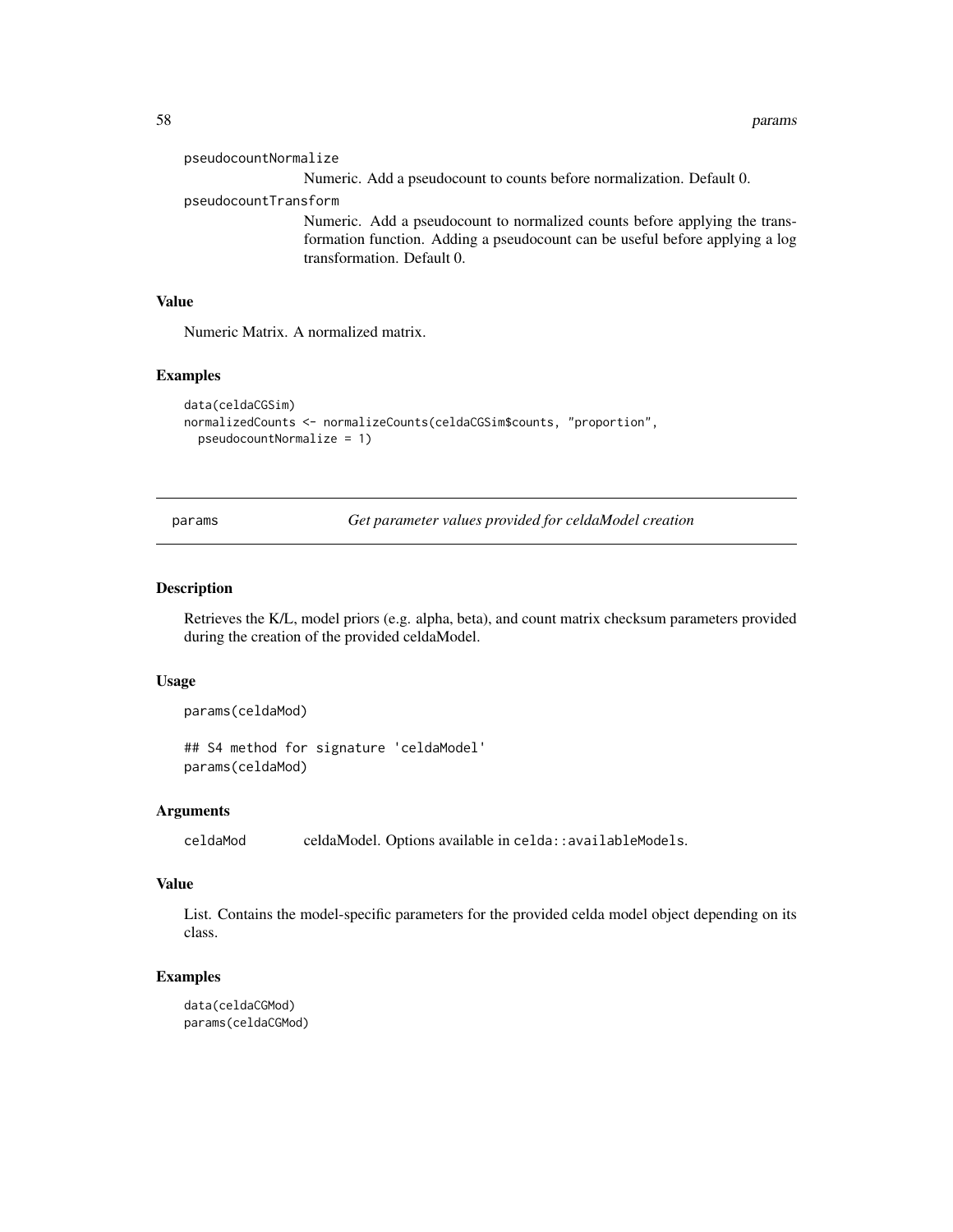### Description

Perplexity is a statistical measure of how well a probability model can predict new data. Lower perplexity indicates a better model.

#### Usage

```
perplexity(
 x,
  celdaMod,
 useAssay = "counts",
  altExpName = "featureSubset",
  newCounts = NULL
)
## S4 method for signature 'SingleCellExperiment,ANY'
perplexity(
  x,
  useAssay = "counts",
  altExpName = "featureSubset",
 newCounts = NULL
)
## S4 method for signature 'ANY,celda_CG'
perplexity(x, celdaMod, newCounts = NULL)
## S4 method for signature 'ANY,celda_C'
perplexity(x, celdaMod, newCounts = NULL)
## S4 method for signature 'ANY,celda_G'
perplexity(x, celdaMod, newCounts = NULL)
```

| x        | Can be one of                                                                                                                                                                              |
|----------|--------------------------------------------------------------------------------------------------------------------------------------------------------------------------------------------|
|          | • A Single Cell Experiment object returned by celda C, celda G or celda CG,<br>with the matrix located in the useAssay assay slot. Rows represent features<br>and columns represent cells. |
|          | • Integer counts matrix. Rows represent features and columns represent cells.<br>This matrix should be the same as the one used to generate celda Mod.                                     |
| celdaMod | Celda model object. Only works if x is an integer counts matrix.                                                                                                                           |
| useAssay | A string specifying which assay slot to use if x is a SingleCellExperiment object.<br>Default "counts".                                                                                    |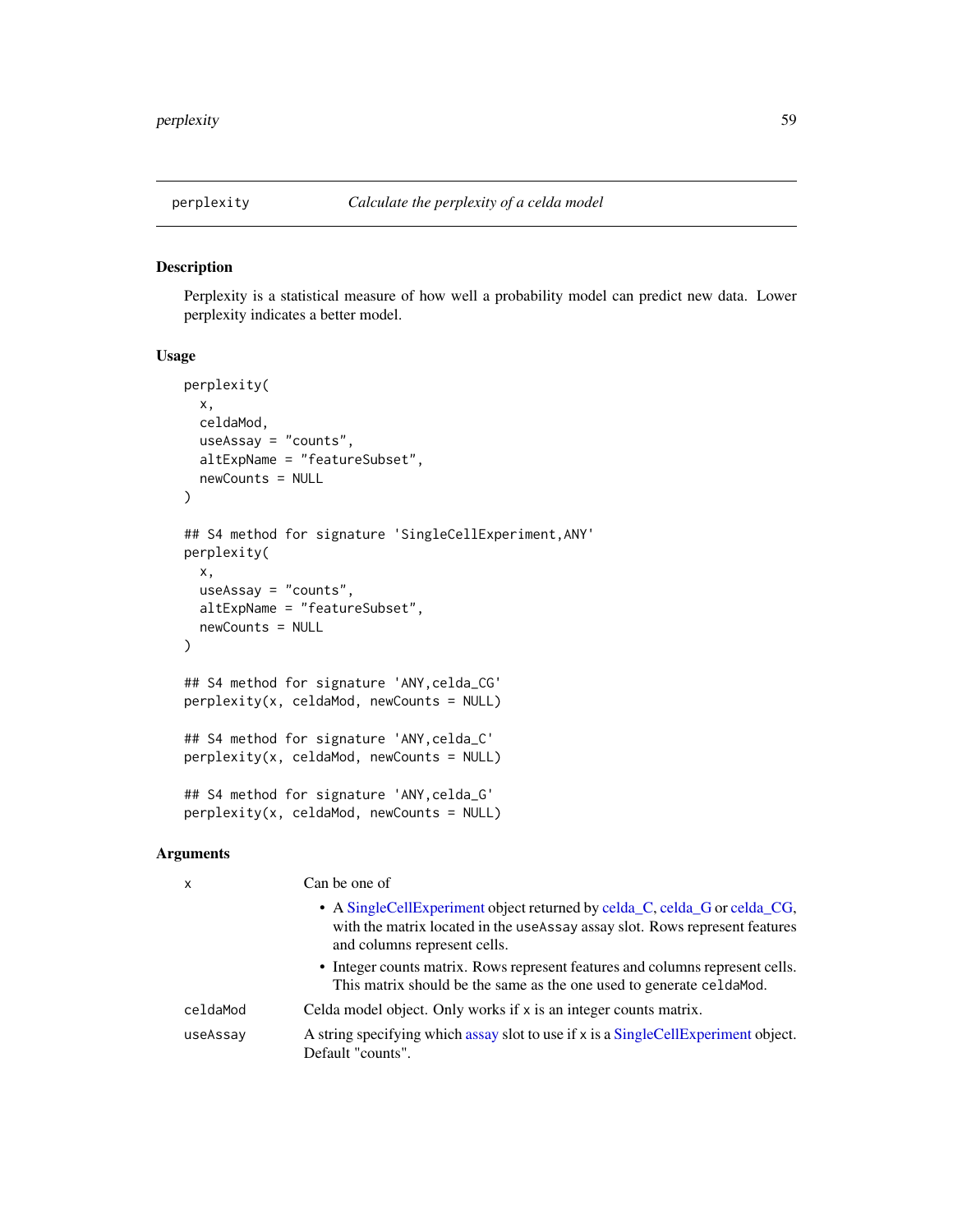| altExpName | The name for the altExp slot to use. Default "featureSubset".                 |
|------------|-------------------------------------------------------------------------------|
| newCounts  | A new counts matrix used to calculate perplexity. If NULL, perplexity will be |
|            | calculated for the matrix in use Assay slot in x. Default NULL.               |

Numeric. The perplexity for the provided x (and celdaModel).

## Examples

```
data(sceCeldaCG)
perplexity <- perplexity(sceCeldaCG)
data(celdaCGSim, celdaCGMod)
perplexity <- perplexity(celdaCGSim$counts, celdaCGMod)
data(celdaCSim, celdaCMod)
perplexity <- perplexity(celdaCSim$counts, celdaCMod)
data(celdaGSim, celdaGMod)
perplexity <- perplexity(celdaGSim$counts, celdaGMod)
```
plotCeldaViolin *Feature Expression Violin Plot*

## Description

Outputs a violin plot for feature expression data.

```
plotCeldaViolin(
  x,
  celdaMod,
  features,
  displayName = NULL,
  useAssay = "counts",
  altExpName = "featureSubset",
  exactMatch = TRUE,
 plotDots = TRUE,
 dotSize = 0.1)
## S4 method for signature 'SingleCellExperiment'
plotCeldaViolin(
  x,
  features,
  displayName = NULL,
  useAssay = "counts",
  altExpName = "featureSubset",
  exactMatch = TRUE,
```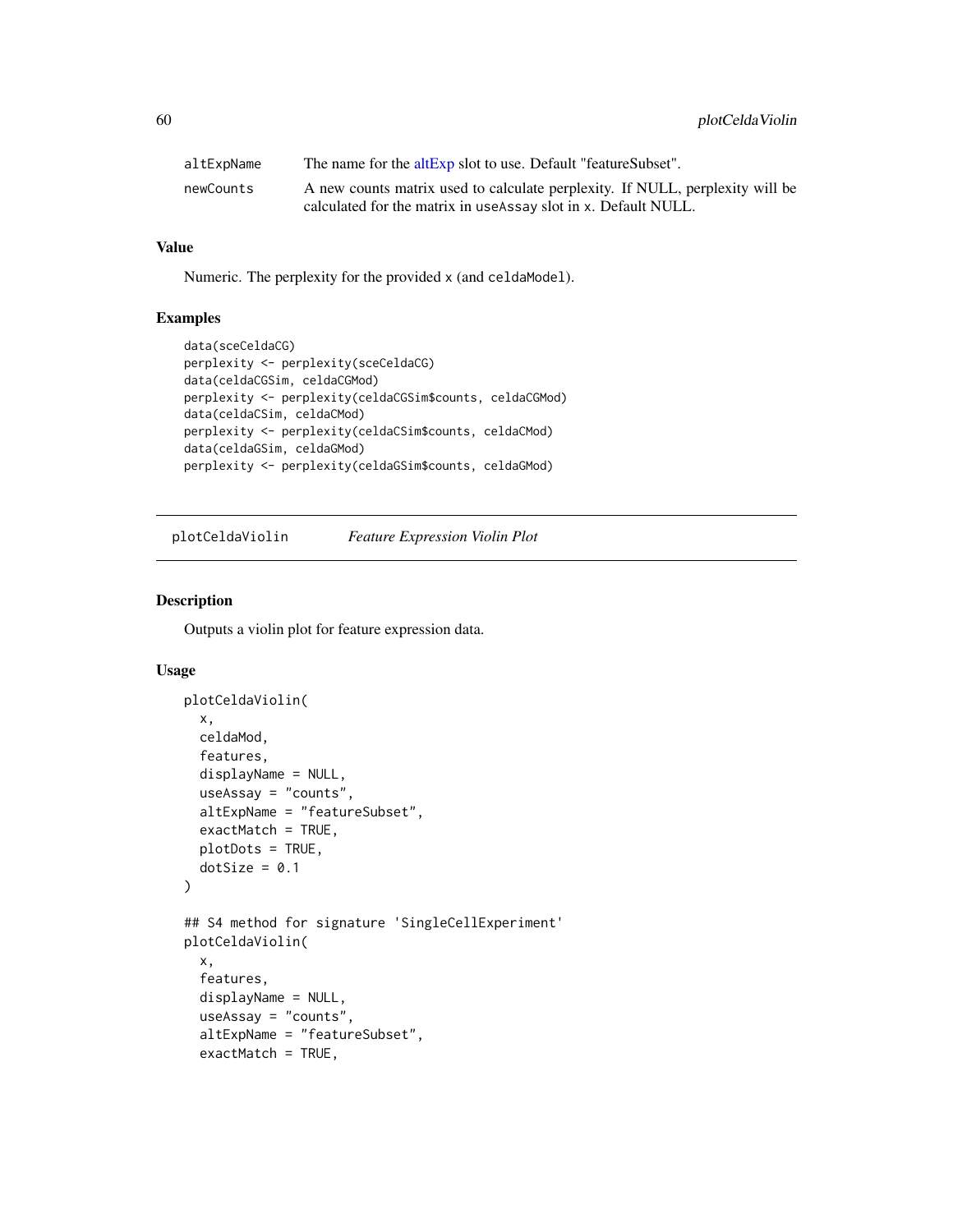## plotCeldaViolin 61

```
plotDots = TRUE,
 dotSize = 0.1\lambda## S4 method for signature 'ANY'
plotCeldaViolin(
 x,
 celdaMod,
 features,
 exactMatch = TRUE,
 plotDots = TRUE,
 dotSize = 0.1)
```
## Arguments

| X           | Numeric matrix or a SingleCellExperiment object with the matrix located in<br>the assay slot under useAssay. Rows represent features and columns represent<br>cells.                              |
|-------------|---------------------------------------------------------------------------------------------------------------------------------------------------------------------------------------------------|
| celdaMod    | Celda object of class "celda_G" or "celda_CG". Used only if x is a matrix object.                                                                                                                 |
| features    | Character vector. Uses these genes for plotting.                                                                                                                                                  |
| displayName | Character. The column name of $rowData(x)$ that specifies the display names<br>for the features. Default NULL, which displays the row names. Only works if x<br>is a SingleCellExperiment object. |
| useAssay    | A string specifying which assay slot to use if x is a SingleCellExperiment object.<br>Default "counts".                                                                                           |
| altExpName  | The name for the altExp slot to use. Default "featureSubset".                                                                                                                                     |
| exactMatch  | Logical. Whether an exact match or a partial match using grep() is used to look<br>up the feature in the rownames of the counts matrix. Default TRUE.                                             |
| plotDots    | Boolean. If TRUE, the expression of features will be plotted as points in addition<br>to the violin curve. Default TRUE.                                                                          |
| dotSize     | Numeric. Size of points if $plotDots = TRUE$ . Default $0.1$ .                                                                                                                                    |
|             |                                                                                                                                                                                                   |

### Value

Violin plot for each feature, grouped by celda cluster

## Examples

```
data(sceCeldaCG)
plotCeldaViolin(x = sceCeldaCG, features = "Gene_1")
data(celdaCGSim, celdaCGMod)
plotCeldaViolin(x = celdaCGSim$counts,
  celdaMod = celdaCGMod,
  features = "Gene_1")
```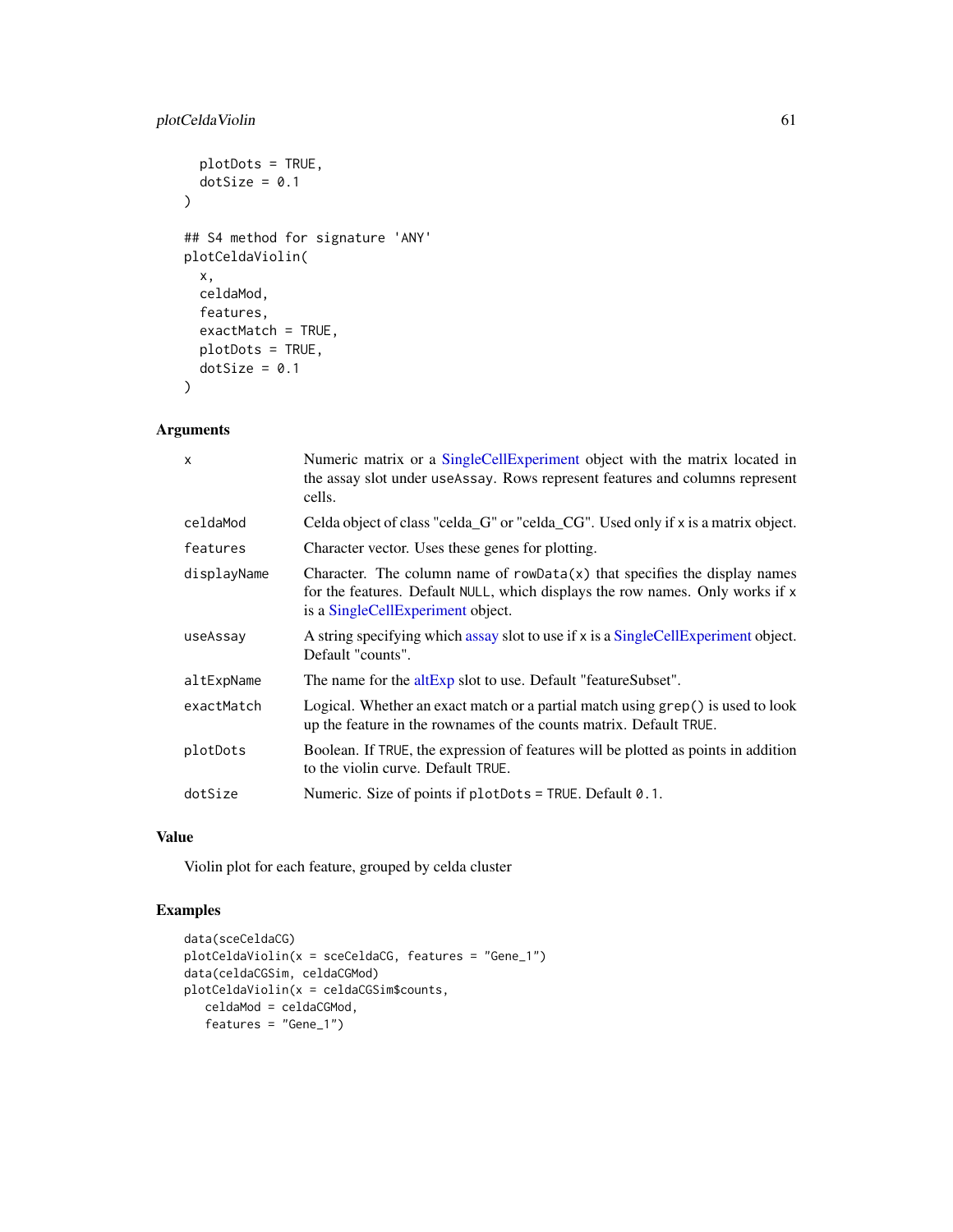```
plotDecontXContamination
```
*Plots contamination on UMAP coordinates*

## Description

A scatter plot of the UMAP dimensions generated by DecontX with cells colored by the estimated percentation of contamation.

## Usage

```
plotDecontXContamination(
  x,
 batch = NULL,colorScale = c("blue", "green", "yellow", "orange", "red"),
  size = 1\mathcal{L}
```
# Arguments

| $\mathsf{x}$ | Either a SingleCellExperiment with decontX results stored in metadata(x)\$decontX<br>or the result from running decont X on a count matrix.                         |
|--------------|---------------------------------------------------------------------------------------------------------------------------------------------------------------------|
| batch        | Character. Batch of cells to plot. If NULL, then the first batch in the list will be<br>selected. Default NULL.                                                     |
| colorScale   | Character vector. Contains the color spectrum to be passed to scale colour gradient n<br>from package 'ggplot2'. Default c("blue","green","yellow","orange","red"). |
| size         | Numeric. Size of points in the scatterplot. Default 1.                                                                                                              |

# Value

Returns a ggplot object.

## Author(s)

Shiyi Yang, Joshua Campbell

### See Also

See [decontX](#page-36-0) for a full example of how to estimate and plot contamination.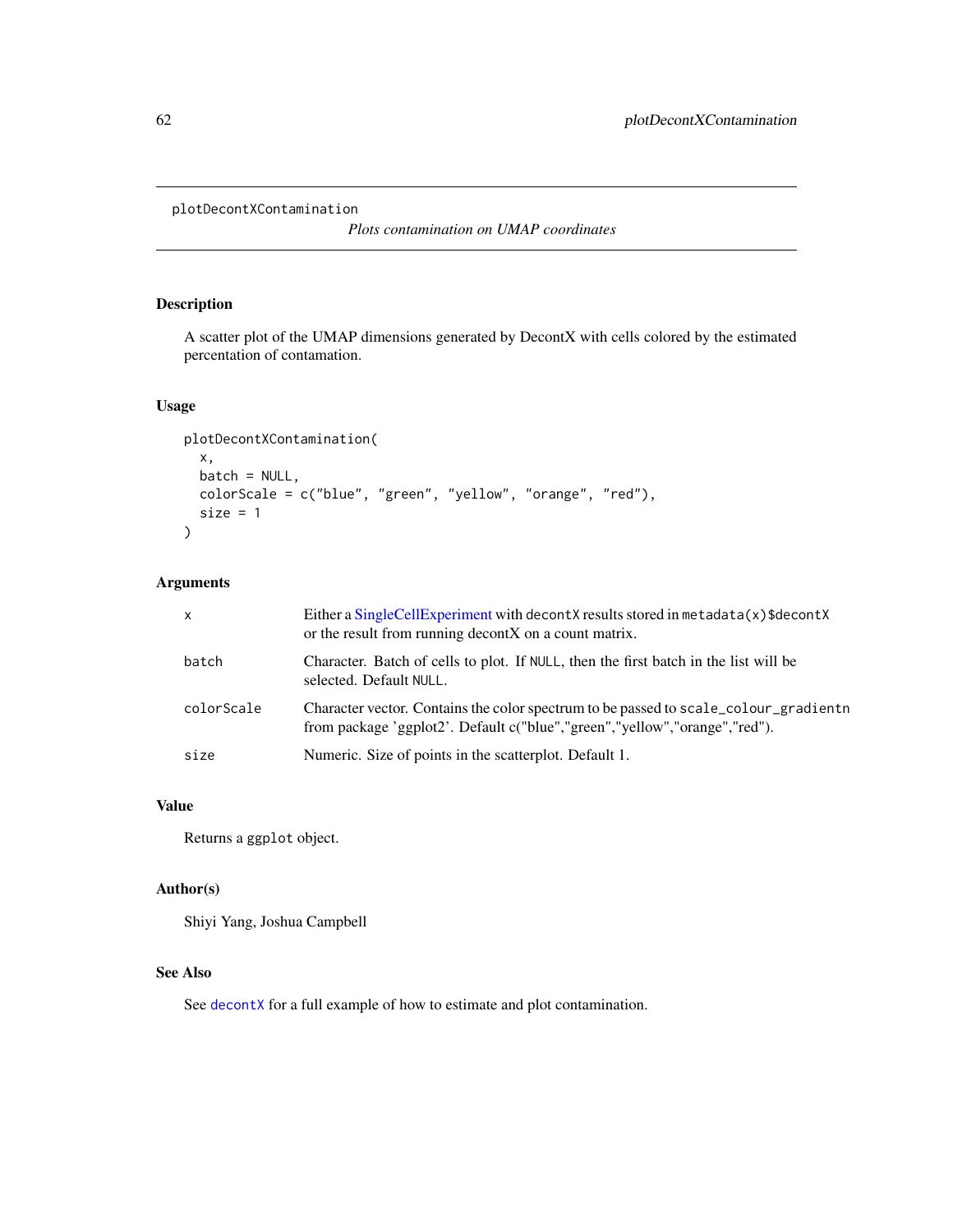plotDecontXMarkerExpression

*Plots expression of marker genes before and after decontamination*

## Description

Generates a violin plot that shows the counts of marker genes in cells across specific clusters or cell types. Can be used to view the expression of marker genes in different cell types before and after decontamination with [decontX](#page-36-0).

## Usage

```
plotDecontXMarkerExpression(
 x,
 markers,
 groupClusters = NULL,
 assayName = c("counts", "decontXcounts"),
 z = NULL,exactMatch = TRUE,
 by = "romames",log1p = FALSE,ncol = NULL,plotDots = FALSE,
 dotSize = 0.1)
```

| $\mathsf{x}$  | Either a SingleCellExperiment or a matrix-like object of counts.                                                                                                                                                                                                                                                                                                                                                                                                                                                                                               |
|---------------|----------------------------------------------------------------------------------------------------------------------------------------------------------------------------------------------------------------------------------------------------------------------------------------------------------------------------------------------------------------------------------------------------------------------------------------------------------------------------------------------------------------------------------------------------------------|
| markers       | Character Vector or List. A character vector or list of character vectors with the<br>names of the marker genes of interest.                                                                                                                                                                                                                                                                                                                                                                                                                                   |
| groupClusters | List. A named list that allows cell clusters labels coded in z to be regrouped and<br>renamed on the fly. For example, list(Tcells=c(1, 2), Bcells=7) would<br>recode clusters 1 and 2 to "Teells" and cluster 7 to "Beells". Note that if this is<br>used, clusters in z not found in groupClusters will be excluded. Default NULL.                                                                                                                                                                                                                           |
| assayName     | Character vector. Name(s) of the assay(s) to plot if $x$ is a SingleCellExperiment.<br>If more than one assay is listed, then side-by-side violin plots will be generated.<br>Default c("counts", "decontXcounts").                                                                                                                                                                                                                                                                                                                                            |
| z             | Character, Integer, or Vector. Indicates the cluster labels for each cell. If $x$ is a<br>SingleCellExperiment and $z = NULL$ , then the cluster labels from decontX will<br>be retreived from the colData of x (i.e. colData(x)\$decontX_clusters). If z<br>is a single character or integer, then that column will be retrived from colData<br>of x. (i.e. coldata(x)[,z]). If x is a counts matrix, then z will need to be a<br>vector the same length as the number of columns in x that indicate the cluster to<br>which each cell belongs. Default NULL. |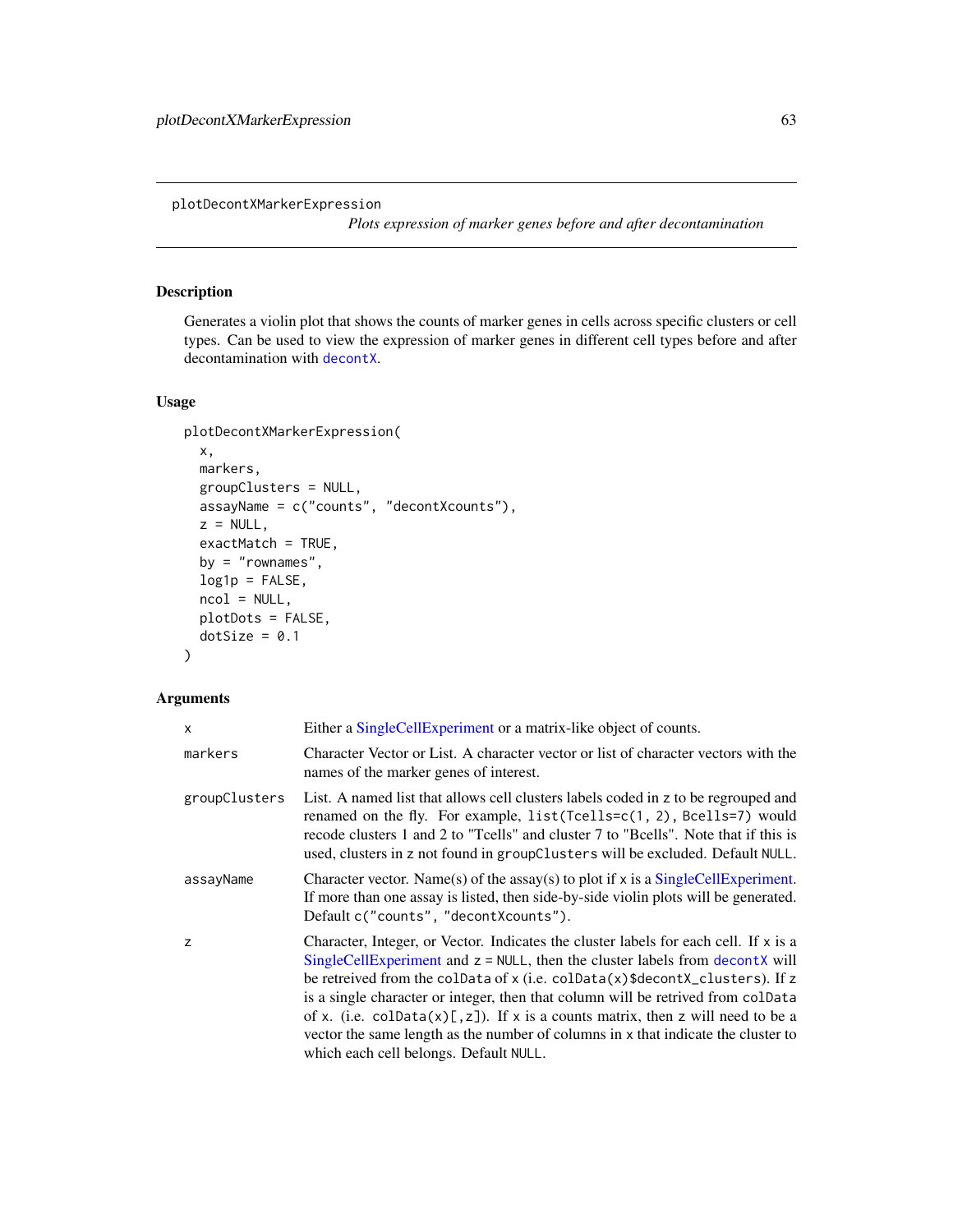| exactMatch | Boolean. Whether to only identify exact matches for the markers or to iden-<br>tify partial matches using grep. See retrieve Feature Index for more details.<br>Default TRUE.                                  |
|------------|----------------------------------------------------------------------------------------------------------------------------------------------------------------------------------------------------------------|
| by         | Character. Where to search for the markers if $x$ is a Single Cell Experiment. See<br>retrieve Feature Index for more details. If $x$ is a matrix, then this must be set<br>to "rownames". Default "rownames". |
| log1p      | Boolean. Whether to apply the function log1p to the data before plotting. This<br>function will add a pseudocount of 1 and then log transform the expression val-<br>ues. Default FALSE.                       |
| ncol       | Integer. Number of columns to make in the plot. Default NULL.                                                                                                                                                  |
| plotDots   | Boolean. If TRUE, the expression of features will be plotted as points in addition<br>to the violin curve. Default FALSE.                                                                                      |
| dotSize    | Numeric. Size of points if $plotDots = TRUE$ . Default 0.1.                                                                                                                                                    |
|            |                                                                                                                                                                                                                |

Returns a ggplot object.

## Author(s)

Shiyi Yang, Joshua Campbell

## See Also

See [decontX](#page-36-0) for a full example of how to estimate and plot contamination.

plotDecontXMarkerPercentage

*Plots percentage of cells cell types expressing markers*

## Description

Generates a barplot that shows the percentage of cells within clusters or cell types that have detectable levels of given marker genes. Can be used to view the expression of marker genes in different cell types before and after decontamination with [decontX](#page-36-0).

```
plotDecontXMarkerPercentage(
 x,
 markers,
 groupClusters = NULL,
 assayName = c("counts", "decontXcounts"),
 z = NULL,threshold = 1,
 exactMatch = TRUE,
```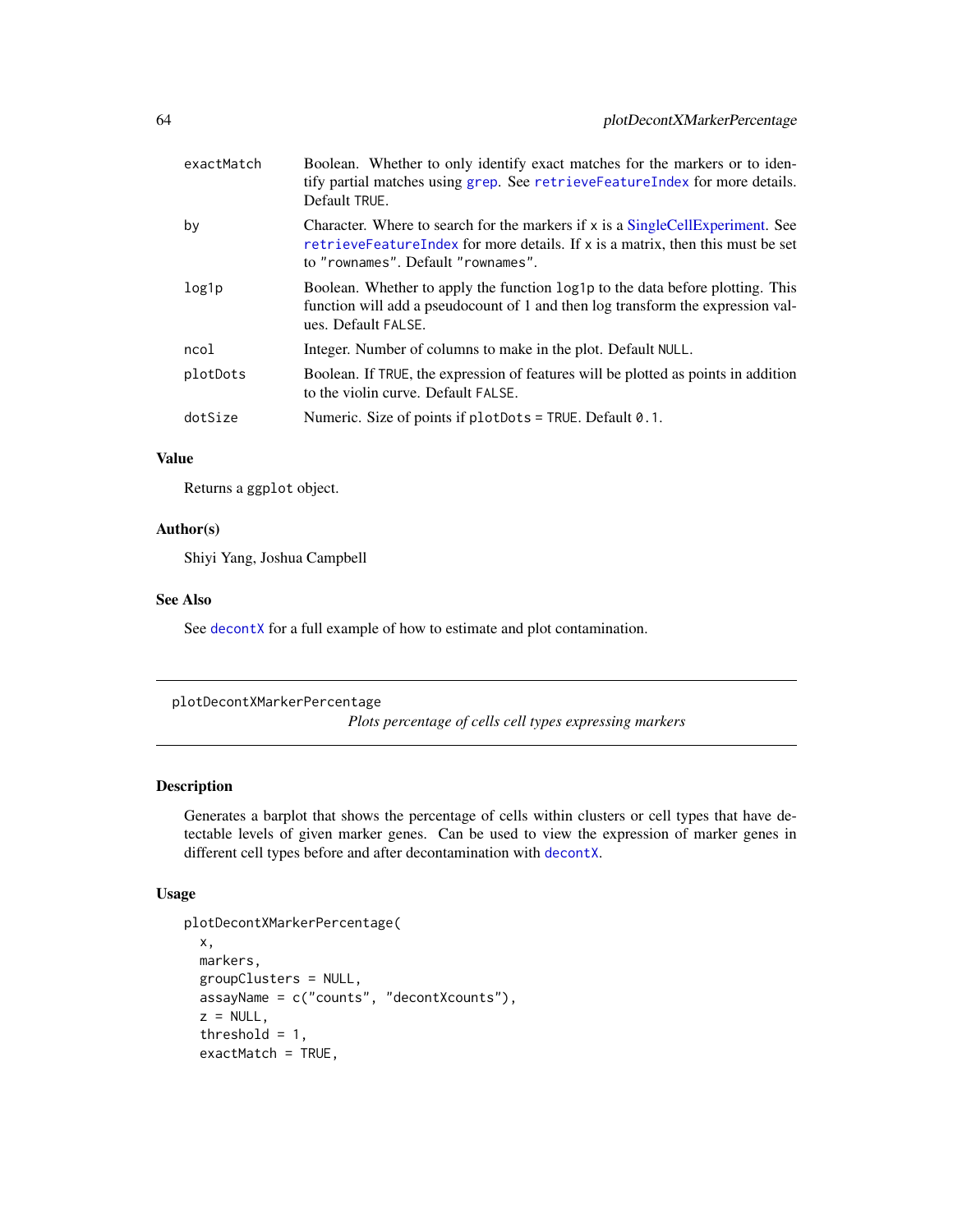```
by = "rownames",
 ncol = round(sqrt(length(markers))),
 labelBars = TRUE,
 labelSize = 3
)
```

| Either a SingleCellExperiment or a matrix-like object of counts.                                                                                                                                                                                                                                                                                                                                                                                                                                                                                               |
|----------------------------------------------------------------------------------------------------------------------------------------------------------------------------------------------------------------------------------------------------------------------------------------------------------------------------------------------------------------------------------------------------------------------------------------------------------------------------------------------------------------------------------------------------------------|
| List. A named list indicating the marker genes for each cell type of interest. Mul-<br>tiple markers can be supplied for each cell type. For example, list (Tcell_Markers=c("CD3E",<br>"CD3D"), Bcell_Markers=c("CD79A", "CD79B", "MS4A1") would specify mark-<br>ers for human T-cells and B-cells. A cell will be considered "positive" for a cell<br>type if it has a count greater than threshold for at least one of the marker genes<br>in the list.                                                                                                     |
| List. A named list that allows cell clusters labels coded in z to be regrouped and<br>renamed on the fly. For example, list(Tcells=c(1, 2), Bcells=7) would<br>recode clusters 1 and 2 to "Tcells" and cluster 7 to "Bcells". Note that if this<br>is used, clusters in z not found in groupClusters will be excluded from the<br>barplot. Default NULL.                                                                                                                                                                                                       |
| Character vector. Name(s) of the assay(s) to plot if $x$ is a SingleCellExperiment.<br>If more than one assay is listed, then side-by-side barplots will be generated.<br>Default c("counts", "decontXcounts").                                                                                                                                                                                                                                                                                                                                                |
| Character, Integer, or Vector. Indicates the cluster labels for each cell. If x is a<br>SingleCellExperiment and $z = NULL$ , then the cluster labels from decontX will<br>be retived from the colData of x (i.e. colData(x)\$decontX_clusters). If z<br>is a single character or integer, then that column will be retrived from colData<br>of x. (i.e. colData $(x)[,z]$ ). If x is a counts matrix, then z will need to be a<br>vector the same length as the number of columns in x that indicate the cluster to<br>which each cell belongs. Default NULL. |
| Numeric. Markers greater than or equal to this value will be considered detected<br>in a cell. Default 1.                                                                                                                                                                                                                                                                                                                                                                                                                                                      |
| Boolean. Whether to only identify exact matches for the markers or to iden-<br>tify partial matches using grep. See retrieveFeatureIndex for more details.<br>Default TRUE.                                                                                                                                                                                                                                                                                                                                                                                    |
| Character. Where to search for the markers if x is a SingleCellExperiment. See<br>retrieveFeatureIndex for more details. If x is a matrix, then this must be set<br>to "rownames".Default "rownames".                                                                                                                                                                                                                                                                                                                                                          |
| Integer. Number of columns to make in the plot. Default round(sqrt(length(markers)).                                                                                                                                                                                                                                                                                                                                                                                                                                                                           |
| Boolean. Whether to display percentages above each bar Default TRUE.                                                                                                                                                                                                                                                                                                                                                                                                                                                                                           |
| Numeric. Size of the percentage labels in the barplot. Default 3.                                                                                                                                                                                                                                                                                                                                                                                                                                                                                              |
|                                                                                                                                                                                                                                                                                                                                                                                                                                                                                                                                                                |

## Value

Returns a ggplot object.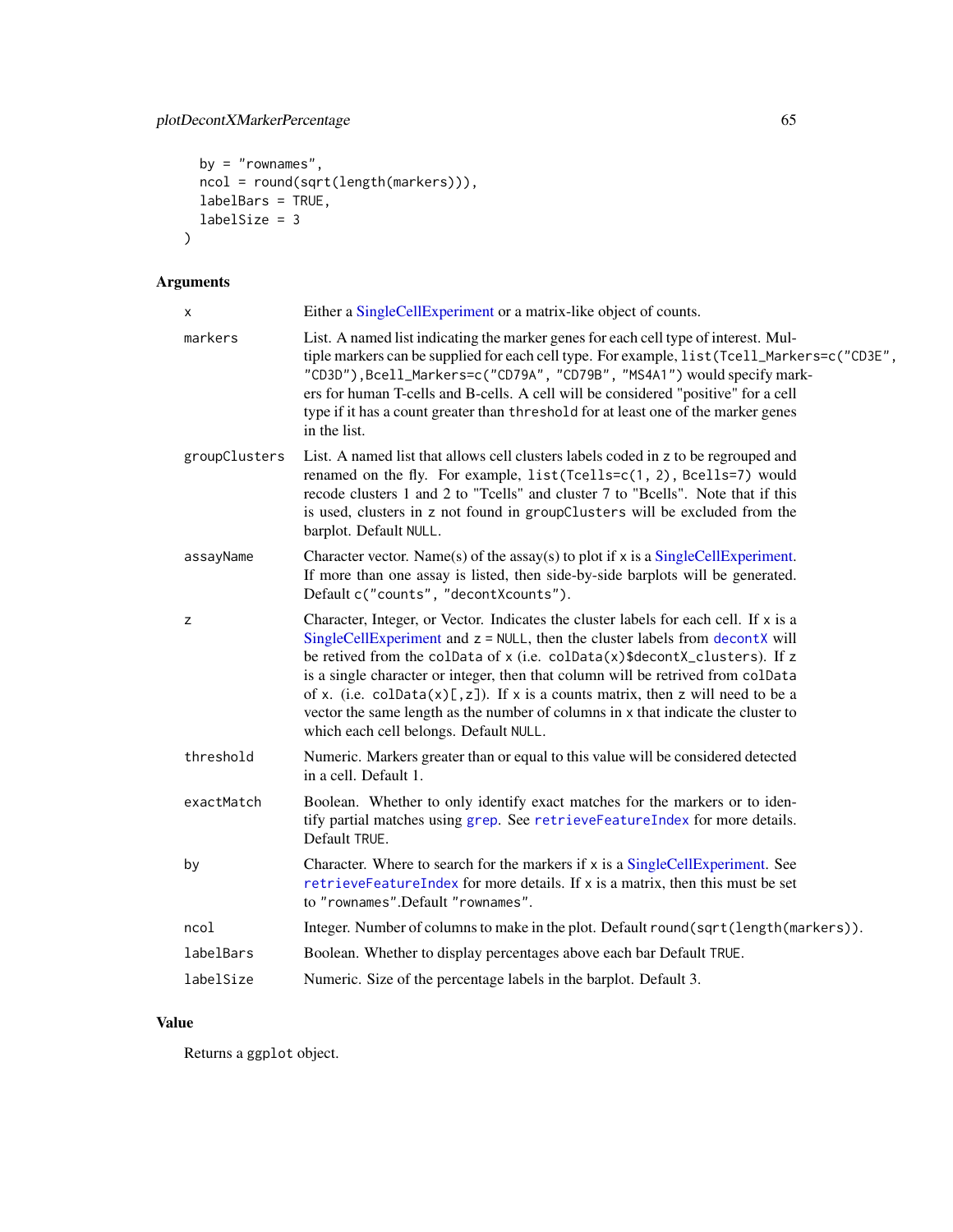#### Author(s)

Shiyi Yang, Joshua Campbell

#### See Also

See [decontX](#page-36-0) for a full example of how to estimate and plot contamination.

plotDimReduceCluster *Plotting the cell labels on a dimension reduction plot*

#### Description

Create a scatterplot for each row of a normalized gene expression matrix where x and y axis are from a data dimension reduction tool. The cells are colored by "celda\_cell\_cluster" column in  $colData(altExp(x, altExpName))$  if x is a [SingleCellExperiment](#page-0-0) object, or x if x is a integer vector of cell cluster labels.

```
plotDimReduceCluster(
  x,
  reducedDimName,
  altExpName = "featureSubset",
  dim1 = NULL,dim2 = NULL,
  size = 0.5,
  xlab = NULL,
  ylab = NULL,
  specificClusters = NULL,
  labelClusters = FALSE,
  groupBy = NULL,
  labelSize = 3.5\lambda## S4 method for signature 'SingleCellExperiment'
plotDimReduceCluster(
  x,
  reducedDimName,
  altExpName = "featureSubset",
  dim1 = 1,
  dim2 = 2,
  size = 0.5,
  xlab = NULL,
  vlab = NULL,
  specificClusters = NULL,
  labelClusters = FALSE,
  groupBy = NULL,
```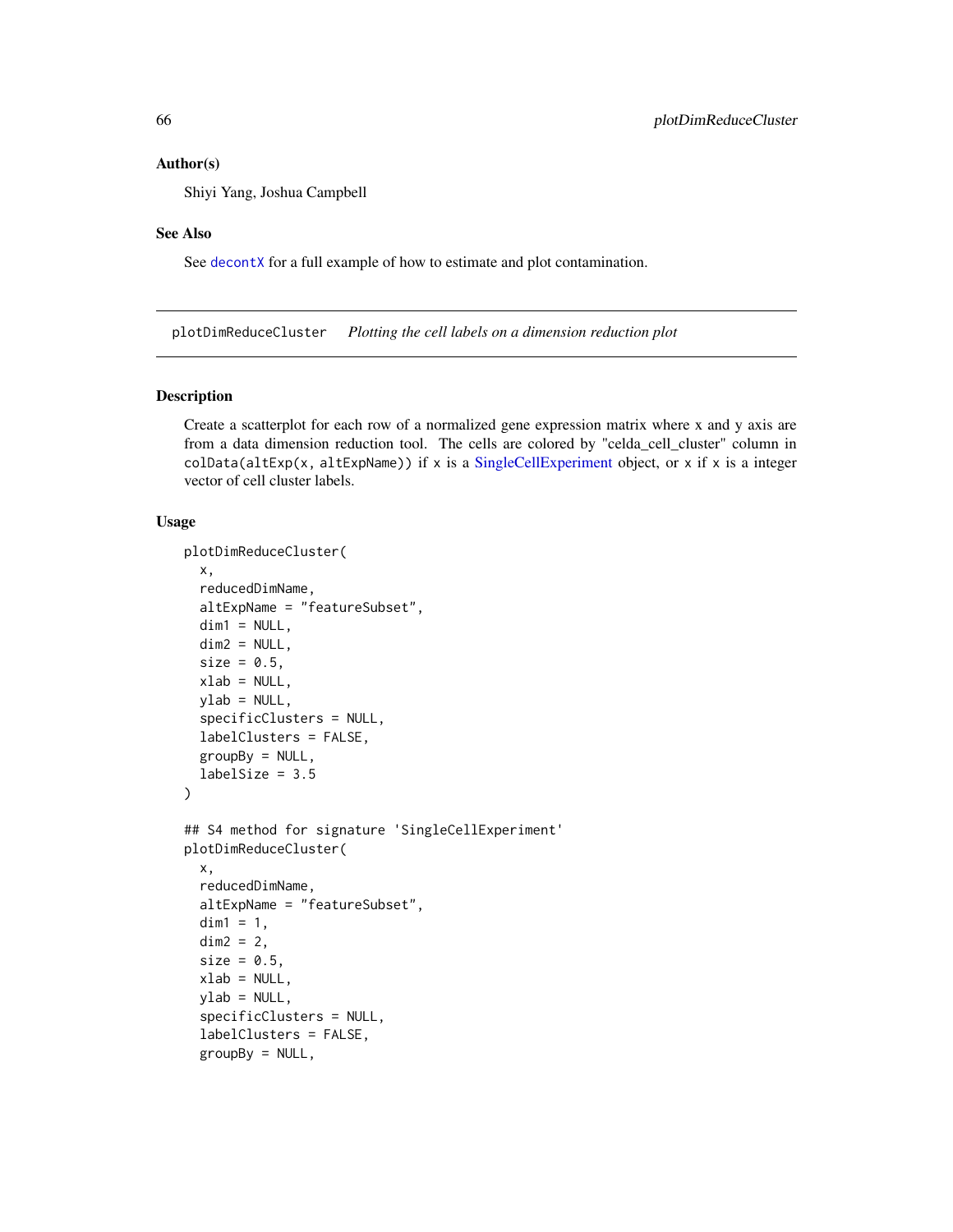```
labelSize = 3.5\mathcal{L}## S4 method for signature 'vector'
plotDimReduceCluster(
 x,
 dim1,
 dim2,
 size = 0.5,
 xlab = "Dimension_1",
 ylab = "Dimension_2",
  specificClusters = NULL,
 labelClusters = FALSE,
 groupBy = NULL,labelSize = 3.5
\mathcal{L}
```

| X                | Integer vector of cell cluster labels or a SingleCellExperiment object containing<br>cluster labels for each cell in "celda_cell_cluster" column in colData(x).                                                                                                                    |  |
|------------------|------------------------------------------------------------------------------------------------------------------------------------------------------------------------------------------------------------------------------------------------------------------------------------|--|
| reducedDimName   | The name of the dimension reduction slot in reduced DimNames $(x)$ if x is a<br>SingleCellExperiment object. Ignored if both dim1 and dim2 are set.                                                                                                                                |  |
| altExpName       | The name for the altExp slot to use. Default "featureSubset".                                                                                                                                                                                                                      |  |
| dim1             | Integer or numeric vector. If reducedDimName is supplied, then, this will be<br>used as an index to determine which dimension will be plotted on the x-axis.<br>If reducedDimName is not supplied, then this should be a vector which will be<br>plotted on the x-axis. Default 1. |  |
| dim2             | Integer or numeric vector. If reducedDimName is supplied, then, this will be<br>used as an index to determine which dimension will be plotted on the y-axis.<br>If reducedDimName is not supplied, then this should be a vector which will be<br>plotted on the y-axis. Default 2. |  |
| size             | Numeric. Sets size of point on plot. Default 0.5.                                                                                                                                                                                                                                  |  |
| xlab             | Character vector. Label for the x-axis. Default NULL.                                                                                                                                                                                                                              |  |
| ylab             | Character vector. Label for the y-axis. Default NULL.                                                                                                                                                                                                                              |  |
| specificClusters |                                                                                                                                                                                                                                                                                    |  |
|                  | Numeric vector. Only color cells in the specified clusters. All other cells will be<br>grey. If NULL, all clusters will be colored. Default NULL.                                                                                                                                  |  |
| labelClusters    | Logical. Whether the cluster labels are plotted. Default FALSE.                                                                                                                                                                                                                    |  |
| groupBy          | Character vector. Contains sample labels for each cell. If NULL, all samples<br>will be plotted together. Default NULL.                                                                                                                                                            |  |
| labelSize        | Numeric. Sets size of label if label Clusters is TRUE. Default 3.5.                                                                                                                                                                                                                |  |

## Value

The plot as a ggplot object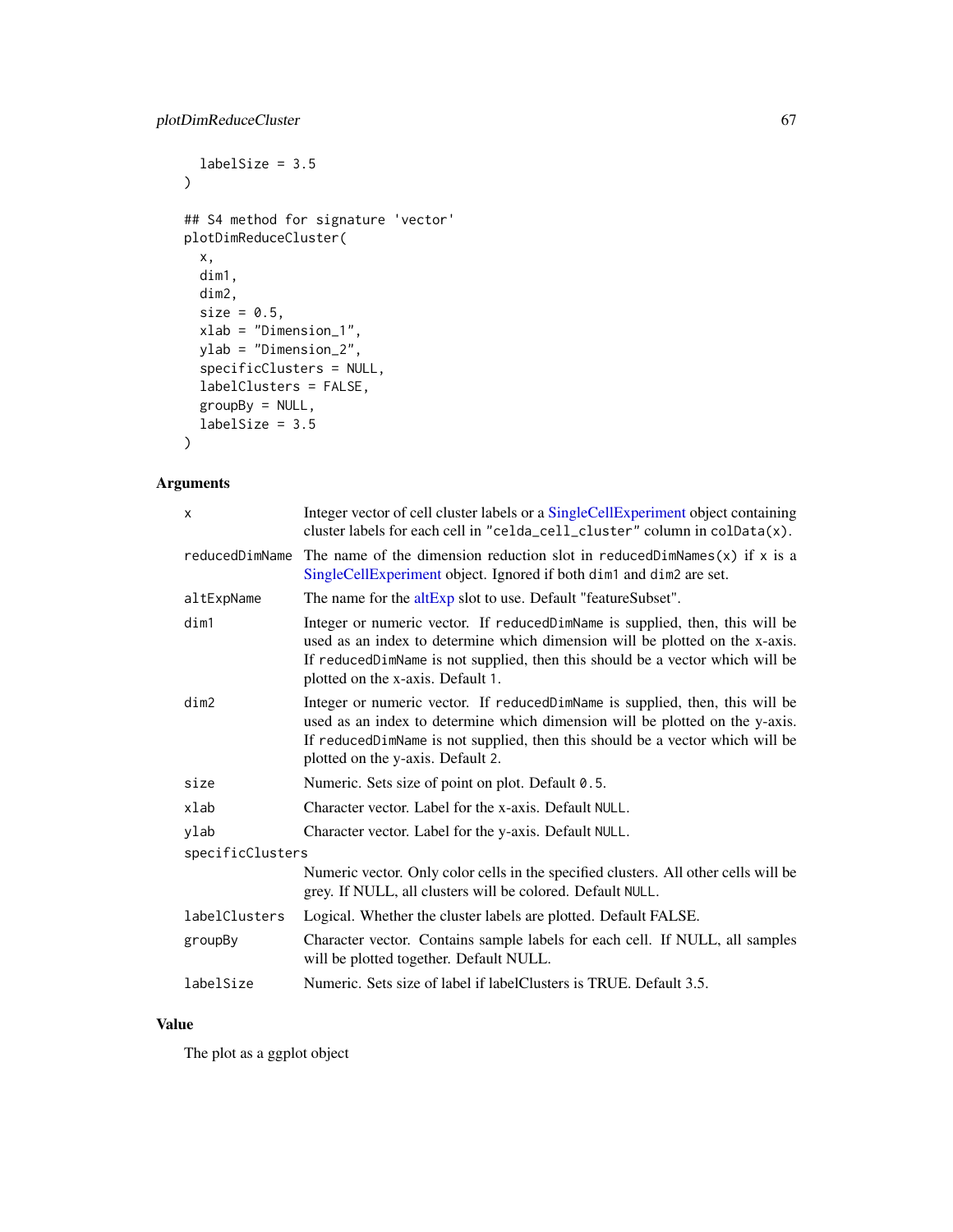### Examples

```
data(sceCeldaCG)
sce <- celdaTsne(sceCeldaCG)
plotDimReduceCluster(x = sce,
  reducedDimName = "celda_tSNE",
  specificClusters = c(1, 2, 3))library(SingleCellExperiment)
data(sceCeldaCG, celdaCGMod)
sce <- celdaTsne(sceCeldaCG)
plotDimReduceCluster(x = celdaClusters(celdaCGMod)$z,
  dim1 = reducedDim(altExp(sce), "celda_tSNE")[, 1],
  dim2 = reducedDim(altExp(sce), "celda_tSNE")[, 2],
  specificClusters = c(1, 2, 3))
```
plotDimReduceFeature *Plotting feature expression on a dimension reduction plot*

#### Description

Create a scatterplot for each row of a normalized gene expression matrix where x and y axis are from a data dimension reduction tool. The cells are colored by expression of the specified feature.

```
plotDimReduceFeature(
  x,
  features,
  reducedDimName = NULL,
  displayName = NULL,
  dim1 = NULL,dim2 = NULL,headers = NULL,
  useAssay = "counts",
  altExpName = "featureSubset",
  normalize = FALSE,
  zscore = TRUE,
  exactMatch = TRUE,
  trim = c(-2, 2),
  limits = c(-2, 2),size = 0.5,
  xlab = NULL,vlab = NULL,
  colorLow = "blue4",
  colorMid = "grey90",
  colorHigh = "firebrick1",
  midpoint = 0,
  ncol = NULL,
```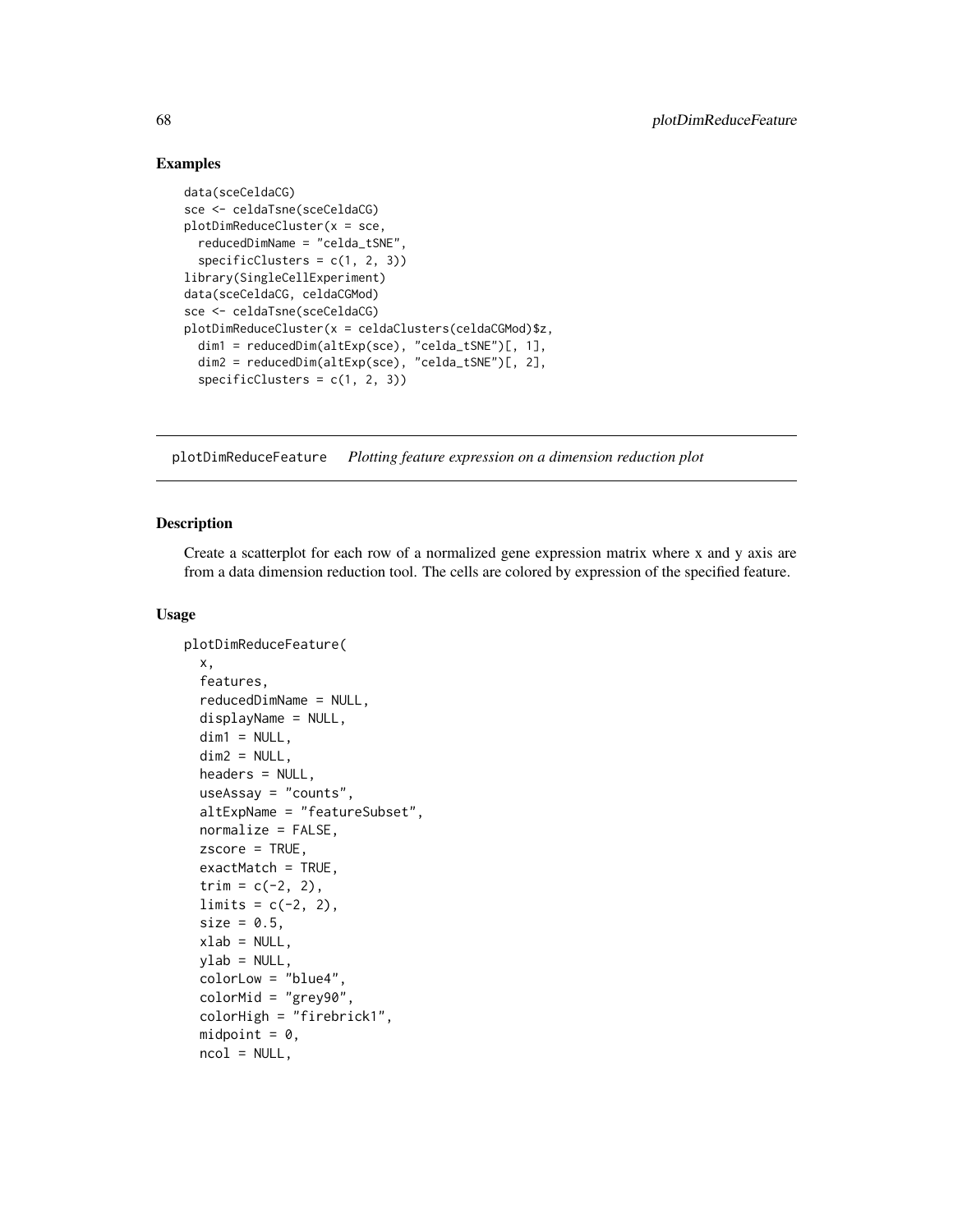```
decreasing = FALSE
\lambda## S4 method for signature 'SingleCellExperiment'
plotDimReduceFeature(
 x,
 features,
  reducedDimName = NULL,
 displayName = NULL,
 dim1 = 1,
 dim2 = 2,
 headers = NULL,
 useAssay = "counts",
  altExpName = "featureSubset",
 normalize = FALSE,
  zscore = TRUE,
 exactMatch = TRUE,
  trim = c(-2, 2),
 limits = c(-2, 2),size = 0.5,
 xlab = NULL,
 ylab = NULL,
 colorLow = "blue4",
  colorMid = "grey90",
 colorHigh = "firebrick1",
 midpoint = 0,
 ncol = NULL,decreasing = FALSE
)
## S4 method for signature 'ANY'
plotDimReduceFeature(
  x,
 features,
 dim1,
 dim2,
 headers = NULL,
 normalize = FALSE,
 zscore = TRUE,
 exactMatch = TRUE,
  trim = c(-2, 2),
 limits = c(-2, 2),size = 0.5,
 xlab = "Dimension_1",
 ylab = "Dimension_2",
  colorLow = "blue4",
 colorMid = "grey90",
 colorHigh = "firebrick1",
```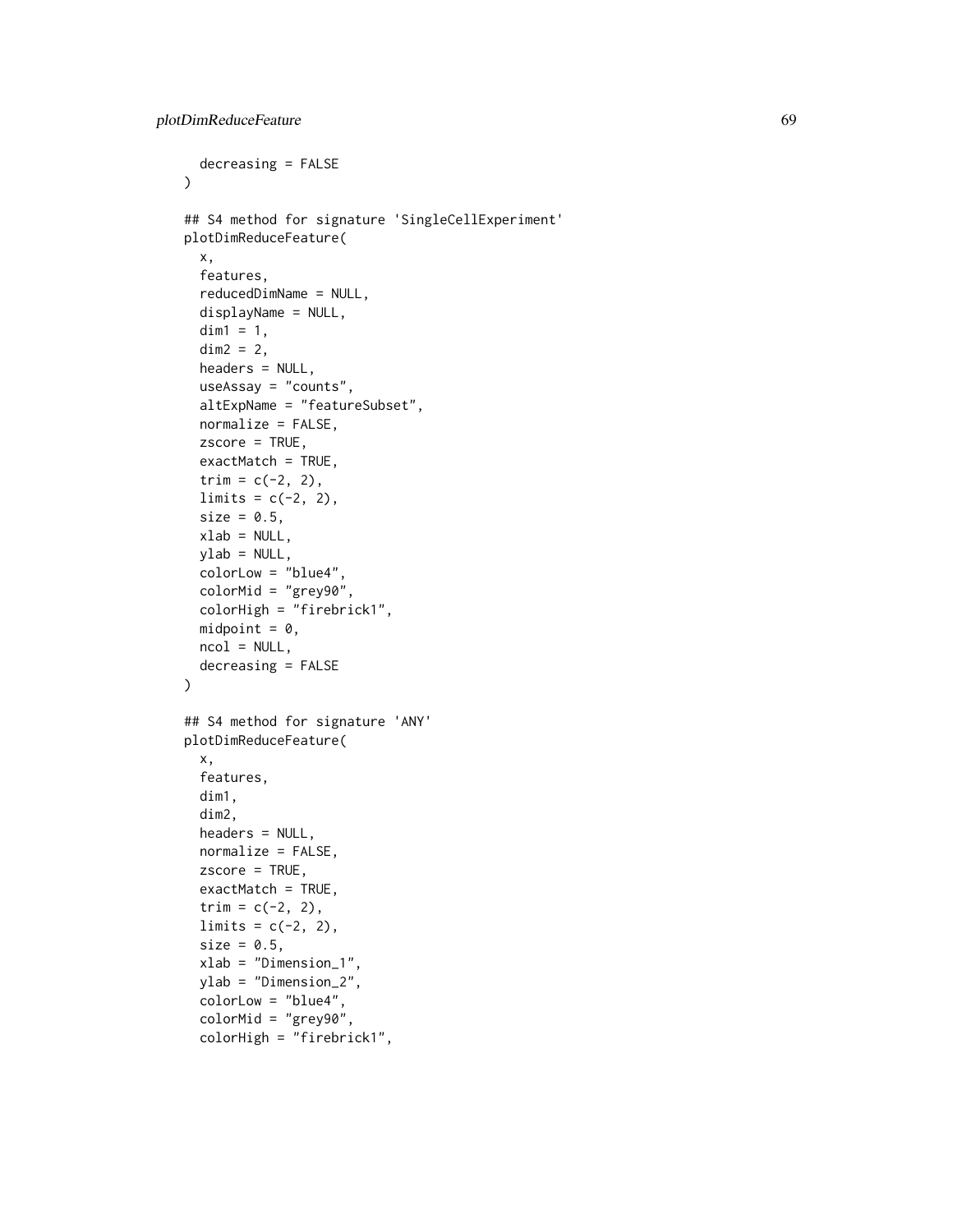```
midpoint = 0,
 ncol = NULL,
 decreasing = FALSE
\lambda
```

| x              | Numeric matrix or a SingleCellExperiment object with the matrix located in<br>the assay slot under useAssay. Rows represent features and columns represent<br>cells.                                                                                                               |
|----------------|------------------------------------------------------------------------------------------------------------------------------------------------------------------------------------------------------------------------------------------------------------------------------------|
| features       | Character vector. Features in the rownames of counts to plot.                                                                                                                                                                                                                      |
| reducedDimName | The name of the dimension reduction slot in reduced DimNames $(x)$ if x is a<br>SingleCellExperiment object. If NULL, then both dim1 and dim2 need to be set.<br>Default NULL.                                                                                                     |
| displayName    | Character. The column name of $rowData(x)$ that specifies the display names<br>for the features. Default NULL, which displays the row names. Only works if x<br>is a SingleCellExperiment object. Overwrites headers.                                                              |
| dim1           | Integer or numeric vector. If reducedDimName is supplied, then, this will be<br>used as an index to determine which dimension will be plotted on the x-axis.<br>If reducedDimName is not supplied, then this should be a vector which will be<br>plotted on the x-axis. Default 1. |
| dim2           | Integer or numeric vector. If reducedDimName is supplied, then, this will be<br>used as an index to determine which dimension will be plotted on the y-axis.<br>If reducedDimName is not supplied, then this should be a vector which will be<br>plotted on the y-axis. Default 2. |
| headers        | Character vector. If NULL, the corresponding rownames are used as labels. Oth-<br>erwise, these headers are used to label the features. Only works if displayName<br>is NULL and exactMatch is FALSE.                                                                              |
| useAssay       | A string specifying which assay slot to use if x is a SingleCellExperiment object.<br>Default "counts".                                                                                                                                                                            |
| altExpName     | The name for the altExp slot to use. Default "featureSubset".                                                                                                                                                                                                                      |
| normalize      | Logical. Whether to normalize the columns of 'counts'. Default FALSE.                                                                                                                                                                                                              |
| zscore         | Logical. Whether to scale each feature to have a mean 0 and standard deviation<br>of 1. Default TRUE.                                                                                                                                                                              |
| exactMatch     | Logical. Whether an exact match or a partial match using grep() is used to look<br>up the feature in the rownames of the counts matrix. Default TRUE.                                                                                                                              |
| trim           | Numeric vector. Vector of length two that specifies the lower and upper bounds<br>for the data. This threshold is applied after row scaling. Set to NULL to disable.<br>Default $c(-1,1)$ .                                                                                        |
| limits         | Passed to scale_colour_gradient2. The range of color scale.                                                                                                                                                                                                                        |
| size           | Numeric. Sets size of point on plot. Default 1.                                                                                                                                                                                                                                    |
| xlab           | Character vector. Label for the x-axis. If reducedDimName is used, then this<br>will be set to the column name of the first dimension of that object. Default<br>"Dimension_1".                                                                                                    |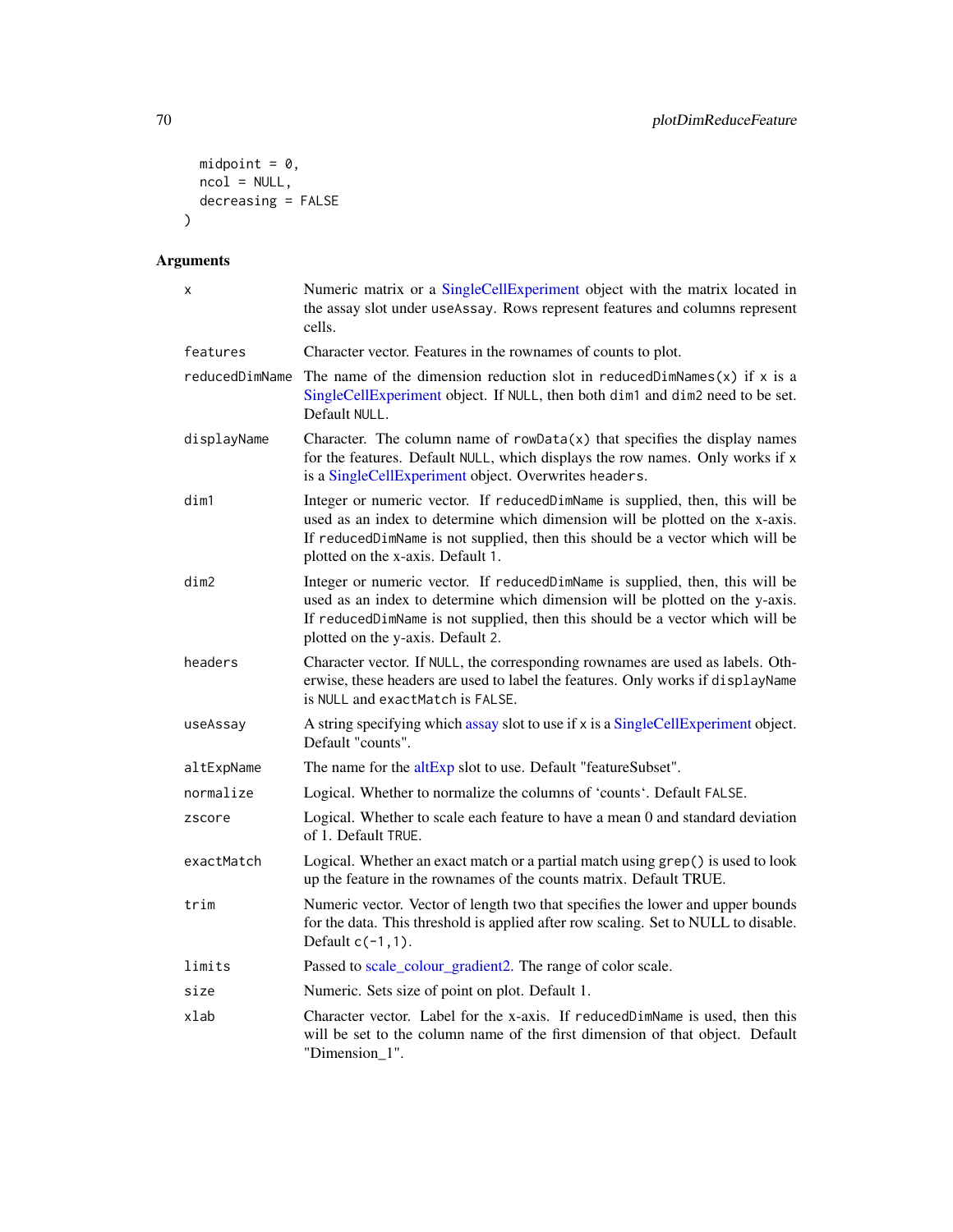| ylab       | Character vector. Label for the y-axis. If reducedDimName is used, then this<br>will be set to the column name of the second dimension of that object. Default<br>"Dimension_2".                                                                                                                 |
|------------|--------------------------------------------------------------------------------------------------------------------------------------------------------------------------------------------------------------------------------------------------------------------------------------------------|
| colorLow   | Character. A color available from 'colors()'. The color will be used to signify<br>the lowest values on the scale.                                                                                                                                                                               |
| colorMid   | Character. A color available from 'colors()'. The color will be used to signify<br>the midpoint on the scale.                                                                                                                                                                                    |
| colorHigh  | Character. A color available from 'colors()'. The color will be used to signify<br>the highest values on the scale.                                                                                                                                                                              |
| midpoint   | Numeric. The value indicating the midpoint of the diverging color scheme. If<br>NULL, defaults to the mean with 10 percent of values trimmed. Default 0.                                                                                                                                         |
| ncol       | Integer. Passed to facet_wrap. Specify the number of columns for facet wrap.                                                                                                                                                                                                                     |
| decreasing | logical. Specifies the order of plotting the points. If FALSE, the points will be<br>plotted in increasing order where the points with largest values will be on top.<br>TRUE otherwise. If NULL, no sorting is performed. Points will be plotted in their<br>current order in x. Default FALSE. |

The plot as a ggplot object

#### Examples

```
data(sceCeldaCG)
sce <- celdaTsne(sceCeldaCG)
plotDimReduceFeature(x = sce,
  reducedDimName = "celda_tSNE",
  normalize = TRUE,
  features = c("Gene_98", "Gene_99"),
  exactMatch = TRUE)
library(SingleCellExperiment)
data(sceCeldaCG)
sce <- celdaTsne(sceCeldaCG)
plotDimReduceFeature(x = counts(sce),
  dim1 = reducedDim(altExp(sce), "celda_tSNE")[, 1],
  dim2 = reducedDim(altExp(sce), "celda_tSNE")[, 2],
  normalize = TRUE,
  features = c("Gene_98", "Gene_99"),
  exactMatch = TRUE)
```
plotDimReduceGrid *Mapping the dimension reduction plot*

## Description

Creates a scatterplot given two dimensions from a data dimension reduction tool (e.g tSNE) output.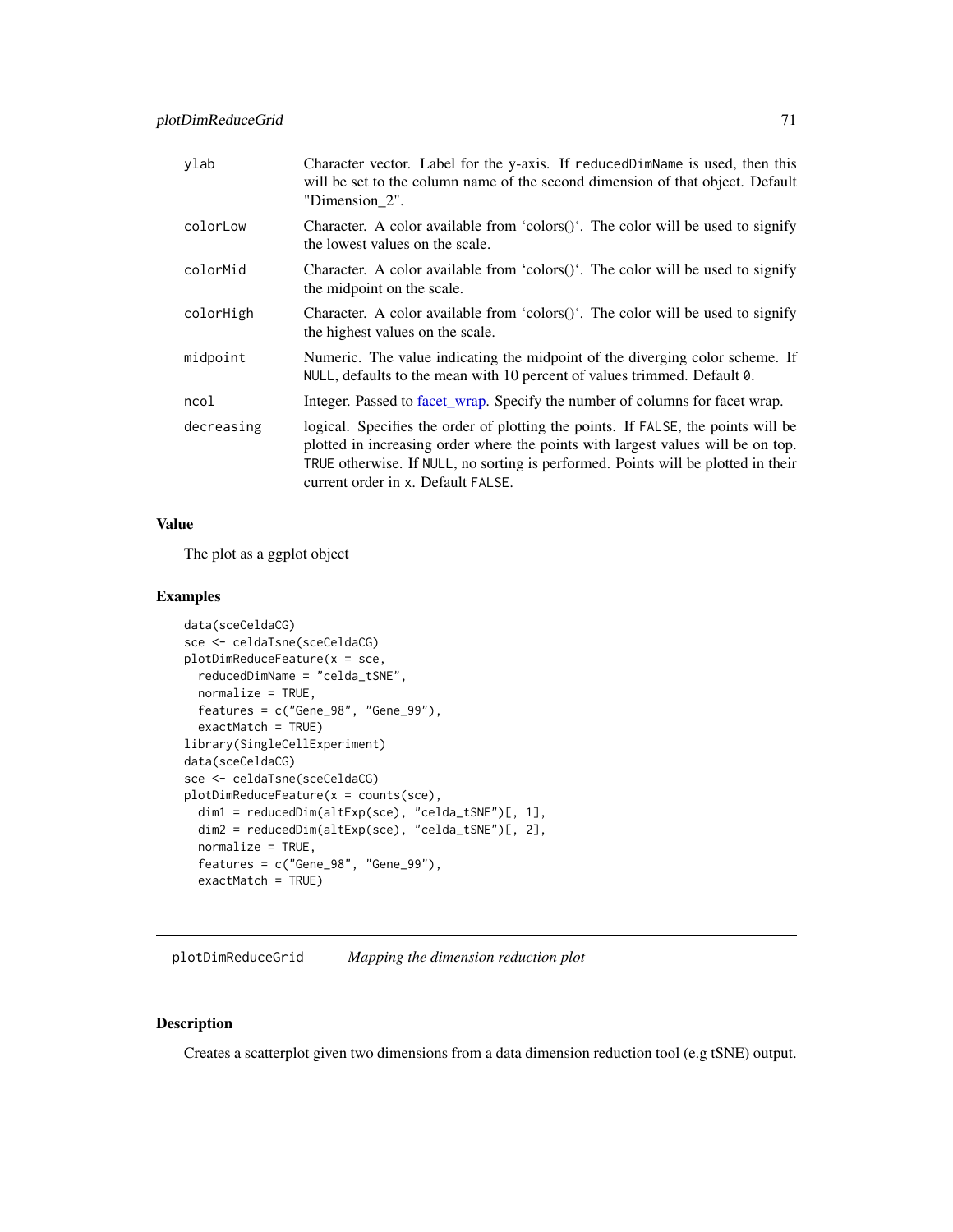```
plotDimReduceGrid(
  x,
  reducedDimName,
  dim1 = NULL,dim2 = NULL,useAssay = "counts",
  altExpName = "featureSubset",
  size = 1.
 xlab = "Dimension_1",
 ylab = "Dimension_2",
  limits = c(-2, 2),colorLow = "blue4"
  colorMid = "grey90",
  colorHigh = "firebrick1",
  midpoint = 0,
  varLabel = NULL,
  ncol = NULL,headers = NULL,
  decreasing = FALSE
)
## S4 method for signature 'SingleCellExperiment'
plotDimReduceGrid(
 x,
  reducedDimName,
  dim1 = NULL,dim2 = NULL,useAssay = "counts",
  altExpName = "featureSubset",
  size = 1,
  xlab = "Dimension_1",
  ylab = "Dimension_2",
  limits = c(-2, 2),colorLow = "blue4",
  colorMid = "grey90",
  colorHigh = "firebrick1",
 midpoint = 0,
  varLabel = NULL,
  ncol = NULL,headers = NULL,
  decreasing = FALSE
\lambda## S4 method for signature 'ANY'
plotDimReduceGrid(
  x,
  dim1,
```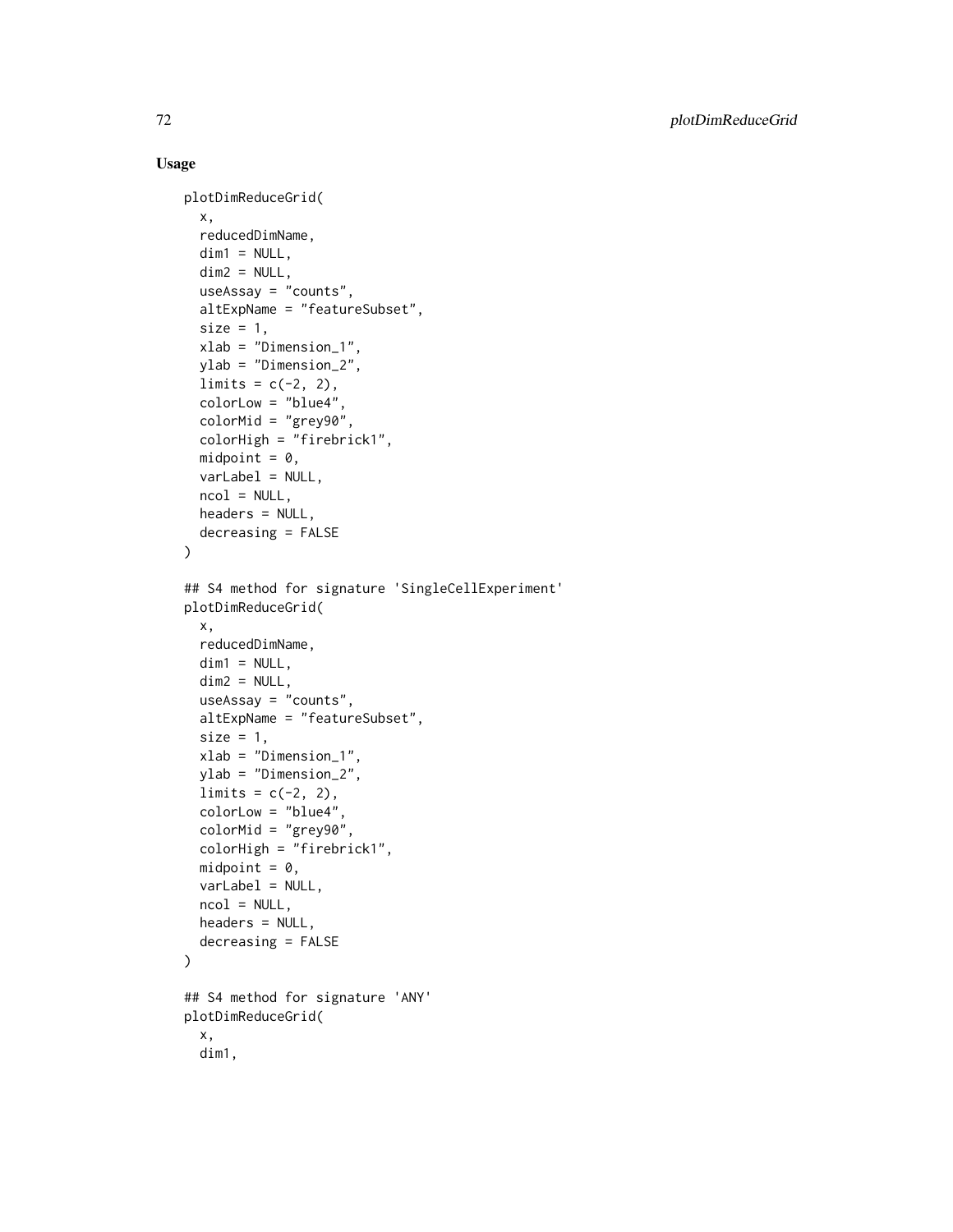# plotDimReduceGrid 73

```
dim2,
size = 1,
xlab = "Dimension_1",
ylab = "Dimension_2",
limits = c(-2, 2),colorLow = "blue4",
colorMid = "grey90",
colorHigh = "firebrick1",
mid = 0,
varLabel = NULL,
ncol = NULL,
headers = NULL,
decreasing = FALSE
```
# Arguments

)

| X              | Numeric matrix or a SingleCellExperiment object with the matrix located in the<br>assay slot under useAssay. Each row of the matrix will be plotted as a separate<br>facet. |
|----------------|-----------------------------------------------------------------------------------------------------------------------------------------------------------------------------|
| reducedDimName | The name of the dimension reduction slot in reduced DimNames $(x)$ if x is a<br>SingleCellExperiment object. Ignored if both dim1 and dim2 are set.                         |
| dim1           | Numeric vector. Second dimension from data dimension reduction output.                                                                                                      |
| dim2           | Numeric vector. Second dimension from data dimension reduction output.                                                                                                      |
| useAssay       | A string specifying which assay slot to use if x is a SingleCellExperiment object.<br>Default "counts".                                                                     |
| altExpName     | The name for the altExp slot to use. Default "featureSubset".                                                                                                               |
| size           | Numeric. Sets size of point on plot. Default 1.                                                                                                                             |
| xlab           | Character vector. Label for the x-axis. Default 'Dimension 1'.                                                                                                              |
| ylab           | Character vector. Label for the y-axis. Default 'Dimension_2'.                                                                                                              |
| limits         | Passed to scale_colour_gradient2. The range of color scale.                                                                                                                 |
| colorLow       | Character. A color available from 'colors()'. The color will be used to signify<br>the lowest values on the scale. Default "blue4".                                         |
| colorMid       | Character. A color available from 'colors()'. The color will be used to signify<br>the midpoint on the scale. Default "grey90".                                             |
| colorHigh      | Character. A color available from 'colors()'. The color will be used to signify<br>the highest values on the scale. Default "firebrick1".                                   |
| midpoint       | Numeric. The value indicating the midpoint of the diverging color scheme. If<br>NULL, defaults to the mean with 10 percent of values trimmed. Default 0.                    |
| varLabel       | Character vector. Title for the color legend.                                                                                                                               |
| ncol           | Integer. Passed to facet_wrap. Specify the number of columns for facet wrap.                                                                                                |
| headers        | Character vector. If 'NULL', the corresponding rownames are used as labels.<br>Otherwise, these headers are used to label the genes.                                        |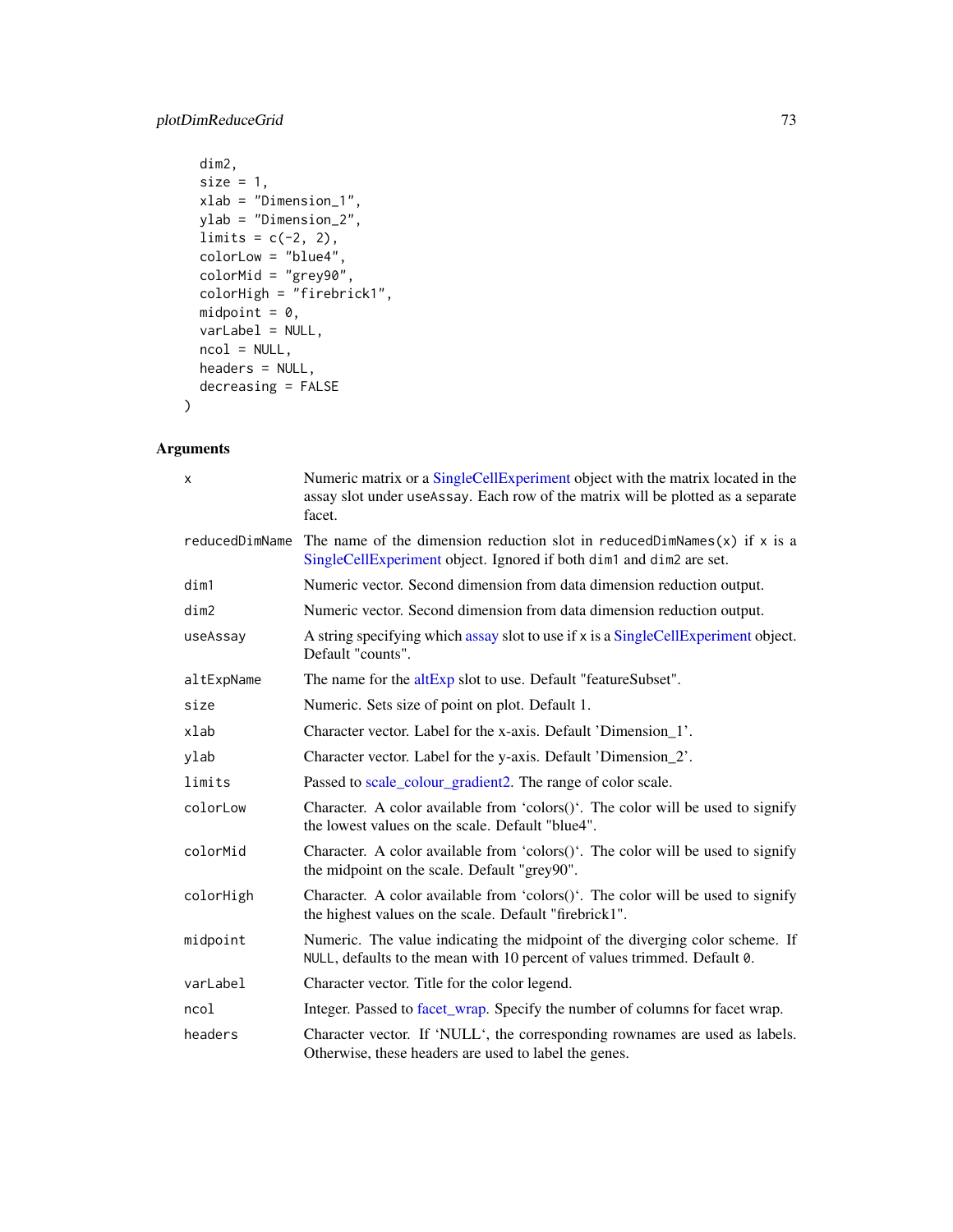```
decreasing logical. Specifies the order of plotting the points. If FALSE, the points will be
                   plotted in increasing order where the points with largest values will be on top.
                   TRUE otherwise. If NULL, no sorting is performed. Points will be plotted in their
                   current order in x. Default FALSE.
```
#### Value

The plot as a ggplot object

#### Examples

```
data(sceCeldaCG)
sce <- celdaTsne(sceCeldaCG)
plotDimReduceGrid(x = \text{sc}e,reducedDimName = "celda_tSNE",
 xlab = "Dimension1",
 ylab = "Dimension2",
 varLabel = "tSNE")
library(SingleCellExperiment)
data(sceCeldaCG)
sce <- celdaTsne(sceCeldaCG)
plotDimReduceGrid(x = counts(sce),
 dim1 = reducedDim(altExp(sce), "celda_tSNE")[, 1],
 dim2 = reducedDim(altExp(sce), "celda_tSNE")[, 2],
 xlab = "Dimension1",
 ylab = "Dimension2",
 varLabel = "tSNE")
```
plotDimReduceModule *Plotting Celda module probability on a dimension reduction plot*

### Description

Create a scatterplot for each row of a normalized gene expression matrix where x and y axis are from a data dimension reduction tool. The cells are colored by the module probability.

```
plotDimReduceModule(
  x,
  reducedDimName,
  useAssay = "counts",
  altExpName = "featureSubset",
  celdaMod,
 modules = NULL,
  dim1 = NULL,
  dim2 = NULL,size = 0.5,
  xlab = NULL,
```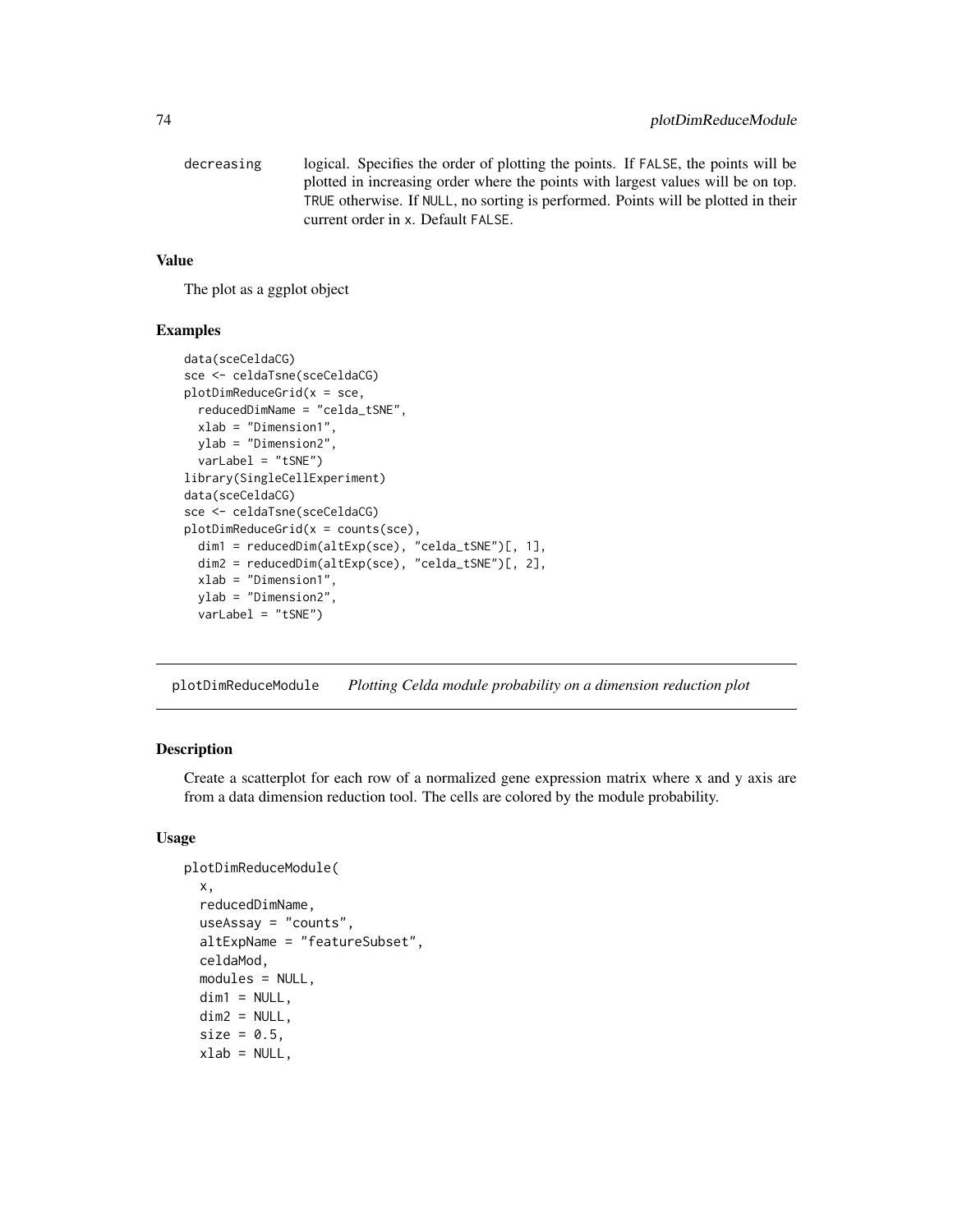```
ylab = NULL,
  rescale = TRUE,
 limits = c(0, 1),colorLow = "grey90",
  colorHigh = "firebrick1",
 ncol = NULL,decreasing = FALSE
\mathcal{L}## S4 method for signature 'SingleCellExperiment'
plotDimReduceModule(
 x,
 reducedDimName,
 useAssay = "counts",
 altExpName = "featureSubset",
 modules = NULL,
 dim1 = 1,
 dim2 = 2,
 size = 0.5,
  xlab = NULL,
 ylab = NULL,
  rescale = TRUE,
 limits = c(0, 1),colorLow = "grey90",
 colorHigh = "firebrick1",
 ncol = NULL,decreasing = FALSE
)
## S4 method for signature 'ANY'
plotDimReduceModule(
 x,
 celdaMod,
 modules = NULL,
 dim1,
 dim2,
  size = 0.5,
 xlab = "Dimension_1",
 ylab = "Dimension_2",
 rescale = TRUE,
 limits = c(0, 1),colorLow = "grey90",
  colorHigh = "firebrick1",
 ncol = NULL,decreasing = FALSE
)
```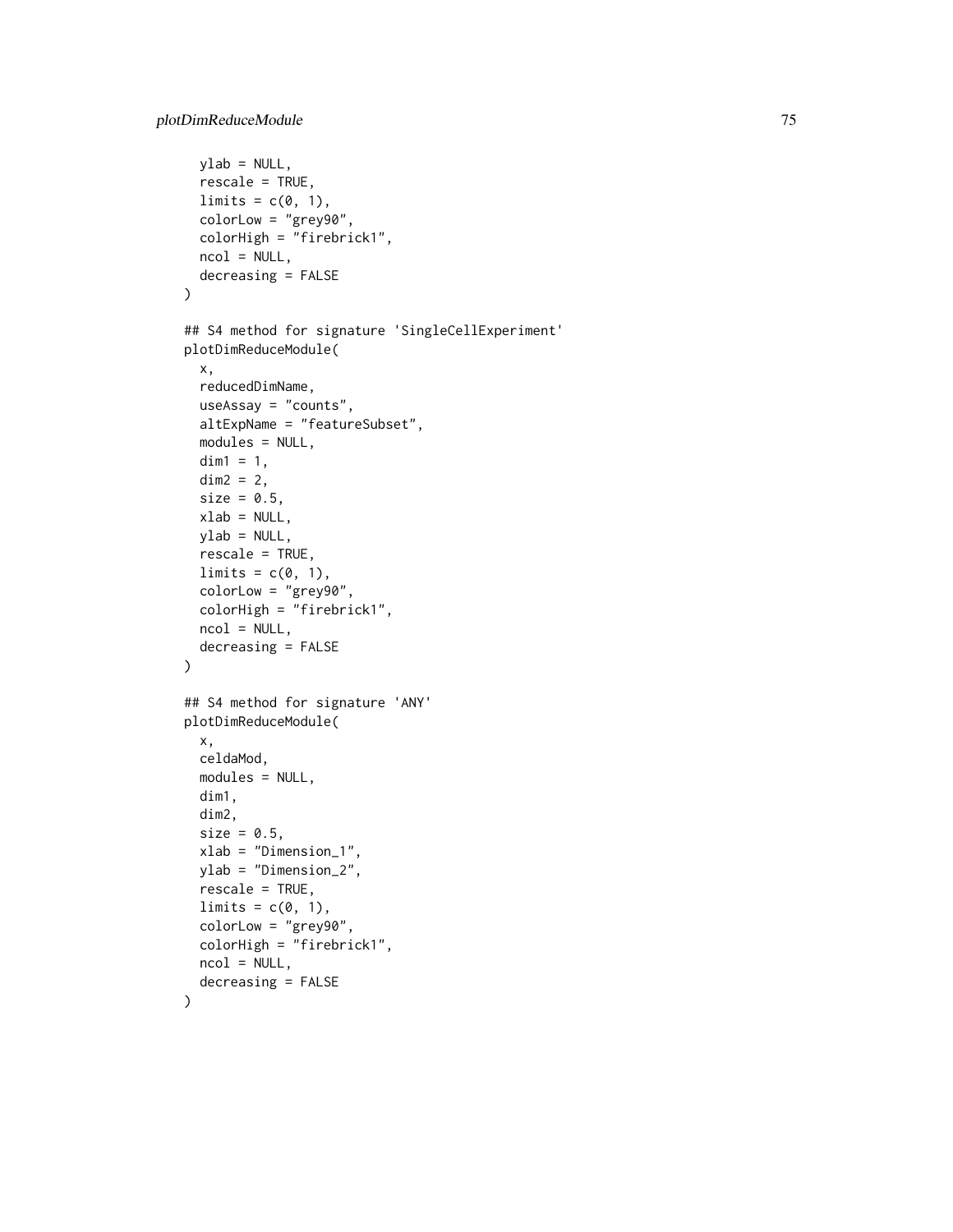# Arguments

| x              | Numeric matrix or a SingleCellExperiment object with the matrix located in<br>the assay slot under useAssay. Rows represent features and columns represent<br>cells.                                                                                                                             |
|----------------|--------------------------------------------------------------------------------------------------------------------------------------------------------------------------------------------------------------------------------------------------------------------------------------------------|
| reducedDimName | The name of the dimension reduction slot in reduced DimNames $(x)$ if x is a<br>SingleCellExperiment object. Ignored if both dim1 and dim2 are set.                                                                                                                                              |
| useAssay       | A string specifying which assay slot to use if x is a SingleCellExperiment object.<br>Default "counts".                                                                                                                                                                                          |
| altExpName     | The name for the altExp slot to use. Default "featureSubset".                                                                                                                                                                                                                                    |
| celdaMod       | Celda object of class "celda_G" or "celda_CG". Used only if x is a matrix object.                                                                                                                                                                                                                |
| modules        | Character vector. Module(s) from celda model to be plotted. e.g. c("1", "2").                                                                                                                                                                                                                    |
| dim1           | Integer or numeric vector. If reducedDimName is supplied, then, this will be<br>used as an index to determine which dimension will be plotted on the x-axis.<br>If reducedDimName is not supplied, then this should be a vector which will be<br>plotted on the x-axis. Default 1.               |
| dim2           | Integer or numeric vector. If reducedDimName is supplied, then, this will be<br>used as an index to determine which dimension will be plotted on the y-axis.<br>If reducedDimName is not supplied, then this should be a vector which will be<br>plotted on the y-axis. Default 2.               |
| size           | Numeric. Sets size of point on plot. Default 0.5.                                                                                                                                                                                                                                                |
| xlab           | Character vector. Label for the x-axis. Default "Dimension 1".                                                                                                                                                                                                                                   |
| ylab           | Character vector. Label for the y-axis. Default "Dimension_2".                                                                                                                                                                                                                                   |
| rescale        | Logical. Whether rows of the matrix should be rescaled to [0, 1]. Default TRUE.                                                                                                                                                                                                                  |
| limits         | Passed to scale_colour_gradient. The range of color scale.                                                                                                                                                                                                                                       |
| colorLow       | Character. A color available from 'colors()'. The color will be used to signify<br>the lowest values on the scale.                                                                                                                                                                               |
| colorHigh      | Character. A color available from 'colors()'. The color will be used to signify<br>the highest values on the scale.                                                                                                                                                                              |
| ncol           | Integer. Passed to facet_wrap. Specify the number of columns for facet wrap.                                                                                                                                                                                                                     |
| decreasing     | logical. Specifies the order of plotting the points. If FALSE, the points will be<br>plotted in increasing order where the points with largest values will be on top.<br>TRUE otherwise. If NULL, no sorting is performed. Points will be plotted in their<br>current order in x. Default FALSE. |

# Value

The plot as a ggplot object

# Examples

```
data(sceCeldaCG)
sce <- celdaTsne(sceCeldaCG)
plotDimReduceModule(x = \text{see},reducedDimName = "celda_tSNE",
```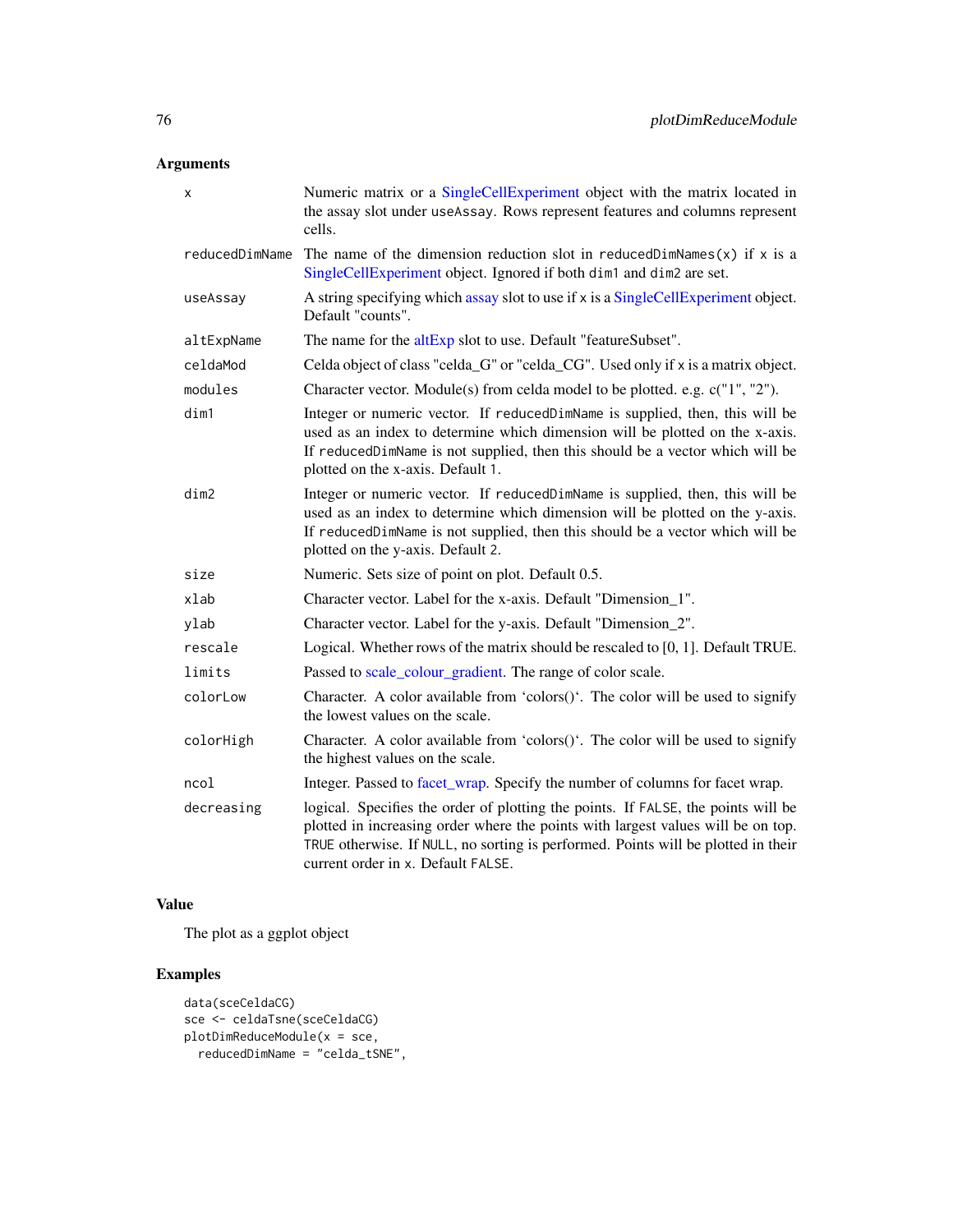## plotGridSearchPerplexity 77

```
modules = c("1", "2")library(SingleCellExperiment)
data(sceCeldaCG, celdaCGMod)
sce <- celdaTsne(sceCeldaCG)
plotDimReduceModule(x = counts(sce),
  dim1 = reducedDim(altExp(sce), "celda_tSNE")[, 1],
  dim2 = reducedDim(altExp(sce), "celda_tSNE")[, 2],
  celdaMod = celdaCGMod,
  modules = c("1", "2"))
```
plotGridSearchPerplexity

*Visualize perplexity of a list of celda models*

## Description

Visualize perplexity of every model in a celdaList, by unique K/L combinations

## Usage

```
plotGridSearchPerplexity(x, altExpName = "featureSubset", sep = 5, alpha = 0.5)
## S4 method for signature 'SingleCellExperiment'
plotGridSearchPerplexity(x, altExpName = "featureSubset", sep = 5, alpha = 0.5)
## S4 method for signature 'celdaList'
plotGridSearchPerplexity(x, sep = 5, alpha = 0.5)
```
### Arguments

| $\mathsf{x}$ | Can be one of                                                                                                                                                                                              |
|--------------|------------------------------------------------------------------------------------------------------------------------------------------------------------------------------------------------------------|
|              | • A SingleCellExperiment object returned from celdaGridSearch, recursiveSplitModule,<br>or recursiveSplitCell. Must contain a list named "celda_grid_search"<br>in metadata $(x)$ .<br>• celdaList object. |
| altExpName   | The name for the altExp slot to use. Default "feature Subset". Only works if $x$ is<br>a SingleCellExperiment object.                                                                                      |
| sep          | Numeric. Breaks in the x axis of the resulting plot.                                                                                                                                                       |
| alpha        | Numeric. Passed to geom_jitter. Opacity of the points. Values of alpha range<br>from 0 to 1, with lower values corresponding to more transparent colors.                                                   |

#### Value

A ggplot plot object showing perplexity as a function of clustering parameters.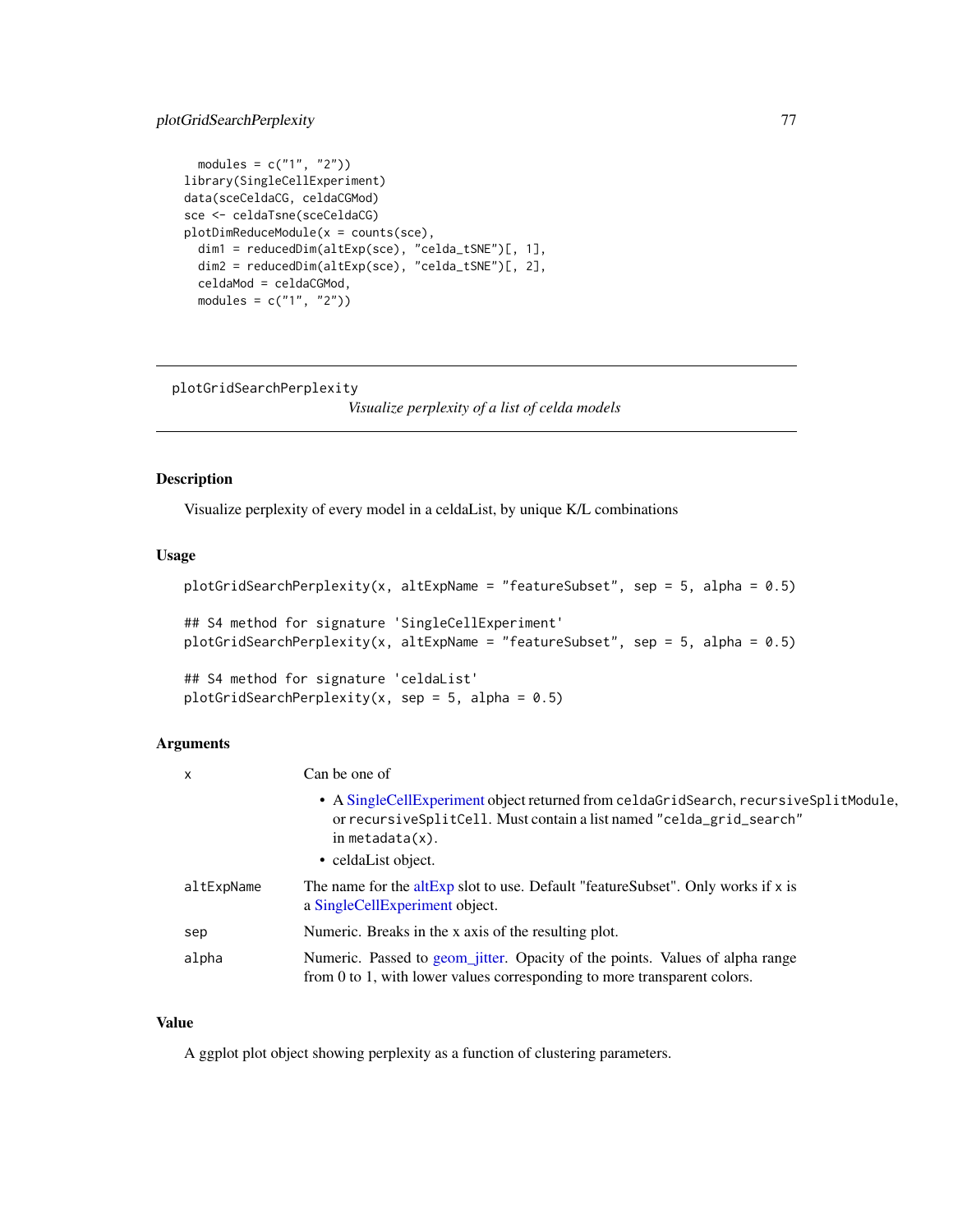### Examples

```
data(sceCeldaCGGridSearch)
sce <- resamplePerplexity(sceCeldaCGGridSearch)
plotGridSearchPerplexity(sce)
data(celdaCGSim, celdaCGGridSearchRes)
## Run various combinations of parameters with 'celdaGridSearch'
celdaCGGridSearchRes <- resamplePerplexity(
  celdaCGSim$counts,
  celdaCGGridSearchRes)
plotGridSearchPerplexity(celdaCGGridSearchRes)
```
plotHeatmap *Plots heatmap based on Celda model*

#### Description

Renders a heatmap based on a matrix of counts where rows are features and columns are cells.

```
plotHeatmap(
  counts,
  z = NULL,y = NULL,
  scaleRow = scale,
  trim = c(-2, 2),
  featureIx = NULL,cellIx = NULL,clusterFeature = TRUE,
  clusterCell = TRUE,
  colorScheme = c("divergent", "sequential"),
  colorSchemeSymmetric = TRUE,
  colorSchemeCenter = 0,col = NULL,annotationCell = NULL,
  annotationFeature = NULL,
  annotationColor = NULL,
  breaks = NULL,
  legend = TRUE,annotationLegend = TRUE,
  annotationNamesFeature = TRUE,
  annotationNamesCell = TRUE,
  showNamesFeature = FALSE,
  showNamesCell = FALSE,
  rowGroupOrder = NULL,
  colGroupOrder = NULL,
  hclustMethod = "ward.D2",
```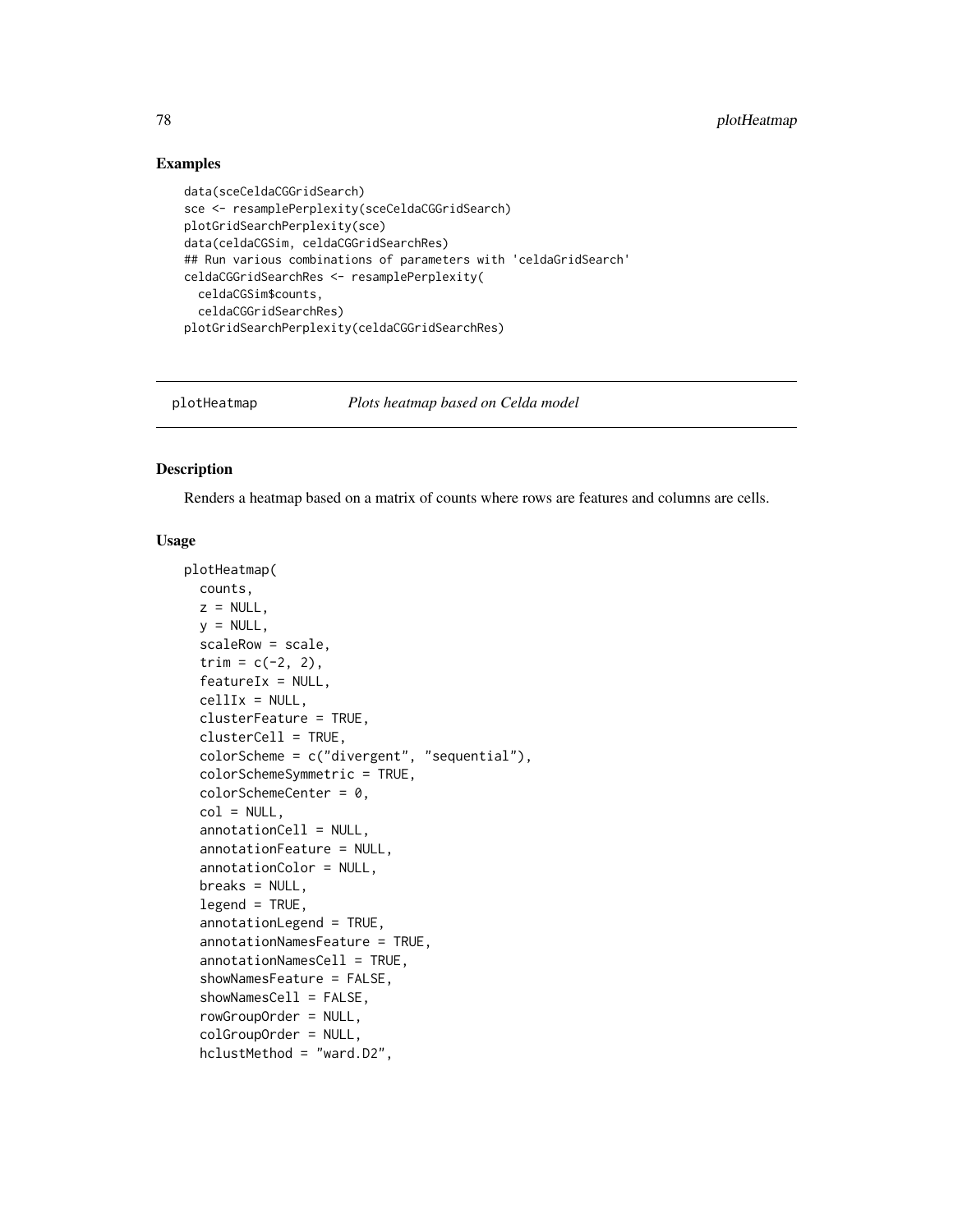```
treeheightFeature = ifelse(clusterFeature, 50, 0),
 treeheightCell = ifelse(clusterCell, 50, 0),
 silent = FALSE,...
)
```
# Arguments

| counts               | Numeric or sparse matrix. Normalized counts matrix where rows represent fea-<br>tures and columns represent cells                                                                                                                                                                                                                                                      |  |
|----------------------|------------------------------------------------------------------------------------------------------------------------------------------------------------------------------------------------------------------------------------------------------------------------------------------------------------------------------------------------------------------------|--|
| z                    | Numeric vector. Denotes cell population labels.                                                                                                                                                                                                                                                                                                                        |  |
| у                    | Numeric vector. Denotes feature module labels.                                                                                                                                                                                                                                                                                                                         |  |
| scaleRow             | Function. A function to scale each individual row. Set to NULL to disable.<br>Occurs after normalization and log transformation. Defualt is 'scale' and thus<br>will Z-score transform each row.                                                                                                                                                                       |  |
| trim                 | Numeric vector. Vector of length two that specifies the lower and upper bounds<br>for the data. This threshold is applied after row scaling. Set to NULL to disable.<br>Default $c(-2,2)$ .                                                                                                                                                                            |  |
| featureIx            | Integer vector. Select features for display in heatmap. If NULL, no subsetting<br>will be performed. Default NULL.                                                                                                                                                                                                                                                     |  |
| cellIx               | Integer vector. Select cells for display in heatmap. If NULL, no subsetting will<br>be performed. Default NULL.                                                                                                                                                                                                                                                        |  |
|                      | clusterFeature Logical. Determines whether rows should be clustered. Default TRUE.                                                                                                                                                                                                                                                                                     |  |
| clusterCell          | Logical. Determines whether columns should be clustered. Default TRUE.                                                                                                                                                                                                                                                                                                 |  |
| colorScheme          | Character. One of "divergent" or "sequential". A "divergent" scheme is best<br>for highlighting relative data (denoted by 'colorSchemeCenter') such as gene<br>expression data that has been normalized and centered. A "sequential" scheme<br>is best for highlighting data that are ordered low to high such as raw counts or<br>probabilities. Default "divergent". |  |
| colorSchemeSymmetric |                                                                                                                                                                                                                                                                                                                                                                        |  |
|                      | Logical. When the colorScheme is "divergent" and the data contains both pos-<br>itive and negative numbers, TRUE indicates that the color scheme should be<br>symmetric from [-max(abs(data)), max(abs(data))]. For example, if the<br>data ranges goes from -1.5 to 2, then setting this to TRUE will force the color<br>scheme to range from -2 to 2. Default TRUE.  |  |
| colorSchemeCenter    |                                                                                                                                                                                                                                                                                                                                                                        |  |
|                      | Numeric. Indicates the center of a "divergent" colorScheme. Default 0.                                                                                                                                                                                                                                                                                                 |  |
| col                  | Color for the heatmap.                                                                                                                                                                                                                                                                                                                                                 |  |
| annotationCell       | Data frame. Additional annotations for each cell will be shown in the column<br>color bars. The format of the data frame should be one row for each cell and one<br>column for each annotation. Numeric variables will be displayed as continuous<br>color bars and factors will be displayed as discrete color bars. Default NULL.                                    |  |
| annotationFeature    |                                                                                                                                                                                                                                                                                                                                                                        |  |
|                      | A data frame for the feature annotations (rows).                                                                                                                                                                                                                                                                                                                       |  |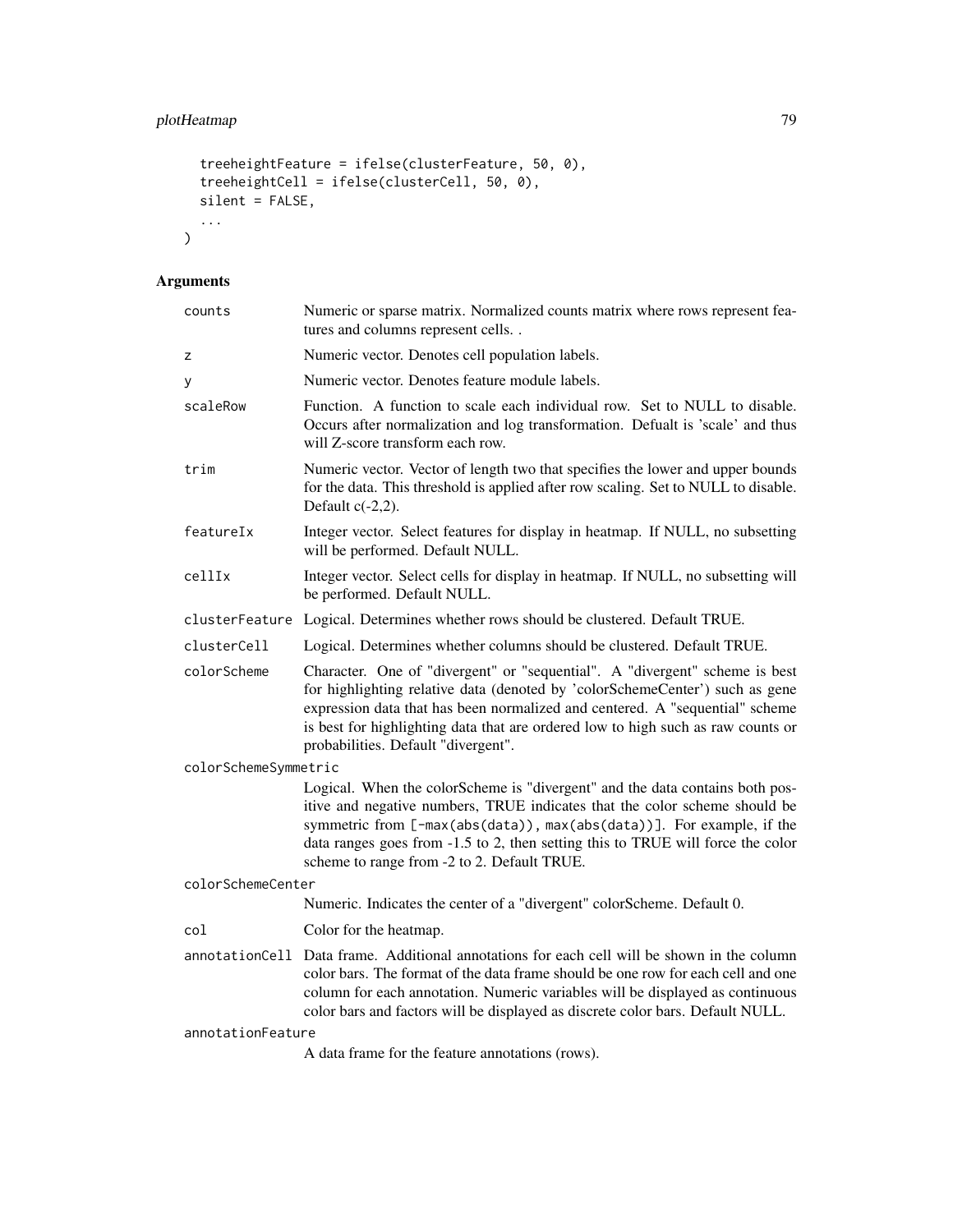| annotationColor        |                                                                                                                                                                                                                                                                                                          |  |
|------------------------|----------------------------------------------------------------------------------------------------------------------------------------------------------------------------------------------------------------------------------------------------------------------------------------------------------|--|
|                        | List. Contains color scheme for all annotations. See "?pheatmap' for more<br>details.                                                                                                                                                                                                                    |  |
| breaks                 | Numeric vector. A sequence of numbers that covers the range of values in the<br>normalized 'counts'. Values in the normalized 'matrix' are assigned to each bin<br>in 'breaks'. Each break is assigned to a unique color from 'col'. If NULL, then<br>breaks are calculated automatically. Default NULL. |  |
| legend                 | Logical. Determines whether legend should be drawn. Default TRUE.                                                                                                                                                                                                                                        |  |
| annotationLegend       |                                                                                                                                                                                                                                                                                                          |  |
|                        | Logical. Whether legend for all annotations should be drawn. Default TRUE.                                                                                                                                                                                                                               |  |
| annotationNamesFeature |                                                                                                                                                                                                                                                                                                          |  |
|                        | Logical. Whether the names for features should be shown. Default TRUE.                                                                                                                                                                                                                                   |  |
| annotationNamesCell    |                                                                                                                                                                                                                                                                                                          |  |
|                        | Logical. Whether the names for cells should be shown. Default TRUE.                                                                                                                                                                                                                                      |  |
| showNamesFeature       |                                                                                                                                                                                                                                                                                                          |  |
|                        | Logical. Specifies if feature names should be shown. Default TRUE.                                                                                                                                                                                                                                       |  |
| showNamesCell          | Logical. Specifies if cell names should be shown. Default FALSE.                                                                                                                                                                                                                                         |  |
| rowGroupOrder          | Vector. Specifies the order of feature clusters when semisupervised clustering is<br>performed on the y labels.                                                                                                                                                                                          |  |
| colGroupOrder          | Vector. Specifies the order of cell clusters when semisupervised clustering is<br>performed on the z labels.                                                                                                                                                                                             |  |
| hclustMethod           | Character. Specifies the method to use for the 'hclust' function. See '?hclust'<br>for possible values. Default "ward.D2".                                                                                                                                                                               |  |
| treeheightFeature      |                                                                                                                                                                                                                                                                                                          |  |
|                        | Numeric. Width of the feature dendrogram. Set to 0 to disable plotting of this<br>dendrogram. Default: if clusterFeature == TRUE, then treeheightFeature = $50$ ,<br>else treeheightFeature = $0$ .                                                                                                      |  |
|                        | treeheightCell Numeric. Height of the cell dendrogram. Set to 0 to disable plotting of this<br>dendrogram. Default: if clusterCell == TRUE, then treeheightCell = $50$ , else<br>treeheightCell = $0$ .                                                                                                  |  |
| silent                 | Logical. Whether to plot the heatmap.                                                                                                                                                                                                                                                                    |  |
| $\cdots$               | Other arguments to be passed to underlying pheatmap function.                                                                                                                                                                                                                                            |  |

# Value

list A list containing dendrogram information and the heatmap grob

# Examples

```
data(celdaCGSim, celdaCGMod)
plotHeatmap(celdaCGSim$counts,
  z = celdaClusters(celdaCGMod)$z, y = celdaClusters(celdaCGMod)$y
\mathcal{L}
```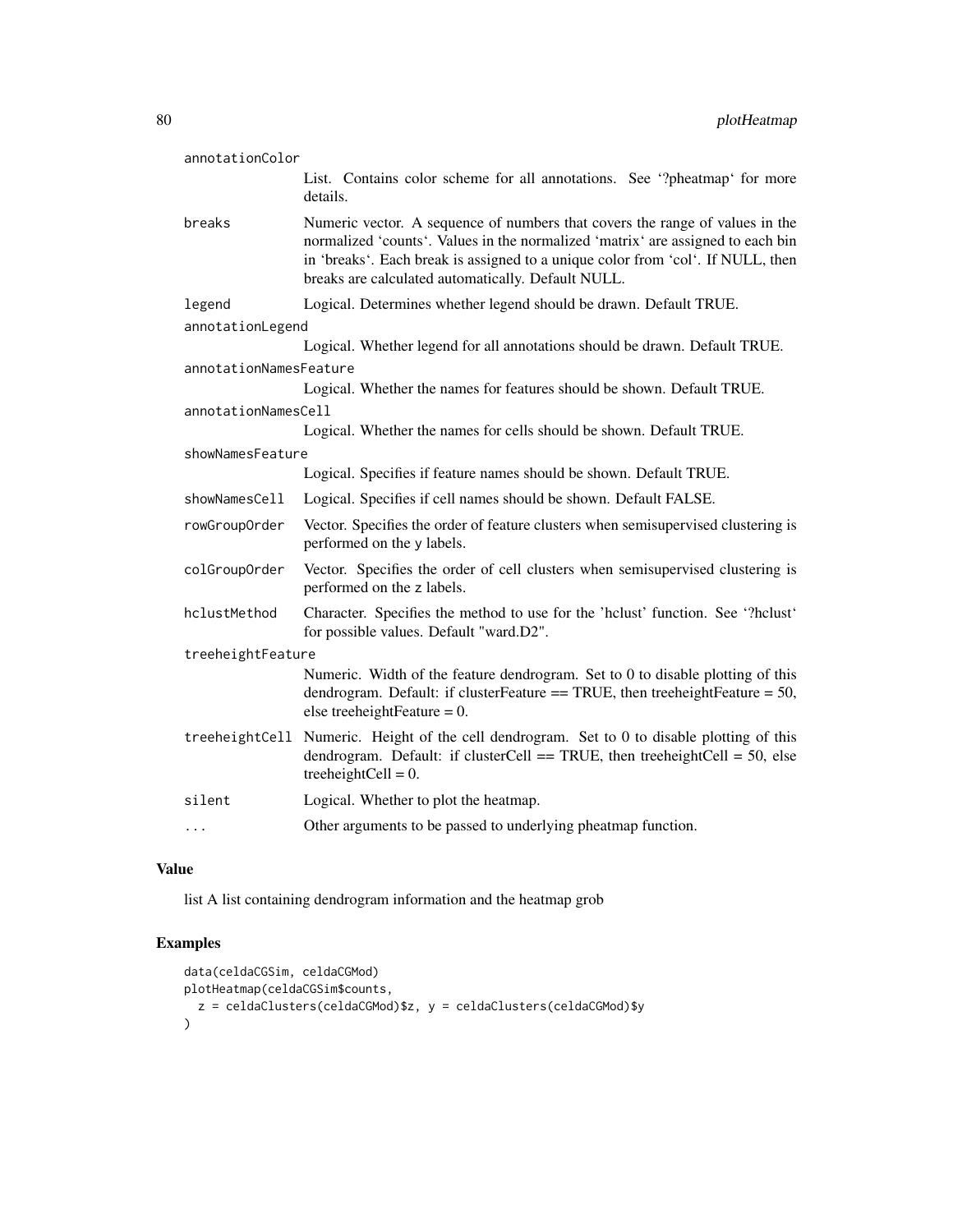## Description

Visualize perplexity differences of every model in a celdaList, by unique K/L combinations.

#### Usage

```
plotRPC(x, alterName = "featuresubset", sep = 5, alpha = 0.5)## S4 method for signature 'SingleCellExperiment'
plotRPC(x, alterName = "featureSubset", sep = 5, alpha = 0.5)## S4 method for signature 'celdaList'
plotRPC(x, sep = 5, alpha = 0.5)
```
## Arguments

| X          | Can be one of                                                                                                                                                                       |
|------------|-------------------------------------------------------------------------------------------------------------------------------------------------------------------------------------|
|            | • A SingleCellExperiment object returned from celdaGridSearch, recursiveSplitModule,<br>or recursiveSplitCell. Must contain a list named "celda_grid_search"<br>in metadata $(x)$ . |
|            | • celdaList object.                                                                                                                                                                 |
| altExpName | The name for the altExp slot to use. Default "featureSubset".                                                                                                                       |
| sep        | Numeric. Breaks in the x axis of the resulting plot.                                                                                                                                |
| alpha      | Numeric. Passed to geom_jitter. Opacity of the points. Values of alpha range<br>from 0 to 1, with lower values corresponding to more transparent colors.                            |

#### Value

A ggplot plot object showing perplexity differences as a function of clustering parameters.

#### Examples

```
data(sceCeldaCGGridSearch)
sce <- resamplePerplexity(sceCeldaCGGridSearch)
plotRPC(sce)
data(celdaCGSim, celdaCGGridSearchRes)
## Run various combinations of parameters with 'celdaGridSearch'
celdaCGGridSearchRes <- resamplePerplexity(
  celdaCGSim$counts,
  celdaCGGridSearchRes)
plotRPC(celdaCGGridSearchRes)
```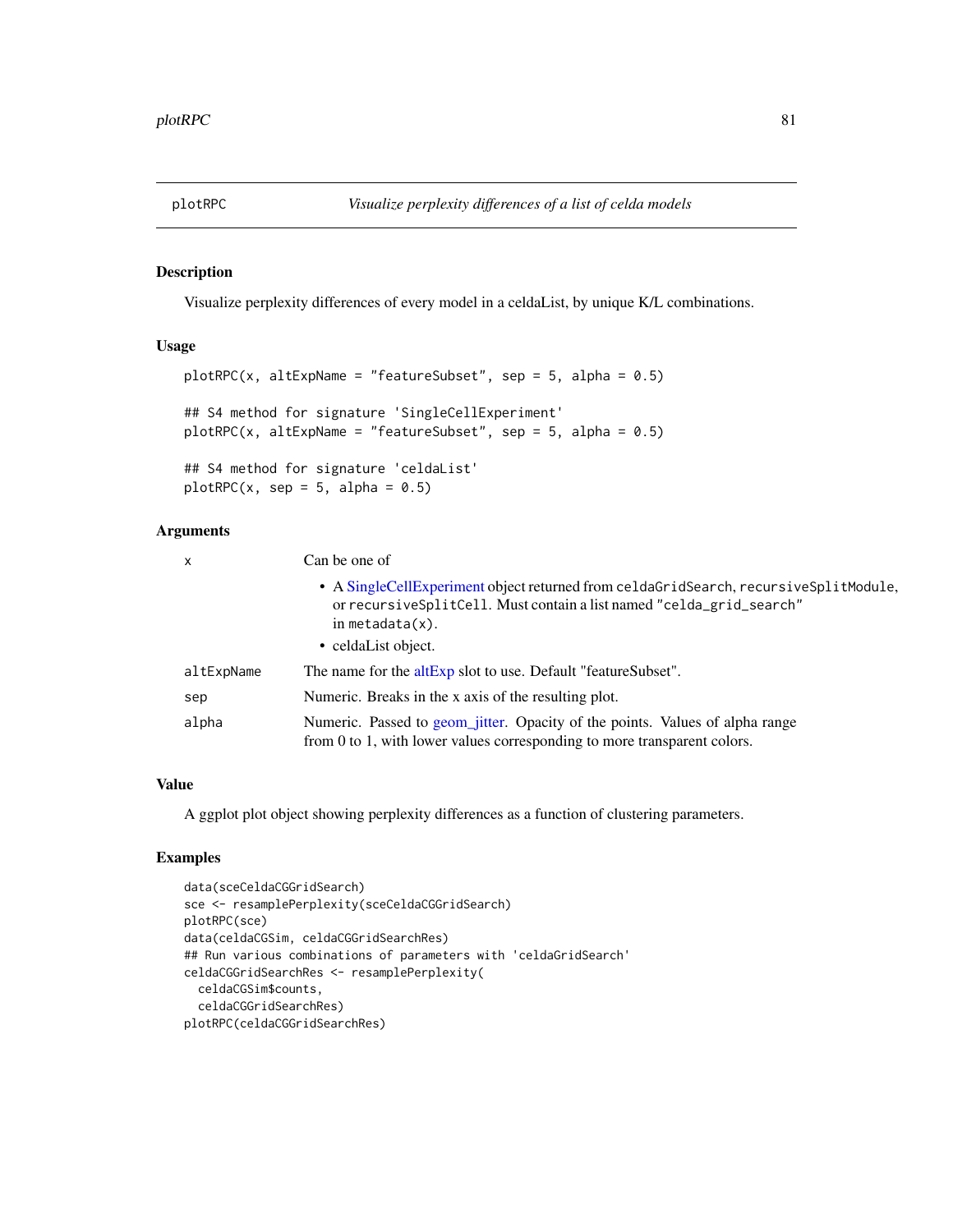## Description

Recode feature module clusters using a mapping in the from and to arguments.

## Usage

recodeClusterY(sce, from, to, altExpName = "featureSubset")

### Arguments

| sce        | SingleCellExperiment object returned from celda_G or celda_CG. Must contain<br>column celda_feature_module in rowData(altExp(sce, altExpName)). |
|------------|-------------------------------------------------------------------------------------------------------------------------------------------------|
| from       | Numeric vector. Unique values in the range of seq(celdamodules(sce)) that<br>correspond to the original module labels in sce.                   |
| to         | Numeric vector. Unique values in the range of seq(celdaModules(sce)) that<br>correspond to the new module labels.                               |
| altExpName | The name for the altExp slot to use. Default "featureSubset".                                                                                   |

# Value

@return [SingleCellExperiment](#page-0-0) object with recoded feature module labels.

## Examples

```
data(sceCeldaCG)
sceReorderedY <- recodeClusterY(sceCeldaCG, c(1, 3), c(3, 1))
```

| Recode cell cluster labels<br>recodeClusterZ |  |
|----------------------------------------------|--|
|----------------------------------------------|--|

### Description

Recode cell subpopulaton clusters using a mapping in the from and to arguments.

```
recodeClusterZ(sce, from, to, altExpName = "featureSubset")
```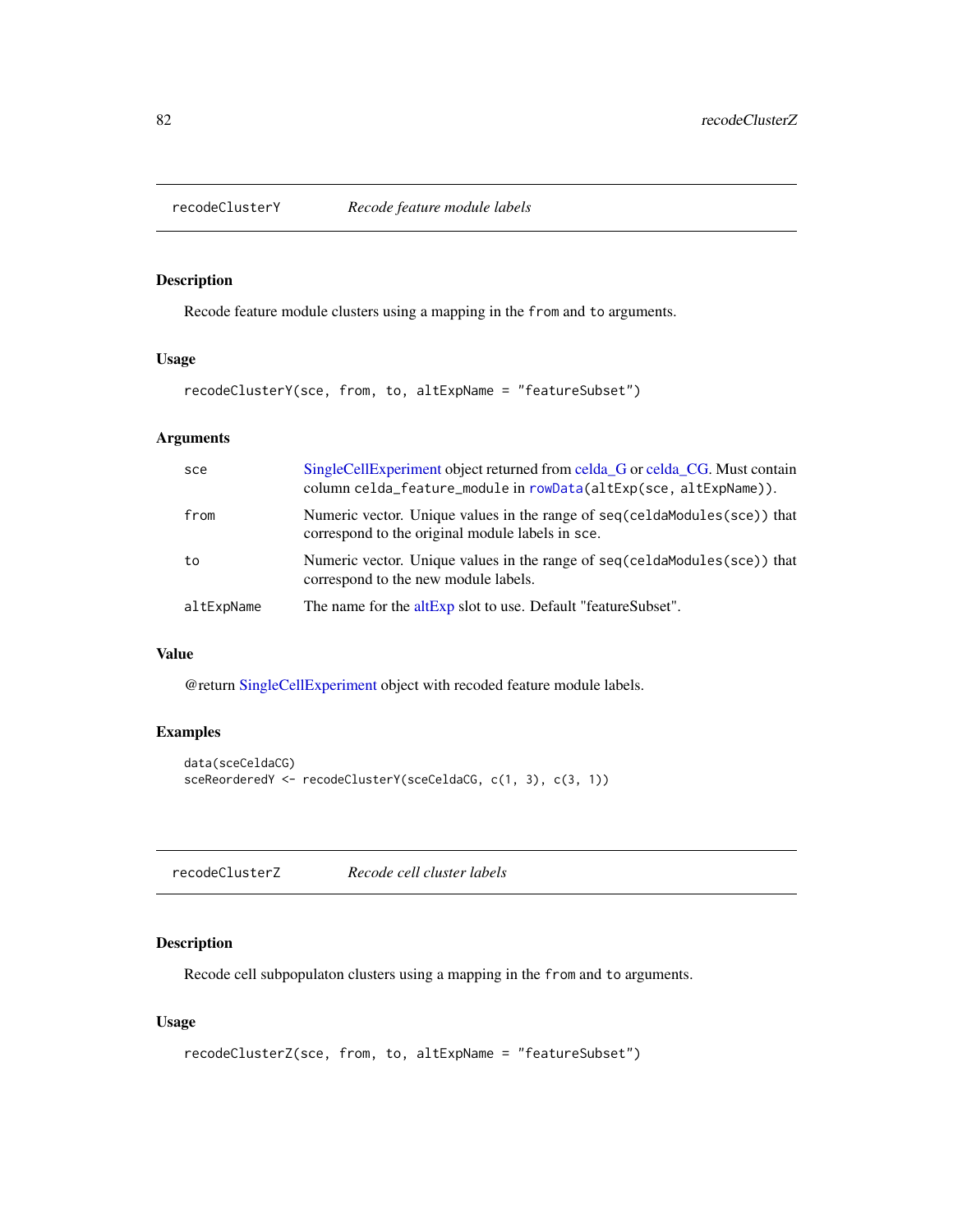## recursiveSplitCell 83

#### **Arguments**

| sce        | SingleCellExperiment object returned from celda C or celda CG. Must contain<br>column celda_cell_cluster in colData(altExp(sce, altExpName)).                                |
|------------|------------------------------------------------------------------------------------------------------------------------------------------------------------------------------|
| from       | Numeric vector. Unique values in the range of seq(max(as.integer(celdaClusters(sce,<br>$altExpName = altExpName))$ that correspond to the original cluster labels in<br>sce. |
| to         | Numeric vector. Unique values in the range of seq(max(as.integer(celdaClusters(sce,<br>$altExpName = altExpName))$ that correspond to the new cluster labels.                |
| altExpName | The name for the altExp slot to use. Default "featureSubset".                                                                                                                |

#### Value

[SingleCellExperiment](#page-0-0) object with recoded cell cluster labels.

# Examples

```
data(sceCeldaCG)
sceReorderedZ <- recodeClusterZ(sceCeldaCG, c(1, 3), c(3, 1))
```
<span id="page-82-0"></span>recursiveSplitCell *Recursive cell splitting*

### Description

Uses the [celda\\_C](#page-23-0) model to cluster cells into population for range of possible K's. The cell population labels of the previous "K-1" model are used as the initial values in the current model with K cell populations. The best split of an existing cell population is found to create the K-th cluster. This procedure is much faster than randomly initializing each model with a different K. If module labels for each feature are given in 'yInit', the [celda\\_CG](#page-26-0) model will be used to split cell populations based on those modules instead of individual features. Module labels will also be updated during sampling and thus may end up slightly different than yInit.

```
recursiveSplitCell(
  x,
  useAssay = "counts",
  altExpName = "featureSubset",
  sampleLabel = NULL,
  initialK = 5,
 maxK = 25,
  tempL = NULL,vInit = NULL,
  alpha = 1,
  beta = 1,
  delta = 1,
```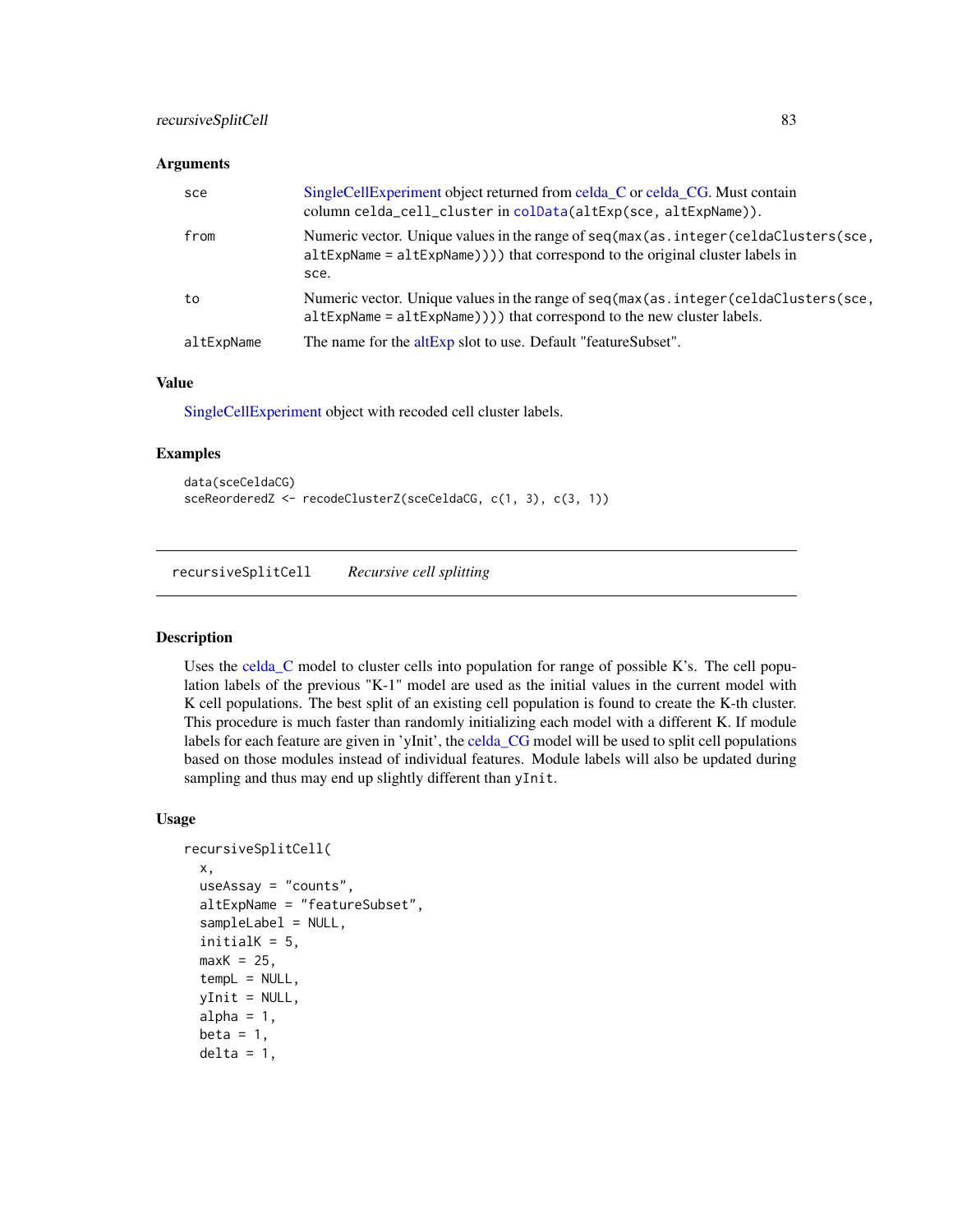```
gamma = 1,
 minCell = 3,
 reorder = TRUE,
  seed = 12345,perplexity = TRUE,
  doResampling = FALSE,
 numResample = 5,
 logfile = NULL,
  verbose = TRUE
\mathcal{L}## S4 method for signature 'SingleCellExperiment'
recursiveSplitCell(
 x,
 useAssay = "counts",
  altExpName = "featureSubset",
  sampleLabel = NULL,
  initialK = 5,
 maxK = 25,
  temb = NULL,yInit = NULL,
  alpha = 1,
 beta = 1,
 delta = 1,
  gamma = 1,
 minCell = 3,
  reorder = TRUE,
  seed = 12345,perplexity = TRUE,
 doResampling = FALSE,
  numResample = 5,
 logfile = NULL,
  verbose = TRUE
)
## S4 method for signature 'matrix'
recursiveSplitCell(
 x,
  useAssay = "counts",
  altExpName = "featureSubset",
  sampleLabel = NULL,
  initialK = 5,
 maxK = 25,
  tempL = NULL,yInit = NULL,
  alpha = 1,
 beta = 1,
 delta = 1,
```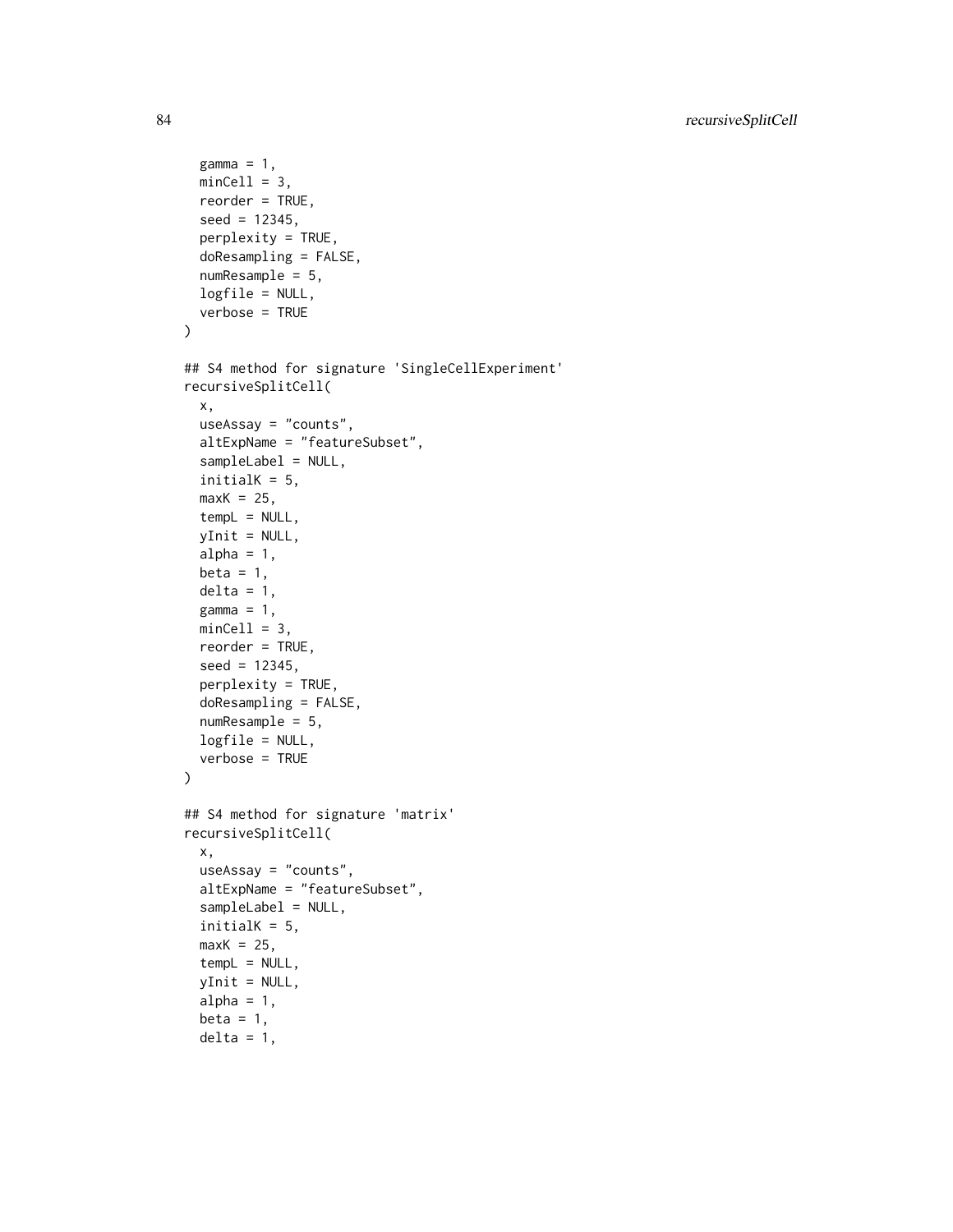# recursiveSplitCell 85

```
gamma = 1,
 minCell = 3,
 reorder = TRUE,
 seed = 12345,perplexity = TRUE,
 doResampling = FALSE,
 numResample = 5,
 logfile = NULL,
 verbose = TRUE
)
```

| <b>Arguments</b> |    |
|------------------|----|
|                  | Αr |

| x           | A numeric matrix of counts or a SingleCellExperiment with the matrix located in<br>the assay slot under useAssay. Rows represent features and columns represent<br>cells.                                                                                                                                                                                               |
|-------------|-------------------------------------------------------------------------------------------------------------------------------------------------------------------------------------------------------------------------------------------------------------------------------------------------------------------------------------------------------------------------|
| useAssay    | A string specifying the name of the assay slot to use. Default "counts".                                                                                                                                                                                                                                                                                                |
| altExpName  | The name for the altExp slot to use. Default "featureSubset".                                                                                                                                                                                                                                                                                                           |
| sampleLabel | Vector or factor. Denotes the sample label for each cell (column) in the count<br>matrix.                                                                                                                                                                                                                                                                               |
| initialK    | Integer. Initial number of cell populations to try. Default 5.                                                                                                                                                                                                                                                                                                          |
| maxK        | Integer. Maximum number of cell populations to try. Default 25.                                                                                                                                                                                                                                                                                                         |
| tempL       | Integer. Number of temporary modules to identify and use in cell splitting.<br>Only used if yInit = NULL. Collapsing features to a relatively smaller number<br>of modules will increase the speed of clustering and tend to produce better cell<br>populations. This number should be larger than the number of true modules<br>expected in the dataset. Default NULL. |
| yInit       | Integer vector. Module labels for features. Cells will be clustered using the<br>celda_CG model based on the modules specified in yInit rather than the counts<br>of individual features. While the features will be initialized to the module labels<br>in yInit, the labels will be allowed to move within each new model with a<br>different K.                      |
| alpha       | Numeric. Concentration parameter for Theta. Adds a pseudocount to each cell<br>population in each sample. Default 1.                                                                                                                                                                                                                                                    |
| beta        | Numeric. Concentration parameter for Phi. Adds a pseudocount to each feature<br>in each cell (if yInit is NULL) or to each module in each cell population (if<br>yInit is set). Default 1.                                                                                                                                                                              |
| delta       | Numeric. Concentration parameter for Psi. Adds a pseudocount to each feature<br>in each module. Only used if yInit is set. Default 1.                                                                                                                                                                                                                                   |
| gamma       | Numeric. Concentration parameter for Eta. Adds a pseudocount to the number<br>of features in each module. Only used if yInit is set. Default 1.                                                                                                                                                                                                                         |
| minCell     | Integer. Only attempt to split cell populations with at least this many cells.                                                                                                                                                                                                                                                                                          |
| reorder     | Logical. Whether to reorder cell populations using hierarchical clustering after<br>each model has been created. If FALSE, cell populations numbers will corre-<br>spond to the split which created the cell populations (i.e. 'K15' was created at<br>split 15, 'K16' was created at split 16, etc.). Default TRUE.                                                    |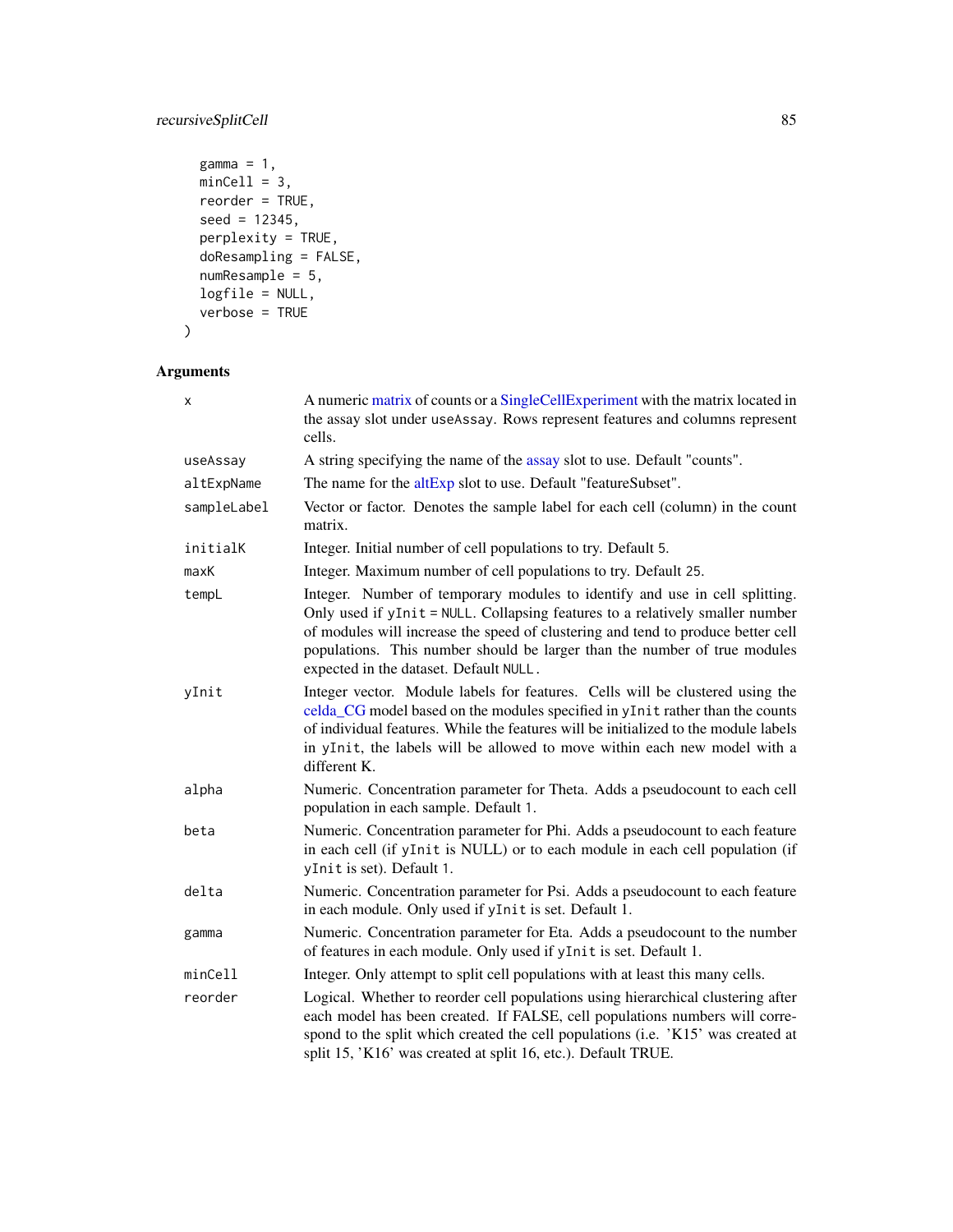| seed         | Integer. Passed to with_seed. For reproducibility, a default value of 12345 is<br>used. If NULL, no calls to with_seed are made.                                                         |
|--------------|------------------------------------------------------------------------------------------------------------------------------------------------------------------------------------------|
| perplexity   | Logical. Whether to calculate perplexity for each model. If FALSE, then per-<br>plexity can be calculated later with resample Perplexity. Default TRUE.                                  |
| doResampling | Boolean. If TRUE, then each cell in the counts matrix will be resampled accord-<br>ing to a multinomial distribution to introduce noise before calculating perplexity.<br>Default FALSE. |
| numResample  | Integer. The number of times to resample the counts matrix for evaluating per-<br>plexity if doResampling is set to TRUE. Default 5.                                                     |
| logfile      | Character. Messages will be redirected to a file named "logfile". If NULL,<br>messages will be printed to stdout. Default NULL.                                                          |
| verbose      | Logical. Whether to print log messages. Default TRUE.                                                                                                                                    |
|              |                                                                                                                                                                                          |

#### Value

A [SingleCellExperiment](#page-0-0) object. Function parameter settings and celda model results are stored in the [metadata](#page-0-0) "celda\_grid\_search" slot. The models in the list will be of class celda\_C if yInit = NULL or celda\_CG if zInit is set.

#### See Also

[recursiveSplitModule](#page-86-0) for recursive splitting of feature modules.

#### Examples

```
data(sceCeldaCG)
## Create models that range from K = 3 to K = 7 by recursively splitting
## cell populations into two to produce \link{celda_C} cell clustering models
sce <- recursiveSplitCell(sceCeldaCG, initialK = 3, maxK = 7)
## Alternatively, first identify features modules using
## \link{recursiveSplitModule}
moduleSplit <- recursiveSplitModule(sceCeldaCG, initialL = 3, maxL = 15)
plotGridSearchPerplexity(moduleSplit)
moduleSplitSelect <- subsetCeldaList(moduleSplit, list(L = 10))
## Then use module labels for initialization in \link{recursiveSplitCell} to
## produce \link{celda_CG} bi-clustering models
cellSplit <- recursiveSplitCell(sceCeldaCG,
 initialK = 3, maxK = 7, yInit = celdaModuleS(modelSplitsed)plotGridSearchPerplexity(cellSplit)
sce <- subsetCeldaList(cellSplit, list(K = 5, L = 10))
data(celdaCGSim, celdaCSim)
## Create models that range from K = 3 to K = 7 by recursively splitting
## cell populations into two to produce \link{celda_C} cell clustering models
sce <- recursiveSplitCell(celdaCSim$counts, initialK = 3, maxK = 7)
## Alternatively, first identify features modules using
## \link{recursiveSplitModule}
moduleSplit <- recursiveSplitModule(celdaCGSim$counts,
```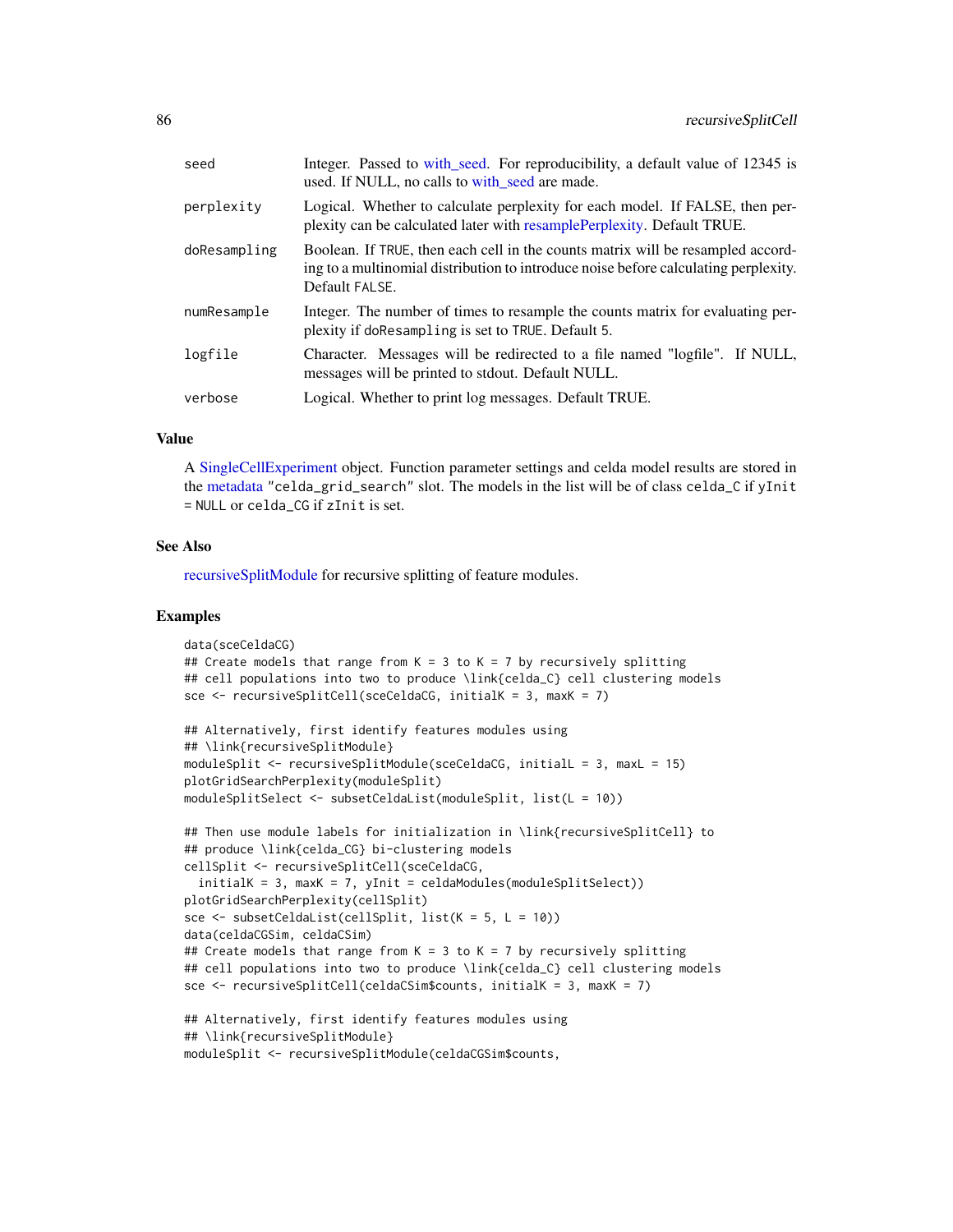```
initialL = 3, maxL = 15)
plotGridSearchPerplexity(moduleSplit)
moduleSplitSelect <- subsetCeldaList(moduleSplit, list(L = 10))
## Then use module labels for initialization in \link{recursiveSplitCell} to
## produce \link{celda_CG} bi-clustering models
cellSplit <- recursiveSplitCell(celdaCGSim$counts,
  initialK = 3, maxK = 7, yInit = celdaModules(moduleSplitSelect))
plotGridSearchPerplexity(cellSplit)
sce <- subsetCeldaList(cellSplit, list(K = 5, L = 10))
```
<span id="page-86-0"></span>recursiveSplitModule *Recursive module splitting*

### Description

Uses the [celda\\_G](#page-30-0) model to cluster features into modules for a range of possible L's. The module labels of the previous "L-1" model are used as the initial values in the current model with L modules. The best split of an existing module is found to create the L-th module. This procedure is much faster than randomly initializing each model with a different L.

```
recursiveSplitModule(
  x,
  useAssay = "counts",
  altExpName = "featureSubset",
  initialL = 10,
 maxL = 100,
  tempK = 100,
  zInit = NULL,sampleLabel = NULL,
  alpha = 1,
  beta = 1,
  delta = 1,
  gamma = 1,
 minFeature = 3,
  reorder = TRUE,
  seed = 12345,perplexity = TRUE,
  doResampling = FALSE,
  numResample = 5,
  verbose = TRUE,
  logfile = NULL
)
## S4 method for signature 'SingleCellExperiment'
recursiveSplitModule(
```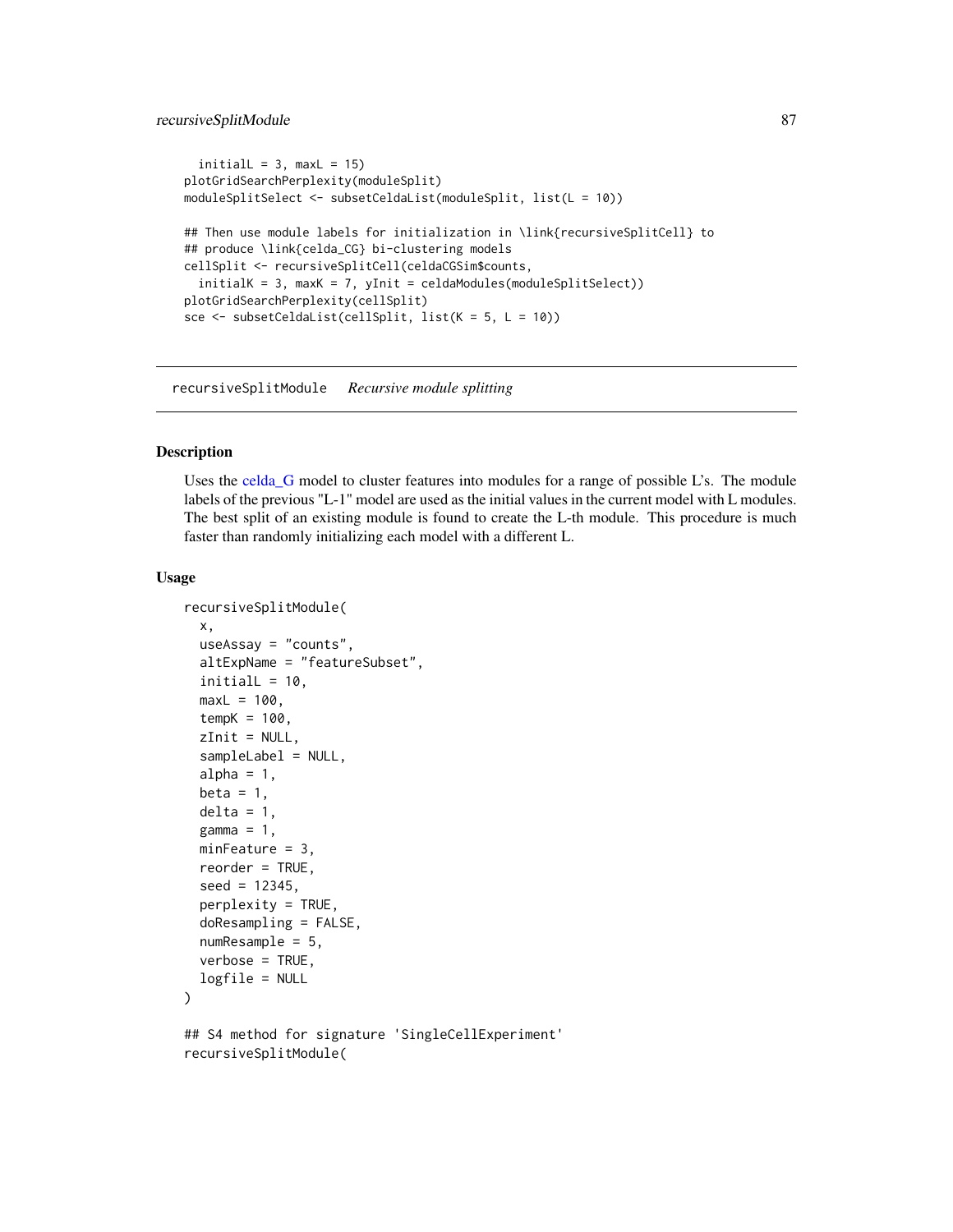```
x,
  useAssay = "counts",
  altExpName = "featureSubset",
  initialL = 10,
 maxL = 100,
  tempK = 100,
  zInit = NULL,sampleLabel = NULL,
  alpha = 1,
 beta = 1,
 delta = 1,
  gamma = 1,
 minFeature = 3,
 reorder = TRUE,
  seed = 12345,perplexity = TRUE,
  doResampling = FALSE,
 numResample = 5,
 verbose = TRUE,
 logfile = NULL
)
## S4 method for signature 'matrix'
recursiveSplitModule(
  x,
 useAssay = "counts",
 altExpName = "featureSubset",
  initial = 10,maxL = 100,
  tempK = 100,
  zInit = NULL,sampleLabel = NULL,
  alpha = 1,
 beta = 1,
  delta = 1,
  gamma = 1,
 minFeature = 3,
 reorder = TRUE,
  seed = 12345,perplexity = TRUE,
  doResampling = FALSE,
 numResample = 5,
 verbose = TRUE,
 logfile = NULL
```

```
\mathcal{L}
```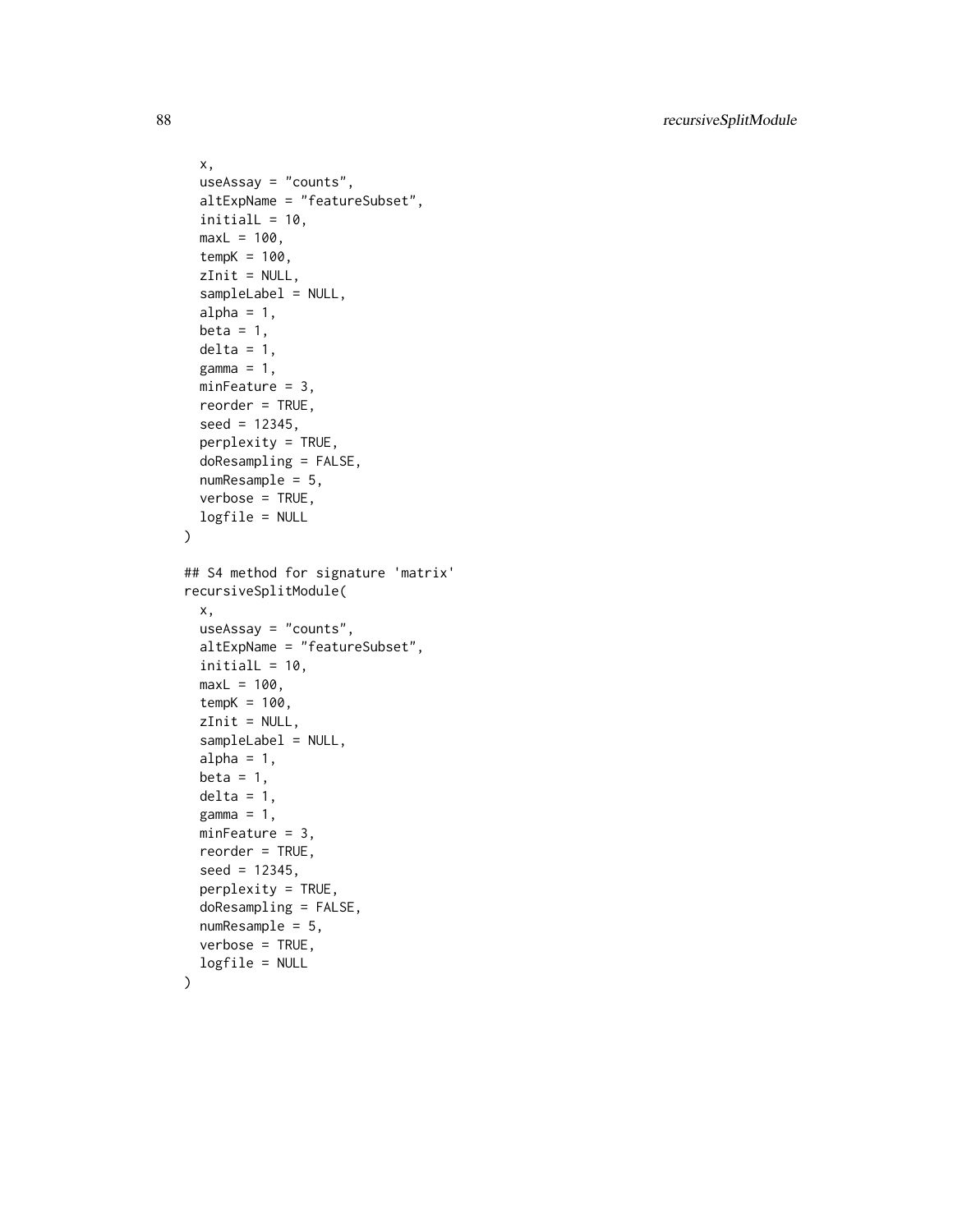# Arguments

| х            | A numeric matrix of counts or a SingleCellExperiment with the matrix located in<br>the assay slot under useAssay. Rows represent features and columns represent<br>cells.                                                                                                                                                                                                                     |
|--------------|-----------------------------------------------------------------------------------------------------------------------------------------------------------------------------------------------------------------------------------------------------------------------------------------------------------------------------------------------------------------------------------------------|
| useAssay     | A string specifying which assay slot to use if x is a SingleCellExperiment object.<br>Default "counts".                                                                                                                                                                                                                                                                                       |
| altExpName   | The name for the altExp slot to use. Default "featureSubset".                                                                                                                                                                                                                                                                                                                                 |
| initialL     | Integer. Initial number of modules.                                                                                                                                                                                                                                                                                                                                                           |
| maxL         | Integer. Maximum number of modules.                                                                                                                                                                                                                                                                                                                                                           |
| tempK        | Integer. Number of temporary cell populations to identify and use in module<br>splitting. Only used if zInit = NULL Collapsing cells to a relatively smaller<br>number of cell popluations will increase the speed of module clustering and<br>tend to produce better modules. This number should be larger than the number<br>of true cell populations expected in the dataset. Default 100. |
| zInit        | Integer vector. Collapse cells to cell populations based on labels in zInit and<br>then perform module splitting. If NULL, no collapsing will be performed unless<br>tempK is specified. Default NULL.                                                                                                                                                                                        |
| sampleLabel  | Vector or factor. Denotes the sample label for each cell (column) in the count<br>matrix. Default NULL.                                                                                                                                                                                                                                                                                       |
| alpha        | Numeric. Concentration parameter for Theta. Adds a pseudocount to each cell<br>population in each sample. Only used if zInit is set. Default 1.                                                                                                                                                                                                                                               |
| beta         | Numeric. Concentration parameter for Phi. Adds a pseudocount to each feature<br>module in each cell. Default 1.                                                                                                                                                                                                                                                                               |
| delta        | Numeric. Concentration parameter for Psi. Adds a pseudocount to each feature<br>in each module. Default 1.                                                                                                                                                                                                                                                                                    |
| gamma        | Numeric. Concentration parameter for Eta. Adds a pseudocount to the number<br>of features in each module. Default 1.                                                                                                                                                                                                                                                                          |
| minFeature   | Integer. Only attempt to split modules with at least this many features.                                                                                                                                                                                                                                                                                                                      |
| reorder      | Logical. Whether to reorder modules using hierarchical clustering after each<br>model has been created. If FALSE, module numbers will correspond to the split<br>which created the module (i.e. 'L15' was created at split 15, 'L16' was created<br>at split 16, etc.). Default TRUE.                                                                                                         |
| seed         | Integer. Passed to with_seed. For reproducibility, a default value of 12345 is<br>used. If NULL, no calls to with_seed are made.                                                                                                                                                                                                                                                              |
| perplexity   | Logical. Whether to calculate perplexity for each model. If FALSE, then per-<br>plexity can be calculated later with resamplePerplexity. Default TRUE.                                                                                                                                                                                                                                        |
| doResampling | Boolean. If TRUE, then each cell in the counts matrix will be resampled accord-<br>ing to a multinomial distribution to introduce noise before calculating perplexity.<br>Default FALSE.                                                                                                                                                                                                      |
| numResample  | Integer. The number of times to resample the counts matrix for evaluating per-<br>plexity if doResampling is set to TRUE. Default 5.                                                                                                                                                                                                                                                          |
| verbose      | Logical. Whether to print log messages. Default TRUE.                                                                                                                                                                                                                                                                                                                                         |
| logfile      | Character. Messages will be redirected to a file named "logfile". If NULL,<br>messages will be printed to stdout. Default NULL.                                                                                                                                                                                                                                                               |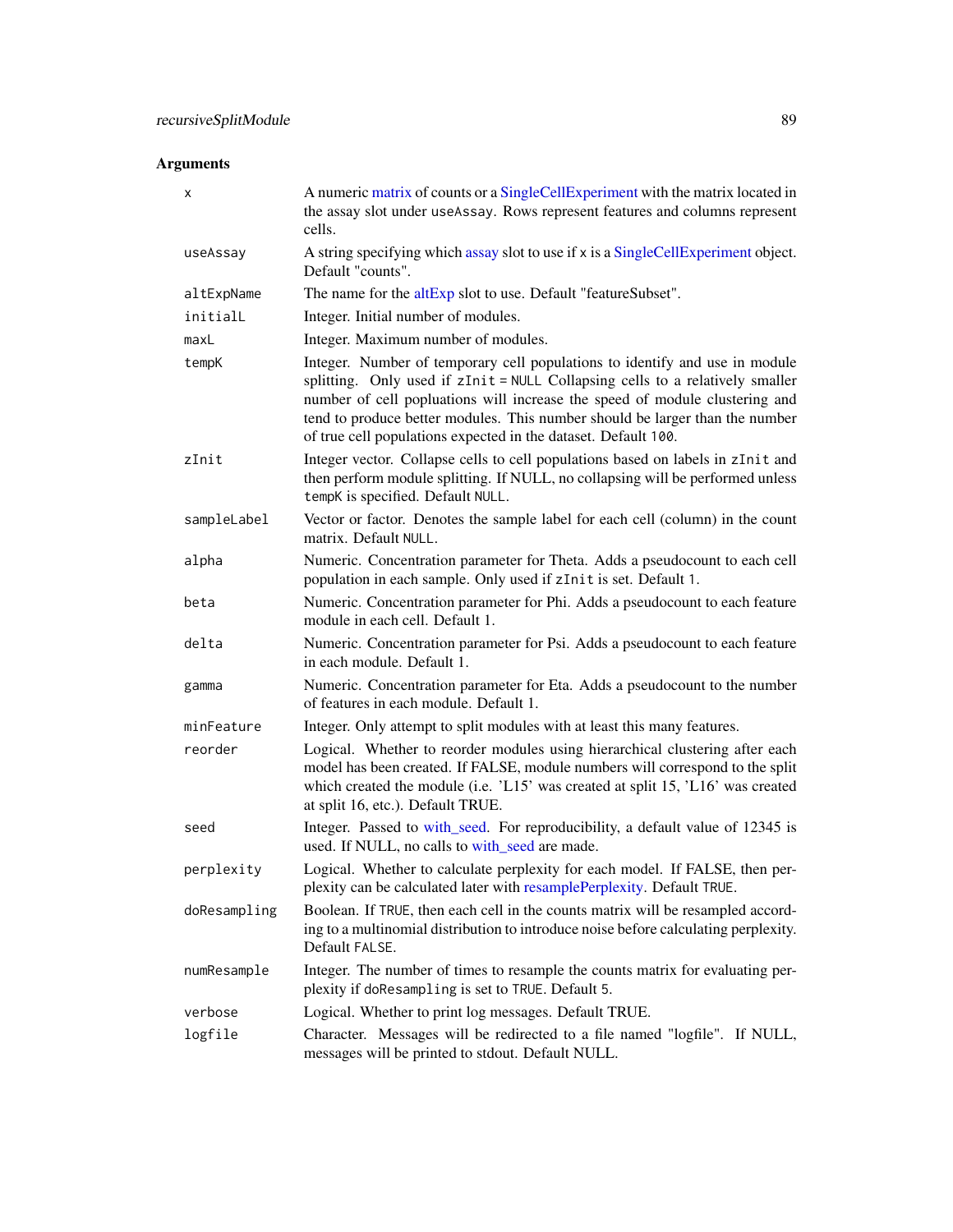#### Value

A [SingleCellExperiment](#page-0-0) object. Function parameter settings and celda model results are stored in the [metadata](#page-0-0) "celda\_grid\_search" slot. The models in the list will be of class [celda\\_G](#page-30-0) if zInit = NULL or [celda\\_CG](#page-26-0) if zInit is set.

#### See Also

recursiveSplitCell for recursive splitting of cell populations.

#### Examples

```
data(sceCeldaCG)
## Create models that range from L=3 to L=20 by recursively splitting modules
## into two
moduleSplit <- recursiveSplitModule(sceCeldaCG, initialL = 3, maxL = 20)
## Example results with perplexity
plotGridSearchPerplexity(moduleSplit)
## Select model for downstream analysis
celdaMod <- subsetCeldaList(moduleSplit, list(L = 10))
data(celdaCGSim)
## Create models that range from L=3 to L=20 by recursively splitting modules
## into two
moduleSplit <- recursiveSplitModule(celdaCGSim$counts,
 initialL = 3, maxL = 20)
## Example results with perplexity
plotGridSearchPerplexity(moduleSplit)
## Select model for downstream analysis
celdaMod <- subsetCeldaList(moduleSplit, list(L = 10))
```
reorderCelda *Reorder cells populations and/or features modules using hierarchical clustering*

### Description

Apply hierarchical clustering to reorder the cell populations and/or feature modules and group similar ones together based on the cosine distance of the factorized matrix from [factorizeMatrix.](#page-42-0)

```
reorderCelda(
  x,
  celdaMod,
  useAssay = "counts",
  altExpName = "featureSubset",
```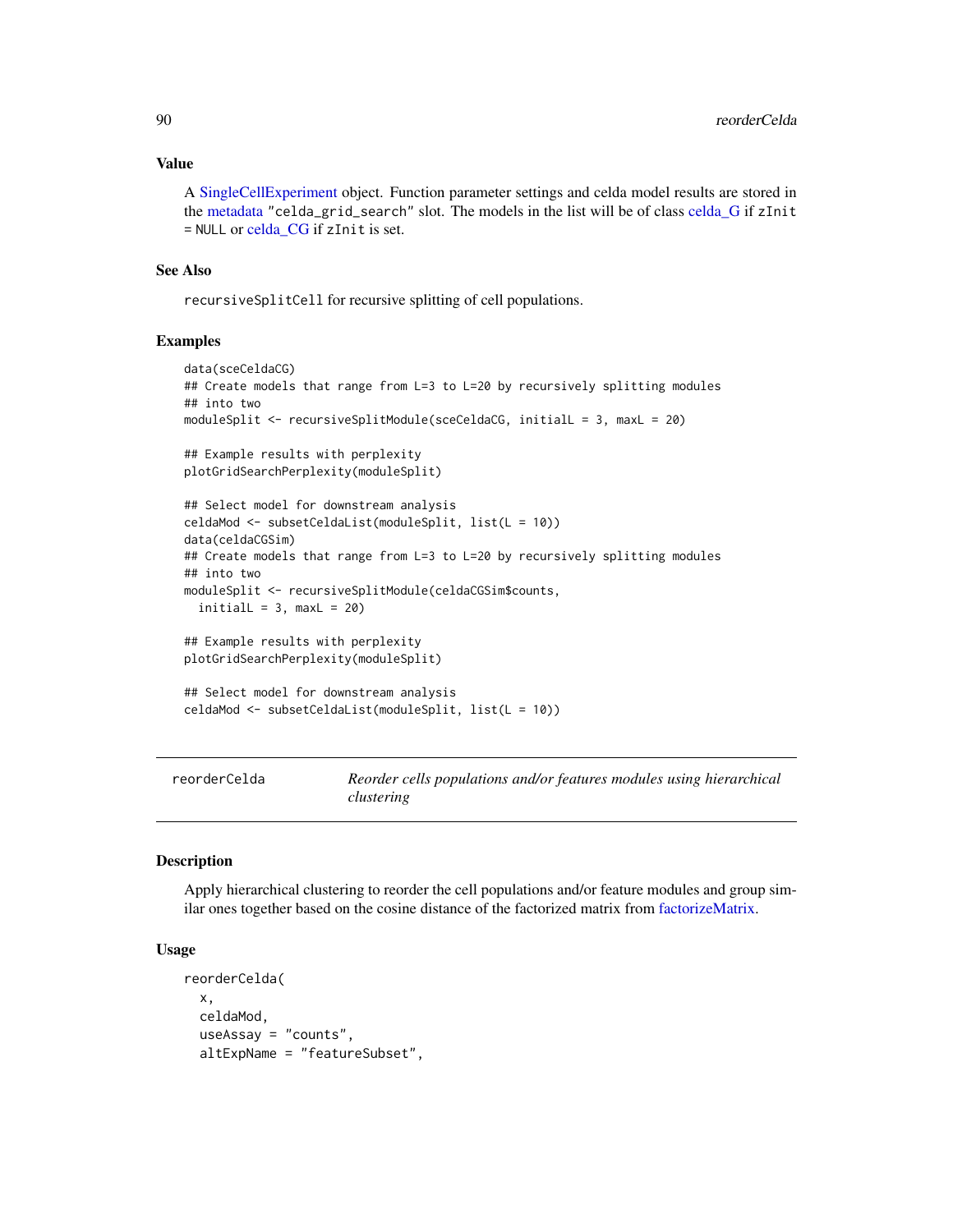# reorderCelda 91

```
method = "complete"
\lambda## S4 method for signature 'SingleCellExperiment,ANY'
reorderCelda(
  x,
 useAssay = "counts",
 altExpName = "featureSubset",
 method = "complete"
)
## S4 method for signature 'matrix,celda_CG'
reorderCelda(x, celdaMod, method = "complete")
## S4 method for signature 'matrix,celda_C'
reorderCelda(x, celdaMod, method = "complete")
## S4 method for signature 'matrix,celda_G'
reorderCelda(x, celdaMod, method = "complete")
```
# Arguments

| $\boldsymbol{\mathsf{x}}$ | Can be one of                                                                                                                                                                                                     |  |
|---------------------------|-------------------------------------------------------------------------------------------------------------------------------------------------------------------------------------------------------------------|--|
|                           | • A SingleCellExperiment object returned by celda_C, celda_G or celda_CG,<br>with the matrix located in the useAssay assay slot in altExp(x, altExpName).<br>Rows represent features and columns represent cells. |  |
|                           | • Integer count matrix. Rows represent features and columns represent cells.<br>This matrix should be the same as the one used to generate celda Mod.                                                             |  |
| celdaMod                  | Celda model object. Only works if $x$ is an integer counts matrix. Ignored if $x$ is<br>a SingleCellExperiment object.                                                                                            |  |
| useAssay                  | A string specifying which assay slot to use if x is a SingleCellExperiment object.<br>Default "counts".                                                                                                           |  |
| altExpName                | The name for the altExp slot. Default "featureSubset".                                                                                                                                                            |  |
| method                    | Passed to holythermore, The agglomeration method to be used to be used. Default<br>"complete".                                                                                                                    |  |

### Value

A [SingleCellExperiment](#page-0-0) object (or Celda model object) with updated cell cluster and/or feature module labels.

# Examples

```
data(sceCeldaCG)
reordersce <- reorderCelda(sceCeldaCG)
data(celdaCGSim, celdaCGMod)
reorderCeldaCG <- reorderCelda(celdaCGSim$counts, celdaCGMod)
data(celdaCSim, celdaCMod)
```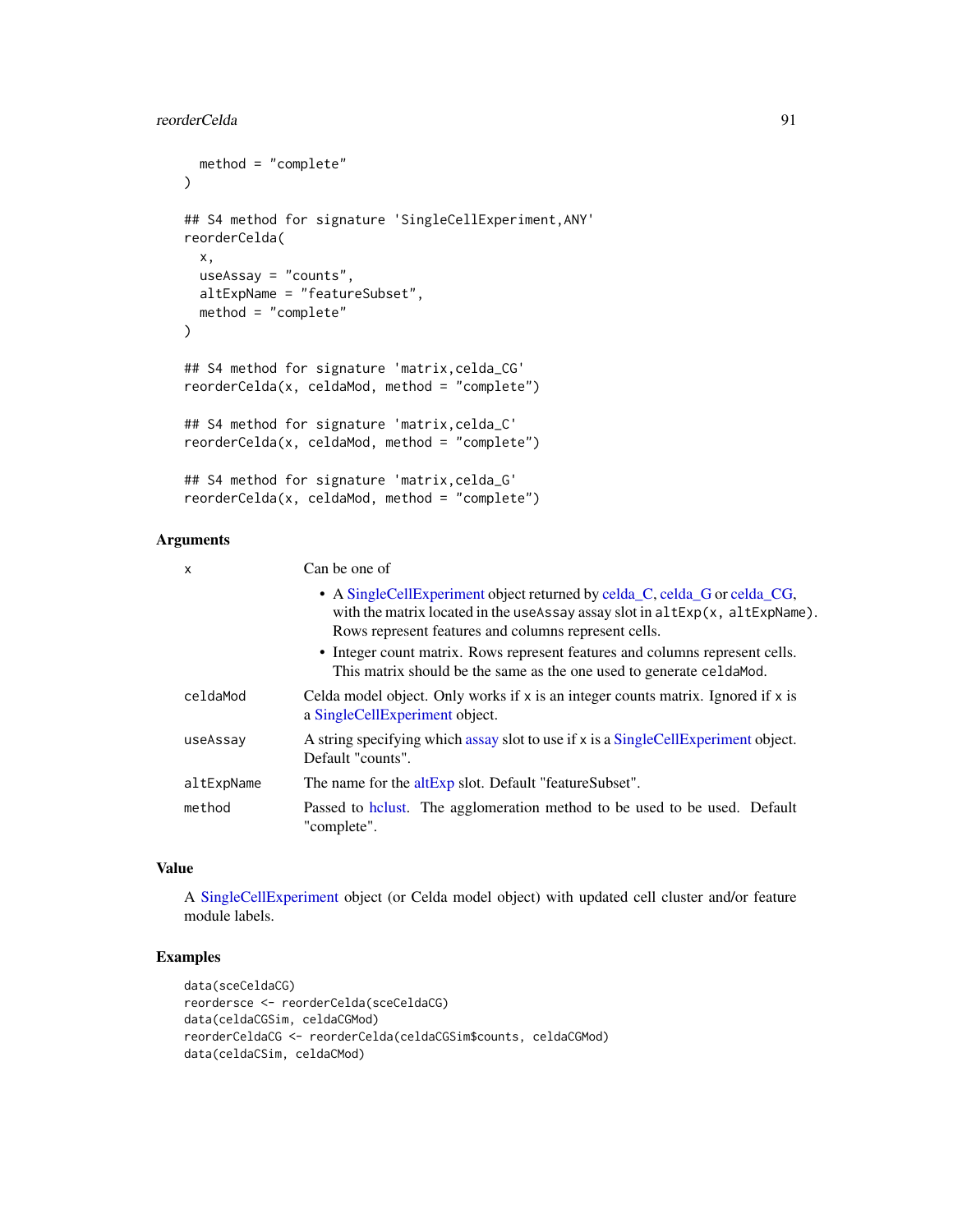```
reorderCeldaC <- reorderCelda(celdaCSim$counts, celdaCMod)
data(celdaGSim, celdaGMod)
reorderCeldaG <- reorderCelda(celdaGSim$counts, celdaGMod)
```
reportceldaCG *Generate an HTML report for celda\_CG*

#### Description

reportCeldaCGRun will run [recursiveSplitModule](#page-86-0) and [recursiveSplitCell](#page-82-0) to find the number of modules (L) and the number of cell populations (K). A final [celda\\_CG](#page-26-0) model will be selected from [recursiveSplitCell.](#page-82-0) After a [celda\\_CG](#page-26-0) model has been fit, reportCeldaCGPlotResults can be used to create an HTML report for visualization and exploration of the [celda\\_CG](#page-26-0) model results. Some of the plotting and feature selection functions require the installation of the Bioconductor package singleCellTK.

```
reportCeldaCGRun(
  sce,
 L,
 K,
  sampleLabel = NULL,
  altExpName = "featureSubset",
 useAssay = "counts",
  initialL = 10,
 maxL = 150,
  initialK = 5,
 maxK = 50,
 minCell = 3,
 minCount = 3,
 maxFeatures = 5000,
  output_file = "CeldaCG_RunReport",
  output_sce_prefix = "celda_cg",
  output_dir = ".",
 pdf = FALSE,showSession = TRUE
)
reportCeldaCGPlotResults(
  sce,
  reducedDimName,
  features = NULL,
  displayName = NULL,
  altExpName = "featureSubset",
  useAssay = "counts",
  cellAnnot = NULL,
```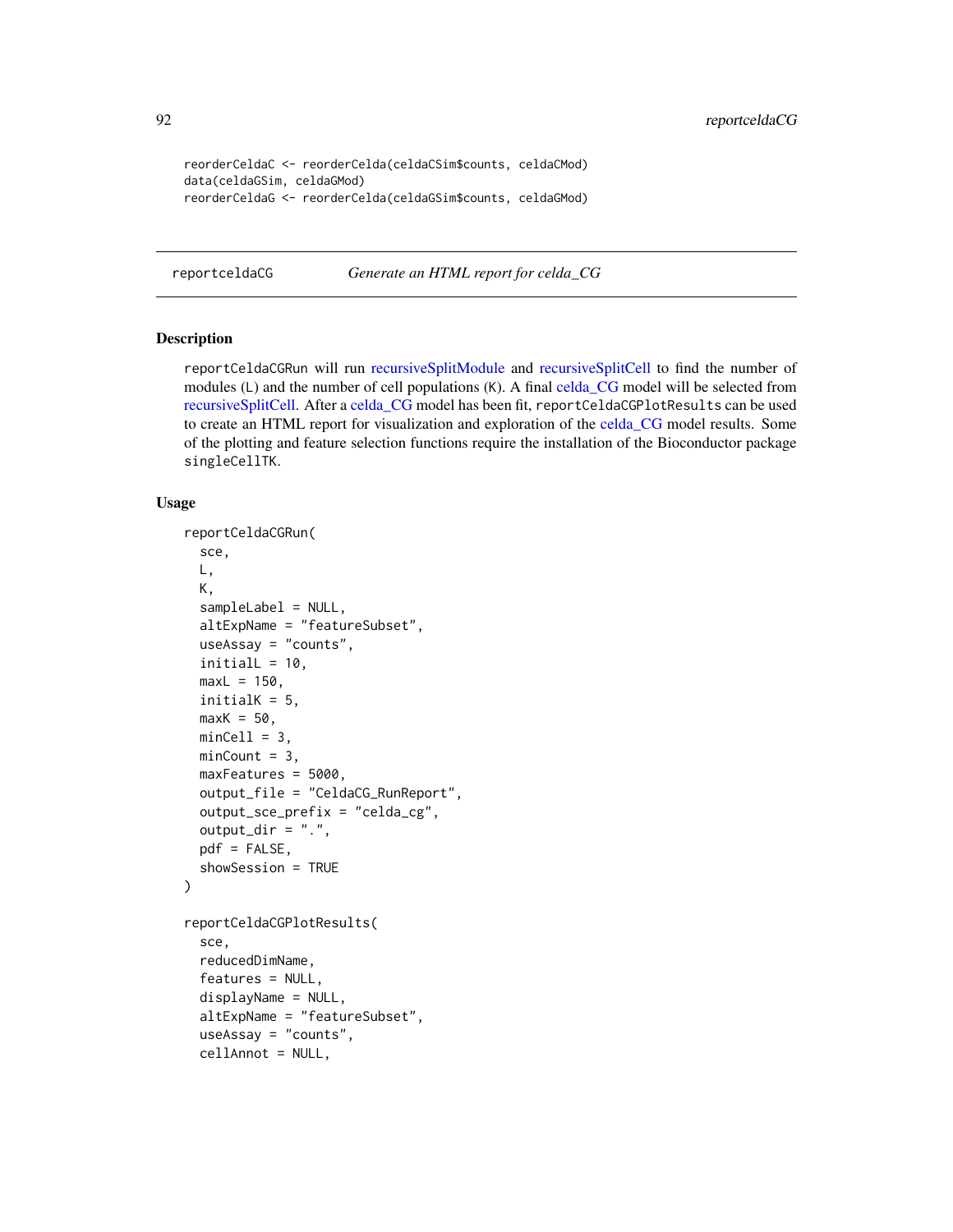# reportceldaCG 93

```
cellAnnotLabel = NULL,
exactMatch = TRUE,
moduleFilePrefix = "module_features",
output_file = "CeldaCG_ResultReport",
output\_dir = "."pdf = FALSE,
showSetup = TRUE,
showSession = TRUE
```

```
)
```
# Arguments

| sce               | A SingleCellExperiment with the matrix located in the assay slot under useAssay.<br>Rows represent features and columns represent cells.                                                                                                    |  |
|-------------------|---------------------------------------------------------------------------------------------------------------------------------------------------------------------------------------------------------------------------------------------|--|
| L                 | Integer. Final number of feature modules. See celda_CG for more information.                                                                                                                                                                |  |
| Κ                 | Integer. Final number of cell populations. See celda_CG for more information.                                                                                                                                                               |  |
| sampleLabel       | Vector or factor. Denotes the sample label for each cell (column) in the count<br>matrix.                                                                                                                                                   |  |
| altExpName        | The name for the altExp slot to use. Default "featureSubset".                                                                                                                                                                               |  |
| useAssay          | A string specifying which assay slot to use. Default "counts".                                                                                                                                                                              |  |
| initialL          | Integer. Minimum number of modules to try. See recursiveSplitModule for more<br>information. Defailt 10.                                                                                                                                    |  |
| maxL              | Integer. Maximum number of modules to try. See recursiveSplitModule for<br>more information. Default 150.                                                                                                                                   |  |
| initialK          | Integer. Initial number of cell populations to try.                                                                                                                                                                                         |  |
| maxK              | Integer. Maximum number of cell populations to try.                                                                                                                                                                                         |  |
| minCell           | Integer. Minimum number of cells required for feature selection. See selectFea-<br>tures for more information. Default 3.                                                                                                                   |  |
| minCount          | Integer. Minimum number of counts required for feature selection. See select-<br>Features for more information. Default 3.                                                                                                                  |  |
| maxFeatures       | Integer. Maximum number of features to include. If the number of features after<br>filtering for minCell and minCount are greater than maxFeature, then Seurat's<br>VST function is used to select the top variable features. Default 5000. |  |
| output_file       | Character. Prefix of the html file. Default "CeldaCG_ResultReport".                                                                                                                                                                         |  |
| output_sce_prefix |                                                                                                                                                                                                                                             |  |
|                   | Character. The sce object with celda_CG results will be saved to an .rds file<br>starting with this prefix. Default celda_cg.                                                                                                               |  |
| output_dir        | Character. Path to save the html file. Default                                                                                                                                                                                              |  |
| pdf               | Boolean. Whether to create PDF versions of each plot in addition to PNGs.<br>Default FALSE.                                                                                                                                                 |  |
| showSession       | Boolean. Whether to show the session information at the end. Default TRUE.                                                                                                                                                                  |  |
| reducedDimName    | Character. Name of the reduced dimensional object to be used in 2-D scatter<br>plots throughout the report. Default celda_UMAP.                                                                                                             |  |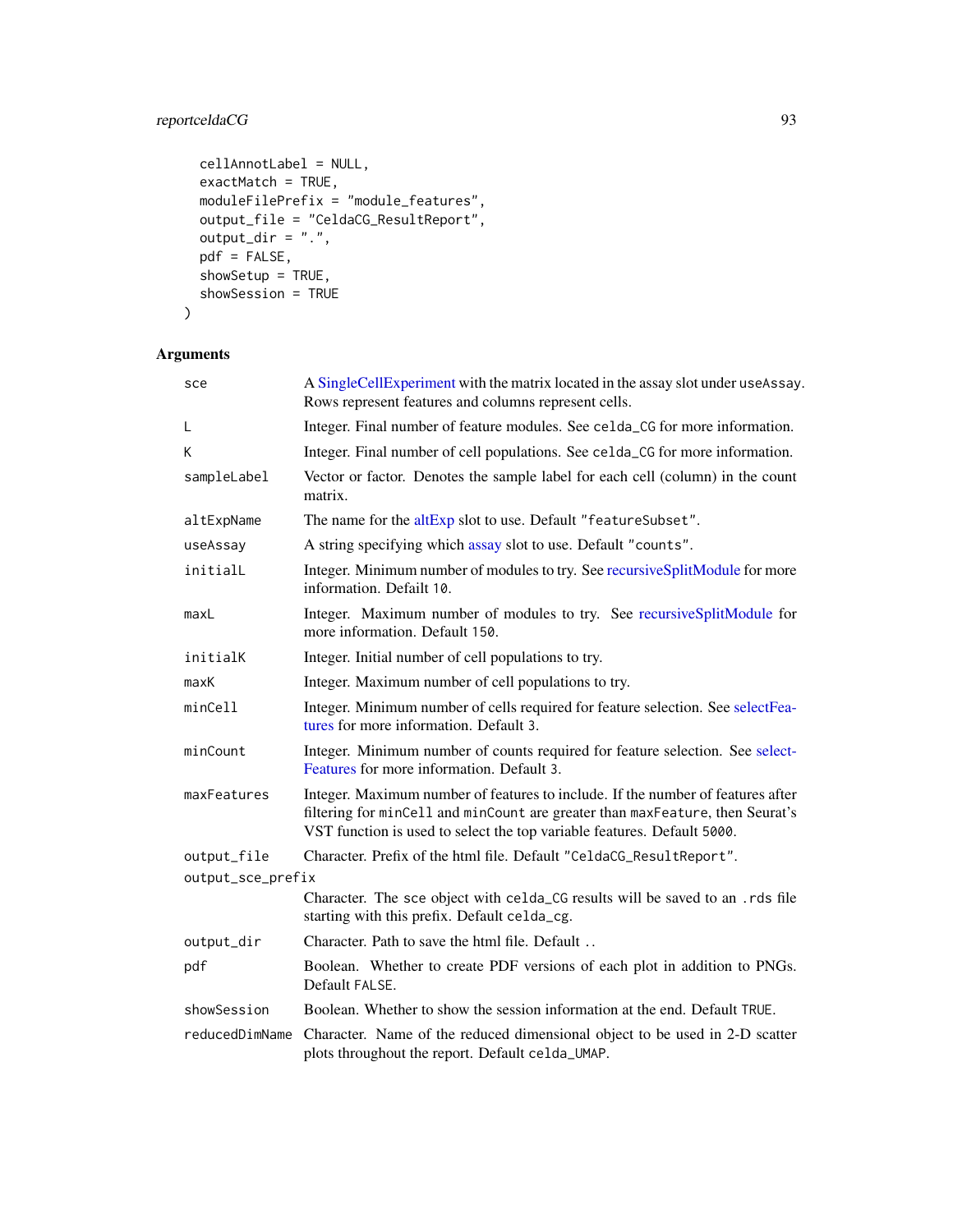| features         | Character vector. Expression of these features will be displayed on a reduced<br>dimensional plot defined by reducedDimName. If NULL, then no plotting of fea-<br>tures on a reduced dimensinoal plot will be performed. Default NULL.                                                       |  |
|------------------|----------------------------------------------------------------------------------------------------------------------------------------------------------------------------------------------------------------------------------------------------------------------------------------------|--|
| displayName      | Character. The name to use for display in scatter plots and heatmaps. If NULL,<br>then the rownames of the sce object will be used. This can also be set to the<br>name of a column in the row data of sce or altExp(sce, altExpName). Default<br>NULL.                                      |  |
| cellAnnot        | Character vector. The cell-level annotations to display on the reduced dimen-<br>sional plot. These variables should be present in the column data of the sce<br>object. Default NULL.                                                                                                       |  |
| cellAnnotLabel   | Character vector. Additional cell-level annotations to display on the reduced<br>dimensional plot. Variables will be treated as categorial and labels for each<br>group will be placed on the plot. These variables should be present in the column<br>data of the sce object. Default NULL. |  |
| exactMatch       | Boolean. Whether to only identify exact matches or to identify partial matches<br>using grep. Default FALSE.                                                                                                                                                                                 |  |
| moduleFilePrefix |                                                                                                                                                                                                                                                                                              |  |
|                  | Character. The features in each module will be written to a a csy file starting with<br>this name. If NULL, then no file will be written. Default "module_features".                                                                                                                         |  |
| showSetup        | Boolean. Whether to show the setup code at the beginning. Default TRUE.                                                                                                                                                                                                                      |  |

# Value

.html file

## Examples

```
data(sceCeldaCG)
## Not run:
library(SingleCellExperiment)
sceCeldaCG$sum <- colSums(counts(sceCeldaCG))
rowData(sceCeldaCG)$rownames <- rownames(sceCeldaCG)
sceCeldaCG <- reportCeldaCGRun(sceCeldaCG,
    initialL = 5, maxL = 20, initialK = 5,
    maxK = 20, L = 10, K = 5)
reportCeldaCGPlotResults(sce = sceCeldaCG,
    reducedDimName = "celda_UMAP",
    features = c("Gene_1", "Gene_100"),
    displayName = "rownames",
    cellAnnot="sum")
```
## End(Not run)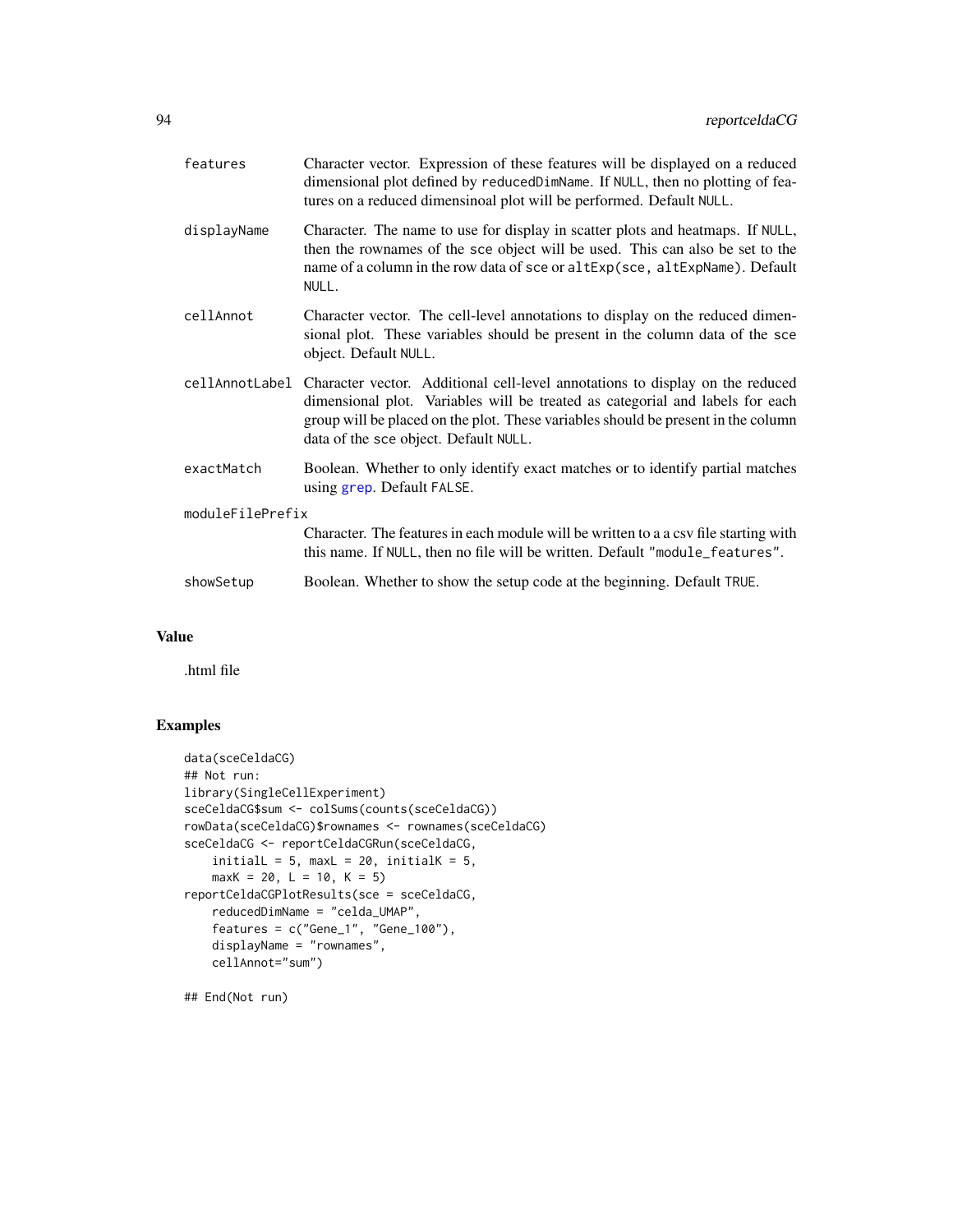<span id="page-94-0"></span>resamplePerplexity *Calculate and visualize perplexity of all models in a celdaList*

## Description

Calculates the perplexity of each model's cluster assignments given the provided countMatrix, as well as resamplings of that count matrix, providing a distribution of perplexities and a better sense of the quality of a given K/L choice.

#### Usage

```
resamplePerplexity(
 x,
 celdaList,
 useAssay = "counts",
  altExpName = "featureSubset",
  doResampling = FALSE,
 numResample = 5,
  seed = 12345
)
## S4 method for signature 'SingleCellExperiment'
resamplePerplexity(
  x,
 useAssay = "counts",
  altExpName = "featureSubset",
 doResampling = FALSE,
 numResample = 5,
  seed = 12345
\mathcal{E}## S4 method for signature 'ANY'
resamplePerplexity(
  x,
  celdaList,
  doResampling = FALSE,
 numResample = 5,
  seed = 12345
)
```
#### Arguments

| X         | A numeric matrix of counts or a SingleCellExperiment returned from celdaGrid-    |
|-----------|----------------------------------------------------------------------------------|
|           | Search with the matrix located in the assay slot under use Assay. Rows represent |
|           | features and columns represent cells. Must contain "celda grid search" slot in   |
|           | $metadata(x)$ if x is a SingleCellExperiment object.                             |
| celdaList | Object of class 'celdaList'. Used only if x is a matrix object.                  |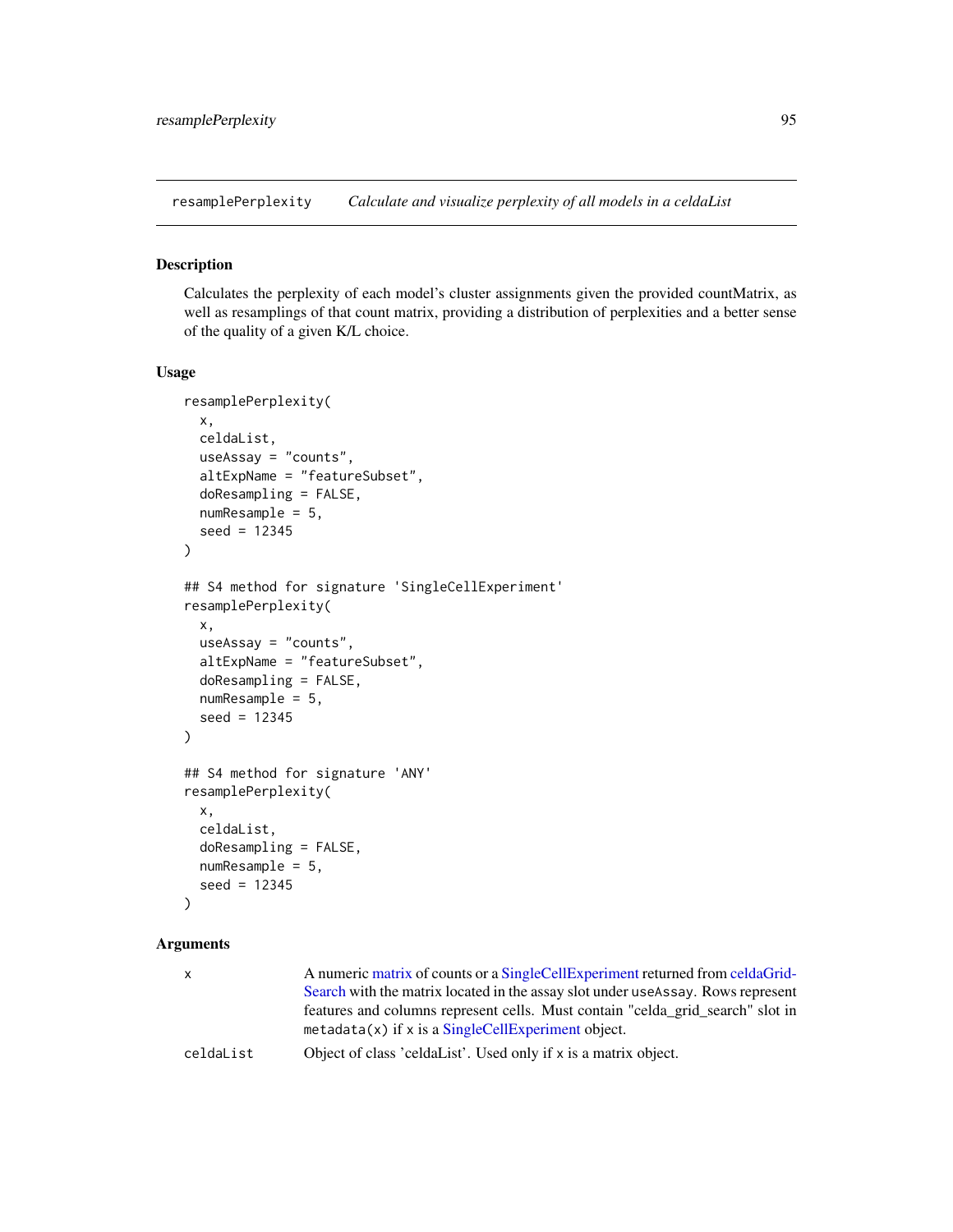| useAssay     | A string specifying which assay slot to use if x is a SingleCellExperiment object.<br>Default "counts".                                                                                  |
|--------------|------------------------------------------------------------------------------------------------------------------------------------------------------------------------------------------|
| altExpName   | The name for the altExp slot to use. Default "featureSubset".                                                                                                                            |
| doResampling | Boolean. If TRUE, then each cell in the counts matrix will be resampled accord-<br>ing to a multinomial distribution to introduce noise before calculating perplexity.<br>Default FALSE. |
| numResample  | Integer. The number of times to resample the counts matrix for evaluating per-<br>plexity if doResampling is set to TRUE. Default 5.                                                     |
| seed         | Integer. Passed to with seed. For reproducibility, a default value of 12345 is<br>used. If NULL, no calls to with seed are made.                                                         |

### Value

A [SingleCellExperiment](#page-0-0) object or celdaList object with a perplexity property, detailing the perplexity of all K/L combinations that appeared in the celdaList's models.

# Examples

```
data(sceCeldaCGGridSearch)
sce <- resamplePerplexity(sceCeldaCGGridSearch)
plotGridSearchPerplexity(sce)
data(celdaCGSim, celdaCGGridSearchRes)
celdaCGGridSearchRes <- resamplePerplexity(
  celdaCGSim$counts,
  celdaCGGridSearchRes
\lambdaplotGridSearchPerplexity(celdaCGGridSearchRes)
```
resList *Get final celdaModels from a celda model* SCE *or celdaList object*

#### Description

Returns all celda models generated during a [celdaGridSearch](#page-8-0) run.

```
resList(x, altExpName = "featureSubset")
## S4 method for signature 'SingleCellExperiment'
resList(x, altExpName = "featureSubset")
## S4 method for signature 'celdaList'
resList(x)
```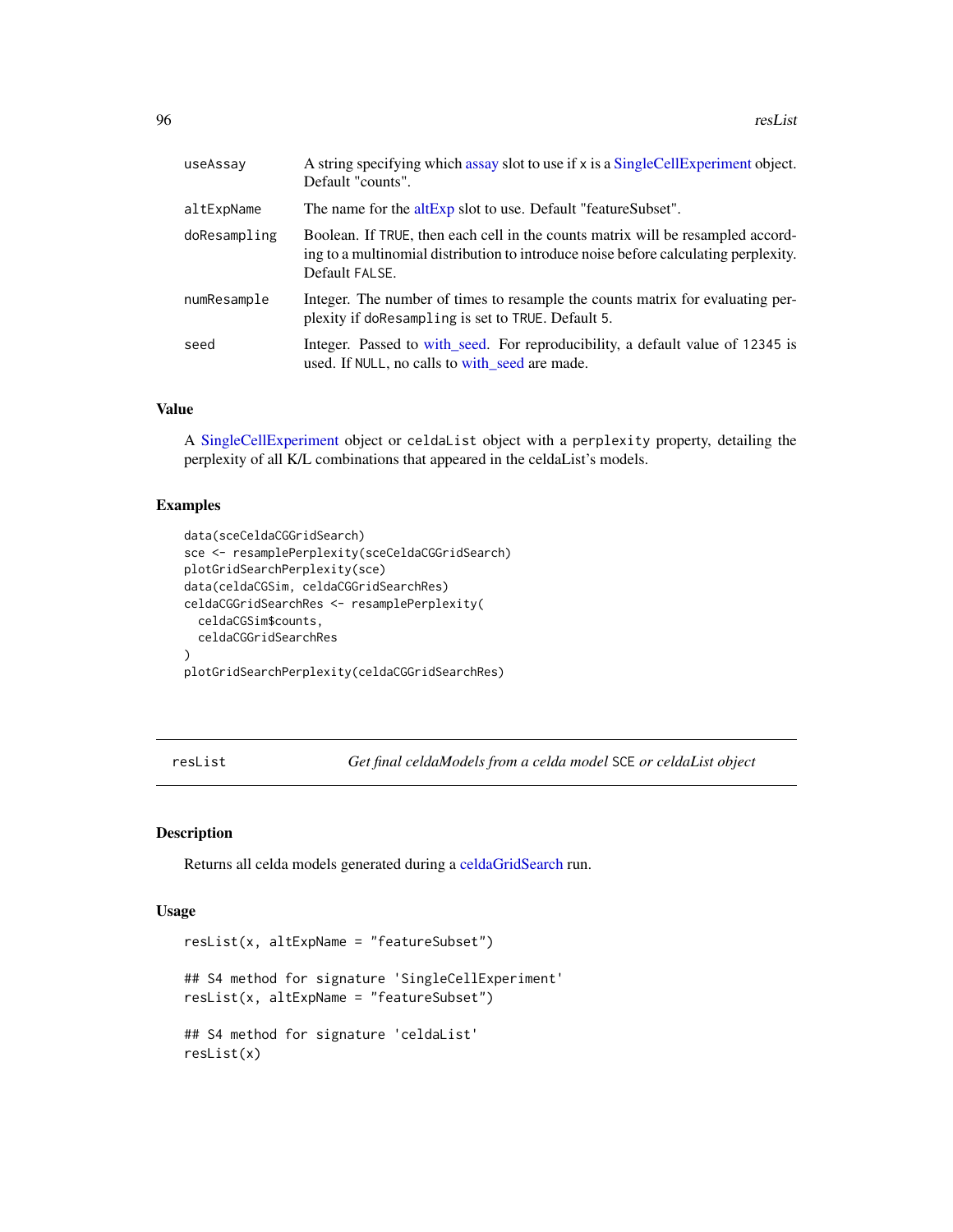### retrieveFeatureIndex 97

### Arguments

| X          | An object of class SingleCellExperiment or celdalist.         |
|------------|---------------------------------------------------------------|
| altExpName | The name for the altExp slot to use. Default "featureSubset". |

# Value

List. Contains one celdaModel object for each of the parameters specified in runParams(x).

# Examples

```
data(sceCeldaCGGridSearch)
celdaCGGridModels <- resList(sceCeldaCGGridSearch)
data(celdaCGGridSearchRes)
celdaCGGridModels <- resList(celdaCGGridSearchRes)
```
retrieveFeatureIndex *Retrieve row index for a set of features*

## Description

This will return indices of features among the rownames or rowData of a data.frame, matrix, or a [SummarizedExperiment](#page-0-0) object including a [SingleCellExperiment.](#page-0-0) Partial matching (i.e. grepping) can be used by setting exactMatch = FALSE.

### Usage

```
retrieveFeatureIndex(
  features,
  x,
  by = "rownames",
  exactMatch = TRUE,
  removeNA = FALSE
\mathcal{L}
```
### Arguments

| features     | Character vector of feature names to find in the rows of x.                                                                                                                                                                                                                                        |
|--------------|----------------------------------------------------------------------------------------------------------------------------------------------------------------------------------------------------------------------------------------------------------------------------------------------------|
| $\mathsf{x}$ | A data frame, matrix, or SingleCellExperiment object to search.                                                                                                                                                                                                                                    |
| by           | Character. Where to search for features in x. If set to "rownames" then the<br>features will be searched for among rownames $(x)$ . If x inherits from class<br>Summarized Experiment, then by can be one of the fields in the row annotation<br>$data-frame$ (i.e. one of colnames (rowData(x))). |
| exactMatch   | Boolean. Whether to only identify exact matches or to identify partial matches<br>using grep.                                                                                                                                                                                                      |
| removeNA     | Boolean. If set to FALSE, features not found in x will be given NA and the returned<br>vector will be the same length as features. If set to TRUE, then the NA values<br>will be removed from the returned vector. Default FALSE.                                                                  |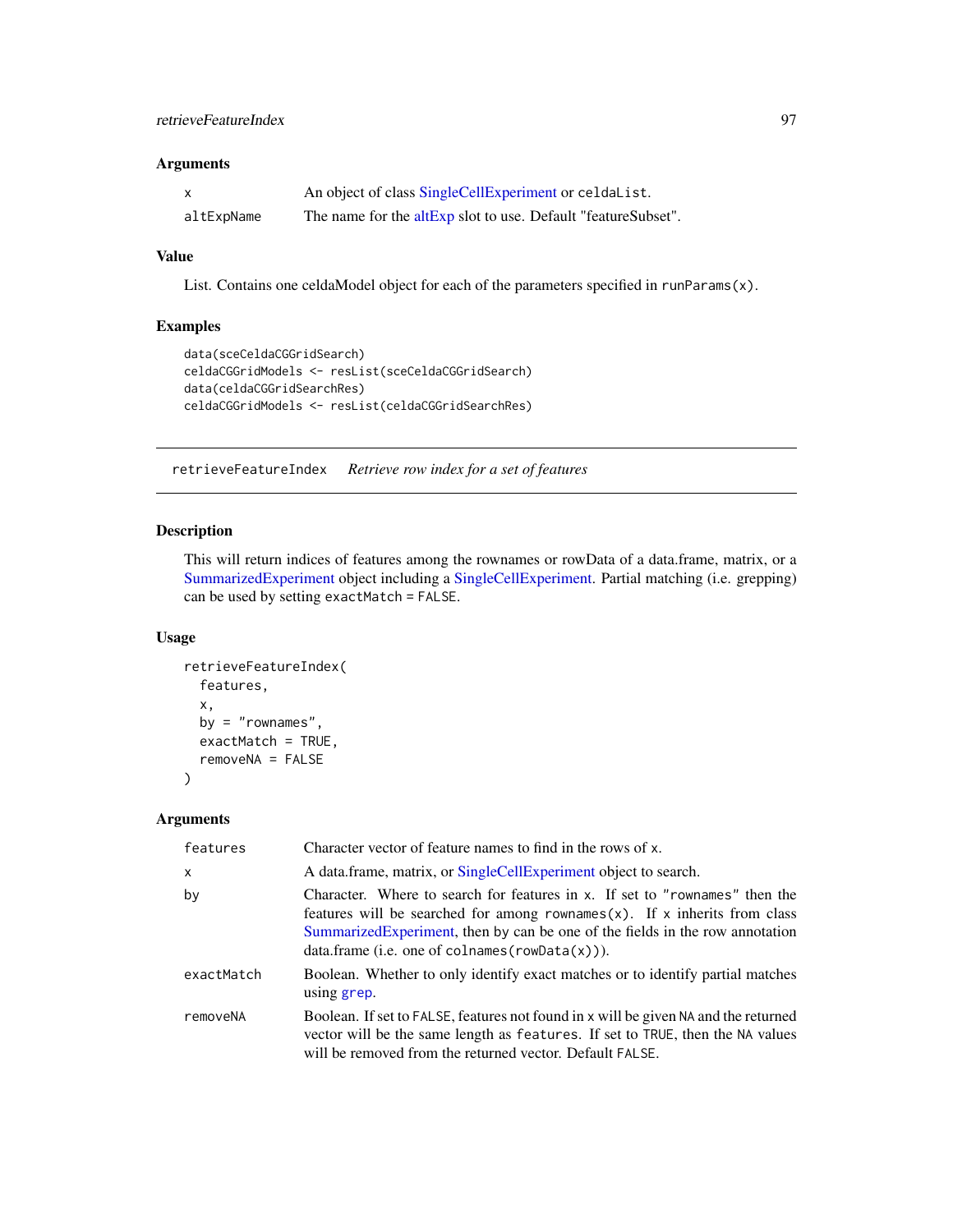A vector of row indices for the matching features in x.

### Author(s)

Yusuke Koga, Joshua Campbell

## See Also

['retrieveFeatureInfo'](#page-0-0) from package 'scater' and link{regex} for how to use regular expressions when exactMatch = FALSE.

### Examples

```
data(celdaCGSim)
retrieveFeatureIndex(c("Gene_1", "Gene_5"), celdaCGSim$counts)
retrieveFeatureIndex(c("Gene_1", "Gene_5"), celdaCGSim$counts,
                                            exactMatch = FALSE)
```

| runParams | Get run parameters from a celda model SingleCellExperiment or |
|-----------|---------------------------------------------------------------|
|           | celdaList <i>object</i>                                       |

### Description

Returns details on the clustering parameters and model priors from the celdaList object when it was created.

## Usage

```
runParams(x, altExpName = "featureSubset")
## S4 method for signature 'SingleCellExperiment'
runParams(x, altExpName = "featureSubset")
## S4 method for signature 'celdaList'
runParams(x)
```
### Arguments

| X          | An object of class SingleCellExperiment or class celdalist.   |
|------------|---------------------------------------------------------------|
| altExpName | The name for the altExp slot to use. Default "featureSubset". |

#### Value

Data Frame. Contains details on the various K/L parameters, chain parameters, seed, and final log-likelihoods derived for each model in the provided celdaList.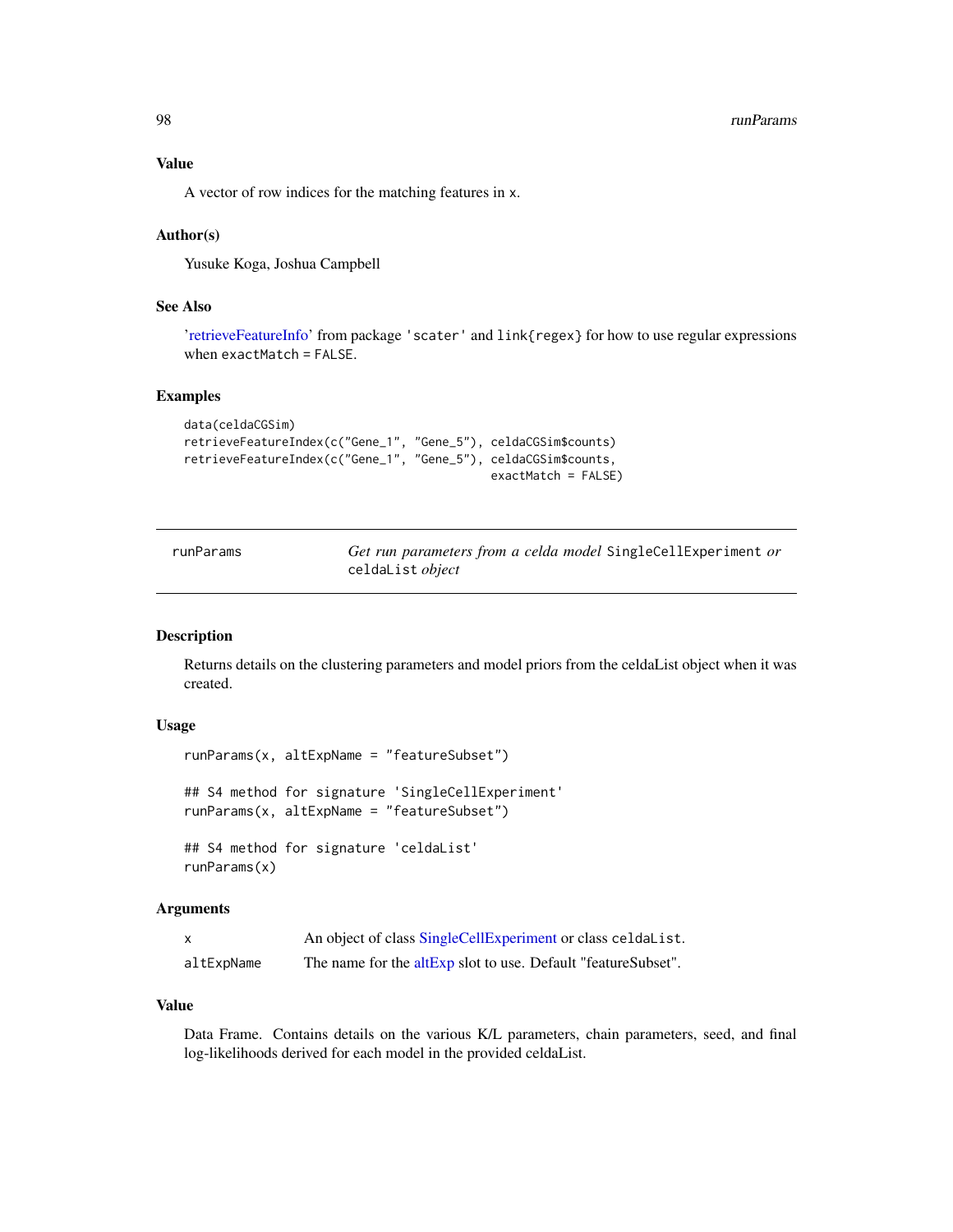## sampleCells 99

# Examples

```
data(sceCeldaCGGridSearch)
runParams(sceCeldaCGGridSearch)
data(celdaCGGridSearchRes)
runParams(celdaCGGridSearchRes)
```
sampleCells *sampleCells*

# Description

A matrix of simulated gene counts.

#### Usage

sampleCells

# Format

A matrix of simulated gene counts with 10 rows (genes) and 10 columns (cells).

# Details

A toy count matrix for use with celda.

Generated by Josh Campbell.

### Source

<http://github.com/campbio/celda>

sampleLabel *Get or set sample labels from a celda [SingleCellExperiment](#page-0-0) object*

## Description

Return or set the sample labels for the cells in sce.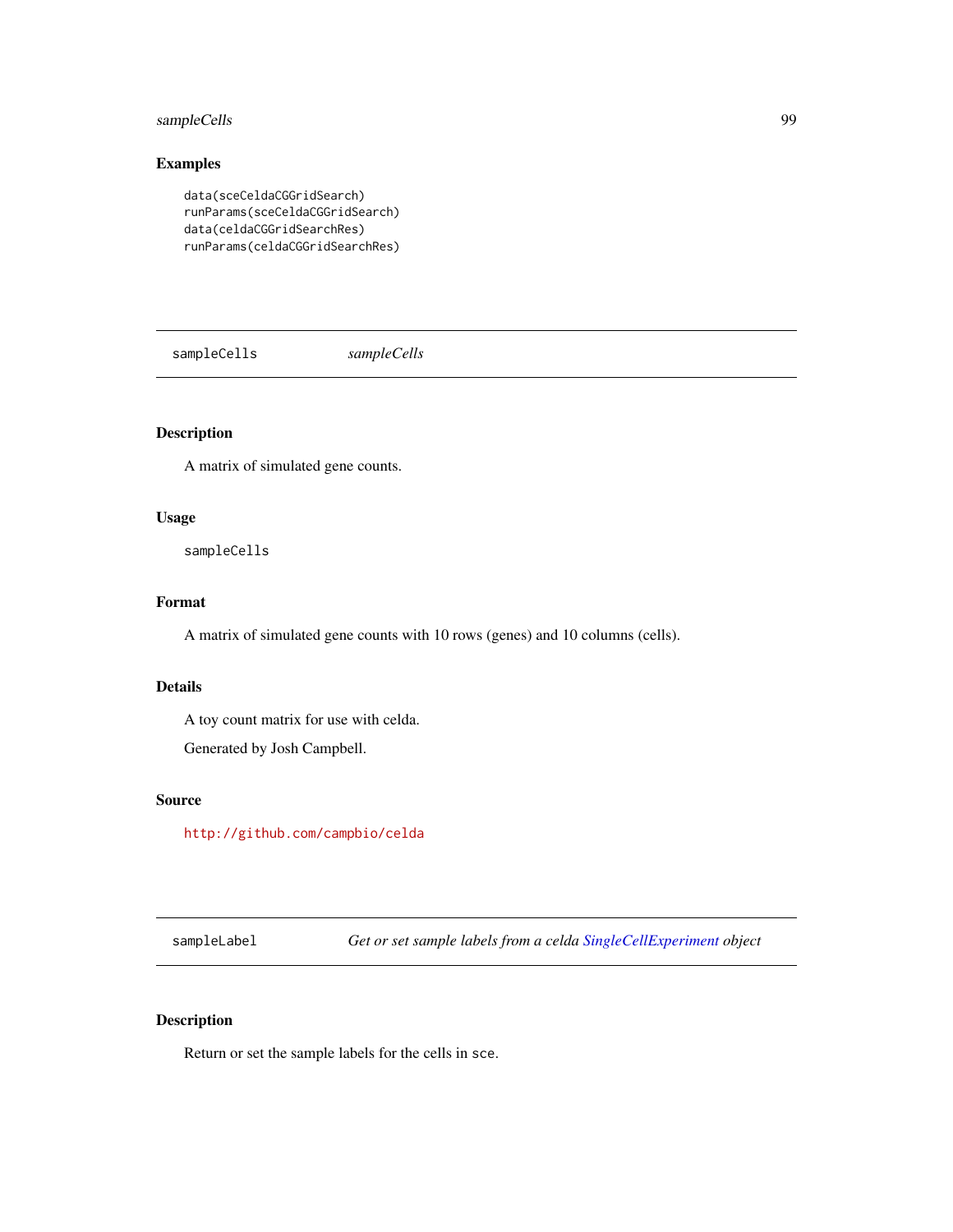# Usage

```
sampleLabel(x, altExpName = "featureSubset")
## S4 method for signature 'SingleCellExperiment'
sampleLabel(x, altExpName = "featureSubset")
sampleLabel(x, altExpName = "featureSubset") <- value
## S4 replacement method for signature 'SingleCellExperiment'
sampleLabel(x, altExpName = "featureSubset") <- value
## S4 method for signature 'celdaModel'
sampleLabel(x)
```
### Arguments

| $\boldsymbol{\mathsf{x}}$ | Can be one of                                                                                                                                                                               |  |
|---------------------------|---------------------------------------------------------------------------------------------------------------------------------------------------------------------------------------------|--|
|                           | • A Single Cell Experiment object returned by celda_C, celda_G, or celda_CG,<br>with the matrix located in the useAssay assay slot. Rows represent features<br>and columns represent cells. |  |
|                           | • A celda model object.                                                                                                                                                                     |  |
| altExpName                | The name for the altExp slot to use. Default "featureSubset".                                                                                                                               |  |
| value                     | Character vector of sample labels for replacements. Works only is x is a Single-<br>CellExperiment object.                                                                                  |  |

### Value

Character vector. Contains the sample labels provided at model creation, or those automatically generated by celda.

### Examples

```
data(sceCeldaCG)
sampleLabel(sceCeldaCG)
data(celdaCGMod)
sampleLabel(celdaCGMod)
```
sceCeldaC *sceCeldaC*

### Description

A [SingleCellExperiment](#page-0-0) object containing the results of running [selectFeatures](#page-103-0) and [celda\\_C](#page-23-0) on [celdaCSim.](#page-8-1)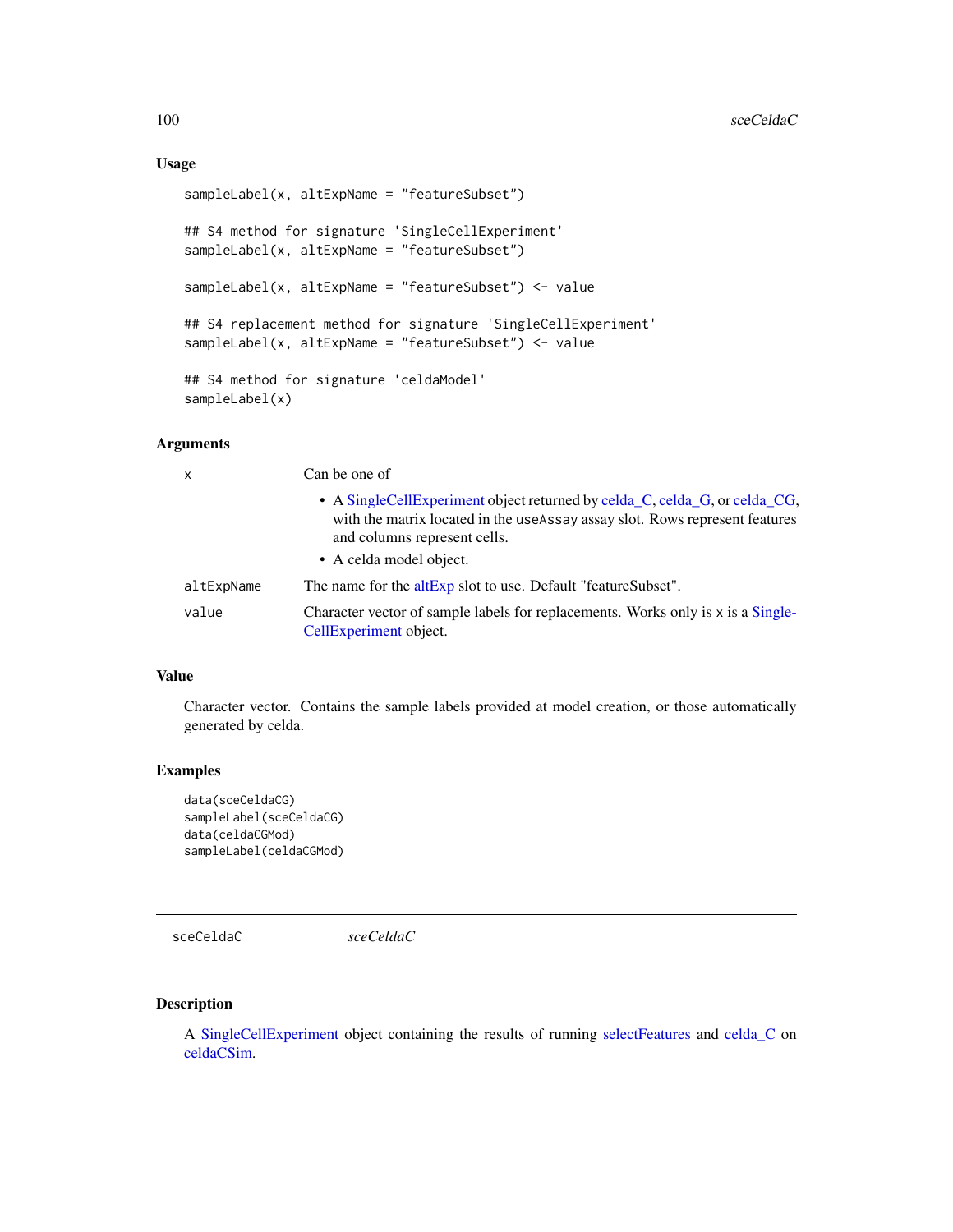### sceCeldaCG 101

# Usage

sceCeldaC

# Format

A [SingleCellExperiment](#page-0-0) object

# Examples

```
data(celdaCSim)
sceCeldaC <- selectFeatures(celdaCSim$counts)
sceCeldaC <- celda_C(sceCeldaC,
   K = celdaCSim$K,
   sampleLabel = celdaCSim$sampleLabel,
   nchains = 1)
```
sceCeldaCG *sceCeldaCG*

## Description

A [SingleCellExperiment](#page-0-0) object containing the results of running [selectFeatures](#page-103-0) and [celda\\_CG](#page-26-0) on [celdaCGSim.](#page-6-0)

### Usage

sceCeldaCG

# Format

A [SingleCellExperiment](#page-0-0) object

## Examples

```
data(celdaCGSim)
sceCeldaCG <- selectFeatures(celdaCGSim$counts)
sceCeldaCG <- celda_CG(sceCeldaCG,
   K = celdaCGSim$K,
   L = celdaCGSim$L,
    sampleLabel = celdaCGSim$sampleLabel,
   nchains = 1)
```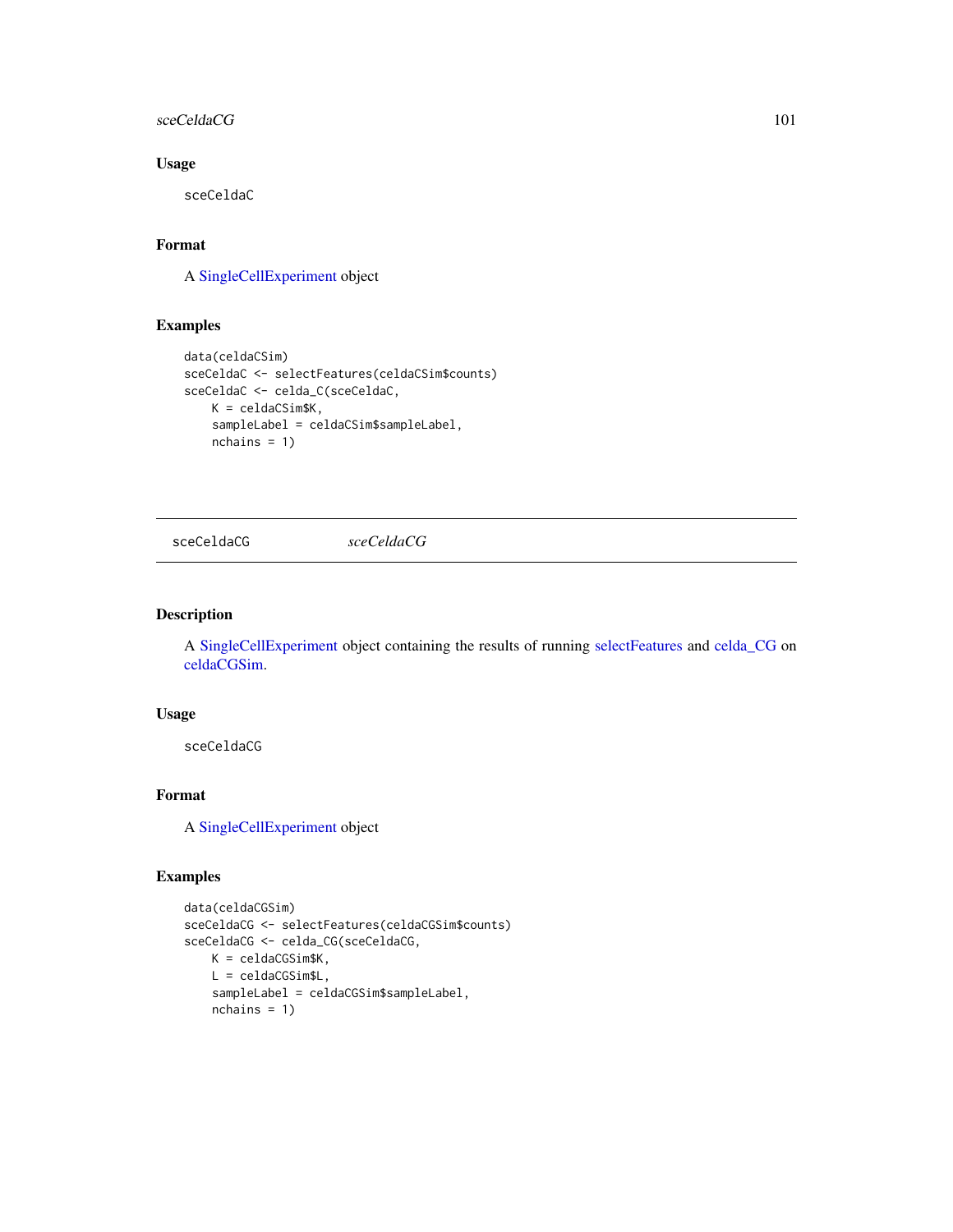## Description

A [SingleCellExperiment](#page-0-0) object containing the results of running [selectFeatures](#page-103-0) and [celdaGrid-](#page-8-0)[Search](#page-8-0) on [celdaCGSim.](#page-6-0)

# Usage

sceCeldaCGGridSearch

## Format

A [SingleCellExperiment](#page-0-0) object

#### Examples

```
data(celdaCGSim)
sce <- selectFeatures(celdaCGSim$counts)
sceCeldaCGGridSearch <- celdaGridSearch(sce,
   model = "celda_CG",
   paramsTest = list(K = seq(4, 6), L = seq(9, 11)),paramsFixed = list(sampleLabel = celdaCGSim$sampleLabel),
   bestOnly = TRUE,
   nchains = 1,
   cores = 1,verbose = FALSE)
```
sceCeldaG *sceCeldaG*

#### Description

A [SingleCellExperiment](#page-0-0) object containing the results of running [selectFeatures](#page-103-0) and [celda\\_G](#page-30-0) on [celdaGSim.](#page-11-0)

#### Usage

sceCeldaG

#### Format

A [SingleCellExperiment](#page-0-0) object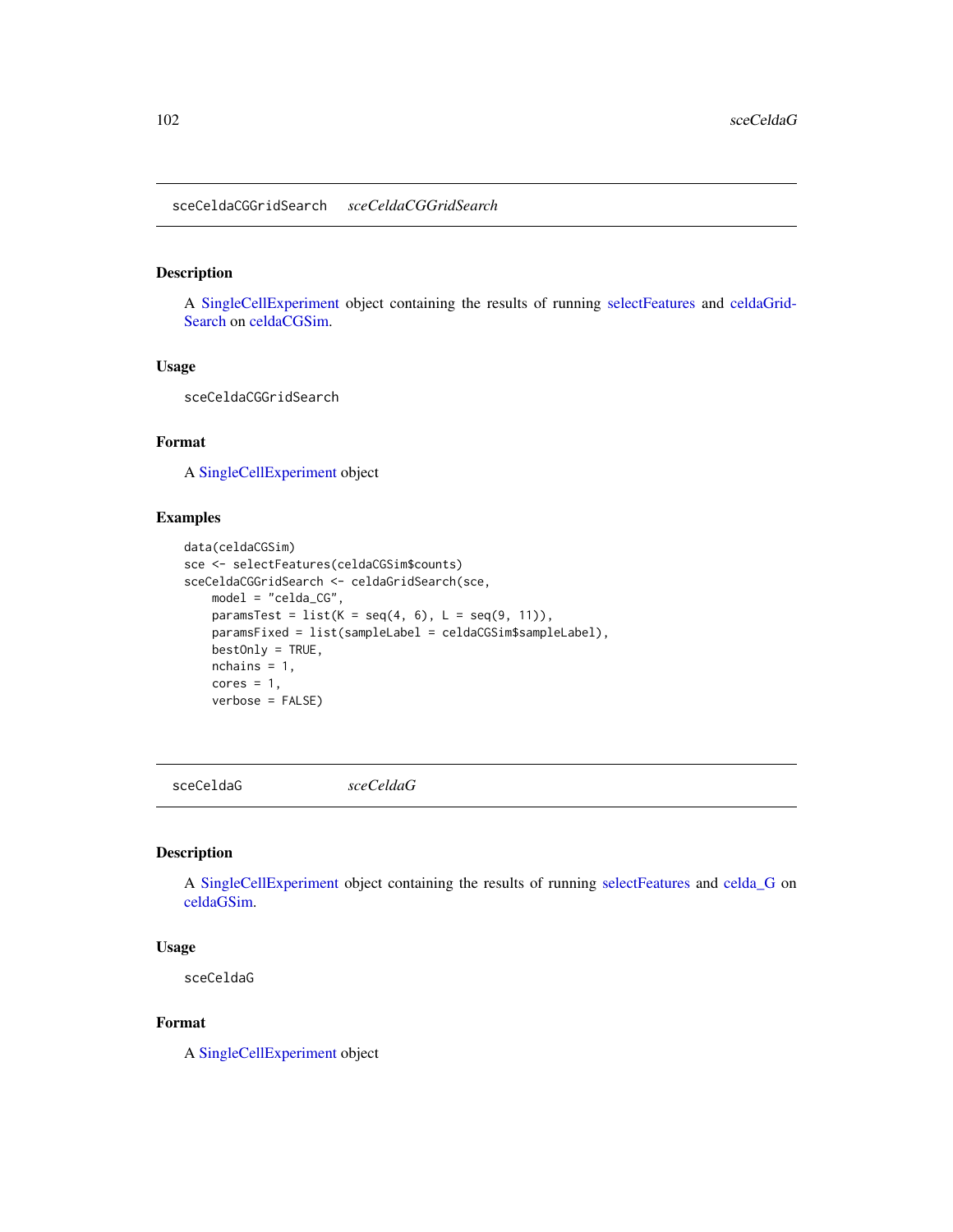## selectBestModel 103

### Examples

```
data(celdaGSim)
sceCeldaG <- selectFeatures(celdaGSim$counts)
sceCeldaG <- celda_G(sceCeldaG, L = celdaGSim$L, nchains = 1)
```
selectBestModel *Select best chain within each combination of parameters*

#### Description

Select the chain with the best log likelihood for each combination of tested parameters from a SCE object gererated by [celdaGridSearch](#page-8-0) or from a celdaList object.

### Usage

```
selectBestModel(x, asList = FALSE, altExpName = "featureSubset")
## S4 method for signature 'SingleCellExperiment'
selectBestModel(x, asList = FALSE, altExpName = "featureSubset")
## S4 method for signature 'celdaList'
```

```
selectBestModel(x, asList = FALSE)
```
### Arguments

| $\mathsf{x}$ | Can be one of                                                                                                                                                                        |
|--------------|--------------------------------------------------------------------------------------------------------------------------------------------------------------------------------------|
|              | • A SingleCellExperiment object returned from celdaGridSearch, recursiveSplitModule,<br>or recursive SplitCell. Must contain a list named "celda_grid_search"<br>in metadata $(x)$ . |
|              | • celdaList object.                                                                                                                                                                  |
| asList       | TRUE or FALSE. Whether to return the best model as a celdalist object or not.<br>If FALSE, return the best model as a corresponding celda model object.                              |
| altExpName   | The name for the altExp slot to use. Default "featureSubset".                                                                                                                        |

#### Value

One of

- A new [SingleCellExperiment](#page-0-0) object containing one model with the best log-likelihood for each set of parameters in metadata $(x)$ . If there is only one set of parameters, a new [Single-](#page-0-0)[CellExperiment](#page-0-0) object with the matching model stored in the [metadata](#page-0-0) "celda\_parameters" slot will be returned. Otherwise, a new [SingleCellExperiment](#page-0-0) object with the subset models stored in the [metadata](#page-0-0) "celda\_grid\_search" slot will be returned.
- A new celdaList object containing one model with the best log-likelihood for each set of parameters. If only one set of parameters is in the celdaList, the best model will be returned directly instead of a celdaList object.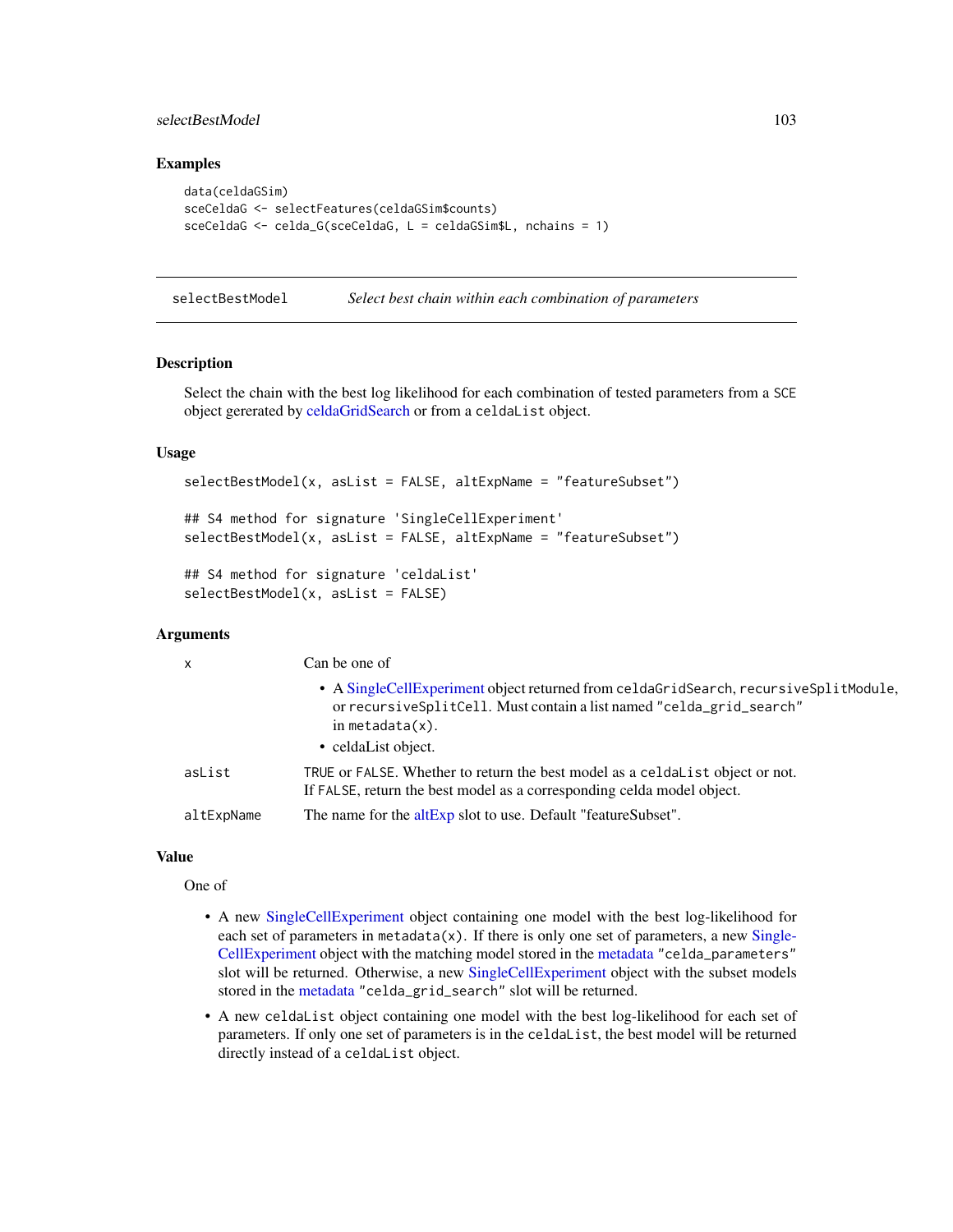## See Also

[celdaGridSearch](#page-8-0) [subsetCeldaList](#page-113-0)

#### Examples

```
data(sceCeldaCGGridSearch)
## Returns same result as running celdaGridSearch with "bestOnly = TRUE"
sce <- selectBestModel(sceCeldaCGGridSearch)
data(celdaCGGridSearchRes)
## Returns same result as running celdaGridSearch with "bestOnly = TRUE"
cgsBest <- selectBestModel(celdaCGGridSearchRes)
```
<span id="page-103-0"></span>selectFeatures *Simple feature selection by feature counts*

# Description

A simple heuristic feature selection procedure. Select features with at least minCount counts in at least minCell cells. A [SingleCellExperiment](#page-0-0) object with subset features will be stored in the [altExp](#page-0-0) slot with name [altExp](#page-0-0)Name. The name of the assay slot in altExp will be the same as useAssay.

```
selectFeatures(
 x,
 minCount = 3,
 minCell = 3,
 useAssay = "counts",
  altExpName = "featureSubset"
\lambda## S4 method for signature 'SingleCellExperiment'
selectFeatures(
 x,
 minCount = 3,
 minCell = 3,
 useAssay = "counts",
 altExpName = "featureSubset"
)
## S4 method for signature 'matrix'
selectFeatures(
  x,
 minCount = 3,
 minCell = 3,
 useAssay = "counts",
  altExpName = "featureSubset"
)
```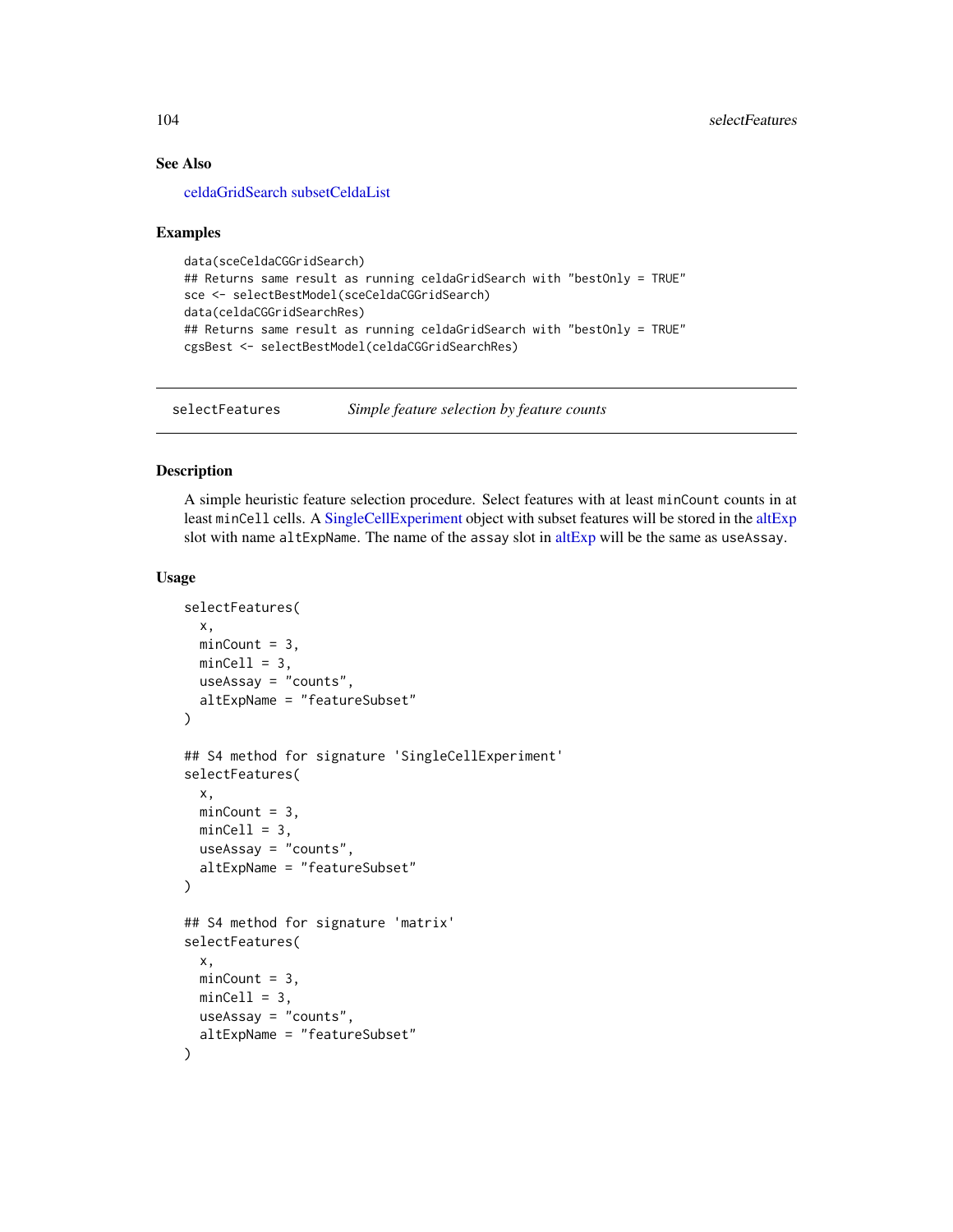### semiPheatmap 105

#### **Arguments**

| $\mathsf{x}$ | A numeric matrix of counts or a SingleCellExperiment with the matrix located in<br>the assay slot under useAssay. Rows represent features and columns represent<br>cells. |
|--------------|---------------------------------------------------------------------------------------------------------------------------------------------------------------------------|
| minCount     | Minimum number of counts required for feature selection.                                                                                                                  |
| minCell      | Minimum number of cells required for feature selection.                                                                                                                   |
| useAssay     | A string specifying the name of the assay slot to use. Default "counts".                                                                                                  |
| altExpName   | The name for the altExp slot to use. Default "featureSubset".                                                                                                             |

### Value

A [SingleCellExperiment](#page-0-0) object with a altExpName [altExp](#page-0-0) slot. Function parameter settings are stored in the [metadata](#page-0-0) "select\_features" slot.

# Examples

```
data(sceCeldaCG)
sce <- selectFeatures(sceCeldaCG)
data(celdaCGSim)
sce <- selectFeatures(celdaCGSim$counts)
```
semiPheatmap *A function to draw clustered heatmaps.*

#### Description

A function to draw clustered heatmaps where one has better control over some graphical parameters such as cell size, etc.

The function also allows to aggregate the rows using kmeans clustering. This is advisable if number of rows is so big that R cannot handle their hierarchical clustering anymore, roughly more than 1000. Instead of showing all the rows separately one can cluster the rows in advance and show only the cluster centers. The number of clusters can be tuned with parameter kmeansK.

```
semiPheatmap(
 mat,
  color = colorRampPalette(rev(brewer.pal(n = 7, name = "RdYlBu")))(100),
  kmeansK = NA,
  breaks = NA,
  borderColor = "grey60",
  cellWidth = NA,
  cellHeight = NA,
  scale = "none",
  clusterRows = TRUE,
  clusterCols = TRUE,
```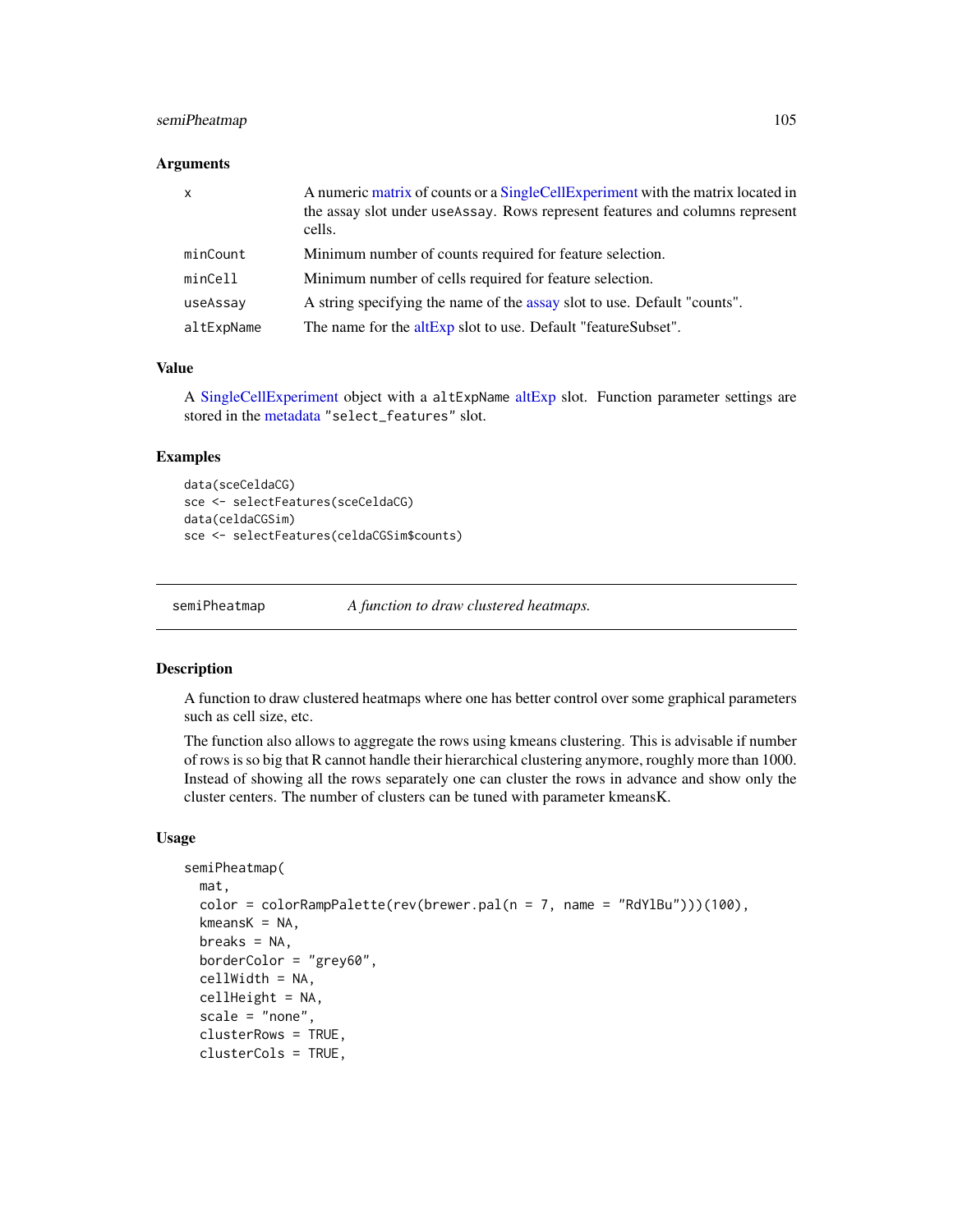```
clusteringDistanceRows = "euclidean",
clusteringDistanceCols = "euclidean",
clusteringMethod = "complete",
clusteringCallback = .identity2,
cutreeRows = NA,
cutreeCols = NA,
treeHeightRow = ifelse(clusterRows, 50, 0),
treeHeightCol = ifelse(clusterCols, 50, 0),
legend = TRUE,legendBreaks = NA,
legendLabels = NA,
annotationRow = NA,
annotationCol = NA,
annotation = NA,
annotationColors = NA,
annotationLegend = TRUE,
annotationNamesRow = TRUE,
annotationNamesCol = TRUE,
dropLevels = TRUE,
showRownames = TRUE,
showColnames = TRUE,
main = NA,
fontSize = 10,
fontSizeRow = fontSize,
fontSizeCol = fontSize,
displayNumbers = FALSE,
numberFormat = "%.2f",
numberColor = "grey30",
fontSizeNumber = 0.8 * fontSize,
gapsRow = NULL,gapsCol = NULL,
labelsRow = NULL,
labelsCol = NULL,
fileName = NA,
width = NA,
height = NA,
silent = FALSE,
rowLabel,
colLabel,
rowGroupOrder = NULL,
colGroupOrder = NULL,
...
```
#### Arguments

 $\mathcal{L}$ 

| mat   | numeric matrix of the values to be plotted. |
|-------|---------------------------------------------|
| color | vector of colors used in heatmap.           |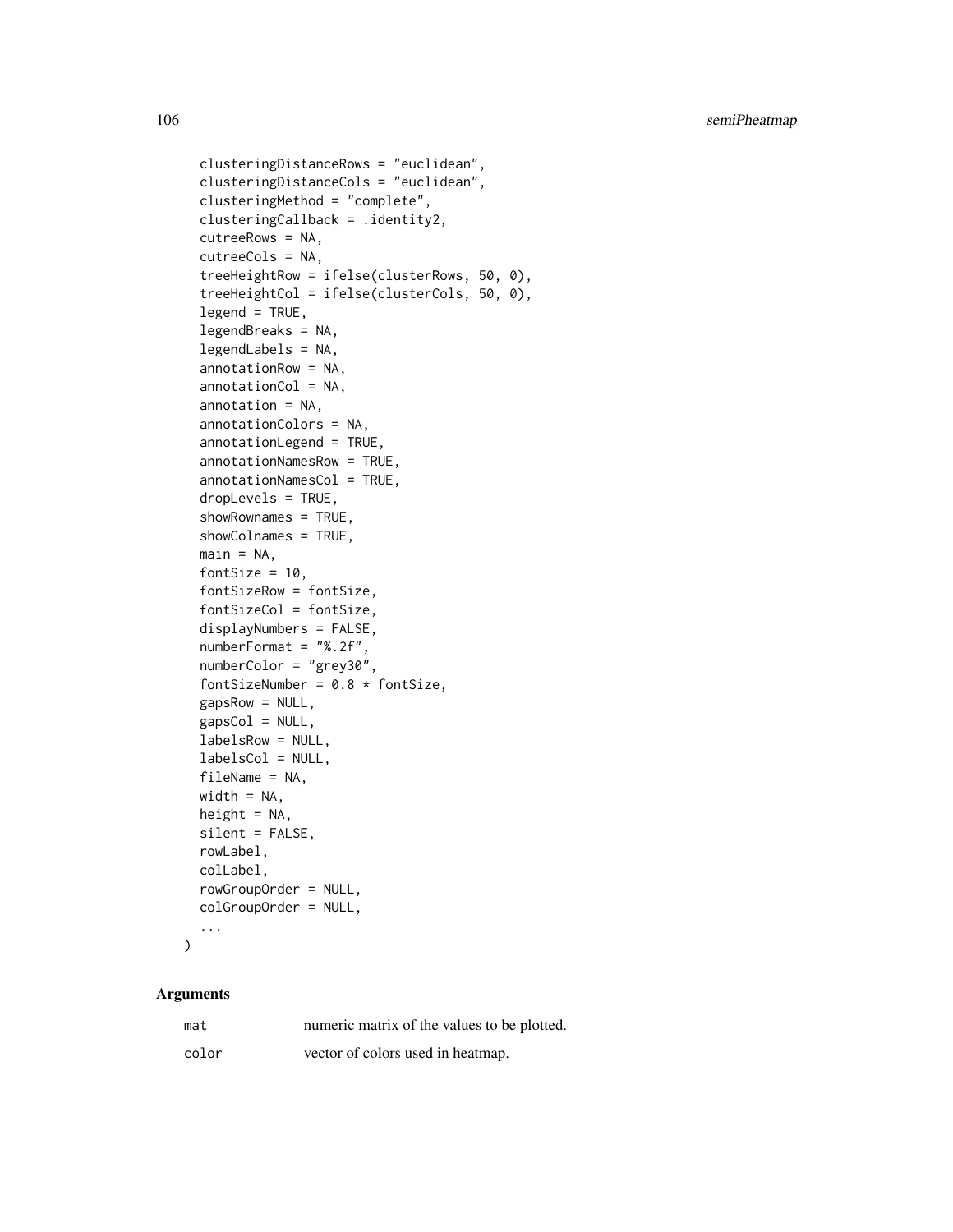| kmeansK                | the number of kmeans clusters to make, if we want to agggregate the rows before<br>drawing heatmap. If NA then the rows are not aggregated.                                                                                                                                                                     |
|------------------------|-----------------------------------------------------------------------------------------------------------------------------------------------------------------------------------------------------------------------------------------------------------------------------------------------------------------|
| breaks                 | Numeric vector. A sequence of numbers that covers the range of values in the<br>normalized 'counts'. Values in the normalized 'matrix' are assigned to each bin<br>in 'breaks'. Each break is assigned to a unique color from 'col'. If NULL, then<br>breaks are calculated automatically. Default NULL.        |
| borderColor            | color of cell borders on heatmap, use NA if no border should be drawn.                                                                                                                                                                                                                                          |
| cellWidth              | individual cell width in points. If left as NA, then the values depend on the size<br>of plotting window.                                                                                                                                                                                                       |
| cellHeight             | individual cell height in points. If left as NA, then the values depend on the size<br>of plotting window.                                                                                                                                                                                                      |
| scale                  | character indicating if the values should be centered and scaled in either the row<br>direction or the column direction, or none. Corresponding values are "row",<br>"column" and "none".                                                                                                                       |
| clusterRows            | boolean values determining if rows should be clustered or hclust object,                                                                                                                                                                                                                                        |
| clusterCols            | boolean values determining if columns should be clustered or hclust object.                                                                                                                                                                                                                                     |
| clusteringDistanceRows |                                                                                                                                                                                                                                                                                                                 |
|                        | distance measure used in clustering rows. Possible values are "correlation"<br>for Pearson correlation and all the distances supported by dist, such as "euclidean",<br>etc. If the value is none of the above it is assumed that a distance matrix is pro-<br>vided.                                           |
| clusteringDistanceCols |                                                                                                                                                                                                                                                                                                                 |
|                        | distance measure used in clustering columns. Possible values the same as for<br>clusteringDistanceRows.                                                                                                                                                                                                         |
| clusteringMethod       |                                                                                                                                                                                                                                                                                                                 |
|                        | clustering method used. Accepts the same values as hclust.                                                                                                                                                                                                                                                      |
| clusteringCallback     |                                                                                                                                                                                                                                                                                                                 |
|                        | callback function to modify the clustering. Is called with two parameters: orig-<br>inal helust object and the matrix used for clustering. Must return a helust<br>object.                                                                                                                                      |
| cutreeRows             | number of clusters the rows are divided into, based on the hierarchical clustering<br>(using cutree), if rows are not clustered, the argument is ignored                                                                                                                                                        |
| cutreeCols             | similar to cutreeRows, but for columns                                                                                                                                                                                                                                                                          |
|                        | treeHeightRow the height of a tree for rows, if these are clustered. Default value 50 points.                                                                                                                                                                                                                   |
| treeHeightCol          | the height of a tree for columns, if these are clustered. Default value 50 points.                                                                                                                                                                                                                              |
| legend                 | logical to determine if legend should be drawn or not.                                                                                                                                                                                                                                                          |
| legendBreaks           | vector of breakpoints for the legend.                                                                                                                                                                                                                                                                           |
| legendLabels           | vector of labels for the legendBreaks.                                                                                                                                                                                                                                                                          |
| annotationRow          | data frame that specifies the annotations shown on left side of the heatmap.<br>Each row defines the features for a specific row. The rows in the data and in<br>the annotation are matched using corresponding row names. Note that color<br>schemes takes into account if variable is continuous or discrete. |
| annotationCol          | similar to annotationRow, but for columns.                                                                                                                                                                                                                                                                      |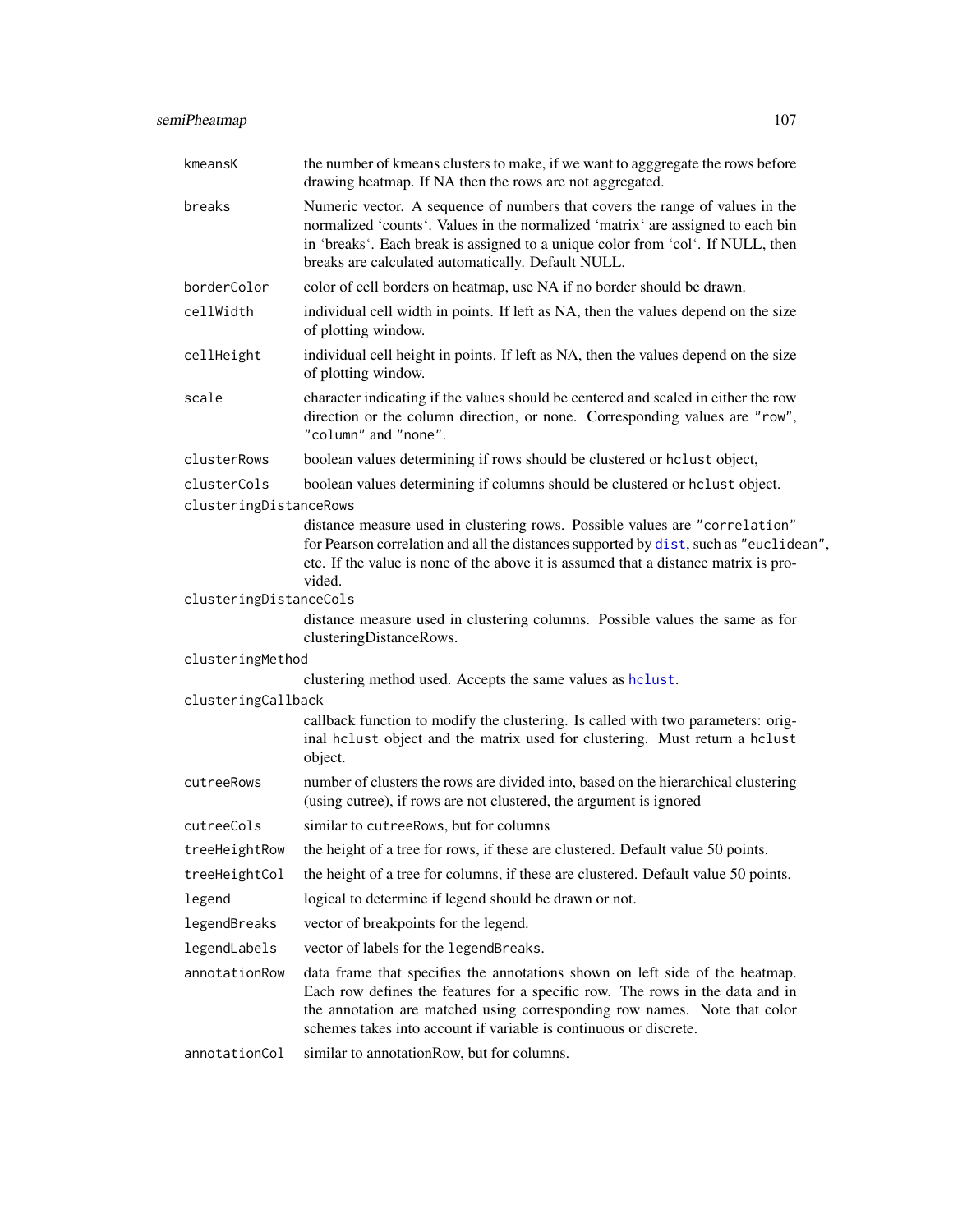| annotation         | deprecated parameter that currently sets the annotationCol if it is missing.                                                                                                                                                                                                                                            |  |  |
|--------------------|-------------------------------------------------------------------------------------------------------------------------------------------------------------------------------------------------------------------------------------------------------------------------------------------------------------------------|--|--|
| annotationColors   |                                                                                                                                                                                                                                                                                                                         |  |  |
|                    | list for specifying annotationRow and annotationCol track colors manually. It is<br>possible to define the colors for only some of the features. Check examples for<br>details.                                                                                                                                         |  |  |
| annotationLegend   |                                                                                                                                                                                                                                                                                                                         |  |  |
|                    | boolean value showing if the legend for annotation tracks should be drawn.                                                                                                                                                                                                                                              |  |  |
| annotationNamesRow |                                                                                                                                                                                                                                                                                                                         |  |  |
|                    | boolean value showing if the names for row annotation tracks should be drawn.                                                                                                                                                                                                                                           |  |  |
| annotationNamesCol |                                                                                                                                                                                                                                                                                                                         |  |  |
|                    | boolean value showing if the names for column annotation tracks should be<br>drawn.                                                                                                                                                                                                                                     |  |  |
| dropLevels         | logical to determine if unused levels are also shown in the legend.                                                                                                                                                                                                                                                     |  |  |
| showRownames       | boolean specifying if column names are be shown.                                                                                                                                                                                                                                                                        |  |  |
| showColnames       | boolean specifying if column names are be shown.                                                                                                                                                                                                                                                                        |  |  |
| main               | the title of the plot                                                                                                                                                                                                                                                                                                   |  |  |
| fontSize           | base fontsize for the plot                                                                                                                                                                                                                                                                                              |  |  |
| fontSizeRow        | fontsize for rownames (Default: fontsize)                                                                                                                                                                                                                                                                               |  |  |
| fontSizeCol        | fontsize for colnames (Default: fontsize)                                                                                                                                                                                                                                                                               |  |  |
| displayNumbers     | logical determining if the numeric values are also printed to the cells. If this is a<br>matrix (with same dimensions as original matrix), the contents of the matrix are<br>shown instead of original values.                                                                                                          |  |  |
| numberFormat       | format strings (C printf style) of the numbers shown in cells. For example<br>"%.2f" shows 2 decimal places and "%.1e" shows exponential notation (see<br>more in sprintf).                                                                                                                                             |  |  |
| numberColor        | color of the text                                                                                                                                                                                                                                                                                                       |  |  |
|                    | fontSizeNumber fontsize of the numbers displayed in cells                                                                                                                                                                                                                                                               |  |  |
| gapsRow            | vector of row indices that show shere to put gaps into heatmap. Used only if the<br>rows are not clustered. See cutreeRow to see how to introduce gaps to clustered<br>rows.                                                                                                                                            |  |  |
| gapsCol            | similar to gapsRow, but for columns.                                                                                                                                                                                                                                                                                    |  |  |
| labelsRow          | custom labels for rows that are used instead of rownames.                                                                                                                                                                                                                                                               |  |  |
| labelsCol          | similar to labelsRow, but for columns.                                                                                                                                                                                                                                                                                  |  |  |
| fileName           | file path where to save the picture. Filetype is decided by the extension in the<br>path. Currently following formats are supported: png, pdf, tiff, bmp, jpeg. Even<br>if the plot does not fit into the plotting window, the file size is calculated so that<br>the plot would fit there, unless specified otherwise. |  |  |
| width              | manual option for determining the output file width in inches.                                                                                                                                                                                                                                                          |  |  |
| height             | manual option for determining the output file height in inches.                                                                                                                                                                                                                                                         |  |  |
| silent             | do not draw the plot (useful when using the gtable output)                                                                                                                                                                                                                                                              |  |  |
| rowLabel           | row cluster labels for semi-clustering                                                                                                                                                                                                                                                                                  |  |  |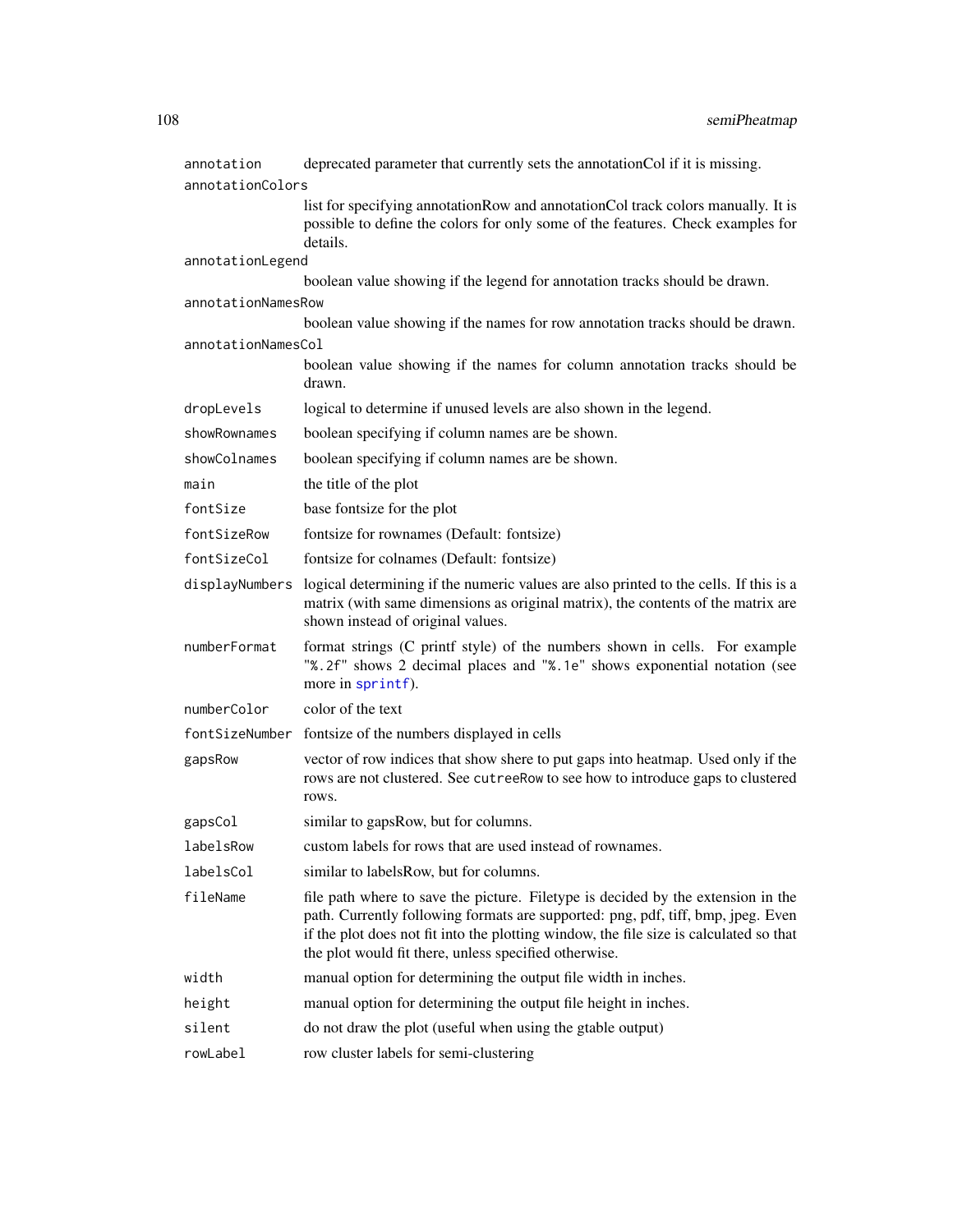#### <span id="page-108-0"></span>semiPheatmap 109

| colLabel      | column cluster labels for semi-clustering                                                                       |
|---------------|-----------------------------------------------------------------------------------------------------------------|
| rowGroupOrder | Vector. Specifies the order of feature clusters when semisupervised clustering is<br>performed on the y labels. |
| colGroupOrder | Vector. Specifies the order of cell clusters when semisupervised clustering is<br>performed on the z labels.    |
| $\ddots$      | graphical parameters for the text used in plot. Parameters passed to grid. text,<br>see gpar.                   |

#### Value

Invisibly a list of components

- treeRow the clustering of rows as [hclust](#page-0-0) object
- treeCol the clustering of columns as [hclust](#page-0-0) object
- kmeans the kmeans clustering of rows if parameter kmeansK was specified

#### Author(s)

Raivo Kolde  $\langle$ rkolde@gmail.com> #@examples # Create test matrix test = matrix(rnorm(200), 20, 10) test[seq(10), seq(1, 10, 2)] = test[seq(10), seq(1, 10, 2)] + 3 test[seq(11, 20), seq(2, 10, 2)] = test[seq(11, 20), seq(2, 10, 2)] + 2 test[seq(15, 20), seq(2, 10, 2)] = test[seq(15, 20), seq(2, 10, 2)]  $+$  4 colnames(test) = paste("Test", seq(10), sep = "") rownames(test) = paste("Gene", seq(20), sep  $=$  "")

# Draw heatmaps pheatmap(test) pheatmap(test, kmeans $K = 2$ ) pheatmap(test, scale = "row", clusteringDistanceRows = "correlation") pheatmap(test, color = colorRampPalette(c("navy", "white",  $"firebrick3")$ (50)) pheatmap(test, cluster\_row = FALSE) pheatmap(test, legend = FALSE)

# Show text within cells pheatmap(test, displayNumbers = TRUE) pheatmap(test, displayNumbers  $=$  TRUE, numberFormat = "%.1e") pheatmap(test, displayNumbers = matrix(ifelse(test > 5, "\*", ""), nrow(test))) pheatmap(test, cluster\_row = FALSE, legendBreaks =  $seq(-1, 4)$ , legendLabels = c("0", "1e-4", "1e-3", "1e-2", "1e-1", "1"))

# Fix cell sizes and save to file with correct size pheatmap(test, cellWidth = 15, cellHeight = 12, main = "Example heatmap") pheatmap(test, cellWidth = 15, cellHeight = 12, fontSize = 8, fileName  $=$  "test.pdf")

# Generate annotations for rows and columns annotationCol = data.frame(CellType = factor(rep(c("CT1", "CT2"), 5)), Time =  $seq(5)$  rownames(annotationCol) = paste("Test", seq(10), sep = "")

annotationRow = data.frame(GeneClass = factor(rep(c("Path1", "Path2", "Path3"),  $c(10, 4, 6)$ ))) rownames(annotationRow) = paste("Gene", seq(20), sep = "")

 $\#$  Display row and color annotations pheatmap(test, annotation Col = annotation Col) pheatmap(test,  $annotationCol = annotationCol$ ,  $annotationLegend = FALSE$ ) pheatmap(test, annotationCol = annotationCol, annotationRow = annotationRow)

# Specify colors ann colors = list(Time = c("white", "firebrick"), CellType = c(CT1 = "#1B9E77", CT2 = "#D95F02"), GeneClass = c(Path1 = "#7570B3", Path2 = "#E7298A", Path3 = "#66A61E"))

pheatmap(test, annotationCol = annotationCol, annotationColors = ann\_colors, main = "Title") pheatmap(test, annotationCol = annotationCol, annotationRow = annotationRow, annotationColors = ann\_colors) pheatmap(test, annotationCol = annotationCol, annotationColors = ann\_colors[2])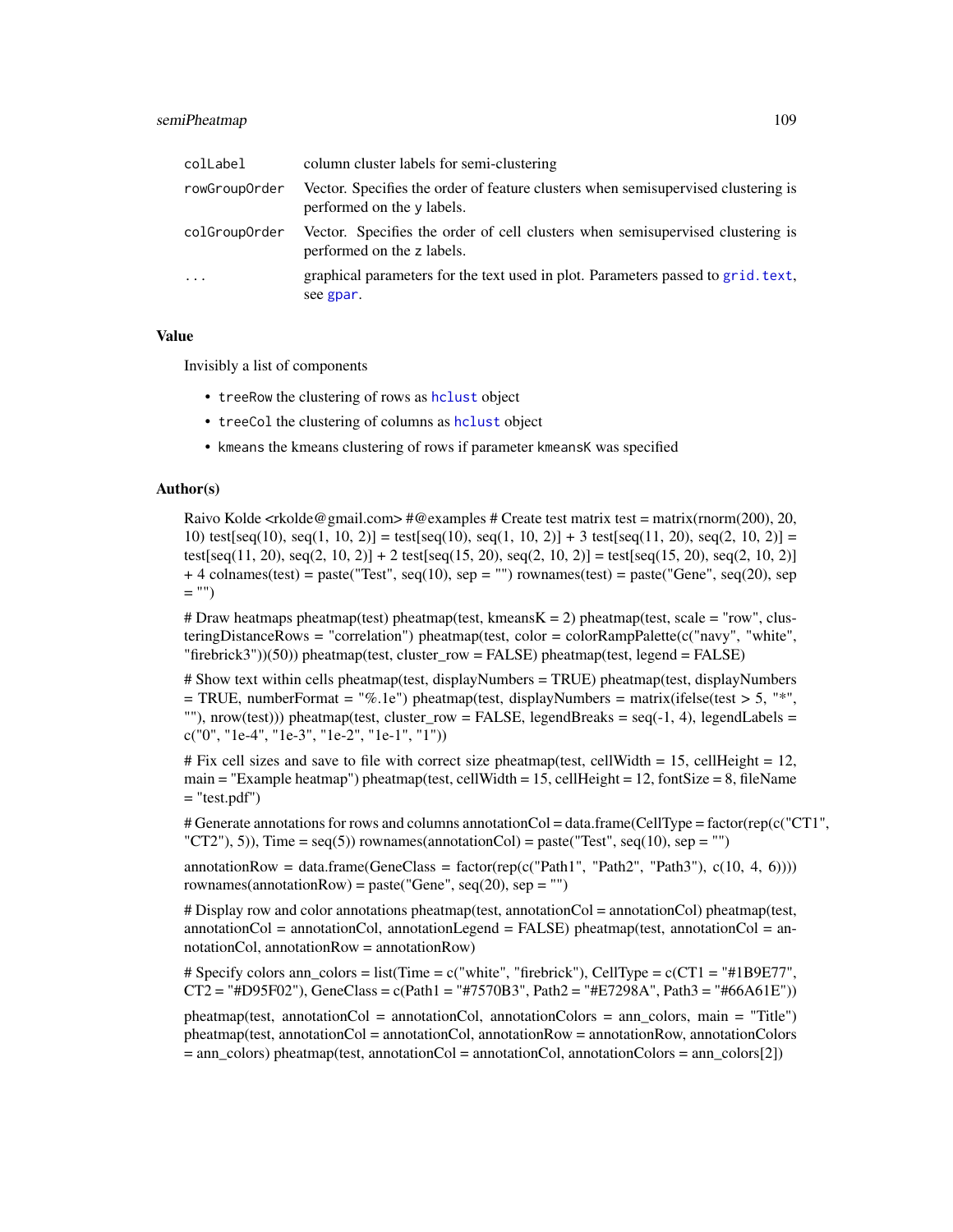<span id="page-109-0"></span># Gaps in heatmaps pheatmap(test, annotationCol = annotationCol, clusterRows = FALSE, gap $sRow = c(10, 14)$ ) pheatmap(test, annotationCol = annotationCol, clusterRows = FALSE, gapsRow  $= c(10, 14)$ , cutreeCol  $= 2$ )

# Show custom strings as row/col names labelsRow = c("", "", "", "", "", "", "", "", "", "", "", "", "", "", "", "", "", "Il10", "Il15", "Il1b")

pheatmap(test, annotationCol = annotationCol, labelsRow = labelsRow)

# Specifying clustering from distance matrix drows = stats::dist(test, method = "minkowski") dcols = stats::dist(t(test), method = "minkowski") pheatmap(test, clusteringDistanceRows = drows, clusteringDistanceCols = dcols)

# Modify ordering of the clusters using clustering callback option callback = function(hc, mat) sv  $=$  svd(t(mat))\$v[, 1] dend = reorder(as.dendrogram(hc), wts = sv) as.hclust(dend)

 $ph$ eatmap(test, clusteringCallback = callback)

simulateCells *Simulate count data from the celda generative models.*

# Description

This function generates a [SingleCellExperiment](#page-0-0) containing a simulated counts matrix in the "counts" assay slot, as well as various parameters used in the simulation which can be useful for running celda and are stored in metadata slot. The user must provide the desired model (one of celda\_C, celda\_G, celda\_CG) as well as any desired tuning parameters for those model's simulation functions as detailed below.

## Usage

```
simulateCells(
 model = c("celda_CG", "celda_C", "celda_G"),
  S = 5,
  CRange = c(50, 100),
 NRange = c(500, 1000),
 C = 100,
 G = 100,
 K = 5,
 L = 10,
  alpha = 1,
 beta = 1,
  gamma = 5,
 delta = 1,
  seed = 12345
)
```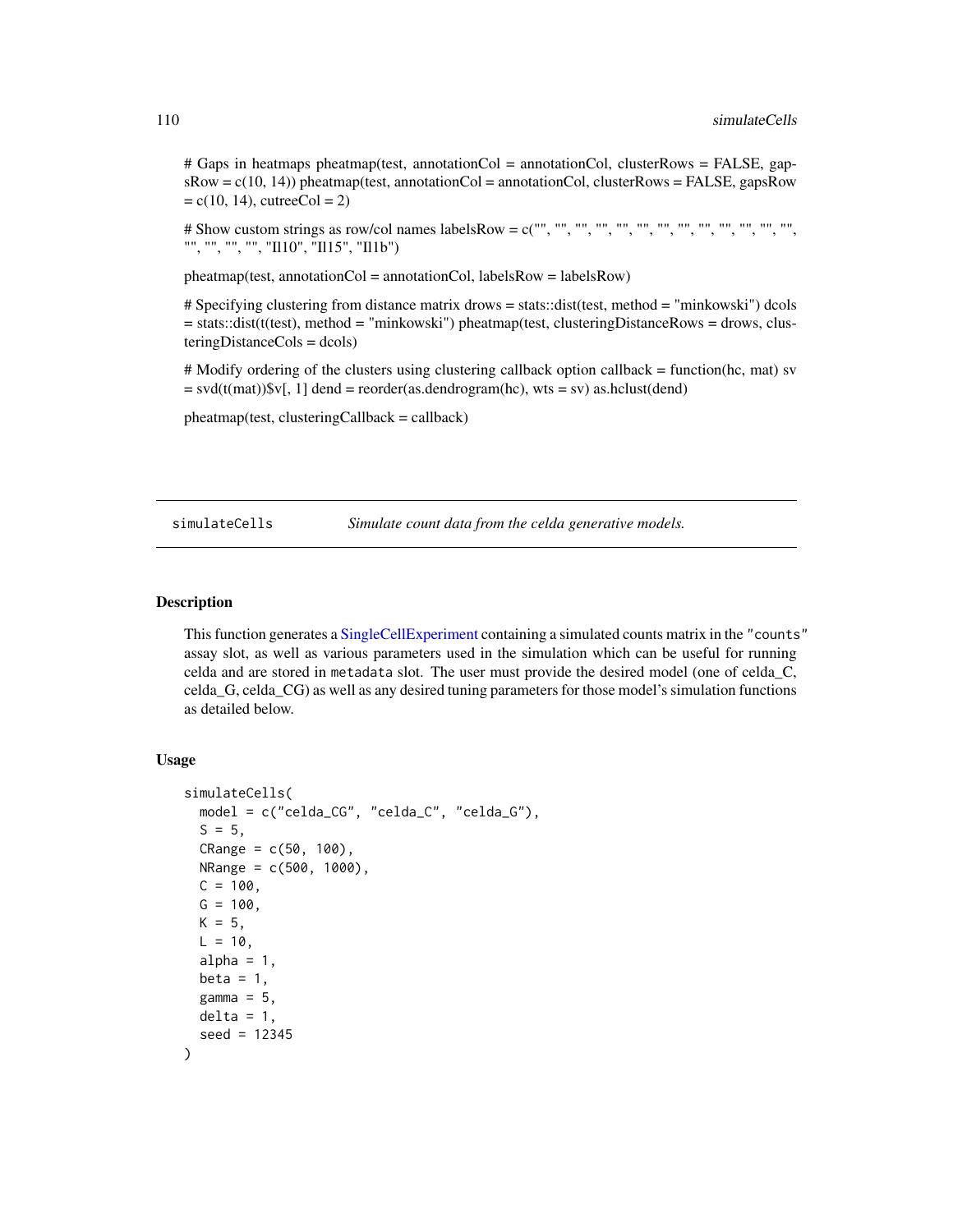## <span id="page-110-0"></span>Arguments

| model  | Character. Options available in celda:: availableModels. Can be one of<br>"celda_CG", "celda_C", or "celda_G". Default "celda_CG".                                                                                       |
|--------|--------------------------------------------------------------------------------------------------------------------------------------------------------------------------------------------------------------------------|
| S      | Integer. Number of samples to simulate. Default 5. Only used if model is one<br>of "celda_CG" or "celda_C".                                                                                                              |
| CRange | Integer vector. A vector of length 2 that specifies the lower and upper bounds<br>of the number of cells to be generated in each sample. Default $c(50, 100)$ . Only<br>used if model is one of "celda_CG" or "celda_C". |
| NRange | Integer vector. A vector of length 2 that specifies the lower and upper bounds of<br>the number of counts generated for each cell. Default c(500, 1000).                                                                 |
| C      | Integer. Number of cells to simulate. Default 100. Only used if model is<br>"celda_G".                                                                                                                                   |
| G      | Integer. The total number of features to be simulated. Default 100.                                                                                                                                                      |
| K      | Integer. Number of cell populations. Default 5. Only used if model is one of<br>"celda_CG" or "celda_C".                                                                                                                 |
| L      | Integer. Number of feature modules. Default 10. Only used if model is one of<br>"celda_CG" or "celda_G".                                                                                                                 |
| alpha  | Numeric. Concentration parameter for Theta. Adds a pseudocount to each cell<br>population in each sample. Default 1. Only used if model is one of "celda_CG"<br>or "celda_C".                                            |
| beta   | Numeric. Concentration parameter for Phi. Adds a pseudocount to each feature<br>module in each cell population. Default 1.                                                                                               |
| gamma  | Numeric. Concentration parameter for Eta. Adds a pseudocount to the number<br>of features in each module. Default 5. Only used if model is one of "celda_CG"<br>or "celda_G".                                            |
| delta  | Numeric. Concentration parameter for Psi. Adds a pseudocount to each fea-<br>ture in each module. Default 1. Only used if model is one of "celda_CG" or<br>"celda_G".                                                    |
| seed   | Integer. Passed to with_seed. For reproducibility, a default value of 12345 is<br>used. If NULL, no calls to with_seed are made.                                                                                         |

# Value

A [SingleCellExperiment](#page-0-0) object with simulated count matrix stored in the "counts" assay slot. Function parameter settings are stored in the [metadata](#page-0-0) slot. For "celda\_CG" and "celda\_C" models, columns celda\_sample\_label and celda\_cell\_cluster in [colData](#page-0-0) contain simulated sample labels and cell population clusters. For "celda\_CG" and "celda\_G" models, column celda\_feature\_module in [rowData](#page-0-0) contains simulated gene modules.

# Examples

sce <- simulateCells()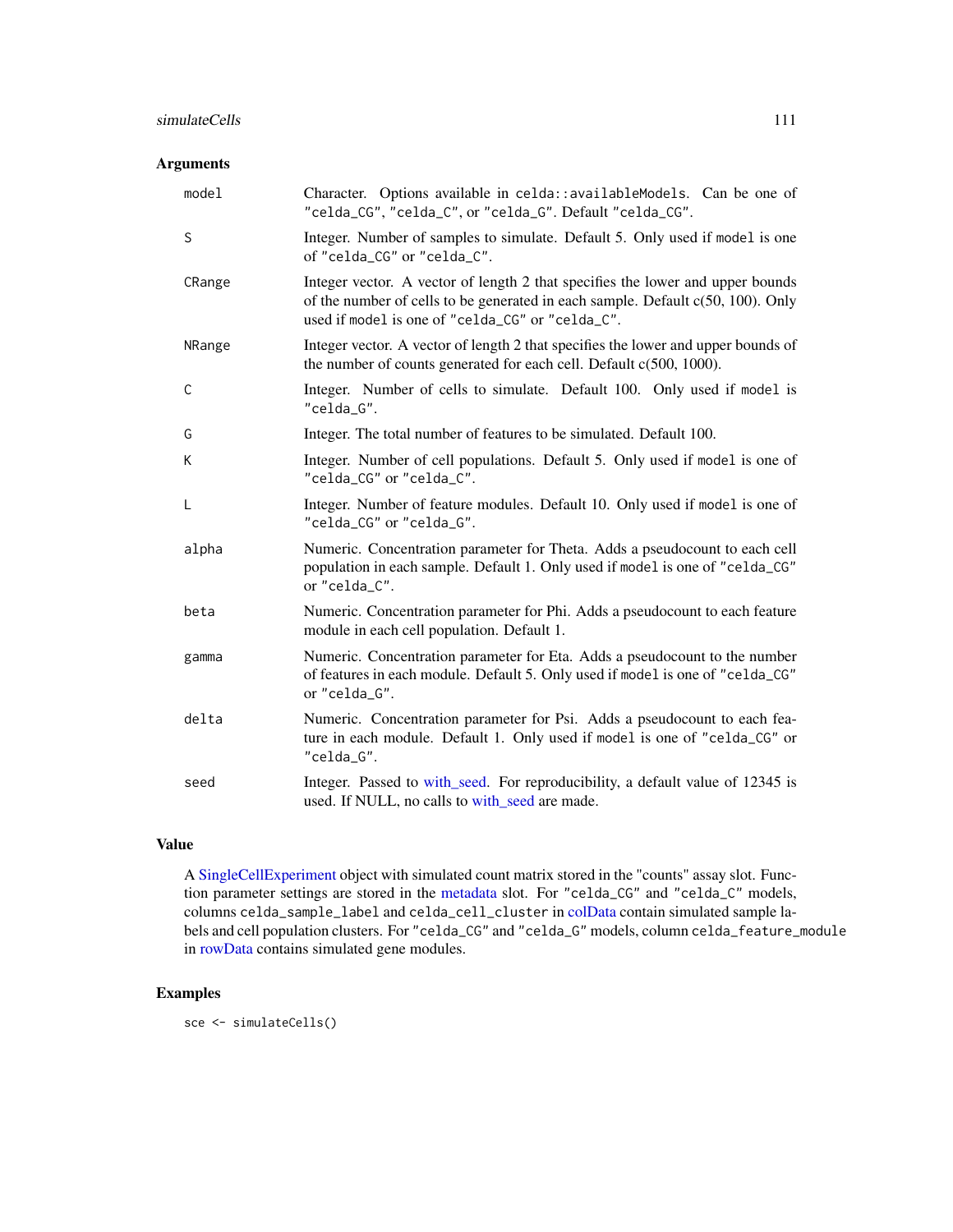<span id="page-111-0"></span>simulateContamination *Simulate contaminated count matrix*

#### Description

This function generates a list containing two count matrices – one for real expression, the other one for contamination, as well as other parameters used in the simulation which can be useful for running decontamination.

# Usage

```
simulateContamination(
 C = 300,G = 100,
 K = 3,
 NRange = c(500, 1000),
 beta = 0.1,
 delta = c(1, 10),
 numMarkers = 3,
  seed = 12345
\mathcal{L}
```
# Arguments

| C          | Integer. Number of cells to be simulated. Default 300.                                                                                                                                                                                                                                                               |
|------------|----------------------------------------------------------------------------------------------------------------------------------------------------------------------------------------------------------------------------------------------------------------------------------------------------------------------|
| G          | Integer. Number of genes to be simulated. Default 100.                                                                                                                                                                                                                                                               |
| K          | Integer. Number of cell populations to be simulated. Default 3.                                                                                                                                                                                                                                                      |
| NRange     | Integer vector. A vector of length 2 that specifies the lower and upper bounds of<br>the number of counts generated for each cell. Default c(500, 1000).                                                                                                                                                             |
| beta       | Numeric. Concentration parameter for Phi. Default 0.1.                                                                                                                                                                                                                                                               |
| delta      | Numeric or Numeric vector. Concentration parameter for Theta. If input as<br>a single numeric value, symmetric values for beta distribution are specified; if<br>input as a vector of lenght 2, the two values will be the shapel and shape2<br>paramters of the beta distribution respectively. Default $c(1, 5)$ . |
| numMarkers | Integer. Number of markers for each cell population. Default 3.                                                                                                                                                                                                                                                      |
| seed       | Integer. Passed to with_seed. For reproducibility, a default value of 12345 is<br>used. If NULL, no calls to with_seed are made.                                                                                                                                                                                     |

## Value

A list containing the nativeMatirx (real expression), observedMatrix (real expression + contamination), as well as other parameters used in the simulation.

# Author(s)

Shiyi Yang, Yuan Yin, Joshua Campbell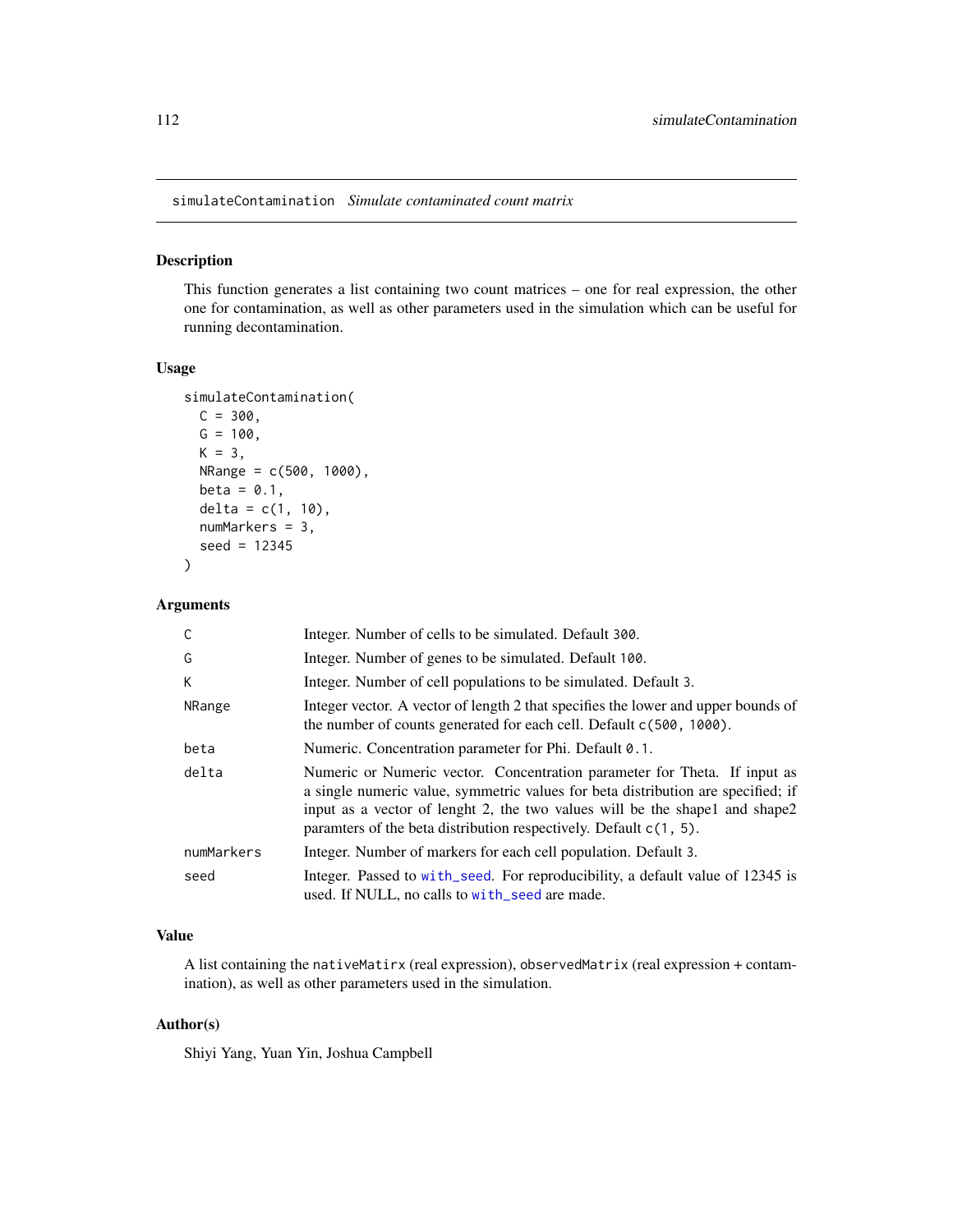# <span id="page-112-0"></span>splitModule 113

## Examples

```
contaminationSim \leq simulateContamination(K = 3, delta = c(1, 10))
```
splitModule *Split celda feature module*

# Description

Manually select a celda feature module to split into 2 or more modules. Useful for splitting up modules that show divergent expression of features in multiple cell clusters.

### Usage

```
splitModule(
  x,
 useAssay = "counts",
 altExpName = "featureSubset",
 module,
 n = 2,seed = 12345
\lambda## S4 method for signature 'SingleCellExperiment'
splitModule(
 x,
 useAssay = "counts",
 altExpName = "featureSubset",
 module,
 n = 2,
  seed = 12345
\mathcal{L}
```
## Arguments

| $\mathsf{x}$ | A SingleCellExperiment object with the matrix located in the assay slot under<br>use Assay. Rows represent features and columns represent cells. |
|--------------|--------------------------------------------------------------------------------------------------------------------------------------------------|
| useAssay     | A string specifying which assay slot to use for x. Default "counts".                                                                             |
| altExpName   | The name for the altExp slot to use. Default "featureSubset".                                                                                    |
| module       | Integer. The module to be split.                                                                                                                 |
| n            | Integer. How many modules should module be split into. Default 2.                                                                                |
| seed         | Integer. Passed to with seed. For reproducibility, a default value of 12345 is<br>used. If NULL, no calls to with seed are made.                 |

#### Value

A updated [SingleCellExperiment](#page-0-0) object with new feature modules stored in column celda\_feature\_module in [rowData\(](#page-0-0)x).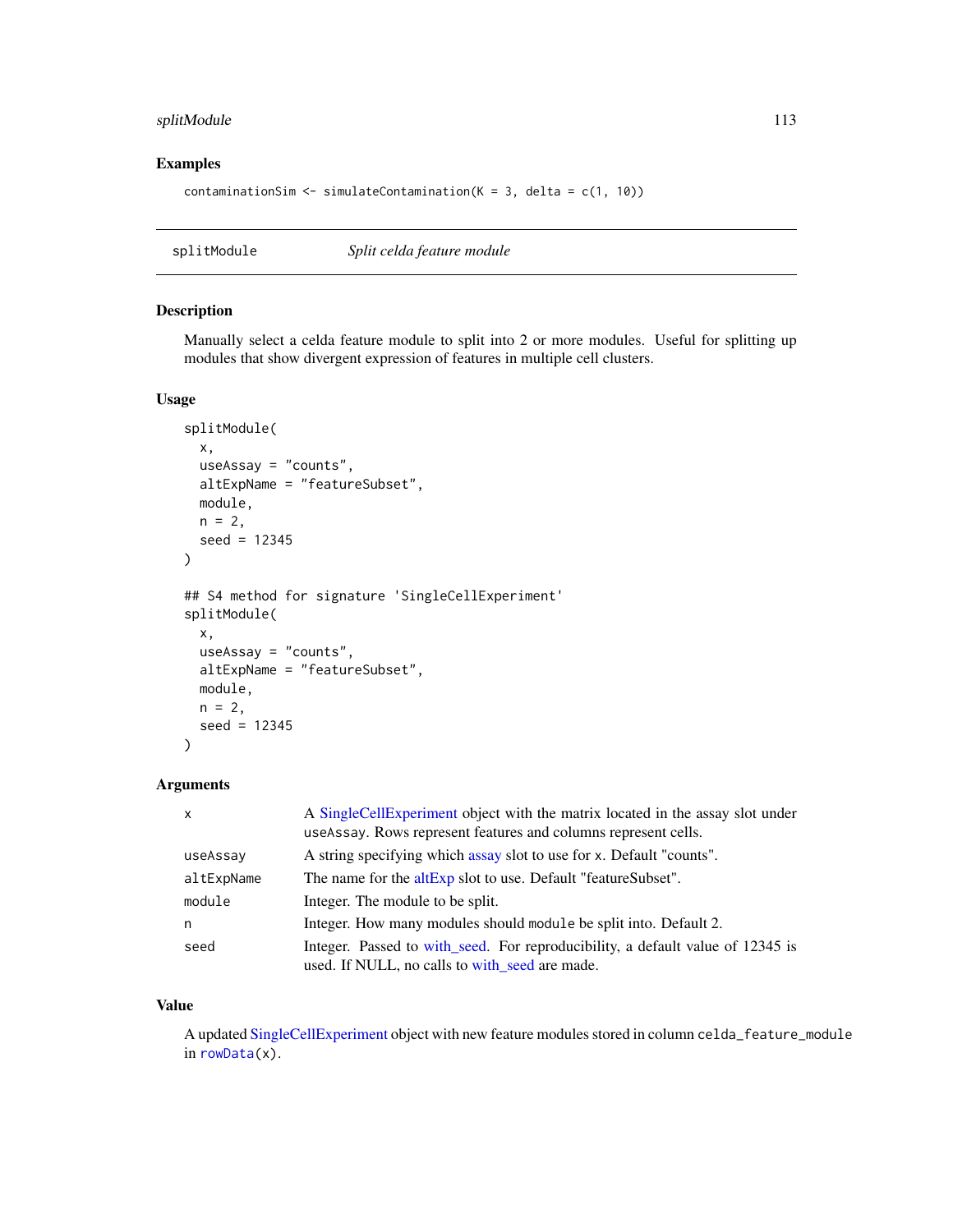## Examples

```
data(sceCeldaCG)
# Split module 5 into 2 new modules.
sce <- splitModule(sceCeldaCG, module = 5)
```
subsetCeldaList *Subset celda model from SCE object returned from* celdaGridSearch

#### **Description**

Select a subset of models from a [SingleCellExperiment](#page-0-0) object generated by [celdaGridSearch](#page-8-0) that match the criteria in the argument params.

## Usage

```
subsetCeldaList(x, params, altExpName = "featureSubset")
## S4 method for signature 'SingleCellExperiment'
subsetCeldaList(x, params, altExpName = "featureSubset")
## S4 method for signature 'celdaList'
subsetCeldaList(x, params)
```
#### Arguments

| X          | Can be one of                                                                                                                                                                        |
|------------|--------------------------------------------------------------------------------------------------------------------------------------------------------------------------------------|
|            | • A SingleCellExperiment object returned from celdaGridSearch, recursiveSplitModule,<br>or recursive SplitCell. Must contain a list named "celda_grid_search"<br>in metadata $(x)$ . |
|            | • celdaList object.                                                                                                                                                                  |
| params     | List. List of parameters used to subset the matching celda models in list "celda_grid_search"<br>in metadata $(x)$ .                                                                 |
| altExpName | The name for the altExp slot to use. Default "featureSubset".                                                                                                                        |

#### Value

One of

- A new [SingleCellExperiment](#page-0-0) object containing all models matching the provided criteria in params. If only one celda model result in the "celda\_grid\_search" slot in metadata(x) matches the given criteria, a new [SingleCellExperiment](#page-0-0) object with the matching model stored in the [metadata](#page-0-0) "celda\_parameters" slot will be returned. Otherwise, a new [SingleCellEx](#page-0-0)[periment](#page-0-0) object with the subset models stored in the [metadata](#page-0-0) "celda\_grid\_search" slot will be returned.
- A new celdaList object containing all models matching the provided criteria in params. If only one item in the celdaList matches the given criteria, the matching model will be returned directly instead of a celdaList object.

<span id="page-113-0"></span>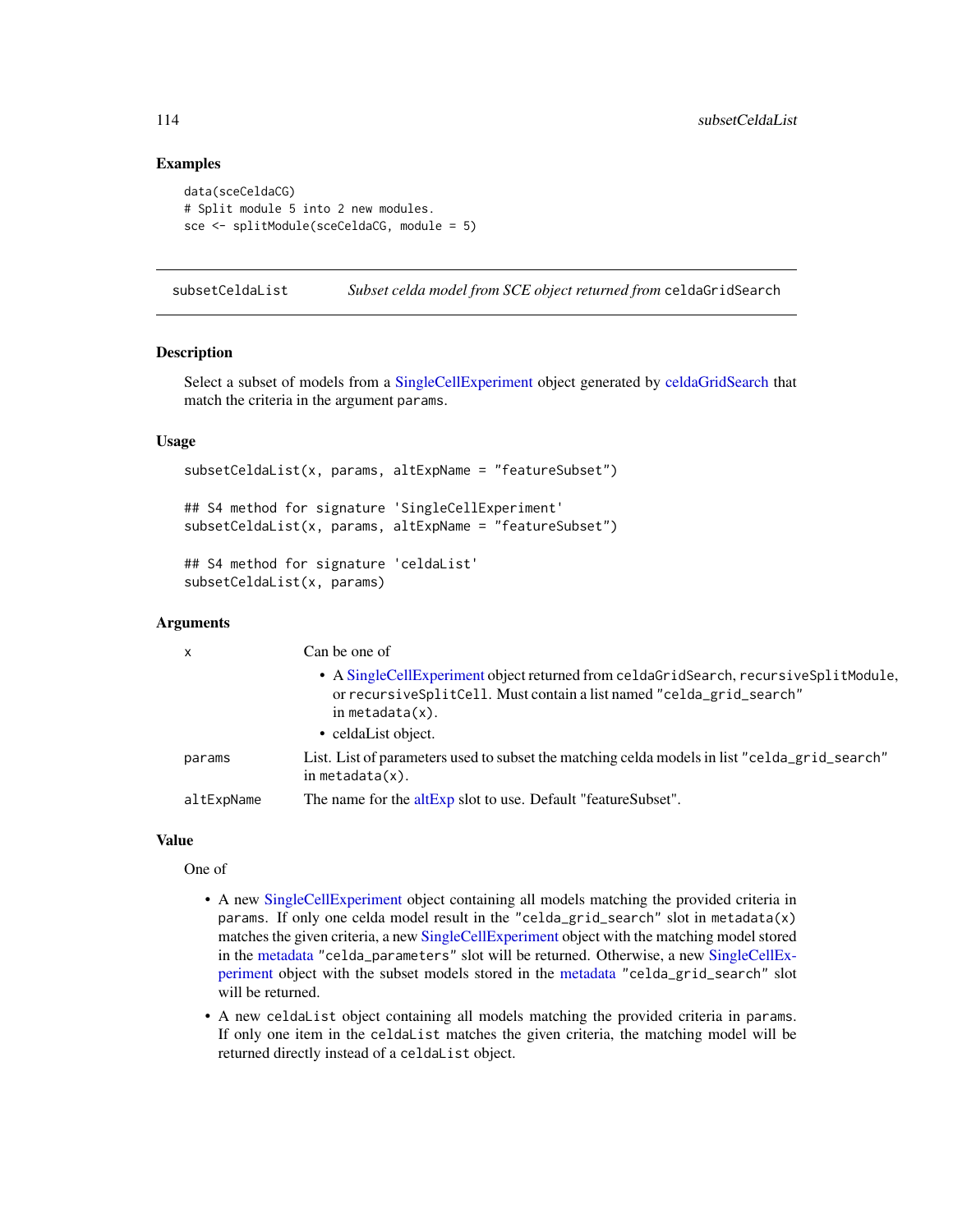#### <span id="page-114-0"></span>topRank 115

# See Also

[celdaGridSearch](#page-8-0) can run Celda with multiple parameters and chains in parallel. [selectBestModel](#page-102-0) can get the best model for each combination of parameters.

## Examples

```
data(sceCeldaCGGridSearch)
sceK5L10 <- subsetCeldaList(sceCeldaCGGridSearch,
   params = list(K = 5, L = 10))data(celdaCGGridSearchRes)
resK5L10 <- subsetCeldaList(celdaCGGridSearchRes,
   params = list(K = 5, L = 10)
```
topRank *Identify features with the highest influence on clustering.*

### Description

topRank() can quickly identify the top 'n' rows for each column of a matrix. For example, this can be useful for identifying the top 'n' features per cell.

#### Usage

```
topRank(matrix, n = 25, margin = 2, threshold = 0, decreasing = TRUE)
```
#### Arguments

| matrix     | Numeric matrix.                                                                                                                                    |
|------------|----------------------------------------------------------------------------------------------------------------------------------------------------|
| n          | Integer. Maximum number of items above 'threshold' returned for each ranked<br>row or column.                                                      |
| margin     | Integer. Dimension of 'matrix' to rank, with 1 for rows, 2 for columns. Default<br>2.                                                              |
| threshold  | Numeric. Only return ranked rows or columns in the matrix that are above this<br>threshold. If NULL, then no threshold will be applied. Default 0. |
| decreasing | Logical. Specifies if the rank should be decreasing. Default TRUE.                                                                                 |

#### Value

List. The 'index' variable provides the top 'n' row (feature) indices contributing the most to each column (cell). The 'names' variable provides the rownames corresponding to these indexes.

## Examples

```
data(sampleCells)
topRanksPerCell <- topRank(sampleCells, n = 5)
topFeatureNamesForCell <- topRanksPerCell$names[1]
```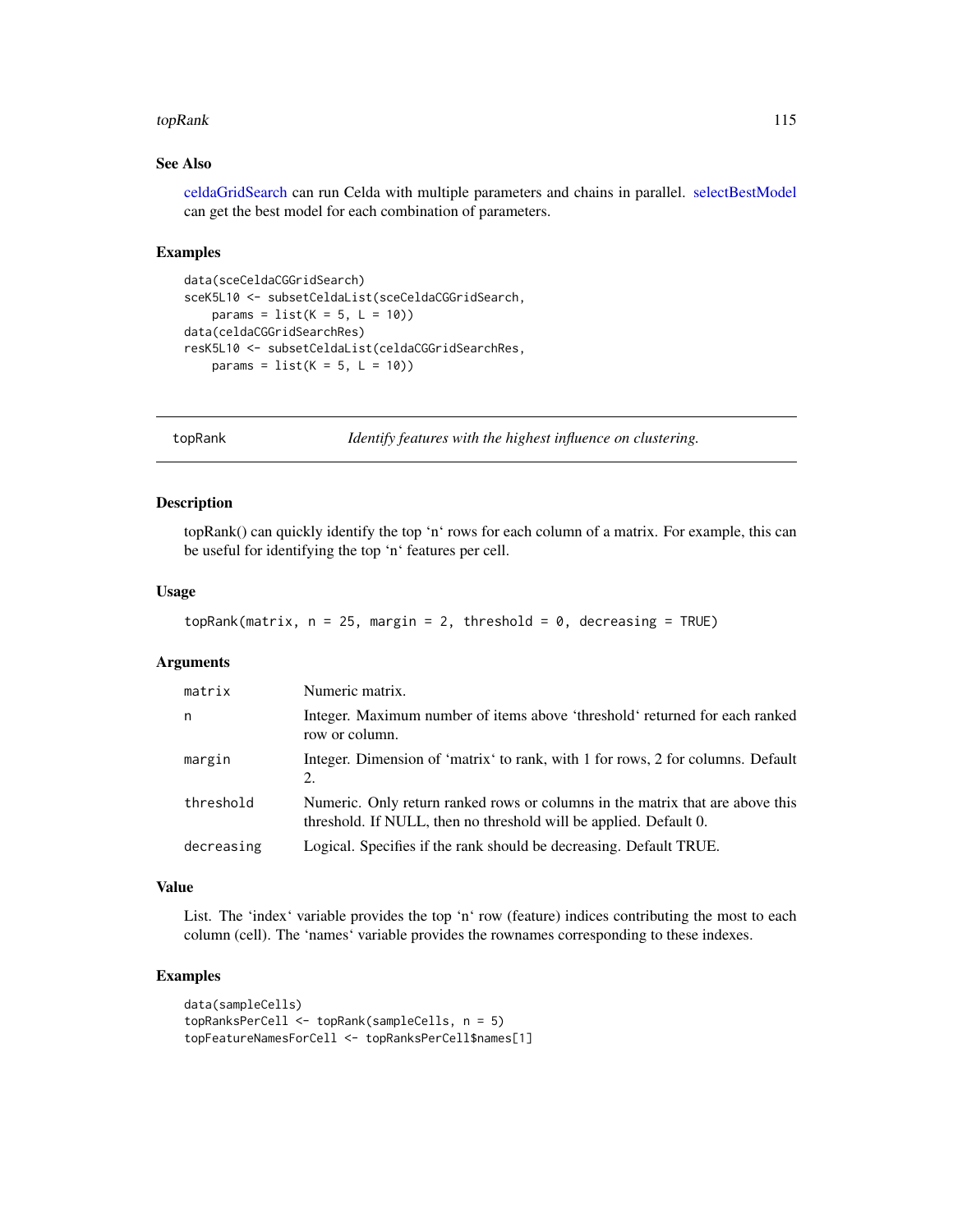# **Index**

∗ datasets availableModels, [4](#page-3-0) celdaCGGridSearchRes, [6](#page-5-0) celdaCGMod, [6](#page-5-0) celdaCGSim, [7](#page-6-0) celdaCMod, [8](#page-7-0) celdaCSim, [9](#page-8-1) celdaGMod, [9](#page-8-1) celdaGSim, [12](#page-11-0) contaminationSim, [36](#page-35-0) sampleCells, [99](#page-98-0) sceCeldaC, [100](#page-99-0) sceCeldaCG, [101](#page-100-0) sceCeldaCGGridSearch, [102](#page-101-0) sceCeldaG, [102](#page-101-0) altExp, *[5](#page-4-0)*, *[7,](#page-6-0) [8](#page-7-0)*, *[11](#page-10-0)*, *[13,](#page-12-0) [14](#page-13-0)*, *[17](#page-16-0)*, *[19](#page-18-0)*, *[21](#page-20-0)*, *[23,](#page-22-0) [24](#page-23-0)*, *[26,](#page-25-0) [27](#page-26-0)*, *[29](#page-28-0)[–32](#page-31-0)*, *[34](#page-33-0)*, *[44](#page-43-0)*, *[47–](#page-46-0)[49](#page-48-0)*, *[51](#page-50-0)*, *[54](#page-53-0)*, *[60,](#page-59-0) [61](#page-60-0)*, *[67](#page-66-0)*, *[70](#page-69-0)*, *[73](#page-72-0)*, *[76,](#page-75-0) [77](#page-76-0)*, *[81–](#page-80-0)[83](#page-82-0)*, *[85](#page-84-0)*, *[89](#page-88-0)*, *[91](#page-90-0)*, *[93](#page-92-0)*, *[96–](#page-95-0)[98](#page-97-0)*, *[100](#page-99-0)*, *[103–](#page-102-1)[105](#page-104-0)*, *[113,](#page-112-0) [114](#page-113-0)* appendCeldaList, [4](#page-3-0) assay, *[11](#page-10-0)*, *[13](#page-12-0)*, *[17](#page-16-0)*, *[19](#page-18-0)*, *[21](#page-20-0)*, *[23,](#page-22-0) [24](#page-23-0)*, *[26,](#page-25-0) [27](#page-26-0)*, *[29](#page-28-0)*, *[31,](#page-30-0) [32](#page-31-0)*, *[34](#page-33-0)*, *[41](#page-40-0)*, *[44](#page-43-0)*, *[48,](#page-47-0) [49](#page-48-0)*, *[51](#page-50-0)*, *[54](#page-53-0)*, *[59](#page-58-0)*, *[61](#page-60-0)*, *[70](#page-69-0)*, *[73](#page-72-0)*, *[76](#page-75-0)*, *[85](#page-84-0)*, *[89](#page-88-0)*, *[91](#page-90-0)*, *[93](#page-92-0)*, *[96](#page-95-0)*, *[105](#page-104-0)*, *[113](#page-112-0)* availableModels, [4,](#page-3-0) *[9](#page-8-1)*, *[11](#page-10-0)* bestLogLikelihood, [5](#page-4-0) bestLogLikelihood,celdaModel-method *(*bestLogLikelihood*)*, [5](#page-4-0) *(*bestLogLikelihood*)*, [5](#page-4-0) celda, [5](#page-4-0) celda\_C, *[5](#page-4-0)*, *[7](#page-6-0)*, *[11](#page-10-0)*, *[13,](#page-12-0) [14](#page-13-0)*, *[17,](#page-16-0) [18](#page-17-0)*, *[21](#page-20-0)*, *[23](#page-22-0)*, [24,](#page-23-0)

*[30](#page-29-0)*, *[33,](#page-32-0) [34](#page-33-0)*, *[44](#page-43-0)*, *[51](#page-50-0)*, *[59](#page-58-0)*, *[83](#page-82-0)*, *[91](#page-90-0)*, *[100](#page-99-0)* celda\_C,ANY-method *(*celda\_C*)*, [24](#page-23-0) celda\_C,SingleCellExperiment-method *(*celda\_C*)*, [24](#page-23-0)

bestLogLikelihood,SingleCellExperiment-method celdaGridSearch,SingleCellExperiment-method celda\_CG, *[5](#page-4-0)*, *[7](#page-6-0)*, *[11](#page-10-0)*, *[13,](#page-12-0) [14](#page-13-0)*, *[17,](#page-16-0) [18](#page-17-0)*, *[21](#page-20-0)*, *[23](#page-22-0)*, *[27](#page-26-0)*, [27,](#page-26-0) *[33,](#page-32-0) [34](#page-33-0)*, *[44](#page-43-0)*, *[47,](#page-46-0) [48](#page-47-0)*, *[51](#page-50-0)*, *[59](#page-58-0)*, *[82,](#page-81-0) [83](#page-82-0)*, *[85](#page-84-0)*, *[90](#page-89-0)[–92](#page-91-0)*, *[100,](#page-99-0) [101](#page-100-0)* celda\_CG,ANY-method *(*celda\_CG*)*, [27](#page-26-0) celda\_CG,SingleCellExperiment-method *(*celda\_CG*)*, [27](#page-26-0) celda\_G, *[5](#page-4-0)*, *[11](#page-10-0)*, *[13,](#page-12-0) [14](#page-13-0)*, *[17](#page-16-0)*, *[21](#page-20-0)*, *[23](#page-22-0)*, *[27](#page-26-0)*, *[30](#page-29-0)*, [31,](#page-30-0) *[34](#page-33-0)*, *[44](#page-43-0)*, *[47,](#page-46-0) [48](#page-47-0)*, *[51](#page-50-0)*, *[59](#page-58-0)*, *[82](#page-81-0)*, *[87](#page-86-0)*, *[90,](#page-89-0) [91](#page-90-0)*, *[100](#page-99-0)*, *[102](#page-101-0)* celda\_G,ANY-method *(*celda\_G*)*, [31](#page-30-0) celda\_G,SingleCellExperiment-method *(*celda\_G*)*, [31](#page-30-0) celdaCGGridSearchRes, [6](#page-5-0) celdaCGMod, [6](#page-5-0) celdaCGSim, [7,](#page-6-0) *[101,](#page-100-0) [102](#page-101-0)* celdaClusters, [7](#page-6-0) celdaClusters,celdaModel-method *(*celdaClusters*)*, [7](#page-6-0) celdaClusters,SingleCellExperiment-method *(*celdaClusters*)*, [7](#page-6-0) celdaClusters<- *(*celdaClusters*)*, [7](#page-6-0) celdaClusters<-,SingleCellExperiment-method *(*celdaClusters*)*, [7](#page-6-0) celdaCMod, [8](#page-7-0) celdaCSim, [9,](#page-8-1) *[100](#page-99-0)* celdaGMod, [9](#page-8-1) celdaGridSearch, [9,](#page-8-1) *[27](#page-26-0)*, *[30](#page-29-0)*, *[33](#page-32-0)*, *[95,](#page-94-0) [96](#page-95-0)*, *[102](#page-101-0)[–104](#page-103-0)*, *[114,](#page-113-0) [115](#page-114-0)* celdaGridSearch,matrix-method *(*celdaGridSearch*)*, [9](#page-8-1) *(*celdaGridSearch*)*, [9](#page-8-1) celdaGSim, [12,](#page-11-0) *[102](#page-101-0)* celdaHeatmap, [12](#page-11-0) celdaHeatmap,SingleCellExperiment-method *(*celdaHeatmap*)*, [12](#page-11-0) celdaModel, [13](#page-12-0)

celdaModel,SingleCellExperiment-method *(*celdaModel*)*, [13](#page-12-0)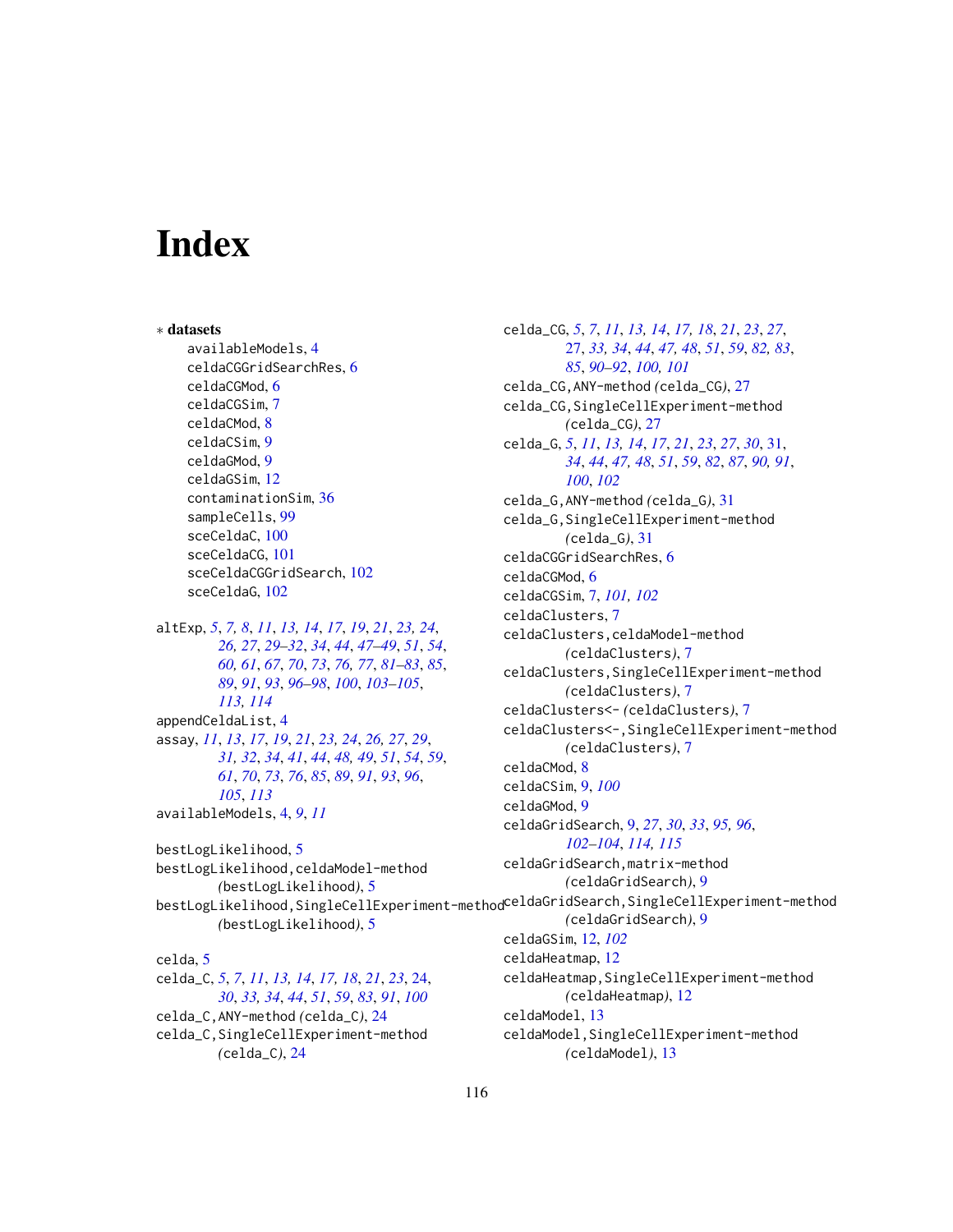# INDEX 117

celdaModules, [14](#page-13-0) celdaModules,SingleCellExperiment-method *(*celdaModules*)*, [14](#page-13-0) celdaModules<- *(*celdaModules*)*, [14](#page-13-0) celdaModules<-,SingleCellExperiment-method *(*celdaModules*)*, [14](#page-13-0) celdaPerplexity, [15](#page-14-0) celdaPerplexity,celdaList-method, [15](#page-14-0) celdaProbabilityMap, [16](#page-15-0) celdaProbabilityMap,SingleCellExperiment-method facet\_wrap, *[71](#page-70-0)*, *[73](#page-72-0)*, *[76](#page-75-0) (*celdaProbabilityMap*)*, [16](#page-15-0) celdatosce, [18](#page-17-0) celdatosce,celda\_C-method *(*celdatosce*)*, [18](#page-17-0) celdatosce, celda\_CG-method *(*celdatosce*)*, [18](#page-17-0) celdatosce,celda\_G-method *(*celdatosce*)*, [18](#page-17-0) celdatosce,celdaList-method *(*celdatosce*)*, [18](#page-17-0) celdaTsne, [20](#page-19-0) celdaTsne,SingleCellExperiment-method *(*celdaTsne*)*, [20](#page-19-0) celdaUmap, [22](#page-21-0) celdaUmap, SingleCellExperiment-method *(*celdaUmap*)*, [22](#page-21-0) clusterProbability, [34](#page-33-0) clusterProbability,SingleCellExperiment-method *(*clusterProbability*)*, [34](#page-33-0) colData, *[19](#page-18-0)*, *[27](#page-26-0)*, *[30](#page-29-0)*, *[83](#page-82-0)*, *[111](#page-110-0)* compareCountMatrix, *[19](#page-18-0)*, [35](#page-34-0) compareCountMatrix,ANY,celdaList-method *(*compareCountMatrix*)*, [35](#page-34-0) compareCountMatrix,ANY,celdaModel-method *(*compareCountMatrix*)*, [35](#page-34-0) contaminationSim, [36](#page-35-0) countChecksum, [36](#page-35-0) countChecksum,celdaList-method, [37](#page-36-0) dbscan, *[38,](#page-37-0) [39](#page-38-0)* decontX, [37,](#page-36-0) *[62](#page-61-0)[–66](#page-65-0)* decontX,ANY-method *(*decontX*)*, [37](#page-36-0)

decontX,SingleCellExperiment-method *(*decontX*)*, [37](#page-36-0) decontXcounts, [41](#page-40-0) decontXcounts,SingleCellExperiment-method *(*decontXcounts*)*, [41](#page-40-0) decontXcounts<- *(*decontXcounts*)*, [41](#page-40-0)

decontXcounts<-,SingleCellExperiment-method *(*decontXcounts*)*, [41](#page-40-0) dist, *[107](#page-106-0)* distinctColors, [41](#page-40-0) eigenMatMultInt, [42](#page-41-0) eigenMatMultNumeric, [43](#page-42-0) enrichr, *[49](#page-48-0)* factorizeMatrix, [43,](#page-42-0) *[90](#page-89-0)* factorizeMatrix,ANY,celda\_C-method *(*factorizeMatrix*)*, [43](#page-42-0) factorizeMatrix,ANY,celda\_CG-method *(*factorizeMatrix*)*, [43](#page-42-0) factorizeMatrix,ANY,celda\_G-method *(*factorizeMatrix*)*, [43](#page-42-0) factorizeMatrix,SingleCellExperiment,ANY-method *(*factorizeMatrix*)*, [43](#page-42-0) fastNormProp, [45](#page-44-0) fastNormPropLog, [45](#page-44-0) fastNormPropSqrt, [46](#page-45-0) featureModuleLookup, [46](#page-45-0) featureModuleLookup,SingleCellExperiment-method *(*featureModuleLookup*)*, [46](#page-45-0) featureModuleTable, [48](#page-47-0) fit\_dirichlet, *[39](#page-38-0)*

geneSetEnrich, [49](#page-48-0) geneSetEnrich,matrix-method *(*geneSetEnrich*)*, [49](#page-48-0) geneSetEnrich,SingleCellExperiment-method *(*geneSetEnrich*)*, [49](#page-48-0) geom\_jitter, *[77](#page-76-0)*, *[81](#page-80-0)* gpar, *[56](#page-55-0)*, *[109](#page-108-0)* grep, *[64,](#page-63-0) [65](#page-64-0)*, *[94](#page-93-0)*, *[97](#page-96-0)* grid.draw, *[56](#page-55-0)* grid.text, *[109](#page-108-0)*

hclust, *[91](#page-90-0)*, *[107](#page-106-0)*, *[109](#page-108-0)* Heatmap, *[17,](#page-16-0) [18](#page-17-0)*, *[54](#page-53-0)[–56](#page-55-0)* Heatmap-class, *[18](#page-17-0)* HeatmapAnnotation, *[55,](#page-54-0) [56](#page-55-0)* HeatmapList, *[18](#page-17-0)*, *[56](#page-55-0)*

listEnrichrDbs, *[49](#page-48-0)* log, *[55](#page-54-0)*, *[57](#page-56-0)* log10, *[55](#page-54-0)*, *[57](#page-56-0)* log1p, *[55](#page-54-0)*, *[57](#page-56-0)*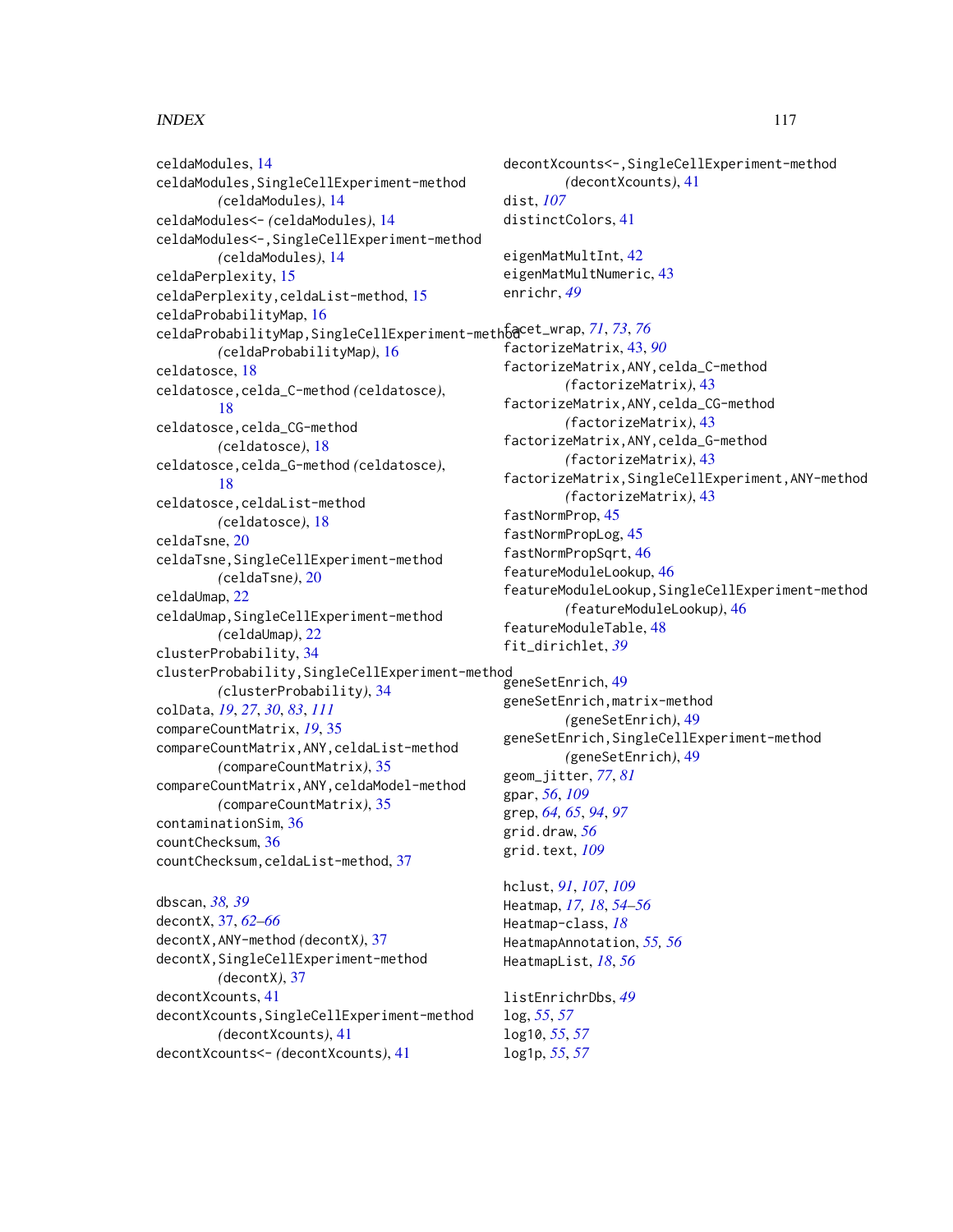118 INDEX

log2, *[55](#page-54-0)*, *[57](#page-56-0)* logLikelihood, [50](#page-49-0) logLikelihood,matrix,celda\_C-method *(*logLikelihood*)*, [50](#page-49-0) logLikelihood,matrix,celda\_CG-method *(*logLikelihood*)*, [50](#page-49-0) logLikelihood,matrix,celda\_G-method *(*logLikelihood*)*, [50](#page-49-0) logLikelihood,SingleCellExperiment,ANY-method plotDimReduceFeature,ANY-method *(*logLikelihood*)*, [50](#page-49-0) logLikelihoodHistory, [51](#page-50-0) logLikelihoodHistory,celdaModel-method *(*logLikelihoodHistory*)*, [51](#page-50-0) logLikelihoodHistory, SingleCellExperiment-methodtDimReduceGrid, ANY-method *(*logLikelihoodHistory*)*, [51](#page-50-0)

Matrix, *[38](#page-37-0)* matrix, *[11](#page-10-0)*, *[19](#page-18-0)*, *[49](#page-48-0)*, *[54](#page-53-0)*, *[85](#page-84-0)*, *[89](#page-88-0)*, *[95](#page-94-0)*, *[105](#page-104-0)* matrixNames, [52](#page-51-0) matrixNames,celdaModel-method *(*matrixNames*)*, [52](#page-51-0) metadata, *[11](#page-10-0)*, *[19](#page-18-0)*, *[27](#page-26-0)*, *[30](#page-29-0)*, *[33](#page-32-0)*, *[86](#page-85-0)*, *[90](#page-89-0)*, *[103](#page-102-1)*, *[105](#page-104-0)*, *[111](#page-110-0)*, *[114](#page-113-0)* modelGeneVar, *[39](#page-38-0)* moduleHeatmap, [53](#page-52-0) moduleHeatmap,SingleCellExperiment-method *(*moduleHeatmap*)*, [53](#page-52-0) multi\_panel\_figure, *[56](#page-55-0)*

```
nonzero, 56
normalizeCounts, 21, 23, 55, 57
```
params, [58](#page-57-0) params,celdaModel-method *(*params*)*, [58](#page-57-0) perplexity, [59](#page-58-0) perplexity,ANY,celda\_C-method *(*perplexity*)*, [59](#page-58-0) perplexity,ANY,celda\_CG-method *(*perplexity*)*, [59](#page-58-0) perplexity,ANY,celda\_G-method *(*perplexity*)*, [59](#page-58-0) perplexity,SingleCellExperiment,ANY-method *(*perplexity*)*, [59](#page-58-0) plotCeldaViolin, [60](#page-59-0) plotCeldaViolin,ANY-method *(*plotCeldaViolin*)*, [60](#page-59-0) plotCeldaViolin,SingleCellExperiment-method reorderCelda, [90](#page-89-0) *(*plotCeldaViolin*)*, [60](#page-59-0) plotDecontXContamination, [62](#page-61-0)

plotDecontXMarkerExpression, [63](#page-62-0) plotDecontXMarkerPercentage, [64](#page-63-0) plotDimReduceCluster, [66](#page-65-0) plotDimReduceCluster,SingleCellExperiment-method *(*plotDimReduceCluster*)*, [66](#page-65-0) plotDimReduceCluster,vector-method *(*plotDimReduceCluster*)*, [66](#page-65-0) plotDimReduceFeature, [68](#page-67-0) *(*plotDimReduceFeature*)*, [68](#page-67-0) plotDimReduceFeature,SingleCellExperiment-method *(*plotDimReduceFeature*)*, [68](#page-67-0) plotDimReduceGrid, [71](#page-70-0) *(*plotDimReduceGrid*)*, [71](#page-70-0) plotDimReduceGrid,SingleCellExperiment-method *(*plotDimReduceGrid*)*, [71](#page-70-0) plotDimReduceModule, [74](#page-73-0) plotDimReduceModule,ANY-method *(*plotDimReduceModule*)*, [74](#page-73-0) plotDimReduceModule,SingleCellExperiment-method *(*plotDimReduceModule*)*, [74](#page-73-0) plotGridSearchPerplexity, [77](#page-76-0) plotGridSearchPerplexity,celdaList-method *(*plotGridSearchPerplexity*)*, [77](#page-76-0) plotGridSearchPerplexity,SingleCellExperiment-method *(*plotGridSearchPerplexity*)*, [77](#page-76-0) plotHeatmap, *[13](#page-12-0)*, [78](#page-77-0) plotRPC, [81](#page-80-0) plotRPC,celdaList-method *(*plotRPC*)*, [81](#page-80-0) plotRPC,SingleCellExperiment-method *(*plotRPC*)*, [81](#page-80-0) recodeClusterY, [82](#page-81-0) recodeClusterZ, [82](#page-81-0)

recursiveSplitCell, [83,](#page-82-0) *[92](#page-91-0)* recursiveSplitCell,matrix-method *(*recursiveSplitCell*)*, [83](#page-82-0) recursiveSplitCell,SingleCellExperiment-method *(*recursiveSplitCell*)*, [83](#page-82-0) recursiveSplitModule, *[86](#page-85-0)*, [87,](#page-86-0) *[92,](#page-91-0) [93](#page-92-0)* recursiveSplitModule,matrix-method *(*recursiveSplitModule*)*, [87](#page-86-0) recursiveSplitModule,SingleCellExperiment-method *(*recursiveSplitModule*)*, [87](#page-86-0) reducedDim, *[21](#page-20-0)*, *[24](#page-23-0)* reorderCelda,matrix,celda\_C-method *(*reorderCelda*)*, [90](#page-89-0)